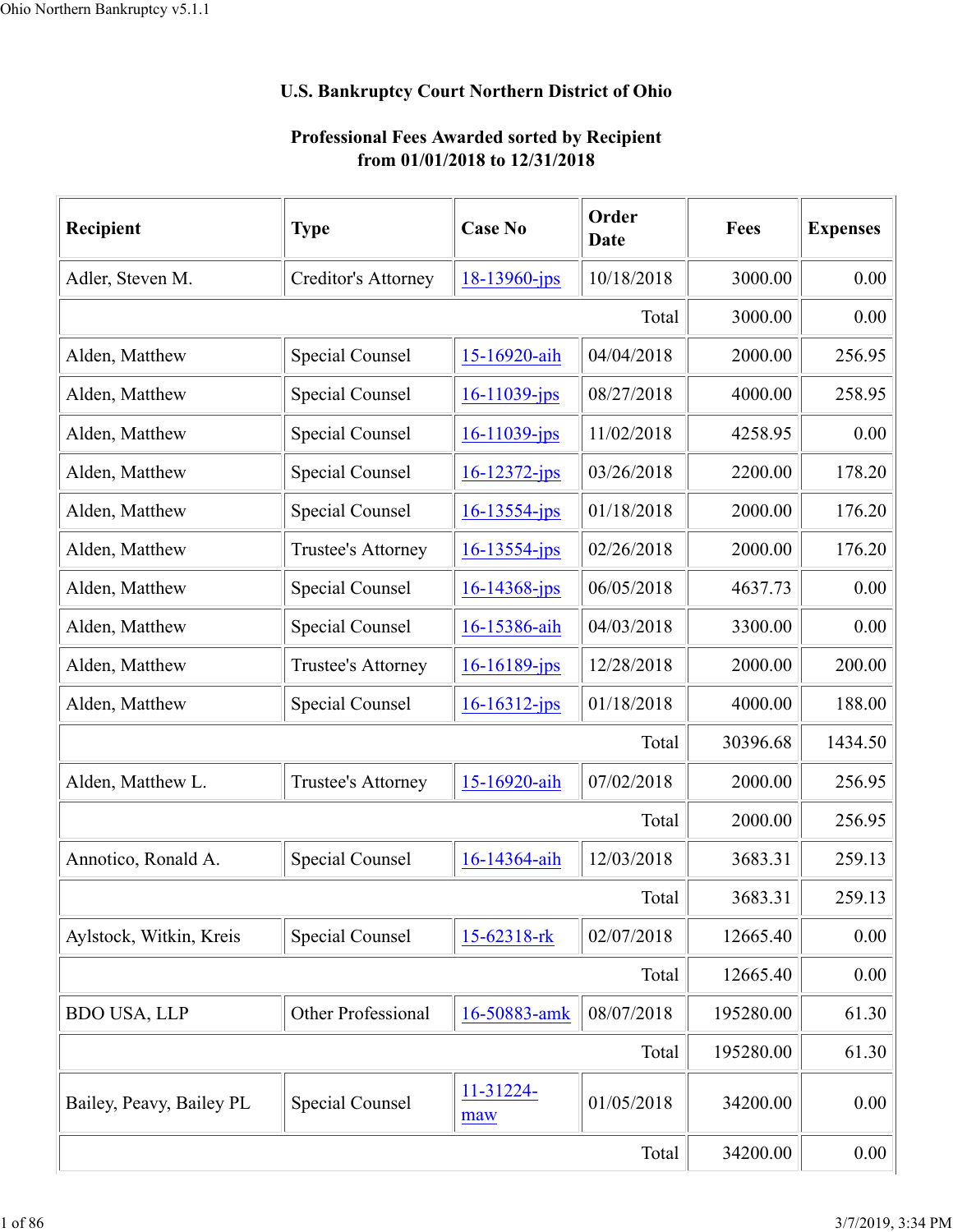| Barbacci, Trustee - Cant | Trustee Chapter 7  | 13-60609-rk        | 05/03/2018 | 1250.00  | 39.15   |
|--------------------------|--------------------|--------------------|------------|----------|---------|
| Barbacci, Trustee - Cant | Trustee Chapter 7  | 13-61240-rk        | 02/09/2018 | 10310.66 | 0.00    |
| Barbacci, Trustee - Cant | Trustee Chapter 7  | 13-62234-rk        | 07/27/2018 | 9614.31  | 0.00    |
| Barbacci, Trustee - Cant | Trustee Chapter 7  | $14-61542$ -rk     | 07/25/2018 | 3686.83  | 510.18  |
| Barbacci, Trustee - Cant | Trustee Chapter 7  | 15-60776-rk        | 04/18/2018 | 1750.00  | 4.45    |
| Barbacci, Trustee - Cant | Trustee Chapter 7  | $15-61242$ -rk     | 06/27/2018 | 2864.55  | 107.51  |
| Barbacci, Trustee - Cant | Trustee Chapter 7  | $15-62129$ -rk     | 04/12/2018 | 1283.75  | 0.00    |
| Barbacci, Trustee - Cant | Trustee Chapter 7  | $15 - 62466$ -rk   | 04/05/2018 | 5097.50  | 0.00    |
| Barbacci, Trustee - Cant | Trustee Chapter 7  | $16 - 60272 - rk$  | 04/11/2018 | 660.44   | 0.00    |
| Barbacci, Trustee - Cant | Trustee Chapter 7  | $16 - 61237 - rk$  | 11/26/2018 | 837.30   | 79.92   |
| Barbacci, Trustee - Cant | Trustee Chapter 7  | $16 - 61670$ -rk   | 09/26/2018 | 1400.00  | 8.75    |
| Barbacci, Trustee - Cant | Trustee Chapter 7  | 16-61784-rk        | 04/11/2018 | 1157.14  | 7.12    |
| Barbacci, Trustee - Cant | Trustee Chapter 7  | 17-60129-rk        | 10/01/2018 | 875.00   | 24.70   |
| Barbacci, Trustee - Cant | Trustee Chapter 7  | $17-60652$ -rk     | 10/05/2018 | 881.25   | 25.55   |
| Barbacci, Trustee - Cant | Trustee Chapter 7  | 17-60980-rk        | 09/26/2018 | 6031.30  | 0.00    |
| Barbacci, Trustee - Cant | Trustee Chapter 7  | $17-61274$ -rk     | 11/02/2018 | 1271.29  | 10.25   |
| Barbacci, Trustee - Cant | Trustee Chapter 7  | $17-61442$ -rk     | 11/02/2018 | 650.00   | 87.05   |
| Barbacci, Trustee - Cant | Trustee Chapter 7  | 17-61889-rk        | 10/01/2018 | 625.00   | 43.80   |
| Barbacci, Trustee - Cant | Trustee Chapter 7  | 17-62255-rk        | 10/11/2018 | 568.75   | 31.35   |
| Barbacci, Trustee - Cant | Trustee Chapter 7  | 17-62366-rk        | 07/18/2018 | 1187.50  | 16.90   |
| Barbacci, Trustee - Cant | Trustee Chapter 7  | 17-62692-rk        | 10/11/2018 | 1375.00  | 27.95   |
|                          |                    |                    | Total      | 53377.57 | 1024.63 |
| Barr, Robert D.          | Trustee's Attorney | 11-50667-amk       | 07/01/2018 | 3149.00  | 54.84   |
| Barr, Robert D.          | Trustee's Attorney | 15-17134-aih       | 10/30/2018 | 2186.50  | 36.12   |
| Barr, Robert D.          | Trustee's Attorney | 15-52216-amk       | 02/12/2018 | 6775.00  | 100.53  |
| Barr, Robert D.          | Trustee's Attorney | $16 - 13572 - jps$ | 01/18/2018 | 6342.50  | 31.20   |
| Barr, Robert D.          | Trustee's Attorney | $16 - 16981 - ips$ | 07/03/2018 | 1750.00  | 5.36    |
| Barr, Robert D.          | Trustee's Attorney | $17 - 10514 - jps$ | 03/26/2018 | 3165.00  | 0.00    |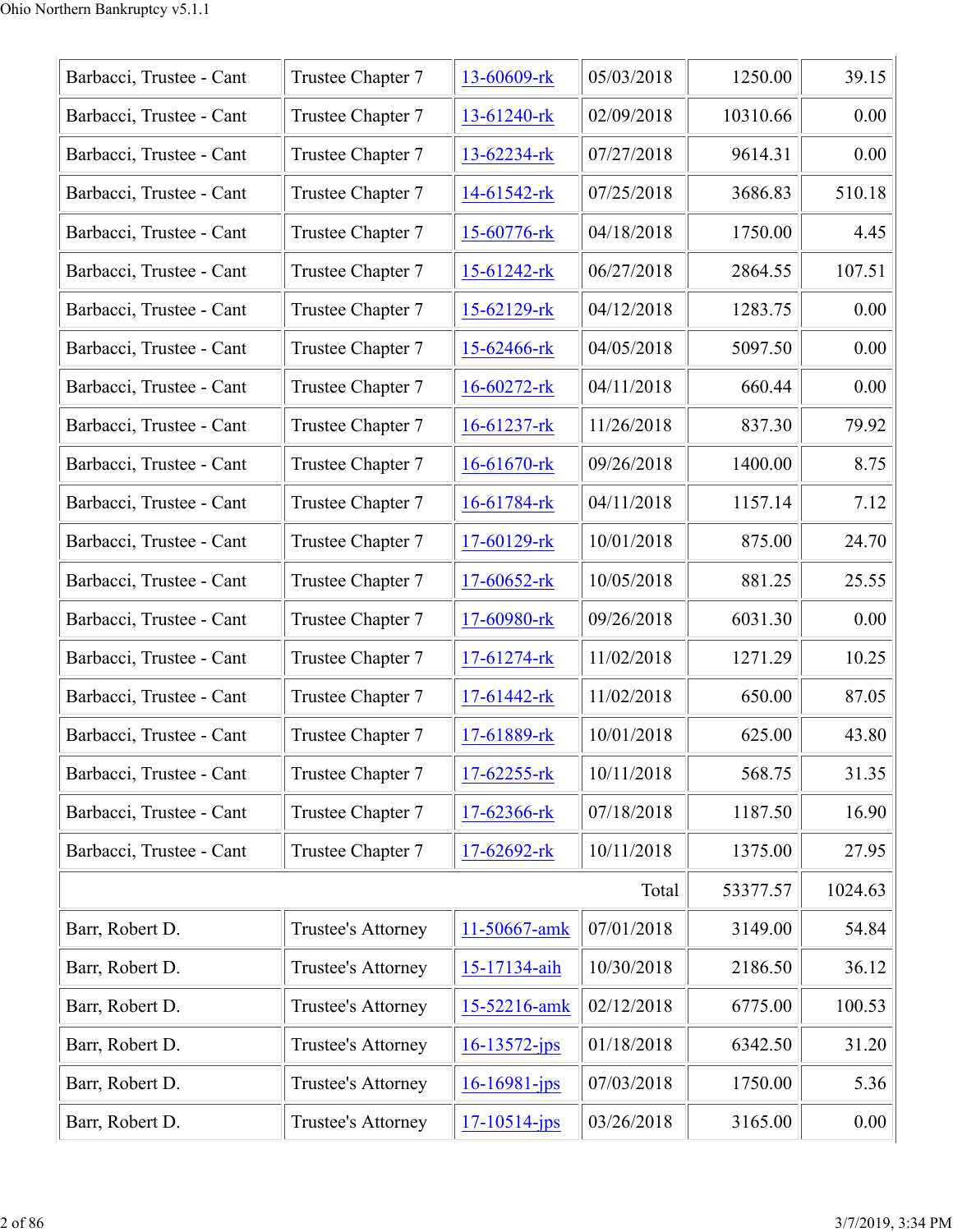| Barr, Robert D. | Trustee's Attorney        | $17 - 11000 - ips$ | 04/04/2018 | 564.71   | 0.29   |
|-----------------|---------------------------|--------------------|------------|----------|--------|
| Barr, Robert D. | Trustee's Attorney        | 17-11616-aih       | 09/06/2018 | 3850.00  | 215.52 |
| Barr, Robert D. | Trustee's Attorney        | $17 - 11619$ -jps  | 10/10/2018 | 6533.00  | 21.46  |
| Barr, Robert D. | Trustee's Attorney        | $17 - 12746$ -jps  | 01/18/2018 | 1890.00  | 5.16   |
| Barr, Robert D. | <b>Trustee's Attorney</b> | 17-13051-aih       | 02/28/2018 | 1198.58  | 1.42   |
| Barr, Robert D. | Trustee's Attorney        | $17 - 13549 - ips$ | 08/27/2018 | 1138.00  | 24.28  |
| Barr, Robert D. | Trustee's Attorney        | 17-14419-jps       | 04/30/2018 | 4130.00  | 22.91  |
| Barr, Robert D. | Trustee's Attorney        | 17-15278-jps       | 08/03/2018 | 3891.00  | 202.09 |
| Barr, Robert D. | Trustee's Attorney        | $18 - 10452 - ips$ | 12/04/2018 | 2065.50  | 203.71 |
|                 |                           |                    | Total      | 48628.79 | 924.89 |
| Barr, Robert D. | Trustee Chapter 7         | 17-16488-aih       | 07/17/2018 | 340.91   | 1.47   |
| Barr, Robert D. | Trustee Chapter 7         | $17 - 16489$ -jps  | 11/02/2018 | 482.75   | 19.74  |
| Barr, Robert D. | Trustee Chapter 7         | $17 - 16559 - ips$ | 11/02/2018 | 1288.05  | 19.20  |
| Barr, Robert D. | Trustee Chapter 7         | 17-16832-aih       | 07/17/2018 | 266.86   | 4.38   |
| Barr, Robert D. | Trustee Chapter 7         | 17-16864-aih       | 08/20/2018 | 2125.00  | 4.27   |
| Barr, Robert D. | Trustee Chapter 7         | $17 - 16873$ -jps  | 07/18/2018 | 315.54   | 1.38   |
| Barr, Robert D. | Trustee Chapter 7         | $17 - 17042$ -jps  | 08/09/2018 | 275.76   | 0.46   |
| Barr, Robert D. | Trustee Chapter 7         | $17 - 17044 - ips$ | 10/10/2018 | 789.09   | 5.79   |
| Barr, Robert D. | Trustee Chapter 7         | $17 - 17338 - ips$ | 10/10/2018 | 1444.28  | 0.00   |
| Barr, Robert D. | Trustee Chapter 7         | 17-17344-aih       | 08/20/2018 | 436.50   | 14.80  |
| Barr, Robert D. | Trustee Chapter 7         | 17-17487-aih       | 08/20/2018 | 413.21   | 0.00   |
| Barr, Robert D. | Trustee Chapter 7         | 17-17514-aih       | 09/20/2018 | 389.29   | 3.54   |
| Barr, Robert D. | Trustee Chapter 7         | 18-10058-aih       | 07/17/2018 | 285.35   | 0.00   |
| Barr, Robert D. | Trustee Chapter 7         | 18-10205-aih       | 09/06/2018 | 486.28   | 0.00   |
| Barr, Robert D. | Trustee Chapter 7         | 18-10237-aih       | 09/06/2018 | 573.47   | 1.47   |
| Barr, Robert D. | Trustee Chapter 7         | 18-10677-aih       | 09/25/2018 | 433.04   | 5.41   |
| Barr, Robert D. | Trustee Chapter 7         | 18-10700-aih       | 09/25/2018 | 557.50   | 0.00   |
|                 |                           |                    | Total      | 10902.88 | 81.91  |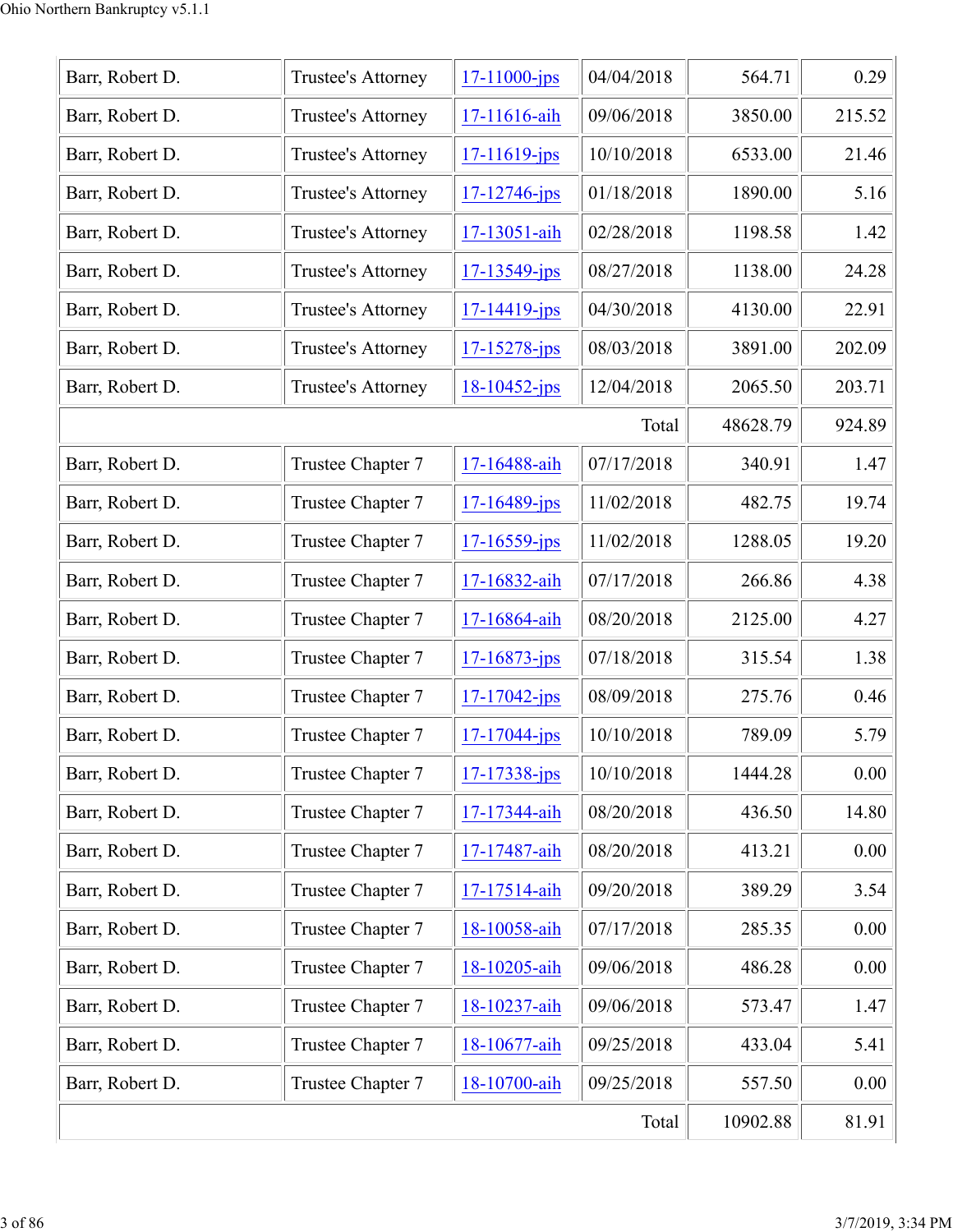| Baum, Michael        | Special Counsel   | $13 - 30753 - ssj$ | 06/14/2018 | 8387.52 | 1561.91 |
|----------------------|-------------------|--------------------|------------|---------|---------|
|                      |                   |                    | Total      | 8387.52 | 1561.91 |
| Baumgart, Richard A. | Trustee Chapter 7 | $14 - 12718 - ips$ | 10/10/2018 | 4366.21 | 10.57   |
| Baumgart, Richard A. | Trustee Chapter 7 | 14-14642-aih       | 01/19/2018 | 3750.00 | 0.00    |
| Baumgart, Richard A. | Trustee Chapter 7 | 15-12792-aih       | 01/11/2018 | 587.50  | 3.92    |
| Baumgart, Richard A. | Trustee Chapter 7 | $16 - 12418 - ips$ | 01/18/2018 | 2511.01 | 2.94    |
| Baumgart, Richard A. | Trustee Chapter 7 | 16-13724-aih       | 04/11/2018 | 601.84  | 3.43    |
| Baumgart, Richard A. | Trustee Chapter 7 | $16 - 14368 - ips$ | 12/04/2018 | 1909.43 | 0.00    |
| Baumgart, Richard A. | Trustee Chapter 7 | $16 - 14852 - ips$ | 04/25/2018 | 403.92  | 5.39    |
| Baumgart, Richard A. | Trustee Chapter 7 | $16 - 14943 - jps$ | 04/25/2018 | 920.50  | 234.00  |
| Baumgart, Richard A. | Trustee Chapter 7 | 16-15673-aih       | 10/30/2018 | 667.48  | 0.00    |
| Baumgart, Richard A. | Trustee Chapter 7 | 16-15967-aih       | 04/03/2018 | 554.86  | 1.47    |
| Baumgart, Richard A. | Trustee Chapter 7 | $16 - 16287 - jps$ | 04/12/2018 | 566.61  | 0.00    |
| Baumgart, Richard A. | Trustee Chapter 7 | $16 - 16312 - jps$ | 12/04/2018 | 1660.20 | 0.00    |
| Baumgart, Richard A. | Trustee Chapter 7 | 16-16826-aih       | 12/17/2018 | 500.00  | 12.16   |
| Baumgart, Richard A. | Trustee Chapter 7 | $16 - 16922 - ips$ | 12/17/2018 | 1582.17 | 0.00    |
| Baumgart, Richard A. | Trustee Chapter 7 | $16 - 16948$ -jps  | 12/04/2018 | 682.14  | 0.00    |
| Baumgart, Richard A. | Trustee Chapter 7 | $16 - 16990 - ips$ | 11/05/2018 | 224.84  | 0.00    |
| Baumgart, Richard A. | Trustee Chapter 7 | $17 - 10748$ -jps  | 04/25/2018 | 2950.00 | 4.41    |
| Baumgart, Richard A. | Trustee Chapter 7 | 17-10934-aih       | 08/08/2018 | 1530.00 | 4.52    |
| Baumgart, Richard A. | Trustee Chapter 7 | $17 - 11061 - ips$ | 09/26/2018 | 588.69  | 1.96    |
| Baumgart, Richard A. | Trustee Chapter 7 | 17-11062-aih       | 01/08/2018 | 432.96  | 1.96    |
| Baumgart, Richard A. | Trustee Chapter 7 | $17 - 11151 - ips$ | 01/18/2018 | 1000.00 | 0.00    |
| Baumgart, Richard A. | Trustee Chapter 7 | $17 - 11174 - ips$ | 01/18/2018 | 1950.00 | 16.64   |
| Baumgart, Richard A. | Trustee Chapter 7 | $17 - 11260$ -jps  | 01/18/2018 | 450.00  | 1.47    |
| Baumgart, Richard A. | Trustee Chapter 7 | 17-11963-aih       | 05/02/2018 | 1450.00 | 0.00    |
| Baumgart, Richard A. | Trustee Chapter 7 | 17-11990-aih       | 01/08/2018 | 465.84  | 2.94    |
| Baumgart, Richard A. | Trustee Chapter 7 | 17-12028-aih       | 05/02/2018 | 473.10  | 1.96    |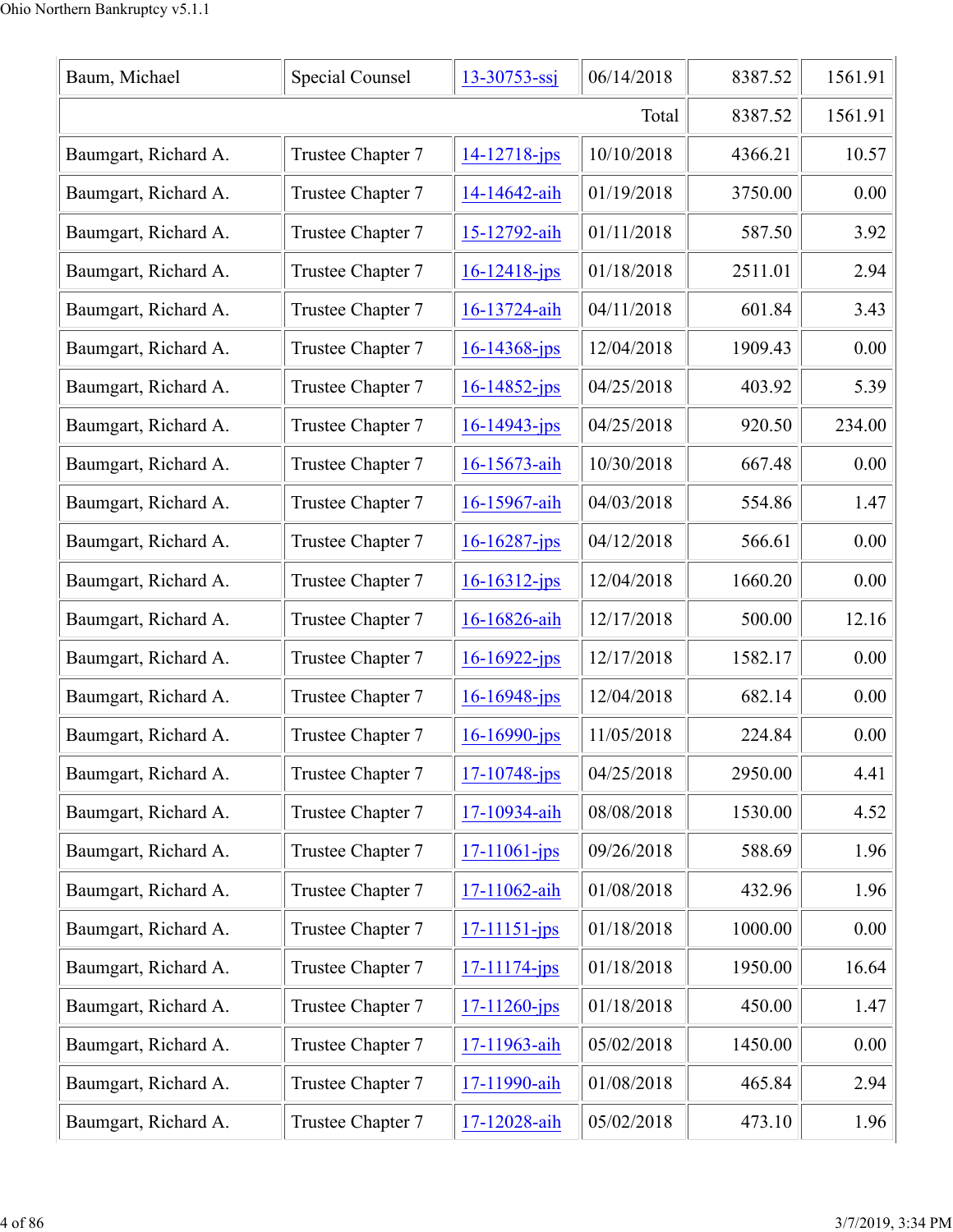| Baumgart, Richard A. | Trustee Chapter 7 | $17 - 12066$ -jps  | 09/05/2018 | 400.00  | 0.00  |
|----------------------|-------------------|--------------------|------------|---------|-------|
| Baumgart, Richard A. | Trustee Chapter 7 | 17-12075-aih       | 01/08/2018 | 550.00  | 0.00  |
| Baumgart, Richard A. | Trustee Chapter 7 | $17 - 12092 - ips$ | 01/18/2018 | 521.78  | 1.47  |
| Baumgart, Richard A. | Trustee Chapter 7 | 17-12436-aih       | 01/11/2018 | 800.00  | 9.86  |
| Baumgart, Richard A. | Trustee Chapter 7 | $17 - 12481 - ips$ | 01/18/2018 | 1518.84 | 0.00  |
| Baumgart, Richard A. | Trustee Chapter 7 | $17 - 12796 - ips$ | 01/18/2018 | 950.00  | 7.21  |
| Baumgart, Richard A. | Trustee Chapter 7 | 17-12799-aih       | 01/11/2018 | 600.00  | 4.41  |
| Baumgart, Richard A. | Trustee Chapter 7 | 17-13012-aih       | 01/19/2018 | 621.79  | 3.43  |
| Baumgart, Richard A. | Trustee Chapter 7 | $17 - 13122 - ips$ | 03/26/2018 | 263.44  | 5.88  |
| Baumgart, Richard A. | Trustee Chapter 7 | $17 - 13409$ -jps  | 04/12/2018 | 811.13  | 1.47  |
| Baumgart, Richard A. | Trustee Chapter 7 | 17-13424-aih       | 03/27/2018 | 772.50  | 1.96  |
| Baumgart, Richard A. | Trustee Chapter 7 | 17-13766-jps       | 12/20/2018 | 223.35  | 0.00  |
| Baumgart, Richard A. | Trustee Chapter 7 | $17 - 13962 - ips$ | 08/03/2018 | 2000.00 | 28.30 |
| Baumgart, Richard A. | Trustee Chapter 7 | $17 - 14743 - jps$ | 05/09/2018 | 492.75  | 2.45  |
| Baumgart, Richard A. | Trustee Chapter 7 | $17 - 14810 - ips$ | 04/25/2018 | 1750.00 | 14.11 |
| Baumgart, Richard A. | Trustee Chapter 7 | $17 - 15742 - ips$ | 10/18/2018 | 272.49  | 0.00  |
| Baumgart, Richard A. | Trustee Chapter 7 | $17 - 16007 - jps$ | 08/27/2018 | 499.00  | 0.00  |
| Baumgart, Richard A. | Trustee Chapter 7 | $17 - 16026 - ips$ | 12/17/2018 | 1044.73 | 0.00  |
| Baumgart, Richard A. | Trustee Chapter 7 | $17 - 16039 - ips$ | 07/05/2018 | 375.00  | 16.89 |
| Baumgart, Richard A. | Trustee Chapter 7 | 17-16052-aih       | 07/17/2018 | 242.24  | 0.00  |
| Baumgart, Richard A. | Trustee Chapter 7 | $17 - 16058 - ips$ | 11/29/2018 | 309.57  | 0.00  |
| Baumgart, Richard A. | Trustee Chapter 7 | 17-16073-aih       | 08/20/2018 | 576.14  | 0.00  |
| Baumgart, Richard A. | Trustee Chapter 7 | 17-16155-aih       | 10/02/2018 | 337.55  | 0.00  |
| Baumgart, Richard A. | Trustee Chapter 7 | $17 - 16182 - ips$ | 11/08/2018 | 342.00  | 0.00  |
| Baumgart, Richard A. | Trustee Chapter 7 | 17-16190-aih       | 09/06/2018 | 1350.00 | 8.32  |
| Baumgart, Richard A. | Trustee Chapter 7 | 17-16197-aih       | 11/14/2018 | 750.00  | 33.18 |
| Baumgart, Richard A. | Trustee Chapter 7 | $17 - 16209 - ips$ | 11/08/2018 | 321.05  | 0.00  |
| Baumgart, Richard A. | Trustee Chapter 7 | 17-16211-aih       | 09/06/2018 | 626.11  | 0.00  |
|                      |                   |                    |            |         |       |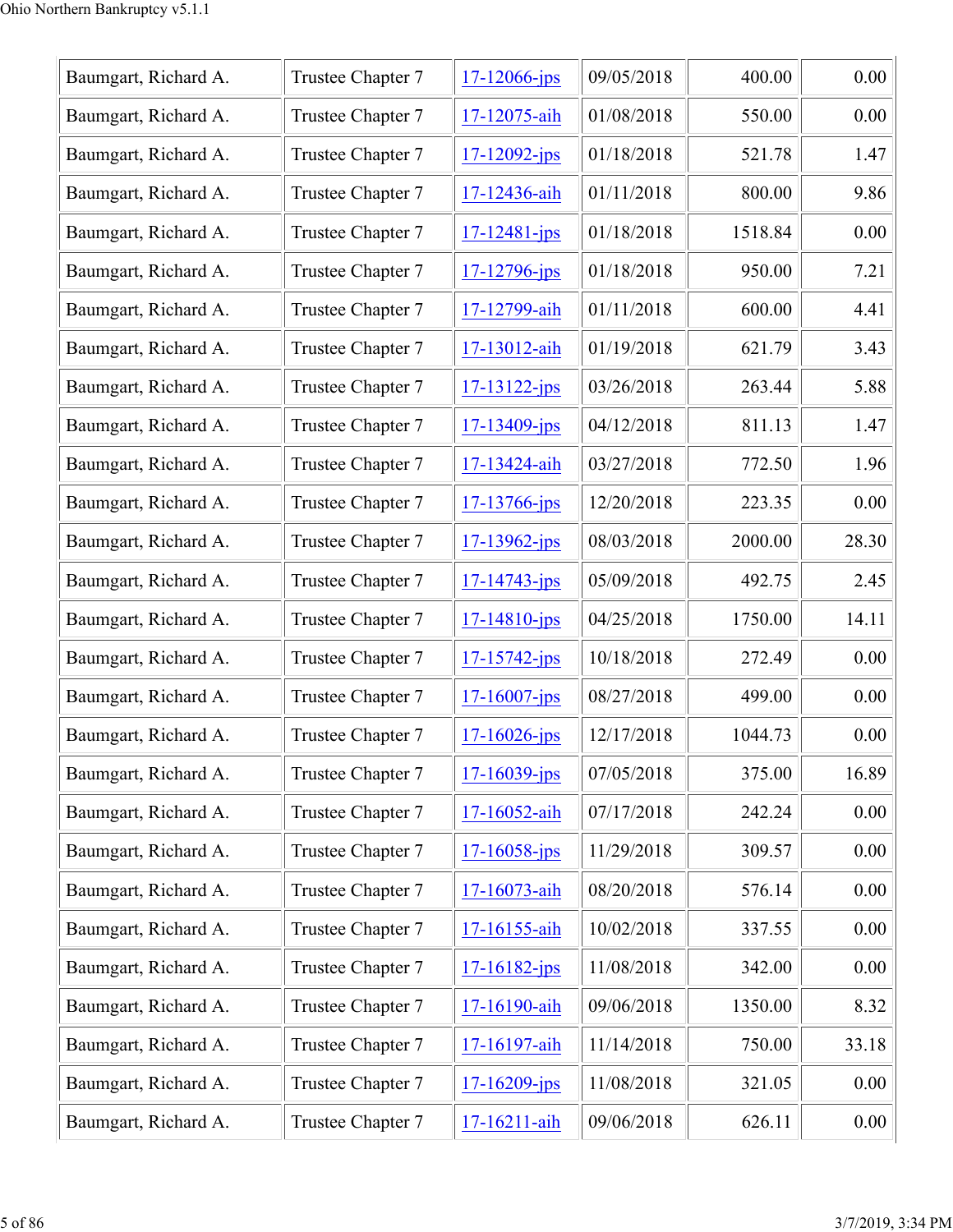| Baumgart, Richard A.     | Trustee Chapter 7  | $17 - 16214$ -jps  | 12/28/2018 | 468.65   | 0.00   |
|--------------------------|--------------------|--------------------|------------|----------|--------|
| Baumgart, Richard A.     | Trustee Chapter 7  | $17 - 16229$ -jps  | 11/02/2018 | 625.00   | 0.00   |
| Baumgart, Richard A.     | Trustee Chapter 7  | 17-16236-aih       | 12/04/2018 | 545.50   | 0.00   |
| Baumgart, Richard A.     | Trustee Chapter 7  | $17 - 16259$ -jps  | 11/02/2018 | 639.78   | 0.00   |
| Baumgart, Richard A.     | Trustee Chapter 7  | $17 - 16504 - jps$ | 10/10/2018 | 464.36   | 0.00   |
| Baumgart, Richard A.     | Trustee Chapter 7  | $17 - 16539 - ips$ | 09/26/2018 | 488.30   | 0.00   |
| Baumgart, Richard A.     | Trustee Chapter 7  | $17 - 16583 - ips$ | 12/04/2018 | 1450.00  | 15.31  |
| Baumgart, Richard A.     | Trustee Chapter 7  | $17 - 16827$ -jps  | 08/09/2018 | 97.15    | 0.00   |
| Baumgart, Richard A.     | Trustee Chapter 7  | $17 - 16845$ -jps  | 12/04/2018 | 1303.92  | 15.80  |
| Baumgart, Richard A.     | Trustee Chapter 7  | 17-16918-aih       | 12/03/2018 | 1000.00  | 10.46  |
| Baumgart, Richard A.     | Trustee Chapter 7  | $17 - 17024 - ips$ | 12/04/2018 | 684.50   | 0.00   |
| Baumgart, Richard A.     | Trustee Chapter 7  | $17 - 17036$ -jps  | 12/04/2018 | 595.00   | 0.00   |
| Baumgart, Richard A.     | Trustee Chapter 7  | $17 - 17127$ -jps  | 08/27/2018 | 1550.37  | 0.00   |
| Baumgart, Richard A.     | Trustee Chapter 7  | $17 - 17139$ -jps  | 11/02/2018 | 1151.77  | 0.00   |
| Baumgart, Richard A.     | Trustee Chapter 7  | 17-17167-aih       | 12/03/2018 | 750.00   | 0.00   |
| Baumgart, Richard A.     | Trustee Chapter 7  | 17-17528-aih       | 10/31/2018 | 714.08   | 0.00   |
| Baumgart, Richard A.     | Trustee Chapter 7  | $17 - 17578 - ips$ | 12/28/2018 | 1370.07  | 0.00   |
| Baumgart, Richard A.     | Trustee Chapter 7  | 17-17582-aih       | 10/31/2018 | 319.46   | 0.00   |
| Baumgart, Richard A.     | Trustee Chapter 7  | 18-10314-aih       | 10/31/2018 | 656.81   | 0.00   |
|                          |                    |                    | Total      | 66975.48 | 490.25 |
| Baumgart, Richard A.     | Trustee Chapter 7  | $17 - 10510 - ips$ | 01/18/2018 | 1420.00  | 8.32   |
| Baumgart, Richard A.     | Trustee's Attorney | $17 - 10748$ -jps  | 04/25/2018 | 2911.00  | 74.91  |
| Baumgart, Richard A.     | Trustee Chapter 7  | $17 - 13139 - ips$ | 11/02/2018 | 8070.62  | 0.00   |
| Baumgart, Richard A.     | Trustee's Attorney | 17-14162-aih       | 06/28/2018 | 1599.00  | 0.00   |
|                          |                    |                    | Total      | 14000.62 | 83.23  |
| Baumgartner-Novak, Patti | Trustee Chapter 7  | 14-34074-<br>maw   | 01/16/2018 | 4862.53  | 51.51  |
| Baumgartner-Novak, Patti | Trustee Chapter 7  | 16-30528-<br>maw   | 05/08/2018 | 6098.37  | 41.72  |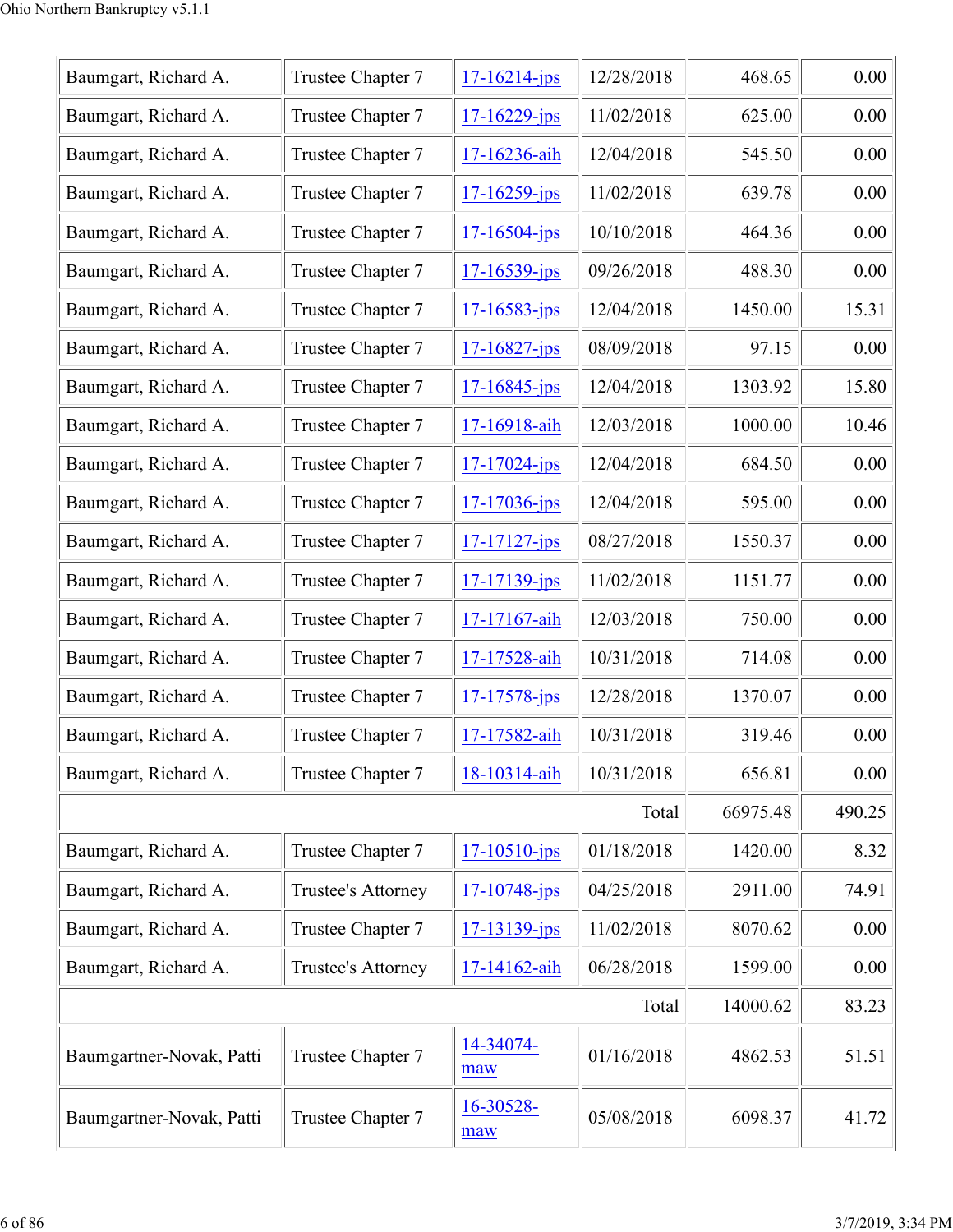| Baumgartner-Novak, Patti | Trustee's Attorney | 16-31874-<br>maw    | 01/29/2018 | 525.00  | 0.00   |
|--------------------------|--------------------|---------------------|------------|---------|--------|
| Baumgartner-Novak, Patti | Trustee Chapter 7  | 16-31874-<br>maw    | 08/02/2018 | 3001.85 | 74.98  |
| Baumgartner-Novak, Patti | Trustee Chapter 7  | $16 - 32415$<br>maw | 08/21/2018 | 580.57  | 144.88 |
| Baumgartner-Novak, Patti | Trustee Chapter 7  | 16-33856-jpg        | 06/04/2018 | 3162.21 | 110.18 |
| Baumgartner-Novak, Patti | Trustee Chapter 7  | 17-30043-<br>maw    | 03/12/2018 | 1086.59 | 15.50  |
| Baumgartner-Novak, Patti | Trustee Chapter 7  | 17-30376-jpg        | 08/27/2018 | 550.00  | 15.88  |
| Baumgartner-Novak, Patti | Trustee Chapter 7  | 17-30528-jpg        | 04/02/2018 | 367.44  | 14.60  |
| Baumgartner-Novak, Patti | Trustee Chapter 7  | $17 - 31141 - ipg$  | 01/02/2018 | 700.00  | 14.50  |
| Baumgartner-Novak, Patti | Trustee Chapter 7  | 17-31235-<br>maw    | 04/18/2018 | 1356.00 | 14.64  |
| Baumgartner-Novak, Patti | Trustee Chapter 7  | 17-31289-<br>maw    | 02/05/2018 | 777.50  | 16.42  |
| Baumgartner-Novak, Patti | Trustee Chapter 7  | 17-31711-<br>maw    | 01/08/2018 | 475.00  | 15.22  |
| Baumgartner-Novak, Patti | Trustee Chapter 7  | 17-31798-<br>maw    | 01/10/2018 | 1414.54 | 22.44  |
| Baumgartner-Novak, Patti | Trustee Chapter 7  | 17-31813-jpg        | 04/16/2018 | 1125.00 | 11.59  |
| Baumgartner-Novak, Patti | Trustee Chapter 7  | 17-31896-<br>maw    | 04/30/2018 | 525.00  | 18.56  |
| Baumgartner-Novak, Patti | Trustee Chapter 7  | 17-31940-<br>maw    | 07/30/2018 | 402.21  | 13.64  |
| Baumgartner-Novak, Patti | Trustee Chapter 7  | $17 - 32067$ -jpg   | 02/05/2018 | 362.83  | 13.84  |
| Baumgartner-Novak, Patti | Trustee Chapter 7  | 17-32077-<br>maw    | 06/08/2018 | 529.43  | 14.10  |
| Baumgartner-Novak, Patti | Trustee Chapter 7  | 17-32082-<br>maw    | 08/22/2018 | 456.54  | 13.58  |
| Baumgartner-Novak, Patti | Trustee Chapter 7  | 17-32098-jpg        | 04/30/2018 | 794.82  | 16.31  |
| Baumgartner-Novak, Patti | Trustee Chapter 7  | 17-32105-<br>maw    | 05/09/2018 | 498.88  | 15.02  |
| Baumgartner-Novak, Patti | Trustee Chapter 7  | $17 - 32122 - ipg$  | 05/14/2018 | 656.25  | 15.22  |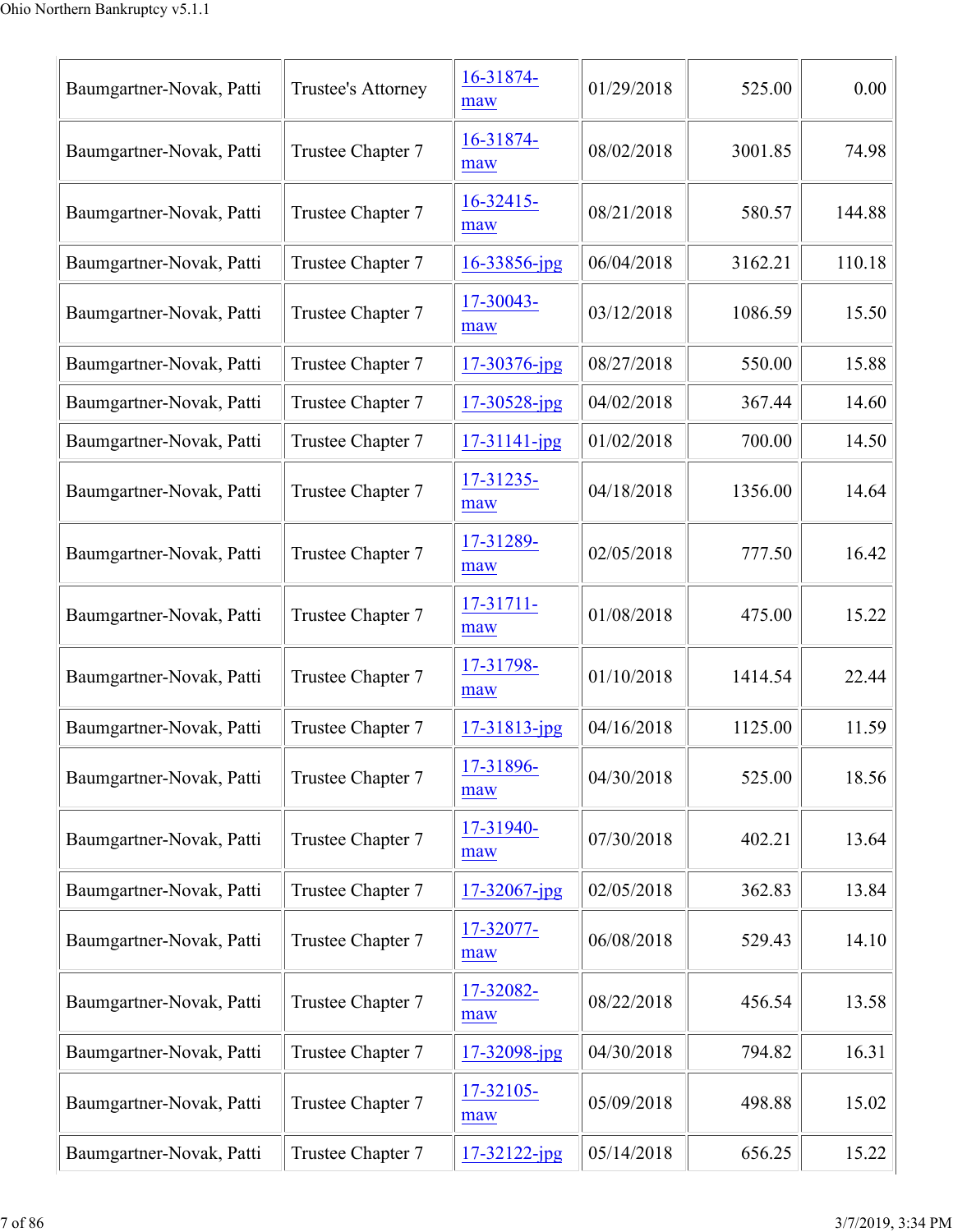| Baumgartner-Novak, Patti | Trustee Chapter 7 | 17-32201-<br>maw   | 07/03/2018 | 383.99  | 13.90 |
|--------------------------|-------------------|--------------------|------------|---------|-------|
| Baumgartner-Novak, Patti | Trustee Chapter 7 | 17-32305-jpg       | 05/02/2018 | 421.55  | 16.29 |
| Baumgartner-Novak, Patti | Trustee Chapter 7 | 17-32371-<br>maw   | 07/03/2018 | 1279.42 | 23.18 |
| Baumgartner-Novak, Patti | Trustee Chapter 7 | 17-32385-jpg       | 03/07/2018 | 301.85  | 8.90  |
| Baumgartner-Novak, Patti | Trustee Chapter 7 | $17 - 32401 - ipg$ | 03/05/2018 | 262.95  | 11.84 |
| Baumgartner-Novak, Patti | Trustee Chapter 7 | 17-32444-jpg       | 10/29/2018 | 495.87  | 20.03 |
| Baumgartner-Novak, Patti | Trustee Chapter 7 | 17-32481-jpg       | 05/14/2018 | 571.45  | 13.46 |
| Baumgartner-Novak, Patti | Trustee Chapter 7 | 17-32566-jpg       | 06/11/2018 | 369.03  | 16.00 |
| Baumgartner-Novak, Patti | Trustee Chapter 7 | $17 - 32617$ -jpg  | 04/18/2018 | 806.18  | 27.11 |
| Baumgartner-Novak, Patti | Trustee Chapter 7 | 17-32661-<br>maw   | 04/30/2018 | 335.35  | 15.02 |
| Baumgartner-Novak, Patti | Trustee Chapter 7 | 17-32705-<br>maw   | 06/04/2018 | 261.11  | 13.04 |
| Baumgartner-Novak, Patti | Trustee Chapter 7 | 17-32809-jpg       | 04/30/2018 | 382.62  | 17.47 |
| Baumgartner-Novak, Patti | Trustee Chapter 7 | 17-32810-<br>maw   | 06/14/2018 | 256.22  | 16.72 |
| Baumgartner-Novak, Patti | Trustee Chapter 7 | 17-32834-<br>maw   | 06/12/2018 | 545.31  | 13.64 |
| Baumgartner-Novak, Patti | Trustee Chapter 7 | 17-32868-jpg       | 04/16/2018 | 375.00  | 17.27 |
| Baumgartner-Novak, Patti | Trustee Chapter 7 | 17-32891-jpg       | 09/26/2018 | 598.36  | 14.50 |
| Baumgartner-Novak, Patti | Trustee Chapter 7 | 17-32951-<br>maw   | 08/13/2018 | 428.79  | 19.09 |
| Baumgartner-Novak, Patti | Trustee Chapter 7 | 17-33017-jpg       | 04/30/2018 | 301.38  | 15.80 |
| Baumgartner-Novak, Patti | Trustee Chapter 7 | 17-33111-<br>maw   | 05/14/2018 | 392.75  | 15.02 |
| Baumgartner-Novak, Patti | Trustee Chapter 7 | 17-33133-<br>maw   | 05/14/2018 | 313.10  | 13.35 |
| Baumgartner-Novak, Patti | Trustee Chapter 7 | $17 - 33174$ -jpg  | 12/07/2018 | 1550.00 | 64.34 |
| Baumgartner-Novak, Patti | Trustee Chapter 7 | 17-33233-<br>maw   | 06/05/2018 | 1384.26 | 19.98 |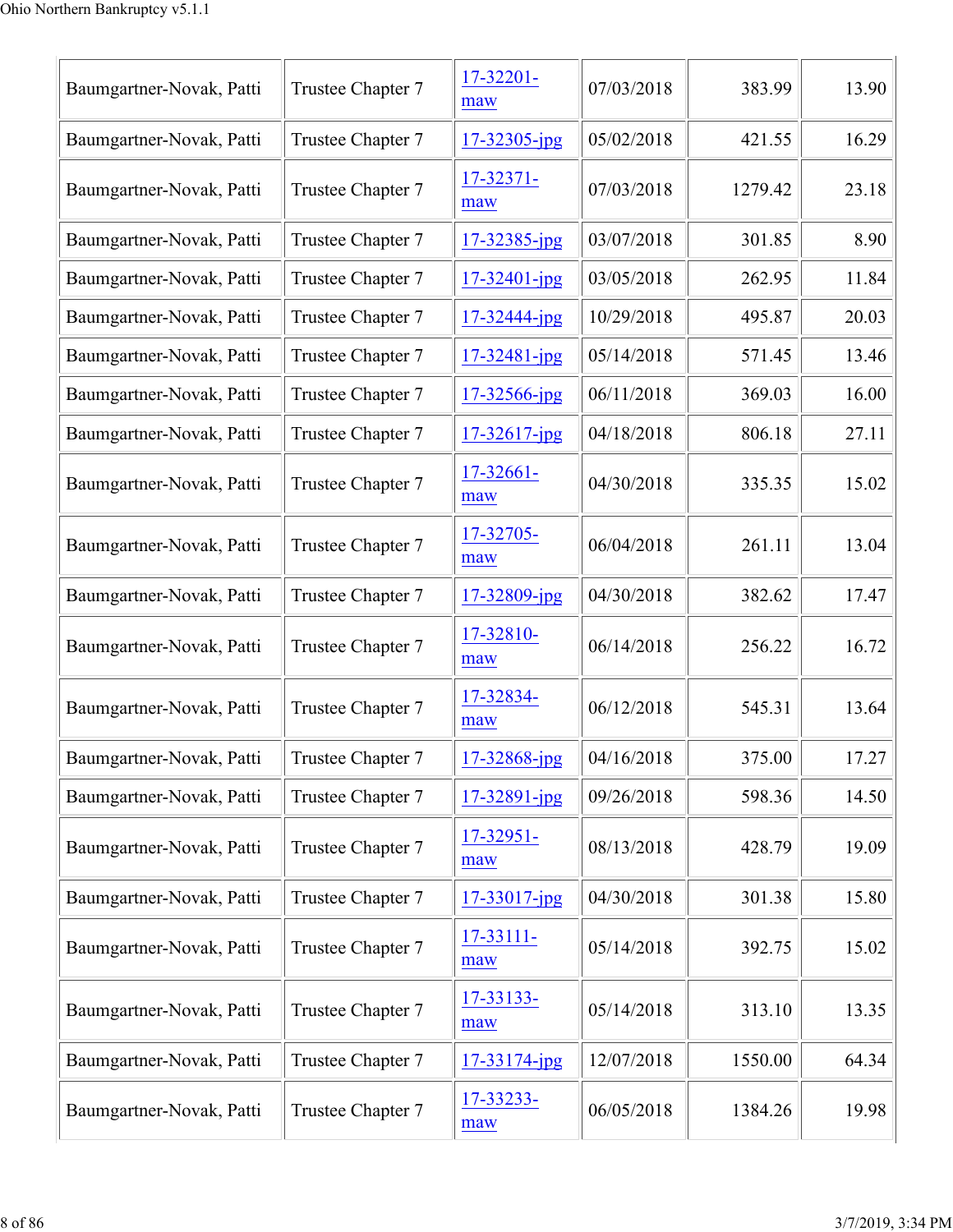| Baumgartner-Novak, Patti | Trustee Chapter 7 | 17-33290-<br>maw   | 07/16/2018 | 450.00  | 18.50 |
|--------------------------|-------------------|--------------------|------------|---------|-------|
| Baumgartner-Novak, Patti | Trustee Chapter 7 | 17-33308-<br>maw   | 05/21/2018 | 425.00  | 18.38 |
| Baumgartner-Novak, Patti | Trustee Chapter 7 | 17-33355-<br>maw   | 08/21/2018 | 928.12  | 20.40 |
| Baumgartner-Novak, Patti | Trustee Chapter 7 | 17-33366-<br>maw   | 07/09/2018 | 255.00  | 14.88 |
| Baumgartner-Novak, Patti | Trustee Chapter 7 | 17-33423-<br>maw   | 07/10/2018 | 526.40  | 13.84 |
| Baumgartner-Novak, Patti | Trustee Chapter 7 | $17 - 33429$ -jpg  | 08/15/2018 | 263.24  | 13.24 |
| Baumgartner-Novak, Patti | Trustee Chapter 7 | 17-33479-<br>maw   | 07/30/2018 | 1367.66 | 21.62 |
| Baumgartner-Novak, Patti | Trustee Chapter 7 | 17-33497-<br>maw   | 10/29/2018 | 676.03  | 20.34 |
| Baumgartner-Novak, Patti | Trustee Chapter 7 | 17-33516-jpg       | 09/21/2018 | 341.12  | 12.84 |
| Baumgartner-Novak, Patti | Trustee Chapter 7 | 17-33533-<br>maw   | 06/25/2018 | 349.21  | 13.84 |
| Baumgartner-Novak, Patti | Trustee Chapter 7 | 17-33573-<br>maw   | 08/20/2018 | 1484.21 | 20.48 |
| Baumgartner-Novak, Patti | Trustee Chapter 7 | 17-33586-<br>maw   | 08/24/2018 | 375.28  | 15.22 |
| Baumgartner-Novak, Patti | Trustee Chapter 7 | 17-33592-jpg       | 06/25/2018 | 466.23  | 16.05 |
| Baumgartner-Novak, Patti | Trustee Chapter 7 | 17-33692-jpg       | 07/12/2018 | 708.50  | 15.10 |
| Baumgartner-Novak, Patti | Trustee Chapter 7 | $17 - 33712 - jpg$ | 07/12/2018 | 486.74  | 14.30 |
| Baumgartner-Novak, Patti | Trustee Chapter 7 | $17 - 33762$ -jpg  | 07/16/2018 | 552.29  | 16.08 |
| Baumgartner-Novak, Patti | Trustee Chapter 7 | 17-33784-<br>maw   | 08/21/2018 | 291.44  | 13.24 |
| Baumgartner-Novak, Patti | Trustee Chapter 7 | 17-33799-jpg       | 08/06/2018 | 658.82  | 16.88 |
| Baumgartner-Novak, Patti | Trustee Chapter 7 | 17-33848-<br>maw   | 08/07/2018 | 513.01  | 7.80  |
| Baumgartner-Novak, Patti | Trustee Chapter 7 | 17-33872-<br>maw   | 07/23/2018 | 1743.05 | 20.70 |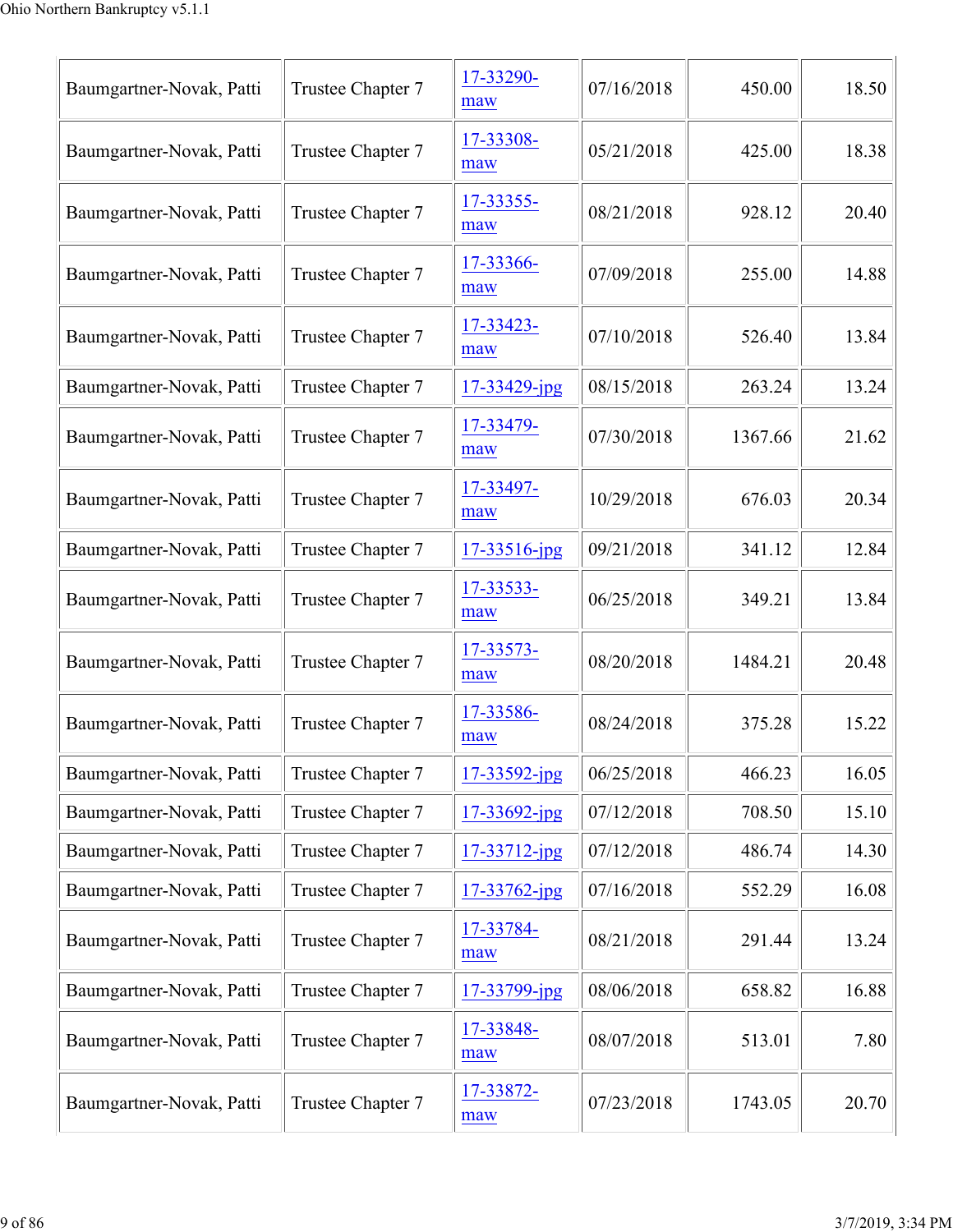|                          | 5000.00                | 901.00             |            |         |        |
|--------------------------|------------------------|--------------------|------------|---------|--------|
| Bean, Fred M.            | <b>Special Counsel</b> | 15-53057-amk       | 10/21/2018 | 5000.00 | 901.00 |
|                          | Total                  | 72840.42           | 1755.99    |         |        |
| Baumgartner-Novak, Patti | Trustee Chapter 7      | $18 - 31741 - jpg$ | 12/31/2018 | 372.16  | 13.24  |
| Baumgartner-Novak, Patti | Trustee Chapter 7      | 18-31265-<br>maw   | 12/07/2018 | 712.50  | 13.64  |
| Baumgartner-Novak, Patti | Trustee Chapter 7      | 18-30876-jpg       | 11/09/2018 | 375.00  | 15.34  |
| Baumgartner-Novak, Patti | Trustee Chapter 7      | 18-30606-jpg       | 10/29/2018 | 1350.00 | 48.58  |
| Baumgartner-Novak, Patti | Trustee Chapter 7      | 18-30396-jpg       | 12/31/2018 | 1243.16 | 21.43  |
| Baumgartner-Novak, Patti | Attorney               | 18-30396-jpg       | 11/15/2018 | 50.00   | 0.00   |
| Baumgartner-Novak, Patti | Trustee Chapter 7      | 18-30301-<br>maw   | 09/24/2018 | 415.47  | 16.94  |
| Baumgartner-Novak, Patti | Trustee Chapter 7      | $18 - 30300 - ipg$ | 09/26/2018 | 280.54  | 15.40  |
| Baumgartner-Novak, Patti | Trustee Chapter 7      | 18-30299-<br>maw   | 12/11/2018 | 469.55  | 19.55  |
| Baumgartner-Novak, Patti | Trustee Chapter 7      | $18 - 30245$ -jpg  | 09/26/2018 | 756.84  | 14.70  |
| Baumgartner-Novak, Patti | Trustee Chapter 7      | 18-30174-<br>maw   | 09/05/2018 | 395.16  | 14.82  |
| Baumgartner-Novak, Patti | Trustee Chapter 7      | 18-30170-jpg       | 08/27/2018 | 866.74  | 15.56  |
| Baumgartner-Novak, Patti | Trustee Chapter 7      | 18-30108-jpg       | 08/21/2018 | 441.21  | 17.26  |
| Baumgartner-Novak, Patti | Trustee Chapter 7      | 18-30084-<br>maw   | 09/05/2018 | 294.31  | 14.30  |
| Baumgartner-Novak, Patti | Trustee Chapter 7      | 18-30016-<br>maw   | 09/05/2018 | 898.40  | 19.06  |
| Baumgartner-Novak, Patti | Trustee Chapter 7      | 17-33990-jpg       | 09/04/2018 | 979.48  | 14.24  |
| Baumgartner-Novak, Patti | Trustee Chapter 7      | 17-33963-jpg       | 12/17/2018 | 5986.91 | 18.56  |
| Baumgartner-Novak, Patti | Trustee Chapter 7      | 17-33962-<br>maw   | 08/06/2018 | 618.84  | 15.02  |
| Baumgartner-Novak, Patti | Trustee Chapter 7      | 17-33926-<br>maw   | 07/30/2018 | 656.54  | 19.84  |
| Baumgartner-Novak, Patti | Trustee Chapter 7      | 17-33920-<br>maw   | 07/30/2018 | 491.16  | 14.50  |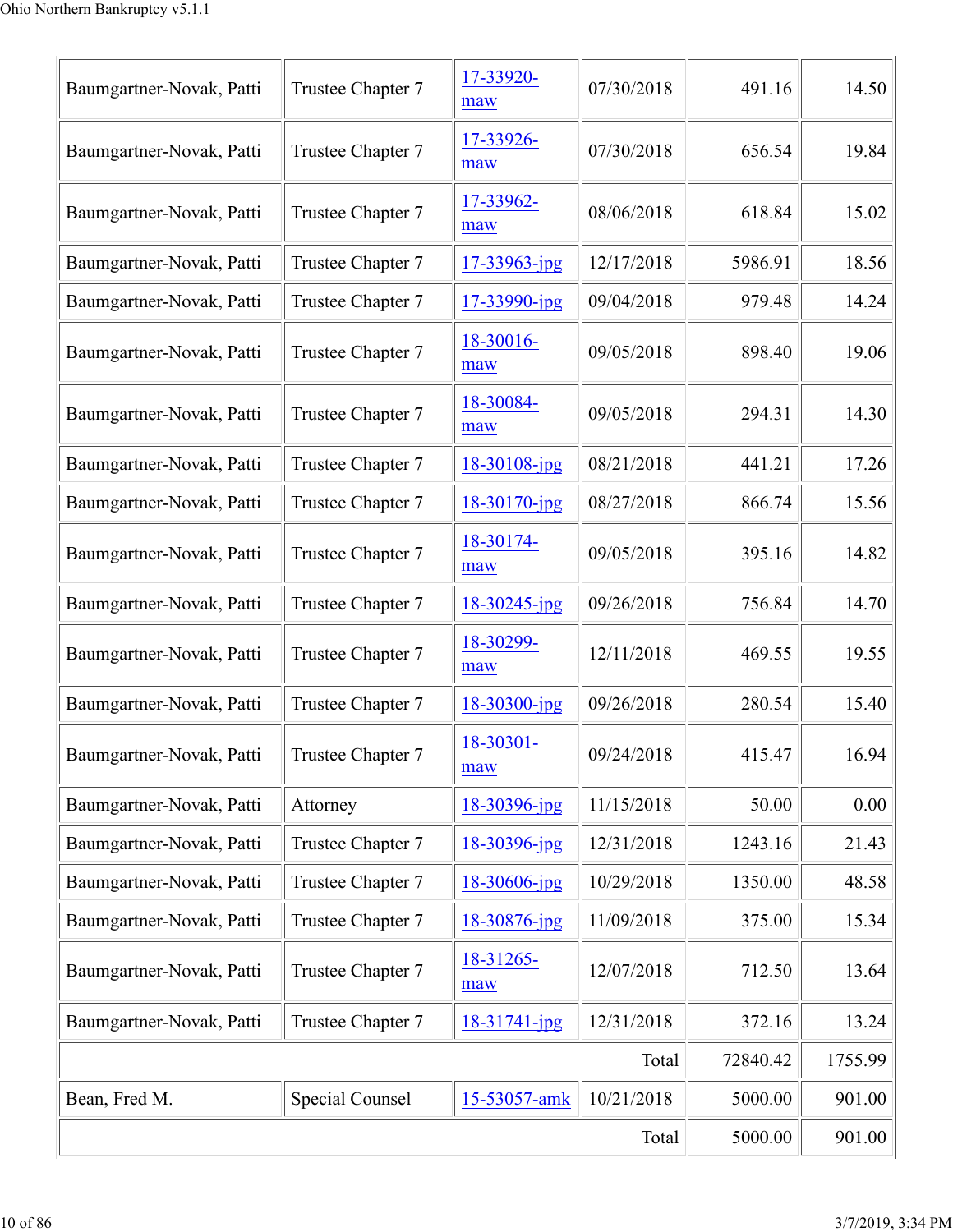| Beatrice, Mark A.        | Trustee Chapter 7  | 13-42400-aih | 03/07/2018 | 6100.00 | 43.20 |
|--------------------------|--------------------|--------------|------------|---------|-------|
|                          | 6100.00            | 43.20        |            |         |       |
| Belfance, Kathryn A.     | Trustee's Attorney | 15-51144-amk | 02/15/2018 | 1679.00 | 0.00  |
|                          |                    |              | Total      | 1679.00 | 0.00  |
| Belfance, Kathryn A.     | Trustee's Attorney | 15-51116-amk | 02/15/2018 | 7000.00 | 0.00  |
| Belfance, Kathryn A.     | Trustee Chapter 7  | 15-52376-amk | 07/06/2018 | 487.50  | 6.00  |
|                          |                    |              | Total      | 7487.50 | 6.00  |
| Belfance Trustee, Kathry | Trustee Chapter 7  | 15-51116-amk | 05/05/2018 | 2150.00 | 59.36 |
| Belfance Trustee, Kathry | Trustee Chapter 7  | 15-51144-amk | 04/22/2018 | 1400.00 | 16.80 |
| Belfance Trustee, Kathry | Trustee Chapter 7  | 15-51149-amk | 04/22/2018 | 1546.50 | 6.00  |
| Belfance Trustee, Kathry | Trustee Chapter 7  | 15-52191-amk | 09/30/2018 | 1350.00 | 24.06 |
| Belfance Trustee, Kathry | Trustee Chapter 7  | 15-52883-amk | 02/01/2018 | 753.05  | 34.38 |
| Belfance Trustee, Kathry | Trustee Chapter 7  | 16-50267-amk | 07/06/2018 | 1305.90 | 6.00  |
| Belfance Trustee, Kathry | Trustee Chapter 7  | 16-50363-amk | 06/28/2018 | 880.00  | 6.00  |
| Belfance Trustee, Kathry | Trustee Chapter 7  | 16-50918-amk | 11/27/2018 | 1053.00 | 6.00  |
| Belfance Trustee, Kathry | Trustee Chapter 7  | 16-51263-amk | 11/27/2018 | 2532.51 | 58.00 |
| Belfance Trustee, Kathry | Trustee Chapter 7  | 16-51507-amk | 04/22/2018 | 937.19  | 24.02 |
| Belfance Trustee, Kathry | Trustee Chapter 7  | 16-51566-amk | 01/08/2018 | 868.75  | 6.00  |
| Belfance Trustee, Kathry | Trustee Chapter 7  | 16-51672-amk | 06/28/2018 | 875.00  | 6.00  |
| Belfance Trustee, Kathry | Trustee Chapter 7  | 16-51772-amk | 05/04/2018 | 338.75  | 27.50 |
| Belfance Trustee, Kathry | Trustee Chapter 7  | 16-51996-amk | 03/05/2018 | 190.21  | 6.00  |
| Belfance Trustee, Kathry | Trustee Chapter 7  | 16-52048-amk | 03/05/2018 | 282.50  | 6.00  |
| Belfance Trustee, Kathry | Trustee Chapter 7  | 16-52092-amk | 09/05/2018 | 513.41  | 6.00  |
| Belfance Trustee, Kathry | Trustee Chapter 7  | 16-52585-amk | 04/22/2018 | 306.25  | 6.00  |
| Belfance Trustee, Kathry | Trustee Chapter 7  | 16-52790-amk | 09/30/2018 | 1150.00 | 44.28 |
| Belfance Trustee, Kathry | Trustee Chapter 7  | 16-53003-amk | 04/22/2018 | 1068.75 | 6.00  |
| Belfance Trustee, Kathry | Trustee Chapter 7  | 17-50012-amk | 06/28/2018 | 479.83  | 6.00  |
| Belfance Trustee, Kathry | Trustee Chapter 7  | 17-50030-amk | 05/20/2018 | 415.25  | 6.00  |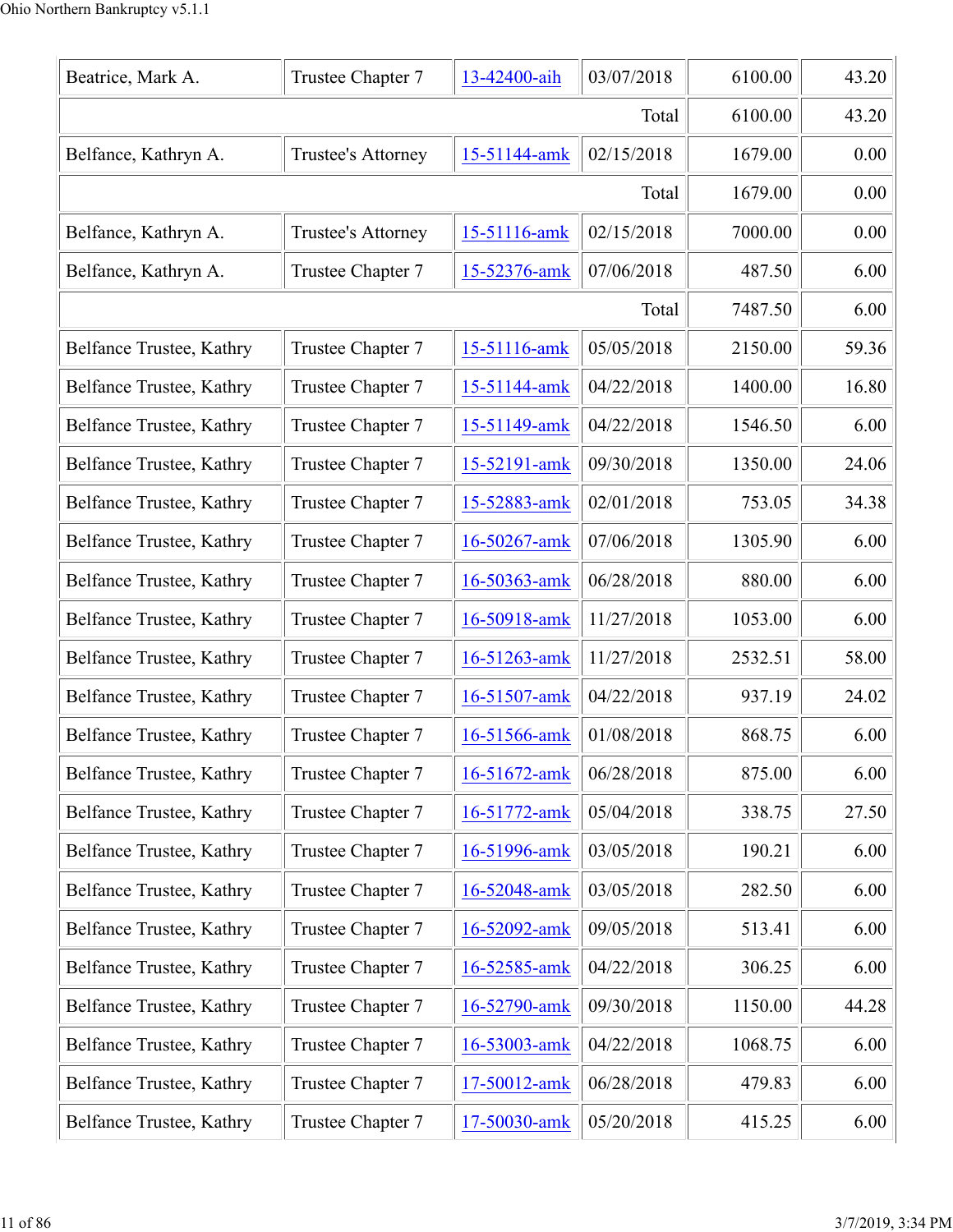| Belfance Trustee, Kathry | Trustee Chapter 7 | 17-50039-amk | 05/20/2018 | 410.38  | 6.00   |
|--------------------------|-------------------|--------------|------------|---------|--------|
| Belfance Trustee, Kathry | Trustee Chapter 7 | 17-50068-amk | 06/28/2018 | 337.75  | 6.00   |
| Belfance Trustee, Kathry | Trustee Chapter 7 | 17-50104-amk | 05/20/2018 | 265.75  | 6.00   |
| Belfance Trustee, Kathry | Trustee Chapter 7 | 17-50111-amk | 07/16/2018 | 481.13  | 6.00   |
| Belfance Trustee, Kathry | Trustee Chapter 7 | 17-50143-amk | 04/22/2018 | 307.50  | 6.00   |
| Belfance Trustee, Kathry | Trustee Chapter 7 | 17-50162-amk | 05/20/2018 | 770.50  | 6.00   |
| Belfance Trustee, Kathry | Trustee Chapter 7 | 17-50329-amk | 06/28/2018 | 427.84  | 6.00   |
| Belfance Trustee, Kathry | Trustee Chapter 7 | 17-50452-amk | 07/25/2018 | 2763.11 | 123.81 |
| Belfance Trustee, Kathry | Trustee Chapter 7 | 17-50547-amk | 06/28/2018 | 559.00  | 6.00   |
| Belfance Trustee, Kathry | Trustee Chapter 7 | 17-50579-amk | 02/01/2018 | 512.18  | 6.00   |
| Belfance Trustee, Kathry | Trustee Chapter 7 | 17-50603-amk | 04/22/2018 | 275.48  | 6.00   |
| Belfance Trustee, Kathry | Trustee Chapter 7 | 17-50691-amk | 09/30/2018 | 1099.43 | 6.00   |
| Belfance Trustee, Kathry | Trustee Chapter 7 | 17-50762-amk | 06/28/2018 | 550.00  | 29.32  |
| Belfance Trustee, Kathry | Trustee Chapter 7 | 17-50779-amk | 02/01/2018 | 674.84  | 6.00   |
| Belfance Trustee, Kathry | Trustee Chapter 7 | 17-50794-amk | 02/01/2018 | 414.85  | 6.00   |
| Belfance Trustee, Kathry | Trustee Chapter 7 | 17-50927-amk | 10/26/2018 | 375.00  | 20.98  |
| Belfance Trustee, Kathry | Trustee Chapter 7 | 17-51103-amk | 02/02/2018 | 1373.02 | 6.00   |
| Belfance Trustee, Kathry | Trustee Chapter 7 | 17-51156-amk | 12/26/2018 | 750.00  | 6.00   |
| Belfance Trustee, Kathry | Trustee Chapter 7 | 17-51222-amk | 07/06/2018 | 1250.00 | 25.14  |
| Belfance Trustee, Kathry | Trustee Chapter 7 | 17-51277-amk | 06/28/2018 | 425.89  | 6.00   |
| Belfance Trustee, Kathry | Trustee Chapter 7 | 17-51340-amk | 09/30/2018 | 1250.00 | 22.53  |
| Belfance Trustee, Kathry | Trustee Chapter 7 | 17-51344-amk | 04/22/2018 | 175.00  | 6.00   |
| Belfance Trustee, Kathry | Trustee Chapter 7 | 17-51449-amk | 09/05/2018 | 323.07  | 6.00   |
| Belfance Trustee, Kathry | Trustee Chapter 7 | 17-51454-amk | 07/16/2018 | 400.00  | 39.54  |
| Belfance Trustee, Kathry | Trustee Chapter 7 | 17-51502-amk | 09/05/2018 | 303.32  | 6.00   |
| Belfance Trustee, Kathry | Trustee Chapter 7 | 17-51670-amk | 11/21/2018 | 236.75  | 6.00   |
| Belfance Trustee, Kathry | Trustee Chapter 7 | 17-51690-amk | 08/19/2018 | 500.00  | 6.00   |
| Belfance Trustee, Kathry | Trustee Chapter 7 | 17-51750-amk | 03/05/2018 | 250.00  | 6.00   |
|                          |                   |              |            |         |        |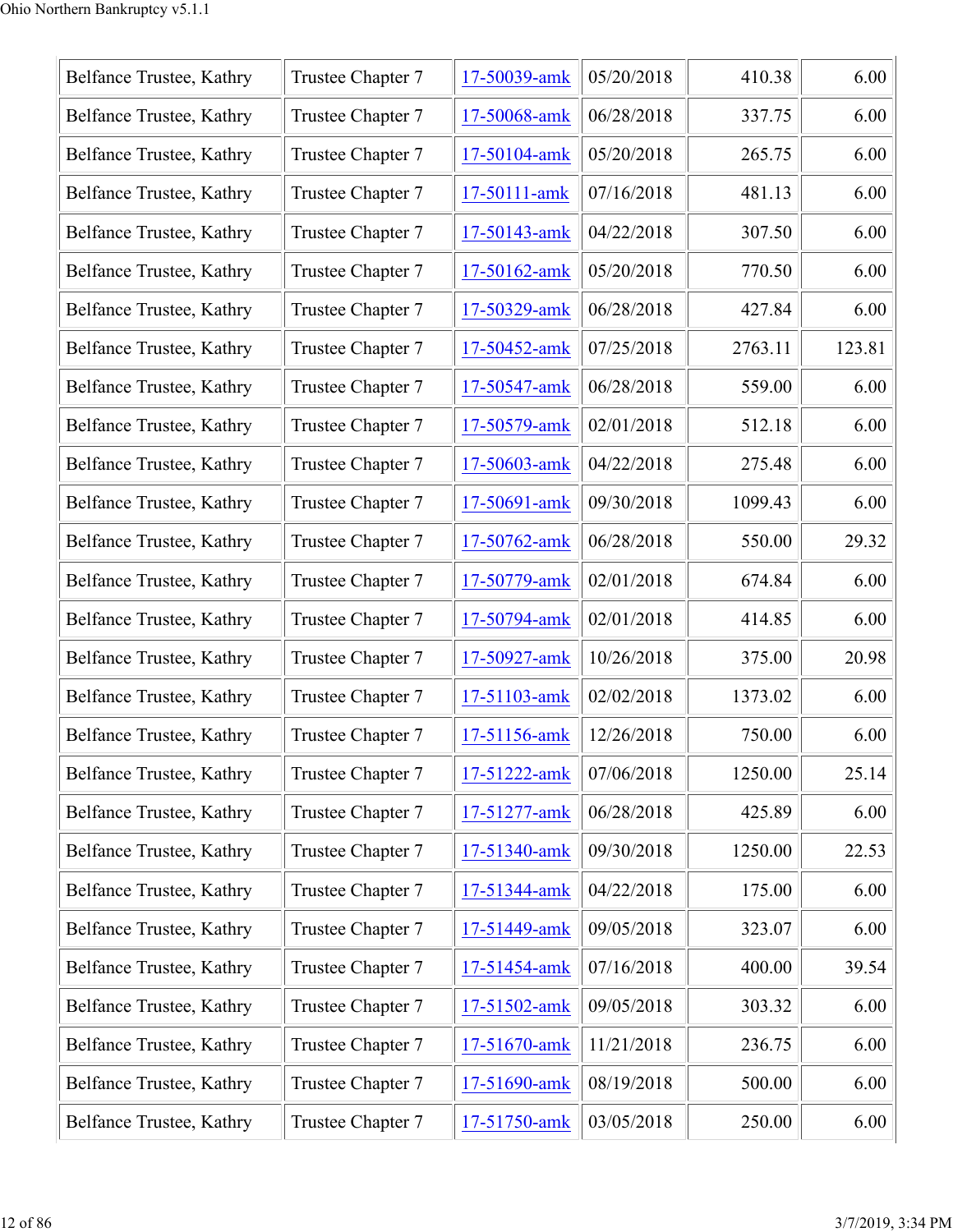| Belfance Trustee, Kathry | Trustee Chapter 7 | 17-51774-amk | 07/16/2018 | 300.52  | 6.00 |
|--------------------------|-------------------|--------------|------------|---------|------|
| Belfance Trustee, Kathry | Trustee Chapter 7 | 17-51787-amk | 12/03/2018 | 1162.04 | 6.00 |
| Belfance Trustee, Kathry | Trustee Chapter 7 | 17-51895-amk | 09/30/2018 | 1267.82 | 6.00 |
| Belfance Trustee, Kathry | Trustee Chapter 7 | 17-51946-amk | 09/05/2018 | 354.84  | 6.00 |
| Belfance Trustee, Kathry | Trustee Chapter 7 | 17-52005-amk | 09/24/2018 | 585.76  | 6.00 |
| Belfance Trustee, Kathry | Trustee Chapter 7 | 17-52075-amk | 09/05/2018 | 595.48  | 6.00 |
| Belfance Trustee, Kathry | Trustee Chapter 7 | 17-52087-amk | 09/05/2018 | 643.33  | 6.00 |
| Belfance Trustee, Kathry | Trustee Chapter 7 | 17-52166-amk | 09/05/2018 | 439.46  | 6.00 |
| Belfance Trustee, Kathry | Trustee Chapter 7 | 17-52220-amk | 10/26/2018 | 626.48  | 6.00 |
| Belfance Trustee, Kathry | Trustee Chapter 7 | 17-52353-amk | 09/05/2018 | 157.75  | 6.00 |
| Belfance Trustee, Kathry | Trustee Chapter 7 | 17-52366-amk | 11/21/2018 | 374.55  | 6.00 |
| Belfance Trustee, Kathry | Trustee Chapter 7 | 17-52368-amk | 11/21/2018 | 292.54  | 6.00 |
| Belfance Trustee, Kathry | Trustee Chapter 7 | 17-52383-amk | 12/03/2018 | 603.68  | 6.00 |
| Belfance Trustee, Kathry | Trustee Chapter 7 | 17-52402-amk | 05/20/2018 | 293.86  | 6.00 |
| Belfance Trustee, Kathry | Trustee Chapter 7 | 17-52433-amk | 09/27/2018 | 298.34  | 6.00 |
| Belfance Trustee, Kathry | Trustee Chapter 7 | 17-52475-amk | 12/03/2018 | 1101.99 | 6.00 |
| Belfance Trustee, Kathry | Trustee Chapter 7 | 17-52582-amk | 11/21/2018 | 217.42  | 6.00 |
| Belfance Trustee, Kathry | Trustee Chapter 7 | 17-52630-amk | 09/30/2018 | 1102.32 | 6.00 |
| Belfance Trustee, Kathry | Trustee Chapter 7 | 17-52631-amk | 09/24/2018 | 556.91  | 6.00 |
| Belfance Trustee, Kathry | Trustee Chapter 7 | 17-52659-amk | 09/05/2018 | 308.58  | 6.00 |
| Belfance Trustee, Kathry | Trustee Chapter 7 | 17-52733-amk | 09/27/2018 | 394.00  | 6.00 |
| Belfance Trustee, Kathry | Trustee Chapter 7 | 17-52736-amk | 09/24/2018 | 503.78  | 6.00 |
| Belfance Trustee, Kathry | Trustee Chapter 7 | 17-52781-amk | 12/03/2018 | 607.88  | 6.00 |
| Belfance Trustee, Kathry | Trustee Chapter 7 | 17-52806-amk | 09/24/2018 | 780.64  | 6.00 |
| Belfance Trustee, Kathry | Trustee Chapter 7 | 17-52813-amk | 09/24/2018 | 539.60  | 6.00 |
| Belfance Trustee, Kathry | Trustee Chapter 7 | 17-52824-amk | 10/26/2018 | 652.36  | 6.00 |
| Belfance Trustee, Kathry | Trustee Chapter 7 | 17-52837-amk | 09/05/2018 | 214.18  | 6.00 |
| Belfance Trustee, Kathry | Trustee Chapter 7 | 17-52885-amk | 12/03/2018 | 611.67  | 6.00 |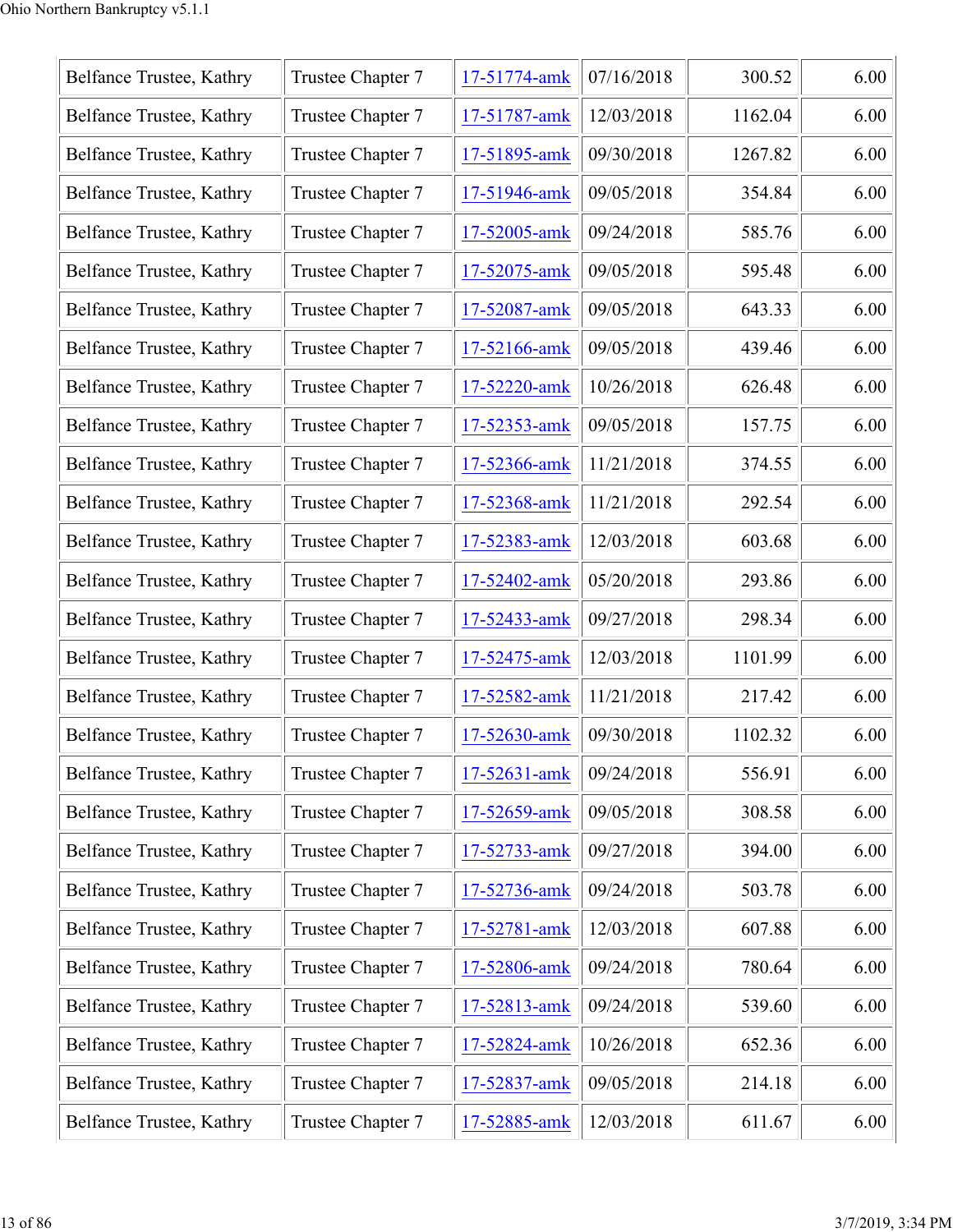| Belfance Trustee, Kathry | Trustee Chapter 7  | 17-52889-amk     | 11/21/2018 | 385.31   | 6.00    |
|--------------------------|--------------------|------------------|------------|----------|---------|
| Belfance Trustee, Kathry | Trustee Chapter 7  | 17-52897-amk     | 11/21/2018 | 314.96   | 6.00    |
| Belfance Trustee, Kathry | Trustee Chapter 7  | 17-52899-amk     | 12/03/2018 | 578.64   | 6.00    |
| Belfance Trustee, Kathry | Trustee Chapter 7  | 17-52924-amk     | 07/25/2018 | 1240.66  | 6.00    |
| Belfance Trustee, Kathry | Trustee Chapter 7  | 17-52943-amk     | 11/27/2018 | 1339.25  | 6.00    |
| Belfance Trustee, Kathry | Trustee Chapter 7  | 17-52954-amk     | 07/16/2018 | 182.31   | 6.00    |
| Belfance Trustee, Kathry | Trustee Chapter 7  | 17-53046-amk     | 10/26/2018 | 614.65   | 6.00    |
| Belfance Trustee, Kathry | Trustee Chapter 7  | 17-53057-amk     | 10/26/2018 | 512.33   | 6.00    |
| Belfance Trustee, Kathry | Trustee Chapter 7  | 17-53067-amk     | 08/19/2018 | 521.11   | 6.00    |
| Belfance Trustee, Kathry | Trustee Chapter 7  | 18-50097-amk     | 11/21/2018 | 274.20   | 6.00    |
| Belfance Trustee, Kathry | Trustee Chapter 7  | 18-50122-amk     | 11/21/2018 | 983.75   | 49.60   |
| Belfance Trustee, Kathry | Trustee Chapter 7  | 18-50270-amk     | 12/31/2018 | 343.64   | 6.00    |
| Belfance Trustee, Kathry | Trustee Chapter 7  | 18-50447-amk     | 11/21/2018 | 484.61   | 6.00    |
| Belfance Trustee, Kathry | Trustee Chapter 7  | 18-50514-amk     | 12/26/2018 | 362.54   | 6.00    |
| Belfance Trustee, Kathry | Trustee Chapter 7  | 18-50599-amk     | 12/26/2018 | 350.00   | 39.06   |
| Belfance Trustee, Kathry | Trustee Chapter 7  | 18-51434-amk     | 12/31/2018 | 365.52   | 6.00    |
|                          |                    |                  | Total      | 62299.90 | 1100.38 |
| Black, McCuskey, Souers  | Trustee's Attorney | 12-62815-rk      | 08/23/2018 | 7096.50  | 134.10  |
|                          |                    |                  | Total      | 7096.50  | 134.10  |
| Black, McCuskey, Souers  | Trustee's Attorney | 11-61426-rk      | 03/08/2018 | 35252.38 | 153.90  |
|                          |                    |                  | Total      | 35252.38 | 153.90  |
| Black, McCuskey, Souers  | Attorney           | 16-50058-amk     | 01/31/2018 | 7916.50  | 0.00    |
| Black, McCuskey, Souers  | Attorney           | 16-50058-amk     | 07/19/2018 | 4899.00  | 1964.76 |
| Black, McCuskey, Souers  | Attorney           | 16-50058-amk     | 12/21/2018 | 4470.00  | 1261.50 |
|                          |                    |                  | Total      | 17285.50 | 3226.26 |
| Bober, Mark B.           | Accountant         | 17-51701-amk     | 09/21/2018 | 22947.00 | 0.00    |
|                          |                    |                  | Total      | 22947.00 | 0.00    |
| Bolotin, Samuel G.       | Special Counsel    | 16-33775-<br>maw | 10/18/2018 | 25000.00 | 611.47  |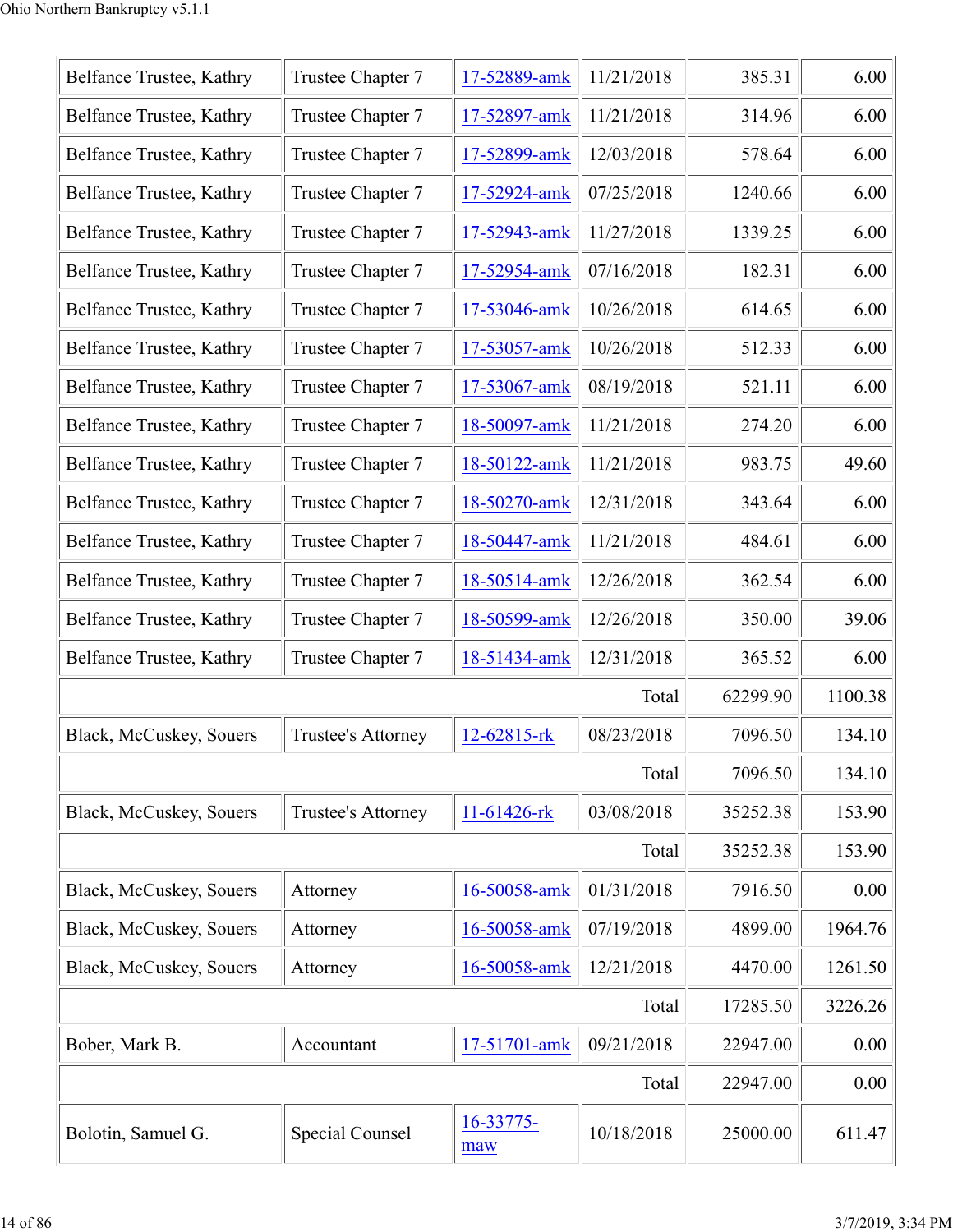|                          |                           |                   | Total      | 25000.00  | 611.47   |
|--------------------------|---------------------------|-------------------|------------|-----------|----------|
| Boulas, James E.         | Special Counsel           | 16-51263-amk      | 06/18/2018 | 13150.31  | 549.06   |
|                          |                           |                   | Total      | 13150.31  | 549.06   |
| Boyk, Charles E.         | Special Counsel           | 17-31682-<br>maw  | 12/13/2018 | 26666.67  | 912.74   |
|                          |                           |                   | Total      | 26666.67  | 912.74   |
| Bradley, Kate M.         | Creditor Comm. Aty        | 16-50058-amk      | 01/31/2018 | 1831.50   | 0.00     |
| Bradley, Kate M.         | Creditor Comm. Aty        | 16-50058-amk      | 01/31/2018 | 4279.00   | 16.55    |
| Bradley, Kate M.         | Creditor Comm. Aty        | 16-50058-amk      | 04/18/2018 | 4879.00   | 5.34     |
| Bradley, Kate M.         | Creditor Comm. Aty        | 16-50058-amk      | 07/19/2018 | 6845.00   | 50.60    |
| Bradley, Kate M.         | Creditor Comm. Aty        | 16-50058-amk      | 12/21/2018 | 4210.00   | 15.05    |
|                          |                           |                   | Total      | 22044.50  | 87.54    |
| Brand, Michael           | Consultant                | 17-62060-rk       | 08/22/2018 | 800.63    | 0.00     |
|                          |                           |                   | Total      | 800.63    | 0.00     |
| Brenneman, Karen         | Accountant                | 13-62234-rk       | 07/27/2018 | 1479.50   | 0.00     |
| Brenneman, Karen         | Accountant                | 13-62471-rk       | 07/03/2018 | 6860.44   | 0.00     |
| Brenneman, Karen         | Accountant                | 14-61542-rk       | 07/25/2018 | 2140.00   | 0.00     |
| Brenneman, Karen         | Accountant                | 15-60828-rk       | 12/11/2018 | 942.05    | 0.00     |
| Brenneman, Karen         | Accountant                | $15 - 61242 -$ rk | 06/27/2018 | 3327.69   | 0.00     |
| Brenneman, Karen         | Accountant                | 15-61961-rk       | 11/28/2018 | 862.13    | 0.00     |
|                          |                           |                   | Total      | 15611.81  | 0.00     |
| Brockman, Coats, Gedelia | Accountant                | 11-61426-rk       | 03/08/2018 | 1425.24   | 640.55   |
|                          |                           |                   | Total      | 1425.24   | 640.55   |
| <b>Brouse McDowell</b>   | <b>Trustee's Attorney</b> | 17-40243-aih      | 12/12/2018 | 107134.00 | 690.20   |
| <b>Brouse McDowell</b>   | <b>Trustee's Attorney</b> | 17-40243-aih      | 12/12/2018 | 79492.00  | 12626.77 |
|                          |                           |                   | Total      | 186626.00 | 13316.97 |
| Brown, Virgil            | Trustee's Attorney        | 16-13359-aih      | 10/24/2018 | 300.00    | 0.00     |
| Brown, Virgil            | Trustee's Attorney        | 16-15365-aih      | 03/14/2018 | 264.00    | 0.00     |
| Brown, Virgil            | Trustee's Attorney        | 17-13325-aih      | 05/09/2018 | 408.00    | 0.00     |
|                          |                           |                   |            |           |          |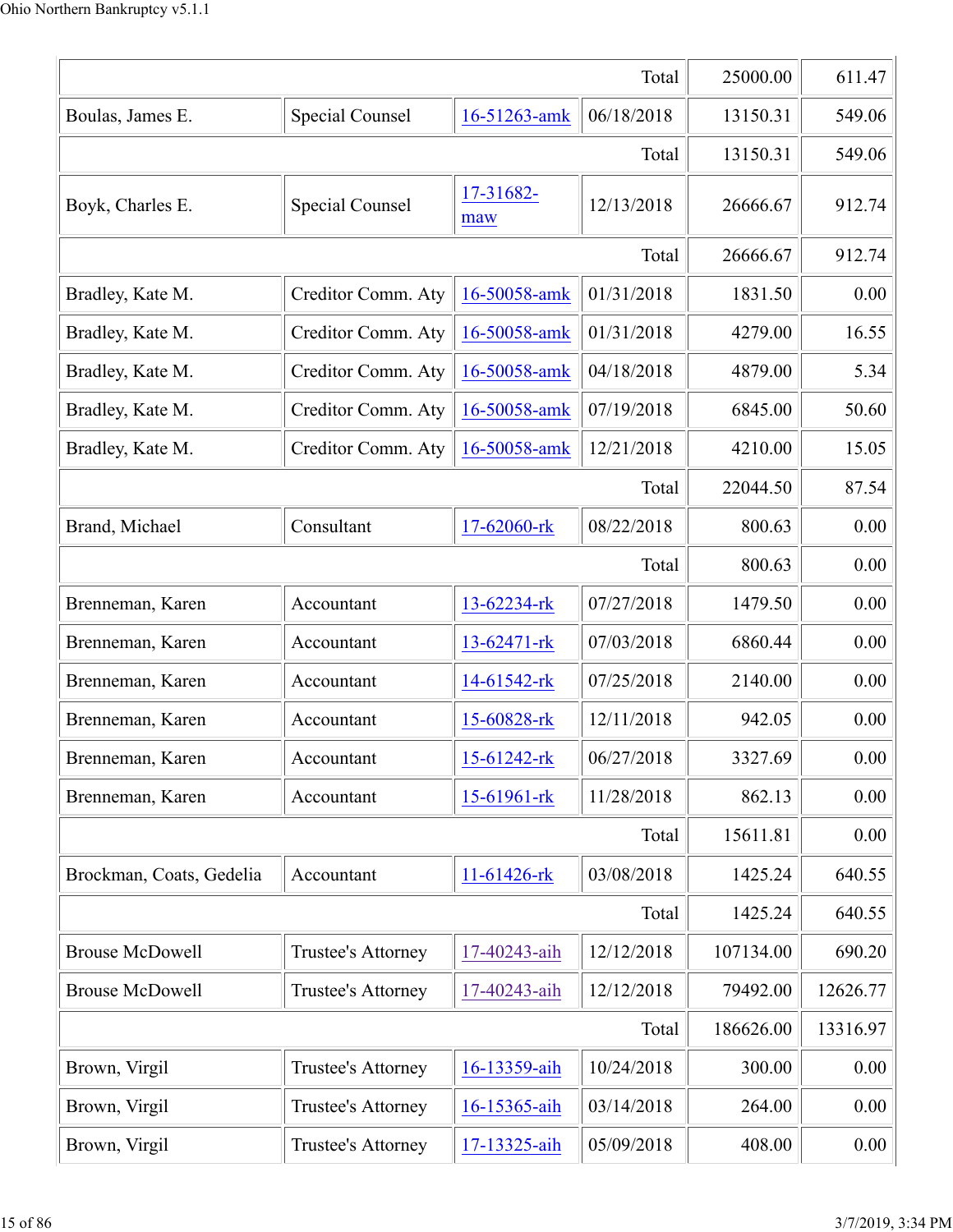| Total            |                    |                    |            | 972.00  | 0.00   |
|------------------|--------------------|--------------------|------------|---------|--------|
| Brown, Virgil E. | Trustee Chapter 7  | $11 - 12120 - jps$ | 11/02/2018 | 6445.36 | 228.60 |
| Brown, Virgil E. | Trustee Chapter 7  | 14-11500-aih       | 09/25/2018 | 277.98  | 21.40  |
| Brown, Virgil E. | Trustee Chapter 7  | 14-11722-aih       | 09/25/2018 | 625.00  | 40.07  |
| Brown, Virgil E. | Trustee Chapter 7  | 14-14732-jps       | 11/02/2018 | 4453.78 | 281.84 |
| Brown, Virgil E. | Trustee Chapter 7  | $14 - 16636 - ips$ | 05/09/2018 | 3217.18 | 79.06  |
| Brown, Virgil E. | Trustee Chapter 7  | 15-10293-aih       | 04/11/2018 | 1825.00 | 178.57 |
| Brown, Virgil E. | Trustee Chapter 7  | 15-13025-aih       | 07/02/2018 | 1855.00 | 124.34 |
| Brown, Virgil E. | Trustee Chapter 7  | $15 - 15380 - ips$ | 11/02/2018 | 1361.61 | 41.99  |
| Brown, Virgil E. | Trustee Chapter 7  | 15-16920-aih       | 07/02/2018 | 1250.00 | 9.20   |
| Brown, Virgil E. | Trustee Chapter 7  | $15 - 17365 - ips$ | 09/13/2018 | 350.00  | 44.77  |
| Brown, Virgil E. | Trustee Chapter 7  | 16-12442-aih       | 10/30/2018 | 4115.72 | 53.00  |
| Brown, Virgil E. | Trustee Chapter 7  | 16-13359-aih       | 10/24/2018 | 387.50  | 67.40  |
| Brown, Virgil E. | Trustee Chapter 7  | $16 - 13409$ -jps  | 09/13/2018 | 175.00  | 35.87  |
| Brown, Virgil E. | Trustee Chapter 7  | 16-13529-aih       | 10/12/2018 | 1450.00 | 156.60 |
| Brown, Virgil E. | Trustee Chapter 7  | 16-14244-aih       | 02/28/2018 | 582.25  | 18.76  |
| Brown, Virgil E. | Trustee Chapter 7  | 16-14333-aih       | 03/14/2018 | 435.75  | 12.90  |
| Brown, Virgil E. | Trustee Chapter 7  | 16-15365-aih       | 03/14/2018 | 500.00  | 22.19  |
| Brown, Virgil E. | Trustee Chapter 7  | 16-15386-aih       | 07/02/2018 | 1575.00 | 12.70  |
| Brown, Virgil E. | Trustee Chapter 7  | $16 - 16313$ -jps  | 01/09/2018 | 371.27  | 9.09   |
| Brown, Virgil E. | Trustee Chapter 7  | 16-16791-aih       | 04/23/2018 | 1356.30 | 59.43  |
| Brown, Virgil E. | Trustee Chapter 7  | $16 - 17000 - ips$ | 01/18/2018 | 535.56  | 10.12  |
| Brown, Virgil E. | Trustee Chapter 7  | $17 - 10260$ -jps  | 02/08/2018 | 600.55  | 9.78   |
| Brown, Virgil E. | Trustee's Attorney | $17 - 10394 - ips$ | 05/24/2018 | 255.00  | 0.00   |
| Brown, Virgil E. | Trustee Chapter 7  | 17-10525-aih       | 08/02/2018 | 462.50  | 12.18  |
| Brown, Virgil E. | Trustee Chapter 7  | 17-10625-aih       | 08/27/2018 | 372.00  | 24.20  |
| Brown, Virgil E. | Trustee Chapter 7  | 17-11011-aih       | 05/21/2018 | 334.25  | 21.60  |
| Brown, Virgil E. | Trustee Chapter 7  | 17-11029-aih       | 01/30/2018 | 400.27  | 12.18  |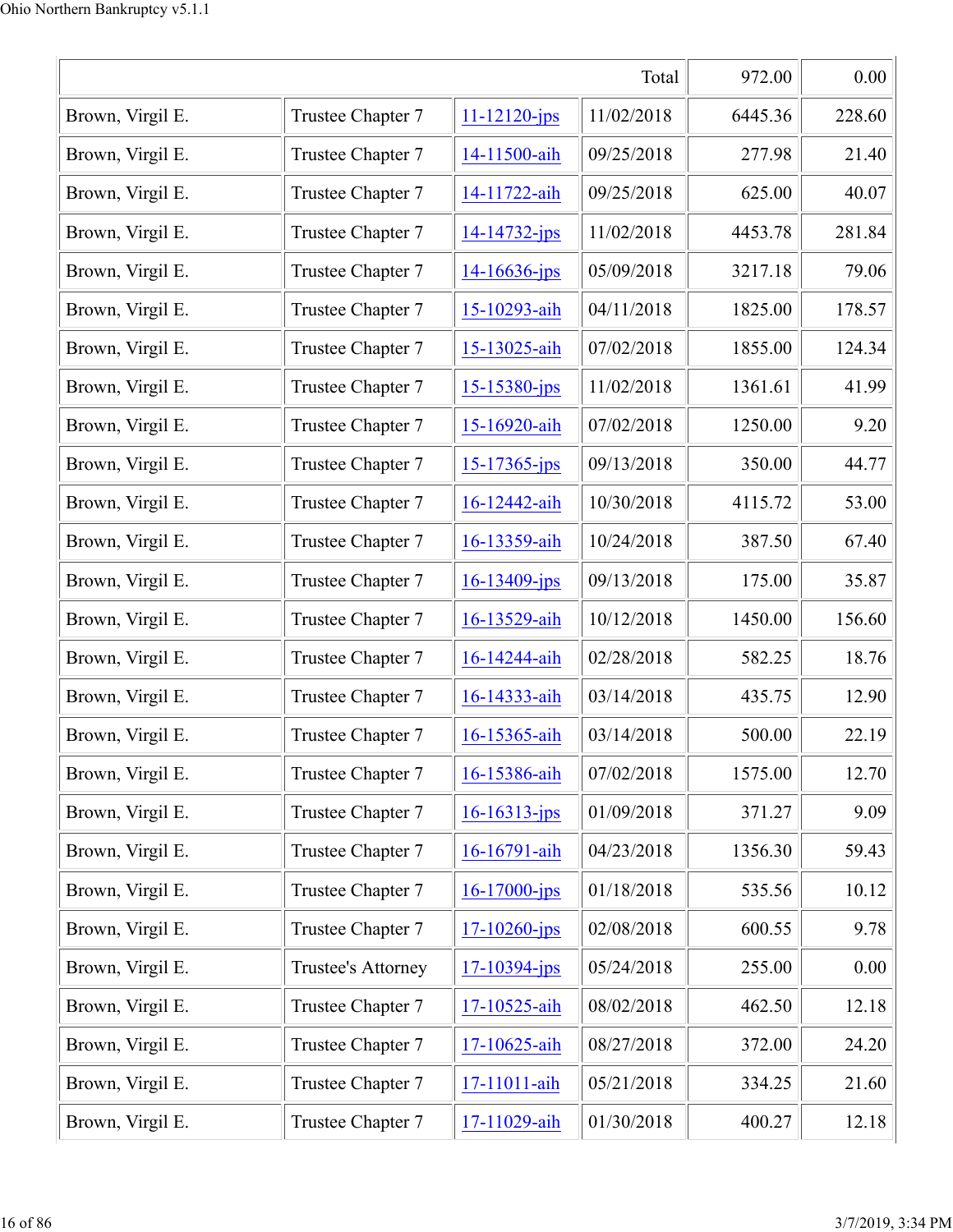| Brown, Virgil E. | Trustee Chapter 7 | 17-11102-aih       | 01/19/2018 | 1345.76 | 14.96  |
|------------------|-------------------|--------------------|------------|---------|--------|
| Brown, Virgil E. | Trustee Chapter 7 | $17 - 11122 - ips$ | 01/18/2018 | 1326.35 | 13.56  |
| Brown, Virgil E. | Trustee Chapter 7 | 17-11173-aih       | 06/28/2018 | 590.75  | 23.80  |
| Brown, Virgil E. | Trustee Chapter 7 | 17-11743-aih       | 01/19/2018 | 683.96  | 10.67  |
| Brown, Virgil E. | Trustee Chapter 7 | 17-11787-aih       | 12/03/2018 | 1290.00 | 31.70  |
| Brown, Virgil E. | Trustee Chapter 7 | $17 - 11825$ -jps  | 05/30/2018 | 248.46  | 23.10  |
| Brown, Virgil E. | Trustee Chapter 7 | $17 - 12158 - ips$ | 01/10/2018 | 268.46  | 19.82  |
| Brown, Virgil E. | Trustee Chapter 7 | 17-12178-aih       | 10/12/2018 | 462.17  | 10.77  |
| Brown, Virgil E. | Trustee Chapter 7 | 17-12356-aih       | 02/08/2018 | 169.38  | 20.18  |
| Brown, Virgil E. | Trustee Chapter 7 | $17 - 12431 - ips$ | 01/10/2018 | 139.84  | 10.18  |
| Brown, Virgil E. | Trustee Chapter 7 | 17-12708-aih       | 09/06/2018 | 389.96  | 54.30  |
| Brown, Virgil E. | Trustee Chapter 7 | $17 - 12985 - ips$ | 01/18/2018 | 581.64  | 14.45  |
| Brown, Virgil E. | Trustee Chapter 7 | $17 - 13020 - ips$ | 01/10/2018 | 354.63  | 9.27   |
| Brown, Virgil E. | Trustee Chapter 7 | $17 - 13154 - jps$ | 12/04/2018 | 3079.02 | 625.90 |
| Brown, Virgil E. | Trustee Chapter 7 | 17-13298-aih       | 07/02/2018 | 219.78  | 8.50   |
| Brown, Virgil E. | Trustee Chapter 7 | 17-13325-aih       | 05/09/2018 | 375.00  | 20.90  |
| Brown, Virgil E. | Trustee Chapter 7 | $17 - 13326$ -jps  | 03/26/2018 | 303.13  | 10.20  |
| Brown, Virgil E. | Trustee Chapter 7 | $17 - 13341 - ips$ | 06/05/2018 | 381.58  | 16.10  |
| Brown, Virgil E. | Trustee Chapter 7 | $17 - 13347 - ips$ | 10/10/2018 | 437.37  | 9.07   |
| Brown, Virgil E. | Trustee Chapter 7 | 17-13554-aih       | 04/09/2018 | 59.57   | 16.57  |
| Brown, Virgil E. | Trustee Chapter 7 | 17-13847-aih       | 05/24/2018 | 550.00  | 26.30  |
| Brown, Virgil E. | Trustee Chapter 7 | $17 - 13857 - jps$ | 02/16/2018 | 225.37  | 15.90  |
| Brown, Virgil E. | Trustee Chapter 7 | 17-14080-aih       | 04/24/2018 | 250.75  | 13.20  |
| Brown, Virgil E. | Trustee Chapter 7 | 17-14366-aih       | 04/11/2018 | 500.00  | 20.90  |
| Brown, Virgil E. | Trustee Chapter 7 | 17-14474-aih       | 03/12/2018 | 198.49  | 13.20  |
| Brown, Virgil E. | Trustee Chapter 7 | $17 - 14569$ -jps  | 04/12/2018 | 429.75  | 12.00  |
| Brown, Virgil E. | Trustee Chapter 7 | 17-14584-aih       | 04/09/2018 | 207.54  | 10.00  |
| Brown, Virgil E. | Trustee Chapter 7 | 17-14592-aih       | 06/28/2018 | 545.50  | 13.60  |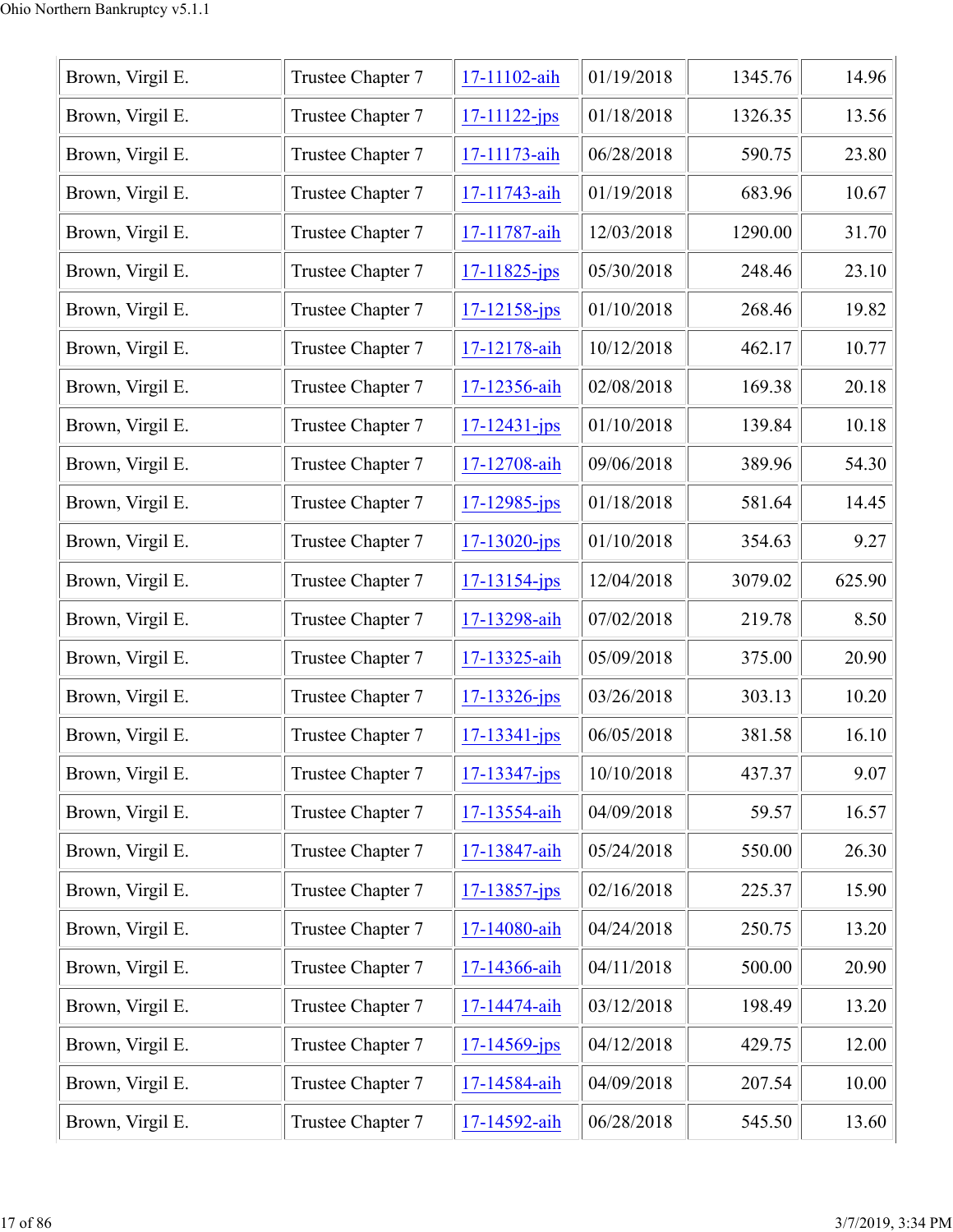| Trustee Chapter 7 | $17 - 14626$ -jps  | 06/05/2018 | 175.00  | 13.40 |
|-------------------|--------------------|------------|---------|-------|
| Trustee Chapter 7 | $17 - 14696$ -jps  | 03/26/2018 | 312.11  | 15.60 |
| Trustee Chapter 7 | 17-14774-aih       | 04/09/2018 | 375.00  | 19.10 |
| Trustee Chapter 7 | 17-14828-aih       | 05/24/2018 | 337.26  | 12.10 |
| Trustee Chapter 7 | $17 - 14880 - jps$ | 04/25/2018 | 222.29  | 12.80 |
| Trustee Chapter 7 | $17 - 14902 - ips$ | 05/30/2018 | 207.00  | 17.70 |
| Trustee Chapter 7 | $17 - 15035 - ips$ | 05/24/2018 | 917.24  | 11.60 |
| Trustee Chapter 7 | 17-15036-aih       | 05/21/2018 | 346.00  | 13.00 |
| Trustee Chapter 7 | 17-15184-jps       | 08/03/2018 | 397.34  | 13.30 |
| Trustee Chapter 7 | $17 - 15366$ -jps  | 11/02/2018 | 551.00  | 5.30  |
| Trustee Chapter 7 | $17 - 15446$ -jps  | 06/12/2018 | 325.00  | 10.30 |
| Trustee Chapter 7 | $17 - 15696 - ips$ | 11/02/2018 | 882.83  | 13.50 |
| Trustee Chapter 7 | $17 - 15760 - ips$ | 11/02/2018 | 1597.54 | 73.90 |
| Trustee Chapter 7 | $17 - 15888 - jps$ | 07/05/2018 | 290.64  | 26.80 |
| Trustee Chapter 7 | 17-15969-aih       | 07/02/2018 | 175.00  | 10.40 |
| Trustee Chapter 7 | 17-16057-aih       | 04/24/2018 | 337.09  | 19.00 |
| Trustee Chapter 7 | $17 - 16090 - ips$ | 10/10/2018 | 991.63  | 10.80 |
| Trustee Chapter 7 | $17 - 16142 - ips$ | 06/12/2018 | 163.51  | 16.00 |
| Trustee Chapter 7 | 17-16154-aih       | 08/27/2018 | 328.12  | 9.10  |
| Trustee Chapter 7 | $17 - 16232 - jps$ | 05/30/2018 | 227.19  | 7.30  |
| Trustee Chapter 7 | $17 - 16235 - ips$ | 05/30/2018 | 265.95  | 20.10 |
| Trustee Chapter 7 | $17 - 16253 - ips$ | 10/10/2018 | 511.24  | 11.20 |
| Trustee Chapter 7 | 17-16361-aih       | 09/13/2018 | 171.03  | 10.70 |
| Trustee Chapter 7 | $17 - 16731 - ips$ | 07/05/2018 | 274.05  | 10.30 |
| Trustee Chapter 7 | 17-17019-aih       | 10/11/2018 | 661.31  | 14.20 |
| Trustee Chapter 7 | 17-17216-aih       | 09/13/2018 | 336.25  | 16.60 |
| Trustee Chapter 7 | $17 - 17222 - ips$ | 09/26/2018 | 340.04  | 8.60  |
| Trustee Chapter 7 | 17-17232-jps       | 09/26/2018 | 336.71  | 10.10 |
|                   |                    |            |         |       |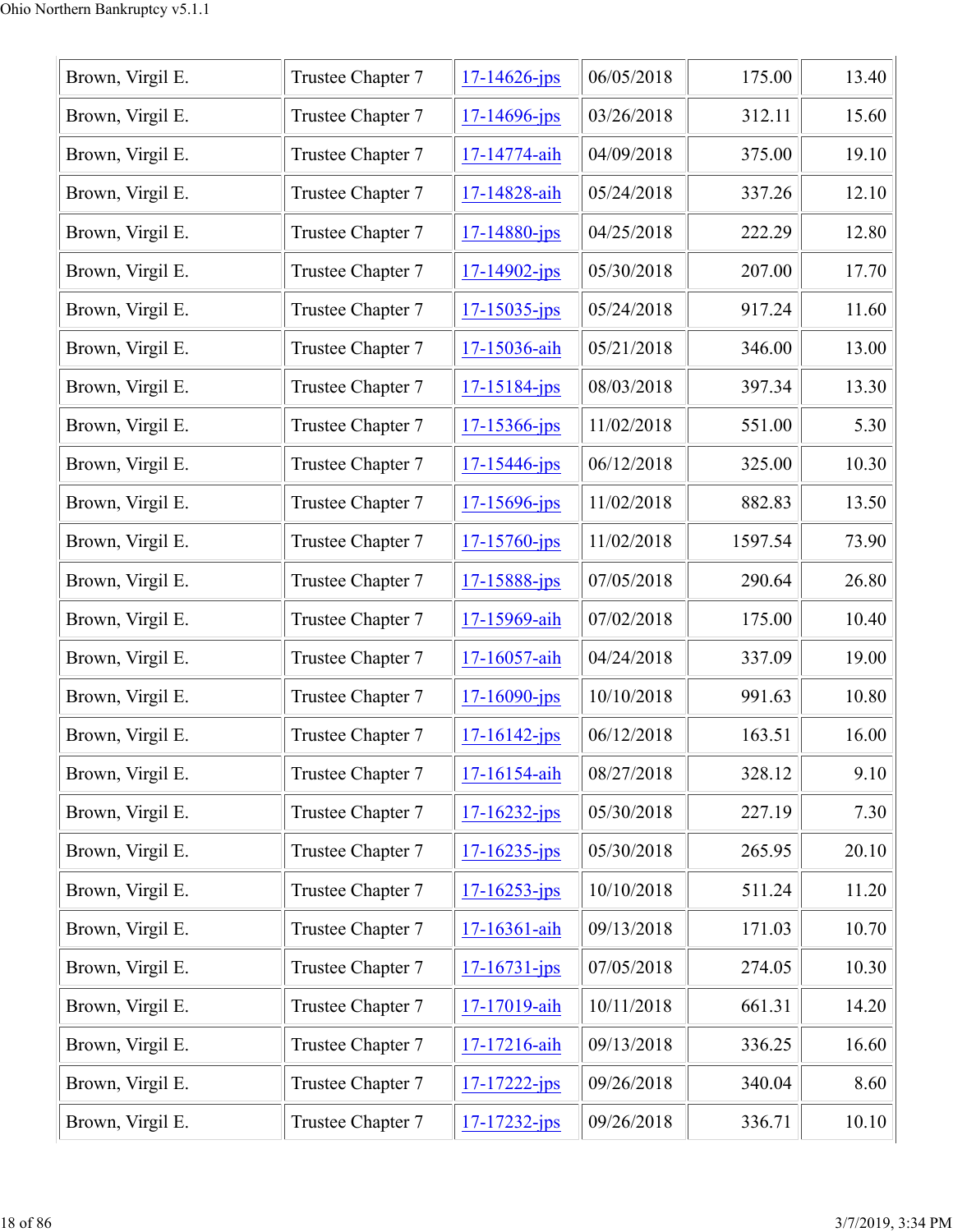| Brown, Virgil E. | Trustee Chapter 7  | $17 - 17421 - ips$ | 11/02/2018 | 430.32   | 26.30   |
|------------------|--------------------|--------------------|------------|----------|---------|
| Brown, Virgil E. | Trustee Chapter 7  | $17 - 17471 - ips$ | 11/02/2018 | 540.00   | 12.60   |
| Brown, Virgil E. | Trustee Chapter 7  | 18-10024-aih       | 09/25/2018 | 204.42   | 10.40   |
| Brown, Virgil E. | Trustee Chapter 7  | 18-10142-jps       | 11/02/2018 | 581.75   | 9.30    |
| Brown, Virgil E. | Trustee Chapter 7  | $18 - 10261 - ips$ | 12/20/2018 | 381.83   | 13.50   |
| Brown, Virgil E. | Trustee Chapter 7  | 18-10502-aih       | 09/13/2018 | 155.34   | 16.50   |
| Brown, Virgil E. | Trustee Chapter 7  | 18-10508-aih       | 09/13/2018 | 257.62   | 10.10   |
| Brown, Virgil E. | Trustee Chapter 7  | $18 - 10755 - ips$ | 12/20/2018 | 182.50   | 4.60    |
| Brown, Virgil E. | Trustee Chapter 7  | $18 - 10756 - ips$ | 10/18/2018 | 209.19   | 8.60    |
| Brown, Virgil E. | Trustee Chapter 7  | 18-10786-aih       | 10/12/2018 | 581.25   | 15.50   |
| Brown, Virgil E. | Trustee Chapter 7  | $18 - 10868$ -jps  | 09/26/2018 | 299.50   | 10.40   |
| Brown, Virgil E. | Trustee Chapter 7  | $18 - 10974 - ips$ | 11/02/2018 | 325.00   | 21.60   |
| Brown, Virgil E. | Trustee Chapter 7  | $18-11067$ -jps    | 10/18/2018 | 238.75   | 15.50   |
| Brown, Virgil E. | Trustee Chapter 7  | $18 - 11100 - ips$ | 11/02/2018 | 531.51   | 11.70   |
| Brown, Virgil E. | Trustee Chapter 7  | 18-11115-jps       | 12/17/2018 | 180.94   | 11.60   |
| Brown, Virgil E. | Trustee Chapter 7  | $18 - 11331 - ips$ | 11/29/2018 | 228.75   | 19.90   |
| Brown, Virgil E. | Trustee Chapter 7  | 18-11431-jps       | 11/02/2018 | 624.00   | 20.60   |
| Brown, Virgil E. | Trustee Chapter 7  | 18-11778-jps       | 12/10/2018 | 251.56   | 11.00   |
| Brown, Virgil E. | Trustee Chapter 7  | $18 - 12232 - ips$ | 12/17/2018 | 159.00   | 10.80   |
| Brown, Virgil E. | Trustee Chapter 7  | 18-12954-jps       | 12/17/2018 | 210.07   | 9.10    |
|                  |                    |                    | Total      | 69812.71 | 3379.34 |
| Brown, Virgil E. | Trustee's Attorney | $14 - 14732 - ips$ | 11/02/2018 | 1947.00  | 0.00    |
| Brown, Virgil E. | Trustee's Attorney | 15-10293-aih       | 04/11/2018 | 585.00   | 0.00    |
| Brown, Virgil E. | Trustee's Attorney | 15-13025-aih       | 07/02/2018 | 669.00   | 0.00    |
| Brown, Virgil E. | Trustee's Attorney | $15 - 15380 - ips$ | 11/02/2018 | 393.00   | 0.00    |
| Brown, Virgil E. | Trustee's Attorney | $15 - 17365$ -jps  | 09/13/2018 | 180.00   | 0.00    |
| Brown, Virgil E. | Trustee's Attorney | 16-13529-aih       | 10/12/2018 | 879.00   | 0.00    |
| Brown, Virgil E. | Trustee's Attorney | 16-14244-aih       | 02/28/2018 | 234.00   | 0.00    |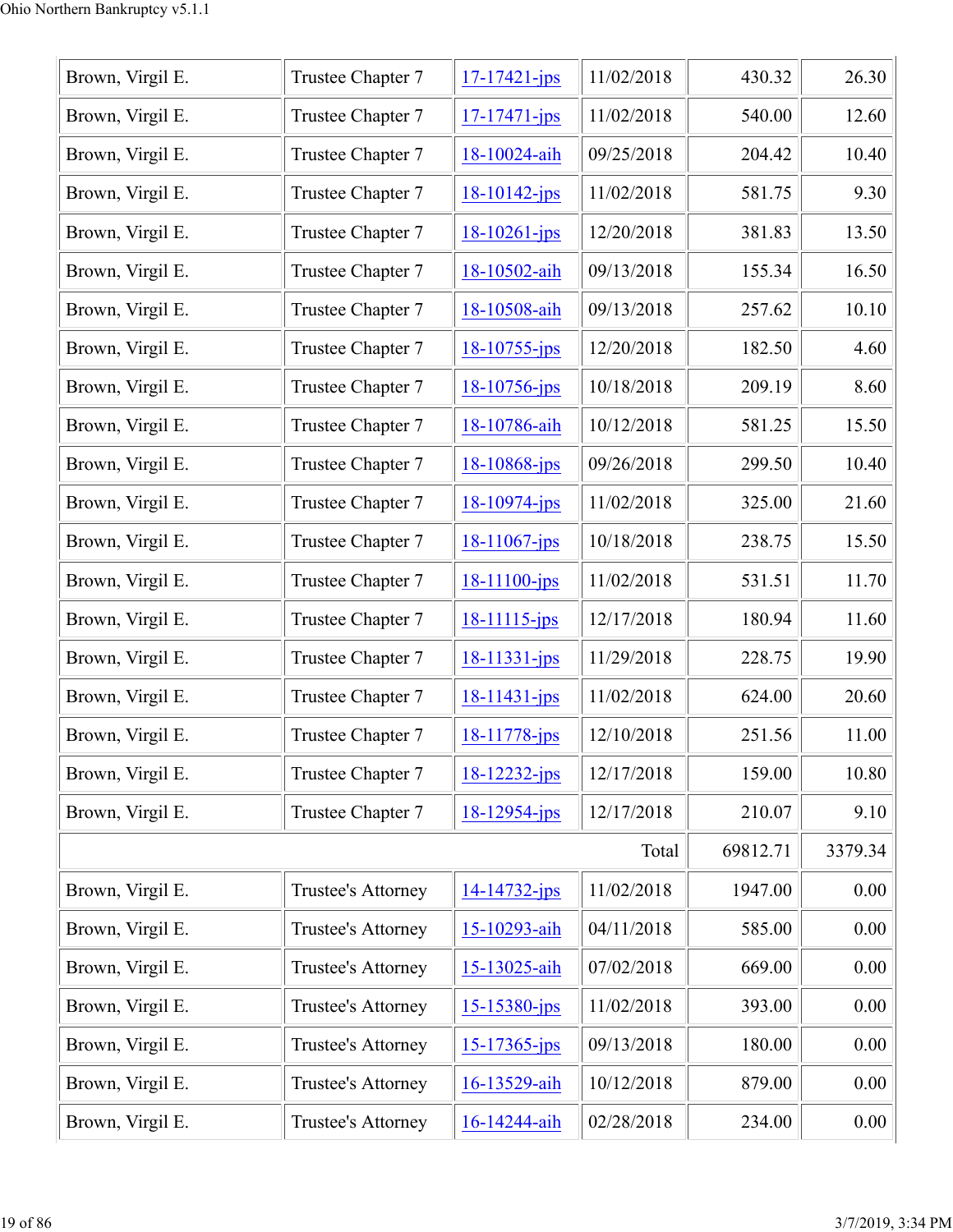| Brown, Virgil E.       | Trustee's Attorney | 16-16791-aih       | 04/23/2018 | 522.00   | 0.00   |
|------------------------|--------------------|--------------------|------------|----------|--------|
| Brown, Virgil E.       | Trustee Chapter 7  | $17 - 10394 - jps$ | 05/24/2018 | 1251.20  | 19.40  |
| Brown, Virgil E.       | Trustee's Attorney | 17-11011-aih       | 05/21/2018 | 234.00   | 0.00   |
| Brown, Virgil E.       | Trustee's Attorney | 17-11173-aih       | 06/28/2018 | 342.00   | 0.00   |
| Brown, Virgil E.       | Trustee's Attorney | 17-11787-aih       | 12/03/2018 | 339.00   | 0.00   |
| Brown, Virgil E.       | Trustee's Attorney | 17-12708-aih       | 09/06/2018 | 324.00   | 0.00   |
| Brown, Virgil E.       | Trustee's Attorney | $17 - 13154 - jps$ | 12/04/2018 | 720.00   | 0.00   |
| Brown, Virgil E.       | Trustee's Attorney | 17-13847-aih       | 05/24/2018 | 324.00   | 0.00   |
| Brown, Virgil E.       | Trustee's Attorney | 17-14366-aih       | 04/11/2018 | 294.00   | 0.00   |
| Brown, Virgil E.       | Trustee's Attorney | $17 - 15760 - ips$ | 11/02/2018 | 345.00   | 0.00   |
| Brown, Virgil E.       | Trustee's Attorney | $18 - 10974 - ips$ | 11/02/2018 | 294.00   | 0.00   |
|                        |                    |                    | Total      | 9876.20  | 19.40  |
| Brown, Virgil E.       | Trustee's Attorney | 17-10625-aih       | 08/27/2018 | 270.00   | 0.00   |
|                        |                    |                    | Total      | 270.00   | 0.00   |
| Buzulencia, Michael D. | Trustee Chapter 7  | 09-44845-aih       | 05/09/2018 | 2740.00  | 60.26  |
| Buzulencia, Michael D. | Trustee Chapter 7  | 10-40706-aih       | 12/06/2018 | 7485.81  | 39.81  |
| Buzulencia, Michael D. | Trustee Chapter 7  | 11-42973-kw        | 03/07/2018 | 8418.75  | 52.06  |
| Buzulencia, Michael D. | Trustee Chapter 7  | 14-40260-kw        | 01/10/2018 | 1250.00  | 307.55 |
| Buzulencia, Michael D. | Trustee Chapter 7  | 14-41190-kw        | 04/04/2018 | 2184.63  | 23.31  |
| Buzulencia, Michael D. | Trustee Chapter 7  | 16-41933-kw        | 01/10/2018 | 5314.05  | 6.38   |
| Buzulencia, Michael D. | Trustee Chapter 7  | 16-42230-kw        | 04/04/2018 | 476.14   | 6.76   |
| Buzulencia, Michael D. | Trustee's Attorney | 17-40161-aih       | 09/20/2018 | 1125.00  | 0.00   |
| Buzulencia, Michael D. | Trustee Chapter 7  | 17-40243-aih       | 12/12/2018 | 52490.22 | 55.88  |
| Buzulencia, Michael D. | Trustee Chapter 7  | 17-40555-aih       | 04/04/2018 | 562.50   | 50.73  |
| Buzulencia, Michael D. | Trustee Chapter 7  | 17-41504-kw        | 03/07/2018 | 856.79   | 7.12   |
| Buzulencia, Michael D. | Trustee Chapter 7  | 17-41518-aih       | 10/10/2018 | 2042.62  | 31.80  |
| Buzulencia, Michael D. | Trustee Chapter 7  | 17-41854-aih       | 06/13/2018 | 408.54   | 4.94   |
| Buzulencia, Michael D. | Trustee Chapter 7  | 17-41882-aih       | 06/13/2018 | 321.18   | 5.12   |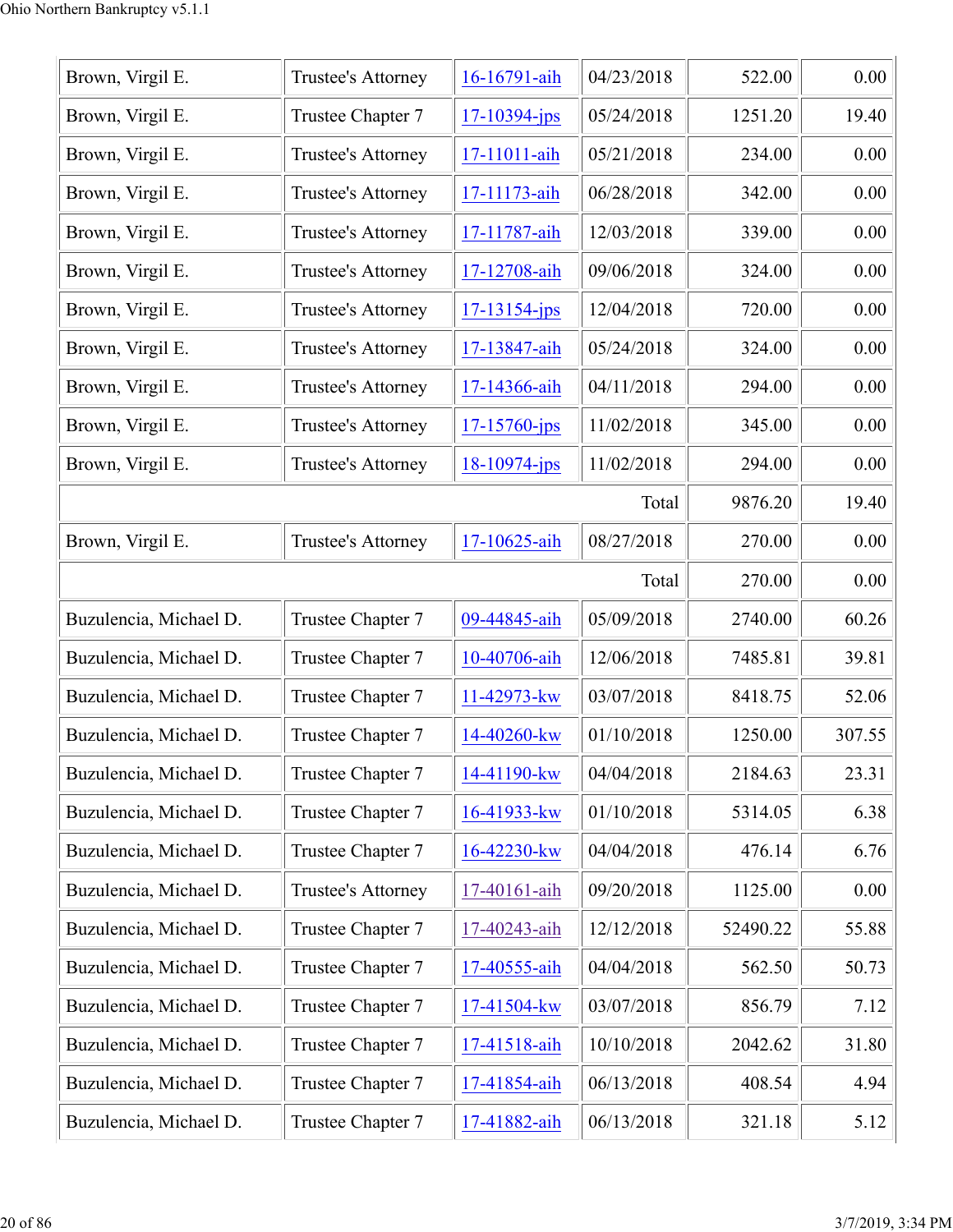| Buzulencia, Michael D.  | Trustee Chapter 7  | 17-41938-aih     | 08/17/2018 | 1298.93   | 6.09    |
|-------------------------|--------------------|------------------|------------|-----------|---------|
| Buzulencia, Michael D.  | Trustee Chapter 7  | 17-42049-aih     | 08/17/2018 | 1750.00   | 77.28   |
| Buzulencia, Michael D.  | Trustee Chapter 7  | 17-42056-aih     | 08/17/2018 | 311.80    | 7.14    |
| Buzulencia, Michael D.  | Trustee Chapter 7  | 17-42156-aih     | 08/31/2018 | 989.00    | 4.06    |
| Buzulencia, Michael D.  | Trustee Chapter 7  | 17-42397-aih     | 08/13/2018 | 641.09    | 3.20    |
| Buzulencia, Michael D.  | Trustee Chapter 7  | 18-40041-aih     | 08/30/2018 | 342.44    | 4.68    |
| Buzulencia, Michael D.  | Trustee Chapter 7  | 18-40319-aih     | 10/02/2018 | 427.22    | 4.48    |
| Buzulencia, Michael D.  | Trustee Chapter 7  | 18-40837-aih     | 12/07/2018 | 500.00    | 87.93   |
|                         |                    |                  | Total      | 91936.71  | 846.58  |
| Buzulencia, Michael D.  | Trustee Chapter 7  | 18-40465-aih     | 10/30/2018 | 274.71    | 3.67    |
|                         |                    |                  | Total      | 274.71    | 3.67    |
| Byce, Jeff              | Auctioneer         | 16-42294-aih     | 10/31/2018 | 0.00      | 1824.70 |
|                         |                    |                  | Total      | 0.00      | 1824.70 |
| CCS Business Solutions, | Consultant         | 17-62060-rk      | 08/22/2018 | 2401.88   | 0.00    |
|                         |                    |                  | Total      | 2401.88   | 0.00    |
| Caplin & Drysdale       | Creditor Comm. Aty | 16-50058-amk     | 01/31/2018 | 42079.00  | 86.90   |
| Caplin & Drysdale       | Creditor Comm. Aty | 16-50058-amk     | 01/31/2018 | 44817.00  | 119.17  |
| Caplin & Drysdale       | Creditor Comm. Aty | 16-50058-amk     | 04/18/2018 | 87167.00  | 855.36  |
| Caplin & Drysdale       | Creditor Comm. Aty | 16-50058-amk     | 07/19/2018 | 87607.00  | 916.75  |
| Caplin & Drysdale       | Creditor Comm. Aty | 16-50058-amk     | 12/21/2018 | 94175.00  | 502.60  |
|                         |                    |                  | Total      | 355845.00 | 2480.78 |
| Centrus Group Inc       | Accountant         | 14-34156-<br>maw | 07/05/2018 | 180000.00 | 1879.53 |
|                         |                    |                  | Total      | 180000.00 | 1879.53 |
| Charles G. Snyder Co.   | Appraiser          | 17-62438-rk      | 07/18/2018 | 275.00    | 0.00    |
|                         |                    |                  | Total      | 275.00    | 0.00    |
| Choken, C. Vincent      | Special Counsel    | 15-50925-amk     | 01/22/2018 | 3465.35   | 1988.62 |
|                         |                    |                  | Total      | 3465.35   | 1988.62 |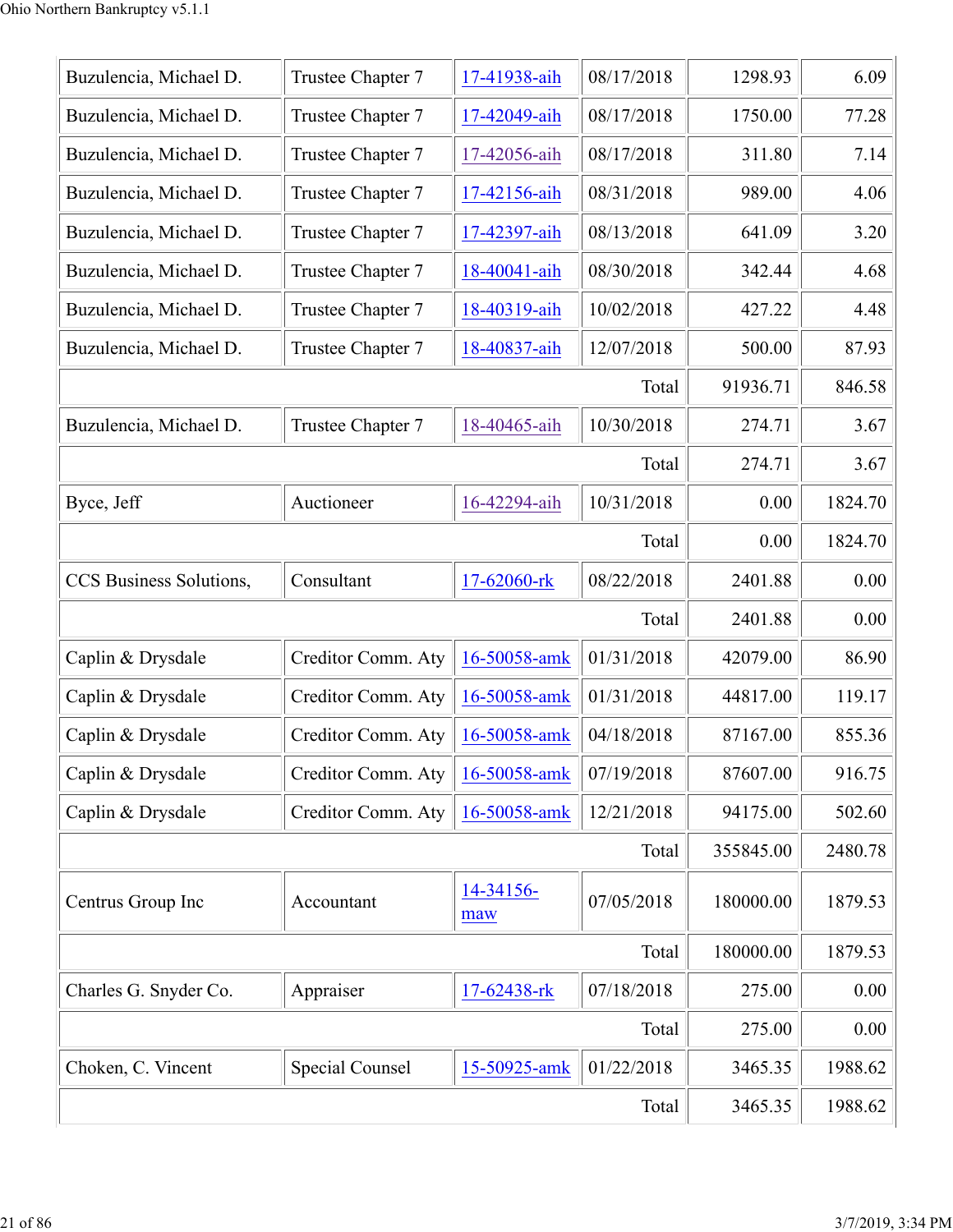| Cohen Todd Kite&Stanford | Trustee's Attorney | 17-30905-<br>maw   | 05/30/2018 | 253284.50 | 9354.82 |
|--------------------------|--------------------|--------------------|------------|-----------|---------|
|                          |                    |                    | Total      | 253284.50 | 9354.82 |
| Colagiovanni & Green     | Accountant         | $10-17252$ -jps    | 04/25/2018 | 805.00    | 0.00    |
| Colagiovanni & Green     | Accountant         | $16 - 13206 - ips$ | 10/10/2018 | 822.50    | 0.00    |
|                          |                    |                    | Total      | 1627.50   | 0.00    |
| Colagiovanni & Greene    | Accountant         | 10-18846-jps       | 09/13/2018 | 2563.75   | 0.00    |
|                          |                    |                    | Total      | 2563.75   | 0.00    |
| Colagiovanni & Greene    | Accountant         | $16 - 16981$ -jps  | 07/03/2018 | 840.00    | 0.00    |
| Colagiovanni & Greene    | Accountant         | $17 - 11619$ -jps  | 10/10/2018 | 1601.25   | 0.00    |
|                          |                    |                    | Total      | 2441.25   | 0.00    |
| Colagiovanni and Greene  | Accountant         | 16-14663-aih       | 01/08/2018 | 743.70    | 0.00    |
|                          |                    |                    | Total      | 743.70    | 0.00    |
| Corzin, Christine K.     | Trustee's Attorney | 16-50548-amk       | 08/31/2018 | 600.00    | 0.00    |
| Corzin, Christine K.     | Trustee's Attorney | 16-52204-amk       | 09/05/2018 | 991.25    | 0.00    |
| Corzin, Christine K.     | Trustee's Attorney | 18-50100-amk       | 12/26/2018 | 312.50    | 0.00    |
| Corzin, Christine K.     | Trustee's Attorney | 18-50324-amk       | 12/26/2018 | 350.00    | 4.23    |
|                          |                    |                    | Total      | 2253.75   | 4.23    |
| Corzin, Harold A.        | Trustee Chapter 7  | 09-54903-amk       | 08/08/2018 | 4185.00   | 103.03  |
| Corzin, Harold A.        | Trustee Chapter 7  | 11-50667-amk       | 12/03/2018 | 6091.04   | 129.68  |
| Corzin, Harold A.        | Trustee Chapter 7  | 14-51485-amk       | 12/03/2018 | 5992.95   | 121.34  |
| Corzin, Harold A.        | Trustee Chapter 7  | 15-50418-amk       | 01/08/2018 | 590.74    | 181.08  |
| Corzin, Harold A.        | Trustee Chapter 7  | 16-50365-amk       | 05/04/2018 | 231.25    | 176.65  |
| Corzin, Harold A.        | Trustee Chapter 7  | 16-50548-amk       | 11/27/2018 | 1600.52   | 84.91   |
| Corzin, Harold A.        | Trustee Chapter 7  | 16-50560-amk       | 02/14/2018 | 450.00    | 45.99   |
| Corzin, Harold A.        | Trustee Chapter 7  | 16-50564-amk       | 07/06/2018 | 1525.18   | 256.81  |
| Corzin, Harold A.        | Trustee Chapter 7  | 16-50607-amk       | 09/30/2018 | 1661.25   | 144.73  |
| Corzin, Harold A.        | Trustee Chapter 7  | 16-50704-amk       | 08/19/2018 | 553.06    | 73.15   |
| Corzin, Harold A.        | Trustee Chapter 7  | 16-51100-amk       | 02/16/2018 | 1134.23   | 91.43   |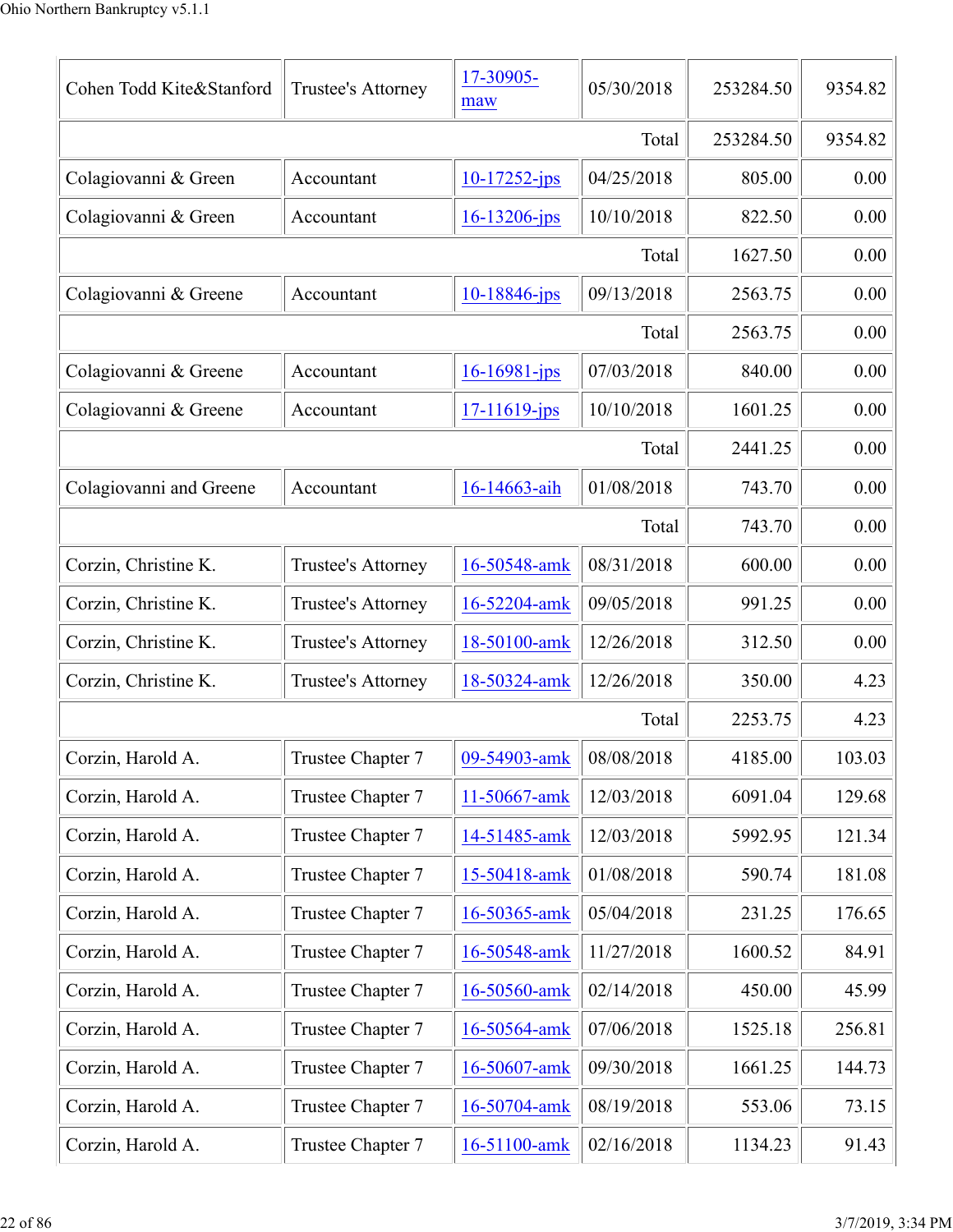| Corzin, Harold A. | Trustee Chapter 7 | 16-51353-amk | 02/16/2018 | 1367.67 | 50.73  |
|-------------------|-------------------|--------------|------------|---------|--------|
| Corzin, Harold A. | Trustee Chapter 7 | 16-51354-amk | 03/19/2018 | 131.60  | 48.67  |
| Corzin, Harold A. | Trustee Chapter 7 | 16-51368-amk | 02/02/2018 | 1434.47 | 127.73 |
| Corzin, Harold A. | Trustee Chapter 7 | 16-51369-amk | 01/08/2018 | 1000.00 | 115.98 |
| Corzin, Harold A. | Trustee Chapter 7 | 16-51444-amk | 03/19/2018 | 285.17  | 32.94  |
| Corzin, Harold A. | Trustee Chapter 7 | 16-51548-amk | 10/26/2018 | 485.02  | 58.90  |
| Corzin, Harold A. | Trustee Chapter 7 | 16-51657-amk | 07/24/2018 | 430.00  | 46.18  |
| Corzin, Harold A. | Trustee Chapter 7 | 16-51691-amk | 07/06/2018 | 4033.50 | 354.81 |
| Corzin, Harold A. | Trustee Chapter 7 | 16-51714-amk | 02/01/2018 | 894.25  | 147.12 |
| Corzin, Harold A. | Trustee Chapter 7 | 16-51808-amk | 03/19/2018 | 325.00  | 85.09  |
| Corzin, Harold A. | Trustee Chapter 7 | 16-51876-amk | 01/08/2018 | 1571.42 | 150.57 |
| Corzin, Harold A. | Trustee Chapter 7 | 16-52204-amk | 11/27/2018 | 1250.00 | 76.63  |
| Corzin, Harold A. | Trustee Chapter 7 | 16-52323-amk | 09/07/2018 | 1304.60 | 142.48 |
| Corzin, Harold A. | Trustee Chapter 7 | 16-52517-amk | 10/26/2018 | 136.40  | 31.09  |
| Corzin, Harold A. | Trustee Chapter 7 | 16-52530-amk | 05/05/2018 | 1190.56 | 134.86 |
| Corzin, Harold A. | Trustee Chapter 7 | 16-52589-amk | 03/05/2018 | 964.75  | 54.25  |
| Corzin, Harold A. | Trustee Chapter 7 | 16-52769-amk | 01/08/2018 | 421.58  | 65.21  |
| Corzin, Harold A. | Trustee Chapter 7 | 16-52784-amk | 03/05/2018 | 933.98  | 43.89  |
| Corzin, Harold A. | Trustee Chapter 7 | 16-52805-amk | 11/27/2018 | 3011.34 | 129.27 |
| Corzin, Harold A. | Trustee Chapter 7 | 16-52879-amk | 03/05/2018 | 825.20  | 45.81  |
| Corzin, Harold A. | Trustee Chapter 7 | 16-52950-amk | 06/28/2018 | 84.85   | 10.09  |
| Corzin, Harold A. | Trustee Chapter 7 | 16-52980-amk | 09/30/2018 | 1950.00 | 78.80  |
| Corzin, Harold A. | Trustee Chapter 7 | 16-53001-amk | 09/30/2018 | 5954.90 | 284.64 |
| Corzin, Harold A. | Trustee Chapter 7 | 16-53007-amk | 04/22/2018 | 1521.80 | 59.13  |
| Corzin, Harold A. | Trustee Chapter 7 | 17-50035-amk | 04/22/2018 | 5452.58 | 268.56 |
| Corzin, Harold A. | Trustee Chapter 7 | 17-50050-amk | 05/04/2018 | 463.31  | 47.39  |
| Corzin, Harold A. | Trustee Chapter 7 | 17-50061-amk | 05/20/2018 | 500.00  | 103.57 |
| Corzin, Harold A. | Trustee Chapter 7 | 17-50214-amk | 07/24/2018 | 1000.00 | 95.70  |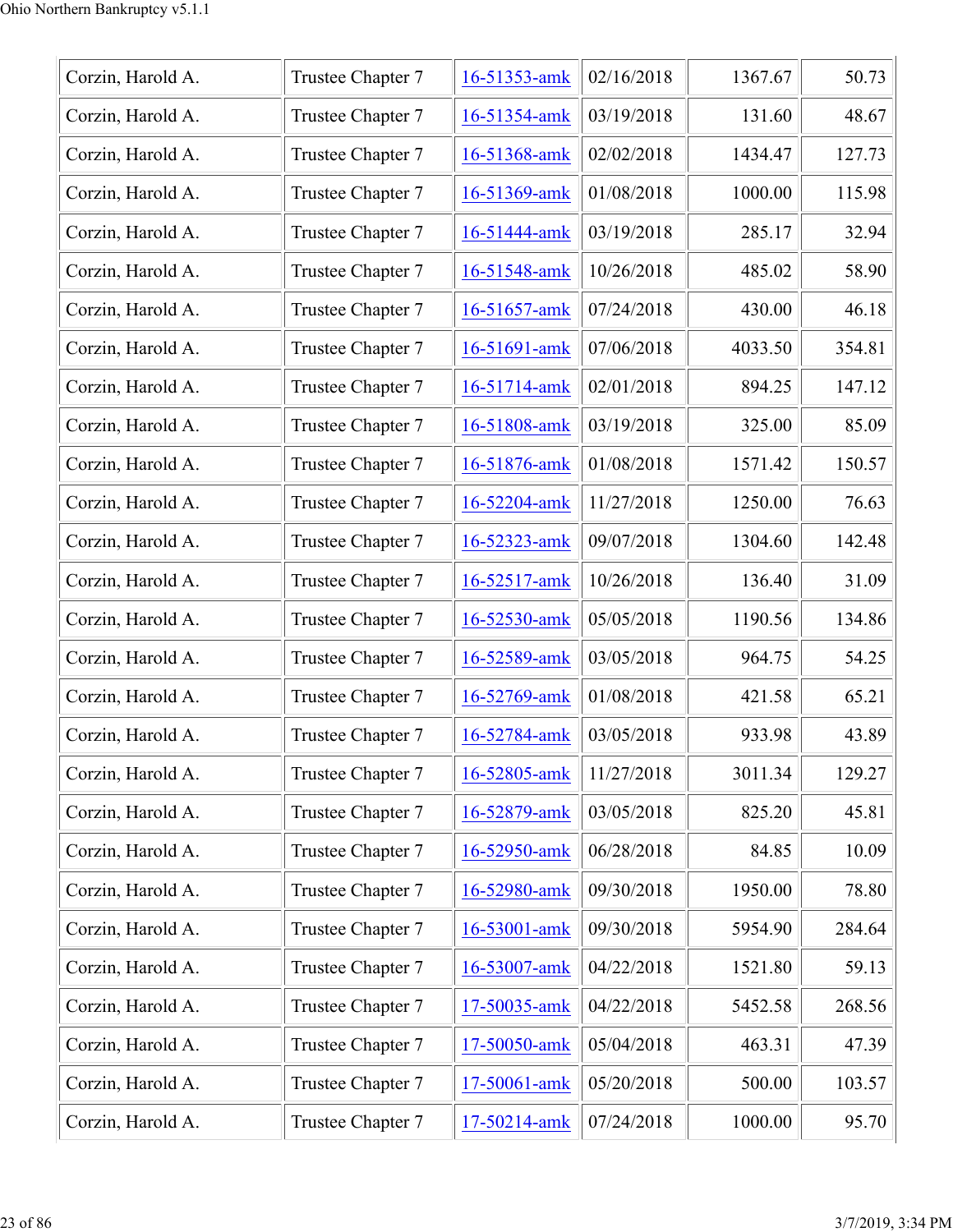| Corzin, Harold A. | Trustee Chapter 7 | 17-50215-amk | 09/30/2018 | 1274.44 | 53.29  |
|-------------------|-------------------|--------------|------------|---------|--------|
| Corzin, Harold A. | Trustee Chapter 7 | 17-50257-amk | 04/22/2018 | 662.72  | 54.95  |
| Corzin, Harold A. | Trustee Chapter 7 | 17-50276-amk | 08/19/2018 | 523.12  | 64.06  |
| Corzin, Harold A. | Trustee Chapter 7 | 17-50277-amk | 01/08/2018 | 398.67  | 51.23  |
| Corzin, Harold A. | Trustee Chapter 7 | 17-50282-amk | 03/19/2018 | 1530.80 | 192.13 |
| Corzin, Harold A. | Trustee Chapter 7 | 17-50296-amk | 08/19/2018 | 537.25  | 58.95  |
| Corzin, Harold A. | Trustee Chapter 7 | 17-50360-amk | 09/05/2018 | 750.00  | 38.66  |
| Corzin, Harold A. | Trustee Chapter 7 | 17-50371-amk | 06/28/2018 | 300.00  | 64.45  |
| Corzin, Harold A. | Trustee Chapter 7 | 17-50380-amk | 02/01/2018 | 500.00  | 68.21  |
| Corzin, Harold A. | Trustee Chapter 7 | 17-50468-amk | 03/19/2018 | 2049.09 | 88.99  |
| Corzin, Harold A. | Trustee Chapter 7 | 17-50470-amk | 08/19/2018 | 550.00  | 73.08  |
| Corzin, Harold A. | Trustee Chapter 7 | 17-50540-amk | 05/20/2018 | 845.75  | 58.57  |
| Corzin, Harold A. | Trustee Chapter 7 | 17-50583-amk | 08/19/2018 | 700.44  | 106.91 |
| Corzin, Harold A. | Trustee Chapter 7 | 17-50681-amk | 09/30/2018 | 1125.00 | 67.43  |
| Corzin, Harold A. | Trustee Chapter 7 | 17-50726-amk | 09/07/2018 | 1061.05 | 93.92  |
| Corzin, Harold A. | Trustee Chapter 7 | 17-50745-amk | 08/19/2018 | 517.79  | 51.60  |
| Corzin, Harold A. | Trustee Chapter 7 | 17-50756-amk | 07/16/2018 | 875.00  | 101.25 |
| Corzin, Harold A. | Trustee Chapter 7 | 17-50770-amk | 01/08/2018 | 550.00  | 55.45  |
| Corzin, Harold A. | Trustee Chapter 7 | 17-50772-amk | 10/26/2018 | 226.63  | 51.51  |
| Corzin, Harold A. | Trustee Chapter 7 | 17-50773-amk | 08/19/2018 | 499.12  | 53.54  |
| Corzin, Harold A. | Trustee Chapter 7 | 17-50815-amk | 07/25/2018 | 1450.00 | 52.56  |
| Corzin, Harold A. | Trustee Chapter 7 | 17-50942-amk | 02/16/2018 | 2700.00 | 158.22 |
| Corzin, Harold A. | Trustee Chapter 7 | 17-50954-amk | 10/26/2018 | 571.30  | 7.18   |
| Corzin, Harold A. | Trustee Chapter 7 | 17-51094-amk | 10/26/2018 | 760.79  | 84.76  |
| Corzin, Harold A. | Trustee Chapter 7 | 17-51095-amk | 07/06/2018 | 4507.52 | 102.57 |
| Corzin, Harold A. | Trustee Chapter 7 | 17-51110-amk | 04/22/2018 | 185.42  | 60.26  |
| Corzin, Harold A. | Trustee Chapter 7 | 17-51136-amk | 02/01/2018 | 545.10  | 42.53  |
| Corzin, Harold A. | Trustee Chapter 7 | 17-51166-amk | 02/01/2018 | 500.00  | 58.25  |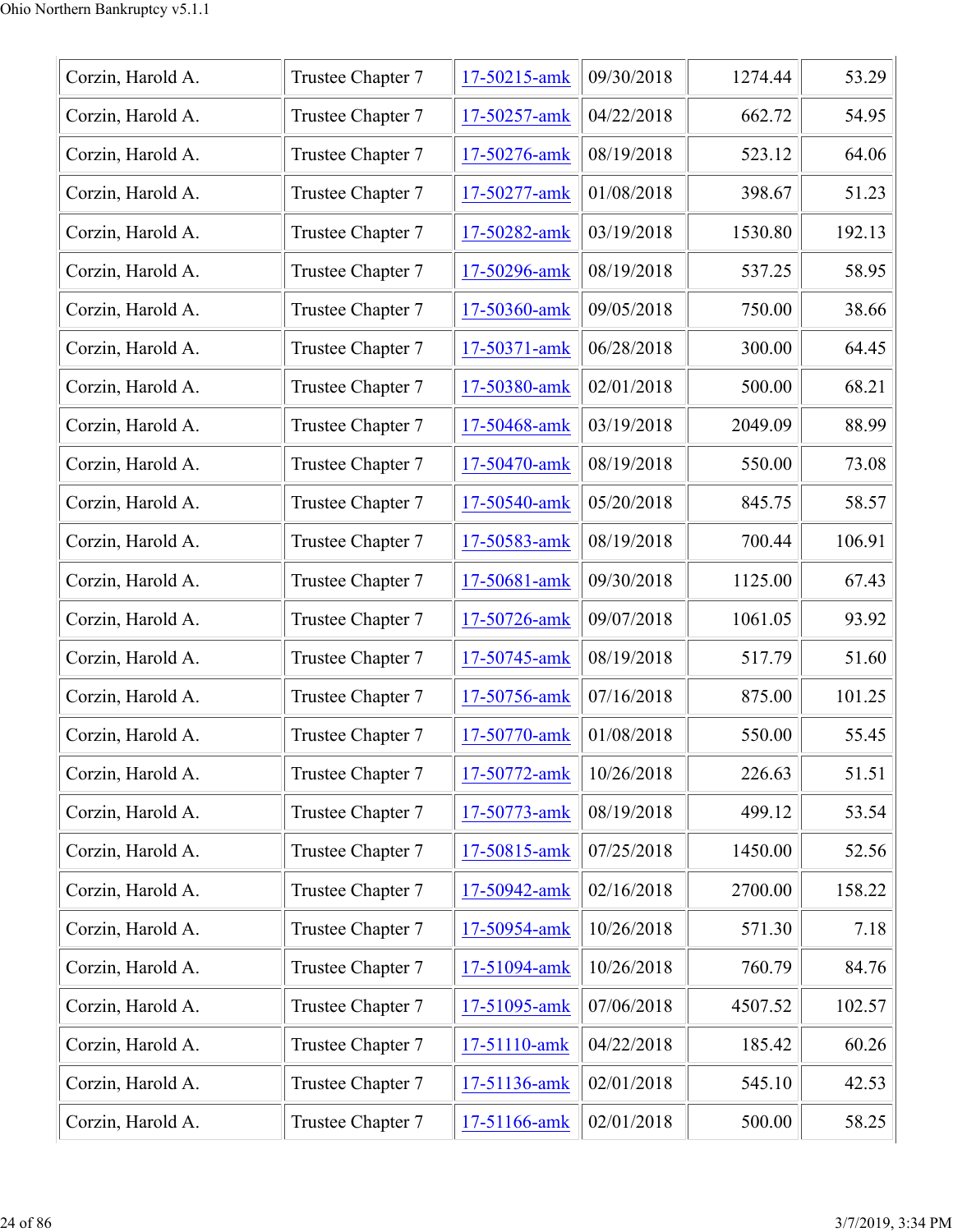| Corzin, Harold A. | Trustee Chapter 7 | 17-51183-amk | 10/26/2018 | 667.83  | 86.95  |
|-------------------|-------------------|--------------|------------|---------|--------|
| Corzin, Harold A. | Trustee Chapter 7 | 17-51186-amk | 10/26/2018 | 437.50  | 87.72  |
| Corzin, Harold A. | Trustee Chapter 7 | 17-51201-amk | 08/19/2018 | 2150.00 | 84.90  |
| Corzin, Harold A. | Trustee Chapter 7 | 17-51220-amk | 04/22/2018 | 196.24  | 30.78  |
| Corzin, Harold A. | Trustee Chapter 7 | 17-51223-amk | 07/05/2018 | 1065.35 | 140.87 |
| Corzin, Harold A. | Trustee Chapter 7 | 17-51255-amk | 06/28/2018 | 435.78  | 34.66  |
| Corzin, Harold A. | Trustee Chapter 7 | 17-51256-amk | 05/05/2018 | 1261.69 | 104.13 |
| Corzin, Harold A. | Trustee Chapter 7 | 17-51266-amk | 09/30/2018 | 1350.75 | 110.08 |
| Corzin, Harold A. | Trustee Chapter 7 | 17-51312-amk | 05/04/2018 | 925.10  | 58.66  |
| Corzin, Harold A. | Trustee Chapter 7 | 17-51327-amk | 04/22/2018 | 358.00  | 58.97  |
| Corzin, Harold A. | Trustee Chapter 7 | 17-51335-amk | 04/22/2018 | 200.25  | 66.87  |
| Corzin, Harold A. | Trustee Chapter 7 | 17-51345-amk | 07/25/2018 | 2342.45 | 205.32 |
| Corzin, Harold A. | Trustee Chapter 7 | 17-51418-amk | 02/02/2018 | 1000.00 | 37.57  |
| Corzin, Harold A. | Trustee Chapter 7 | 17-51471-amk | 06/28/2018 | 293.17  | 28.20  |
| Corzin, Harold A. | Trustee Chapter 7 | 17-51474-amk | 05/04/2018 | 415.10  | 27.88  |
| Corzin, Harold A. | Trustee Chapter 7 | 17-51492-amk | 10/26/2018 | 313.20  | 163.77 |
| Corzin, Harold A. | Trustee Chapter 7 | 17-51533-amk | 07/05/2018 | 2057.58 | 34.87  |
| Corzin, Harold A. | Trustee Chapter 7 | 17-51536-amk | 11/21/2018 | 1650.00 | 82.22  |
| Corzin, Harold A. | Trustee Chapter 7 | 17-51537-amk | 05/20/2018 | 1013.06 | 82.37  |
| Corzin, Harold A. | Trustee Chapter 7 | 17-51639-amk | 11/21/2018 | 359.00  | 49.11  |
| Corzin, Harold A. | Trustee Chapter 7 | 17-51680-amk | 06/28/2018 | 437.92  | 33.63  |
| Corzin, Harold A. | Trustee Chapter 7 | 17-51683-amk | 10/26/2018 | 217.72  | 59.66  |
| Corzin, Harold A. | Trustee Chapter 7 | 17-51696-amk | 12/03/2018 | 1757.50 | 89.62  |
| Corzin, Harold A. | Trustee Chapter 7 | 17-51697-amk | 08/19/2018 | 686.56  | 32.50  |
| Corzin, Harold A. | Trustee Chapter 7 | 17-51711-amk | 08/19/2018 | 613.13  | 41.26  |
| Corzin, Harold A. | Trustee Chapter 7 | 17-51727-amk | 09/27/2018 | 719.39  | 26.73  |
| Corzin, Harold A. | Trustee Chapter 7 | 17-51739-amk | 10/26/2018 | 274.50  | 38.22  |
| Corzin, Harold A. | Trustee Chapter 7 | 17-51758-amk | 12/31/2018 | 99.25   | 65.76  |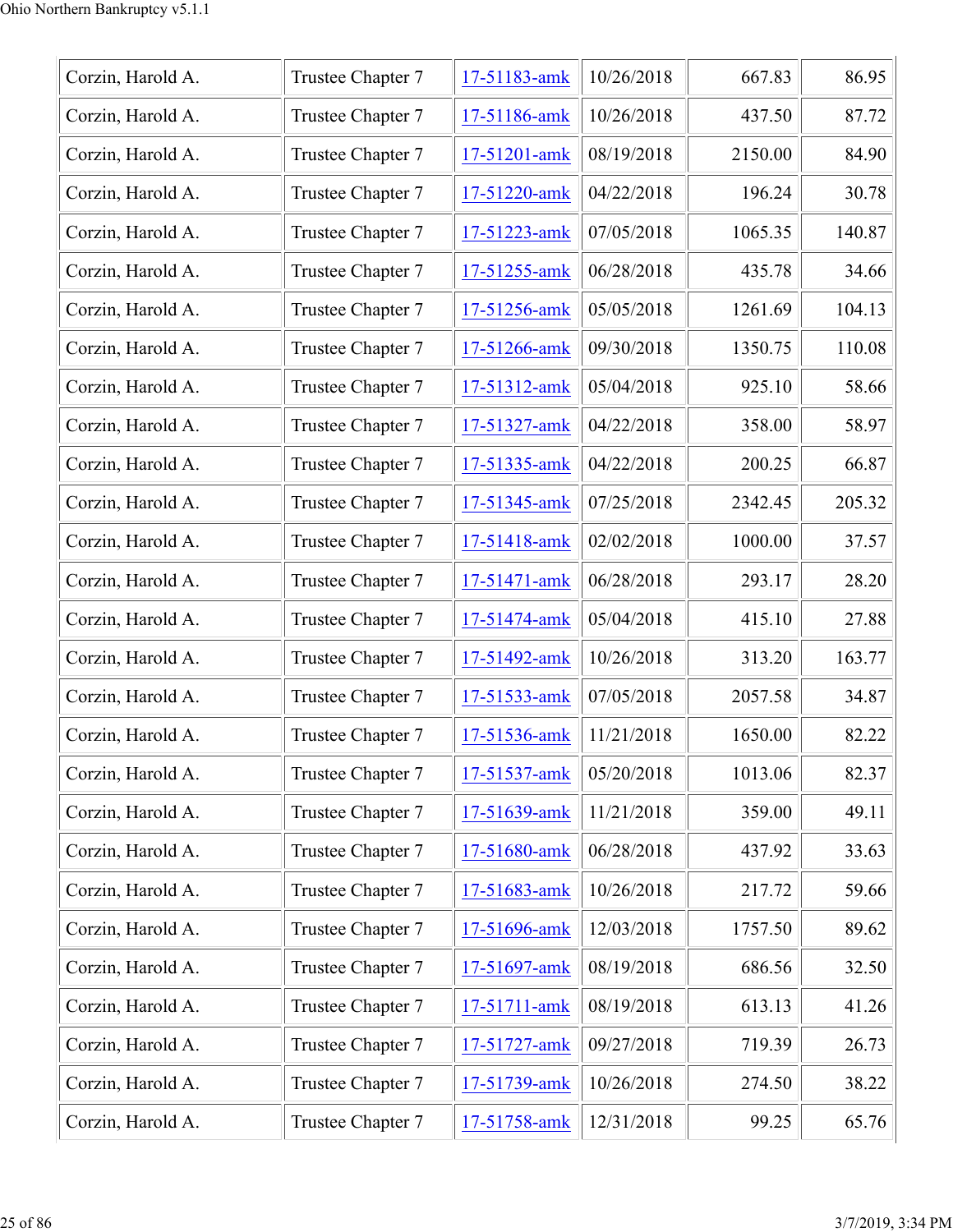| Corzin, Harold A. | Trustee Chapter 7  | 17-51759-amk | 04/22/2018 | 236.68  | 29.09 |
|-------------------|--------------------|--------------|------------|---------|-------|
| Corzin, Harold A. | Trustee Chapter 7  | 17-51770-amk | 08/19/2018 | 1353.53 | 65.48 |
| Corzin, Harold A. | Trustee Chapter 7  | 17-51782-amk | 12/03/2018 | 1725.40 | 49.56 |
| Corzin, Harold A. | Trustee Chapter 7  | 17-51802-amk | 10/26/2018 | 412.85  | 19.90 |
| Corzin, Harold A. | Trustee Chapter 7  | 17-51812-amk | 12/26/2018 | 251.00  | 46.44 |
| Corzin, Harold A. | Trustee Chapter 7  | 17-51841-amk | 04/22/2018 | 288.01  | 46.82 |
| Corzin, Harold A. | Trustee Chapter 7  | 17-51864-amk | 09/05/2018 | 300.00  | 46.08 |
| Corzin, Harold A. | Trustee Chapter 7  | 17-51897-amk | 08/19/2018 | 465.39  | 28.28 |
| Corzin, Harold A. | Trustee Chapter 13 | 17-51907-amk | 06/28/2018 | 84.35   | 42.75 |
| Corzin, Harold A. | Trustee Chapter 7  | 17-51910-amk | 04/22/2018 | 118.75  | 57.39 |
| Corzin, Harold A. | Trustee Chapter 7  | 17-51953-amk | 09/05/2018 | 256.39  | 45.98 |
| Corzin, Harold A. | Trustee Chapter 7  | 17-51984-amk | 09/27/2018 | 272.92  | 69.03 |
| Corzin, Harold A. | Trustee Chapter 7  | 17-51999-amk | 09/30/2018 | 1000.00 | 53.32 |
| Corzin, Harold A. | Trustee Chapter 7  | 17-52017-amk | 04/22/2018 | 2450.00 | 59.21 |
| Corzin, Harold A. | Trustee Chapter 7  | 17-52090-amk | 08/19/2018 | 941.03  | 53.20 |
| Corzin, Harold A. | Trustee Chapter 7  | 17-52112-amk | 06/28/2018 | 660.44  | 31.92 |
| Corzin, Harold A. | Trustee Chapter 7  | 17-52123-amk | 07/30/2018 | 421.37  | 49.75 |
| Corzin, Harold A. | Trustee Chapter 7  | 17-52155-amk | 04/22/2018 | 403.60  | 29.56 |
| Corzin, Harold A. | Trustee Chapter 7  | 17-52205-amk | 06/28/2018 | 537.24  | 30.54 |
| Corzin, Harold A. | Trustee Chapter 7  | 17-52218-amk | 09/07/2018 | 1521.71 | 63.54 |
| Corzin, Harold A. | Trustee Chapter 7  | 17-52236-amk | 10/23/2018 | 9760.24 | 86.34 |
| Corzin, Harold A. | Trustee Chapter 7  | 17-52242-amk | 07/06/2018 | 151.61  | 43.45 |
| Corzin, Harold A. | Trustee Chapter 7  | 17-52243-amk | 08/19/2018 | 540.75  | 51.08 |
| Corzin, Harold A. | Trustee Chapter 7  | 17-52281-amk | 09/30/2018 | 1288.08 | 34.61 |
| Corzin, Harold A. | Trustee Chapter 7  | 17-52289-amk | 09/27/2018 | 170.04  | 41.68 |
| Corzin, Harold A. | Trustee Chapter 7  | 17-52295-amk | 10/26/2018 | 603.29  | 83.70 |
| Corzin, Harold A. | Trustee Chapter 7  | 17-52333-amk | 05/20/2018 | 1288.71 | 39.78 |
| Corzin, Harold A. | Trustee Chapter 7  | 17-52334-amk | 05/04/2018 | 472.45  | 50.40 |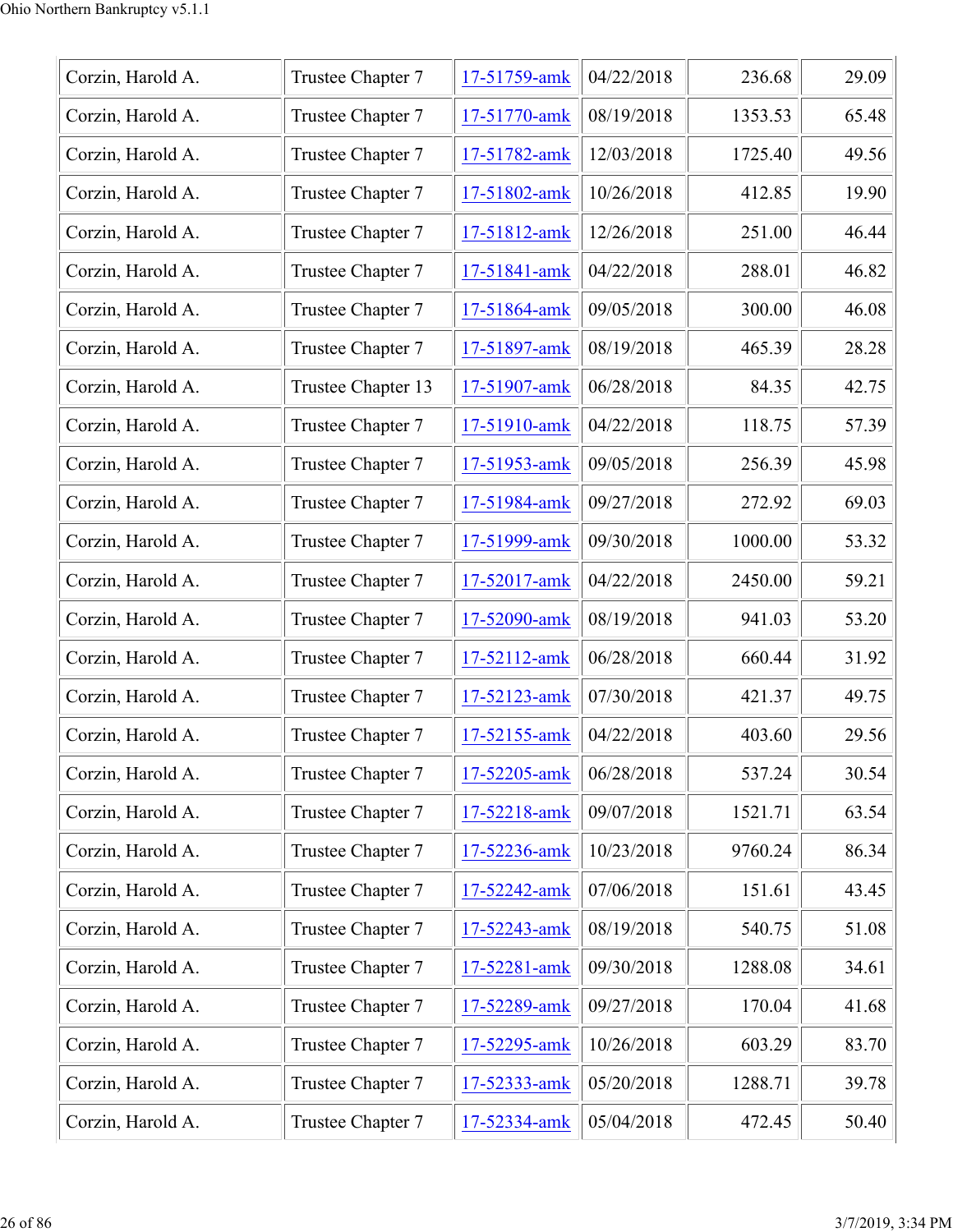| Corzin, Harold A. | Trustee Chapter 7  | 17-52342-amk | 09/05/2018 | 403.11  | 32.46 |
|-------------------|--------------------|--------------|------------|---------|-------|
| Corzin, Harold A. | Trustee Chapter 7  | 17-52396-amk | 08/19/2018 | 699.55  | 32.07 |
| Corzin, Harold A. | Trustee Chapter 7  | 17-52411-amk | 07/28/2018 | 1250.00 | 43.53 |
| Corzin, Harold A. | Trustee Chapter 7  | 17-52427-amk | 07/16/2018 | 963.27  | 28.48 |
| Corzin, Harold A. | Trustee Chapter 7  | 17-52479-amk | 12/03/2018 | 1275.00 | 76.91 |
| Corzin, Harold A. | Trustee Chapter 7  | 17-52495-amk | 11/27/2018 | 1268.31 | 27.86 |
| Corzin, Harold A. | Trustee Chapter 7  | 17-52506-amk | 09/24/2018 | 837.71  | 65.68 |
| Corzin, Harold A. | Trustee Chapter 7  | 17-52522-amk | 08/19/2018 | 250.00  | 70.49 |
| Corzin, Harold A. | Trustee Chapter 7  | 17-52607-amk | 06/28/2018 | 489.52  | 27.83 |
| Corzin, Harold A. | Trustee Chapter 7  | 17-52650-amk | 06/28/2018 | 300.07  | 28.48 |
| Corzin, Harold A. | Trustee Chapter 7  | 17-52651-amk | 06/28/2018 | 390.42  | 35.58 |
| Corzin, Harold A. | Trustee Chapter 7  | 17-52682-amk | 08/19/2018 | 1400.00 | 25.30 |
| Corzin, Harold A. | Trustee Chapter 7  | 17-52683-amk | 06/28/2018 | 159.29  | 25.72 |
| Corzin, Harold A. | Trustee Chapter 7  | 17-52731-amk | 05/20/2018 | 204.67  | 30.16 |
| Corzin, Harold A. | Trustee Chapter 7  | 17-52746-amk | 05/20/2018 | 250.58  | 26.50 |
| Corzin, Harold A. | Trustee Chapter 7  | 17-52777-amk | 06/28/2018 | 191.26  | 39.05 |
| Corzin, Harold A. | Trustee Chapter 7  | 17-52778-amk | 08/19/2018 | 423.78  | 38.85 |
| Corzin, Harold A. | Trustee Chapter 7  | 17-52834-amk | 09/07/2018 | 3250.00 | 60.94 |
| Corzin, Harold A. | Trustee Chapter 7  | 17-52871-amk | 08/19/2018 | 679.47  | 45.78 |
| Corzin, Harold A. | Trustee Chapter 7  | 17-52891-amk | 08/19/2018 | 505.12  | 23.22 |
| Corzin, Harold A. | Trustee's Attorney | 17-52900-amk | 07/16/2018 | 442.82  | 20.81 |
| Corzin, Harold A. | Trustee Chapter 7  | 17-52927-amk | 07/16/2018 | 541.46  | 42.10 |
| Corzin, Harold A. | Trustee Chapter 7  | 17-52936-amk | 10/26/2018 | 300.00  | 57.65 |
| Corzin, Harold A. | Trustee Chapter 7  | 17-52962-amk | 07/24/2018 | 568.95  | 31.97 |
| Corzin, Harold A. | Trustee Chapter 7  | 17-52972-amk | 07/24/2018 | 450.50  | 28.08 |
| Corzin, Harold A. | Trustee Chapter 7  | 17-52985-amk | 10/26/2018 | 554.15  | 22.61 |
| Corzin, Harold A. | Trustee Chapter 7  | 17-53009-amk | 12/26/2018 | 1008.61 | 31.52 |
| Corzin, Harold A. | Trustee Chapter 7  | 17-53010-amk | 07/16/2018 | 300.00  | 52.04 |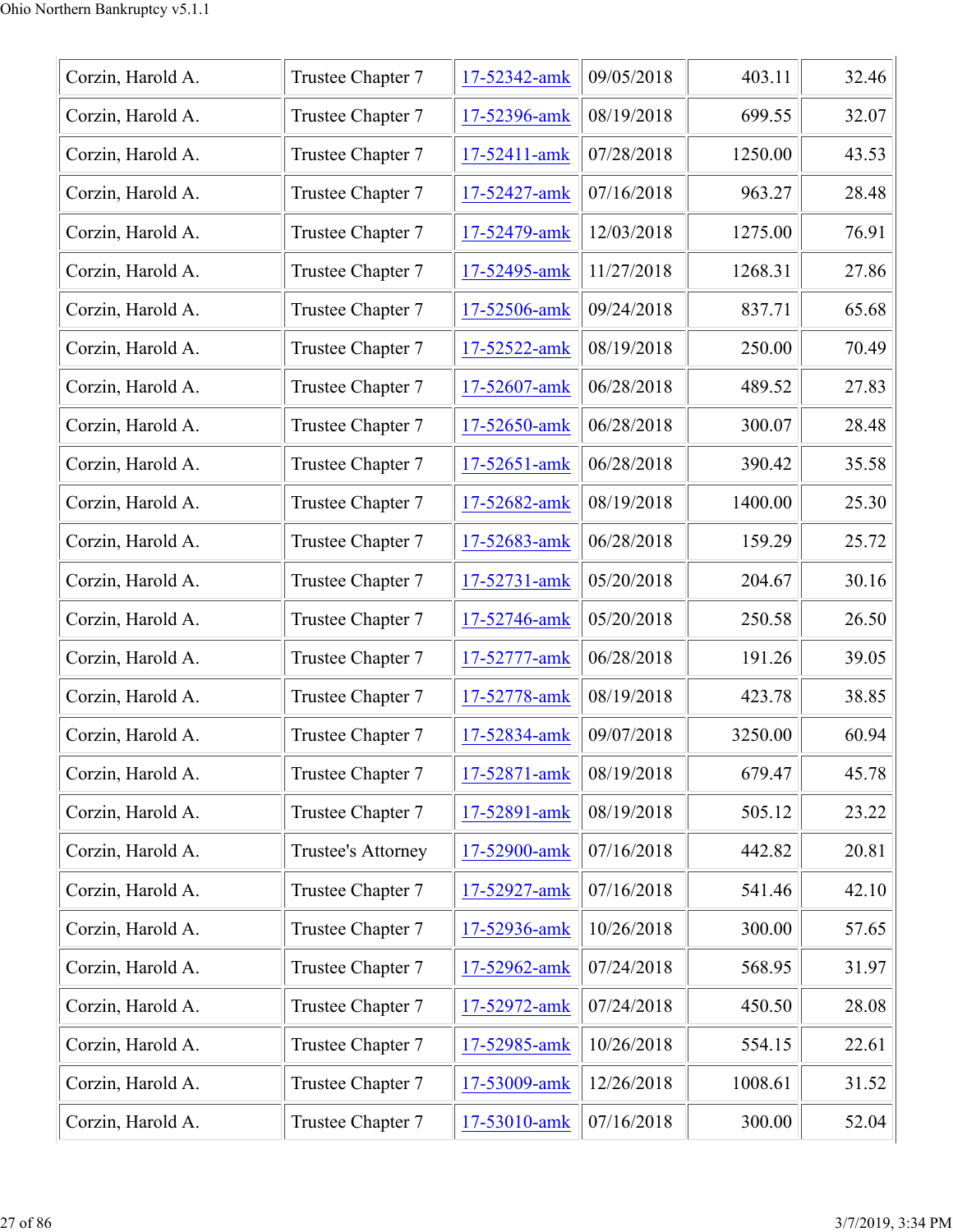| Corzin, Harold A.        | Trustee Chapter 7  | 17-53051-amk | 08/19/2018 | 633.40    | 27.28    |
|--------------------------|--------------------|--------------|------------|-----------|----------|
| Corzin, Harold A.        | Trustee Chapter 7  | 18-50034-amk | 09/30/2018 | 500.00    | 0.00     |
| Corzin, Harold A.        | Trustee Chapter 7  | 18-50072-amk | 10/26/2018 | 303.91    | 36.26    |
| Corzin, Harold A.        | Trustee Chapter 7  | 18-50079-amk | 10/26/2018 | 925.00    | 46.19    |
| Corzin, Harold A.        | Trustee Chapter 7  | 18-50091-amk | 10/26/2018 | 220.14    | 28.28    |
| Corzin, Harold A.        | Trustee Chapter 7  | 18-50115-amk | 09/05/2018 | 733.14    | 25.69    |
| Corzin, Harold A.        | Trustee Chapter 7  | 18-50139-amk | 07/30/2018 | 347.93    | 34.16    |
| Corzin, Harold A.        | Trustee Chapter 7  | 18-50172-amk | 12/26/2018 | 1722.50   | 80.80    |
| Corzin, Harold A.        | Trustee Chapter 7  | 18-50180-amk | 12/03/2018 | 1430.00   | 69.93    |
| Corzin, Harold A.        | Trustee Chapter 7  | 18-50219-amk | 09/30/2018 | 1302.46   | 17.15    |
| Corzin, Harold A.        | Trustee Chapter 7  | 18-50260-amk | 12/03/2018 | 992.76    | 158.14   |
| Corzin, Harold A.        | Trustee Chapter 7  | 18-50354-amk | 09/05/2018 | 168.20    | 46.13    |
| Corzin, Harold A.        | Trustee Chapter 7  | 18-50729-amk | 12/03/2018 | 1750.00   | 100.47   |
| Corzin, Harold A.        | Trustee Chapter 7  | 18-50752-amk | 11/21/2018 | 625.00    | 40.85    |
| Corzin, Harold A.        | Trustee Chapter 7  | 18-50864-amk | 12/03/2018 | 587.50    | 52.28    |
| Corzin, Harold A.        | Trustee Chapter 7  | 18-50934-amk | 12/26/2018 | 372.02    | 50.10    |
| Corzin, Harold A.        | Trustee Chapter 7  | 18-50941-amk | 11/21/2018 | 154.31    | 32.36    |
| Corzin, Harold A.        | Trustee Chapter 7  | 18-51002-amk | 11/21/2018 | 300.00    | 45.47    |
| Corzin, Harold A.        | Trustee Chapter 7  | 18-51063-amk | 12/26/2018 | 451.18    | 20.82    |
| Corzin, Harold A.        | Trustee Chapter 7  | 18-51103-amk | 11/21/2018 | 350.00    | 40.06    |
| Corzin, Harold A.        | Trustee Chapter 7  | 18-51463-amk | 12/31/2018 | 165.00    | 27.78    |
|                          |                    |              | Total      | 174302.09 | 11677.43 |
| Coy, Christopher Michael | Trustee Chapter 7  | 17-33847-jpg | 07/17/2018 | 555.23    | 15.90    |
|                          |                    |              | Total      | 555.23    | 15.90    |
| Critchfield, Critchfield | Trustee's Attorney | 18-60609-rk  | 10/10/2018 | 700.00    | 0.00     |
|                          |                    |              | Total      | 700.00    | 0.00     |
| Cromer, Richard          | Special Counsel    | 16-40573-aih | 11/01/2018 | 1980.02   | 14.33    |
|                          | 1980.02            | 14.33        |            |           |          |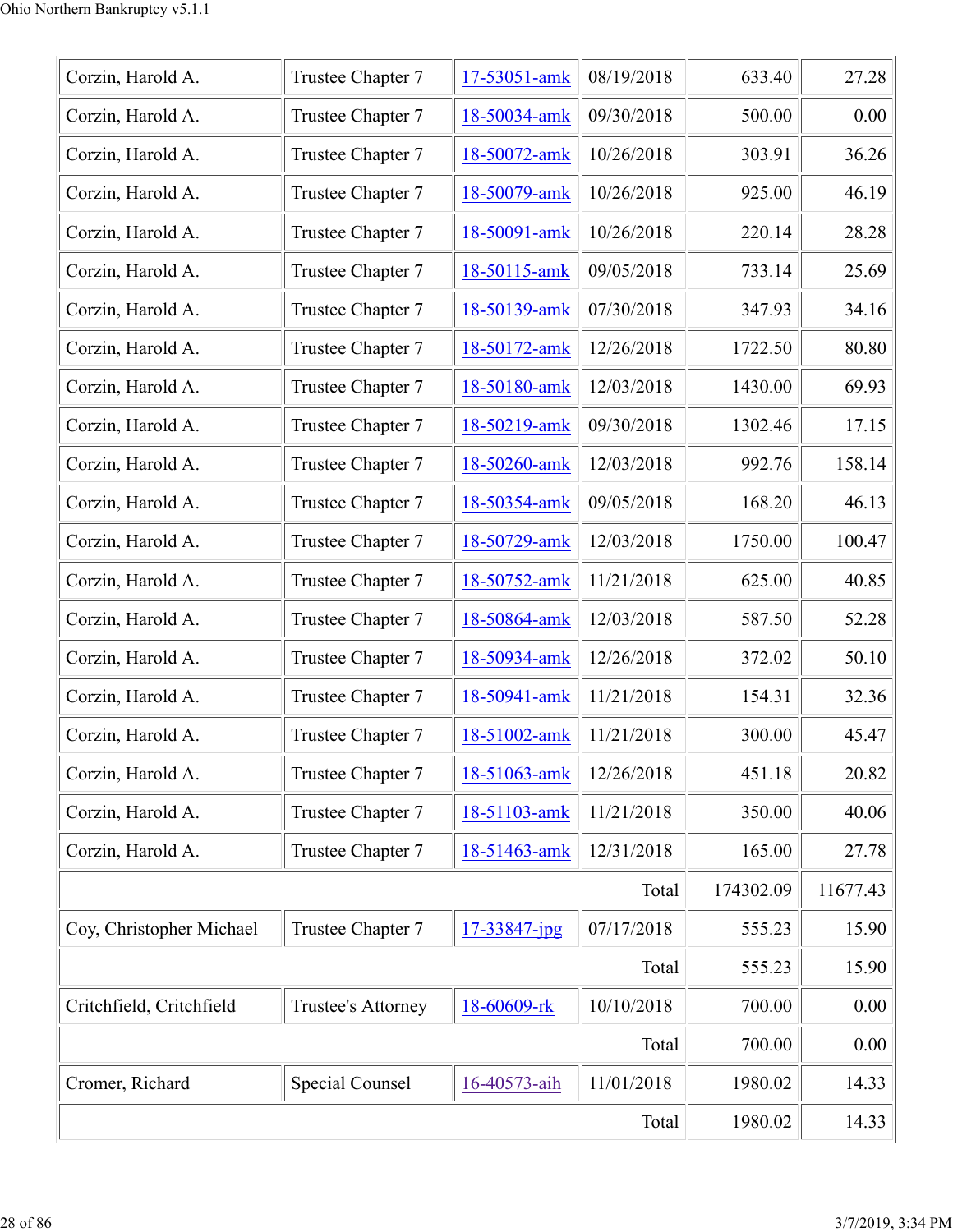| Dahl, Sherri Lynn        | Creditor Comm. Aty | 17-52170-amk       | 04/19/2018 | 68275.00 | 116.25 |
|--------------------------|--------------------|--------------------|------------|----------|--------|
| Dahl, Sherri Lynn        | Creditor Comm. Aty | 17-52170-amk       | 08/31/2018 | 10975.00 | 824.70 |
|                          |                    |                    | Total      | 79250.00 | 940.95 |
| Dannemiller Appraisal Se | Appraiser          | 18-60798-rk        | 09/05/2018 | 275.00   | 0.00   |
| Dannemiller Appraisal Se | Appraiser          | 18-61077-rk        | 09/06/2018 | 550.00   | 0.00   |
|                          |                    |                    | Total      | 825.00   | 0.00   |
| Dannemiller-Allman Appra | Appraiser          | 15-62218-rk        | 02/02/2018 | 225.00   | 0.00   |
| Dannemiller-Allman Appra | Appraiser          | 17-61775-rk        | 01/04/2018 | 225.00   | 0.00   |
| Dannemiller-Allman Appra | Appraiser          | 17-62502-rk        | 04/20/2018 | 275.00   | 0.00   |
| Dannemiller-Allman Appra | Appraiser          | 17-62623-rk        | 02/02/2018 | 225.00   | 0.00   |
| Dannemiller-Allman Appra | Appraiser          | $17 - 62731 - rk$  | 03/16/2018 | 275.00   | 0.00   |
| Dannemiller-Allman Appra | Appraiser          | 18-60096-rk        | 06/27/2018 | 550.00   | 0.00   |
| Dannemiller-Allman Appra | Appraiser          | 18-60096-rk        | 07/23/2018 | 275.00   | 0.00   |
| Dannemiller-Allman Appra | Appraiser          | 18-60180-rk        | 03/22/2018 | 275.00   | 0.00   |
| Dannemiller-Allman Appra | Appraiser          | 18-60222-rk        | 04/09/2018 | 275.00   | 0.00   |
| Dannemiller-Allman Appra | Appraiser          | 18-60279-rk        | 04/09/2018 | 275.00   | 0.00   |
| Dannemiller-Allman Appra | Appraiser          | 18-60322-rk        | 04/09/2018 | 275.00   | 0.00   |
| Dannemiller-Allman Appra | Appraiser          | 18-60588-rk        | 05/17/2018 | 275.00   | 0.00   |
| Dannemiller-Allman Appra | Appraiser          | 18-60841-rk        | 06/04/2018 | 275.00   | 0.00   |
| Dannemiller-Allman Appra | Appraiser          | 18-61013-rk        | 10/10/2018 | 550.00   | 0.00   |
| Dannemiller-Allman Appra | Appraiser          | 18-61033-rk        | 09/26/2018 | 275.00   | 0.00   |
| Dannemiller-Allman Appra | Appraiser          | 18-61383-rk        | 09/20/2018 | 275.00   | 0.00   |
| Dannemiller-Allman Appra | Appraiser          | 18-61858-rk        | 12/06/2018 | 275.00   | 0.00   |
| Dannemiller-Allman Appra | Appraiser          | 18-62008-rk        | 11/20/2018 | 275.00   | 0.00   |
| Dannemiller-Allman Appra | Appraiser          | 18-62061-rk        | 12/12/2018 | 275.00   | 0.00   |
|                          |                    |                    | Total      | 5625.00  | 0.00   |
| Davis, Steven S.         | Trustee's Attorney | $15 - 16616 - ips$ | 10/10/2018 | 810.00   | 14.04  |
|                          | 810.00             | 14.04              |            |          |        |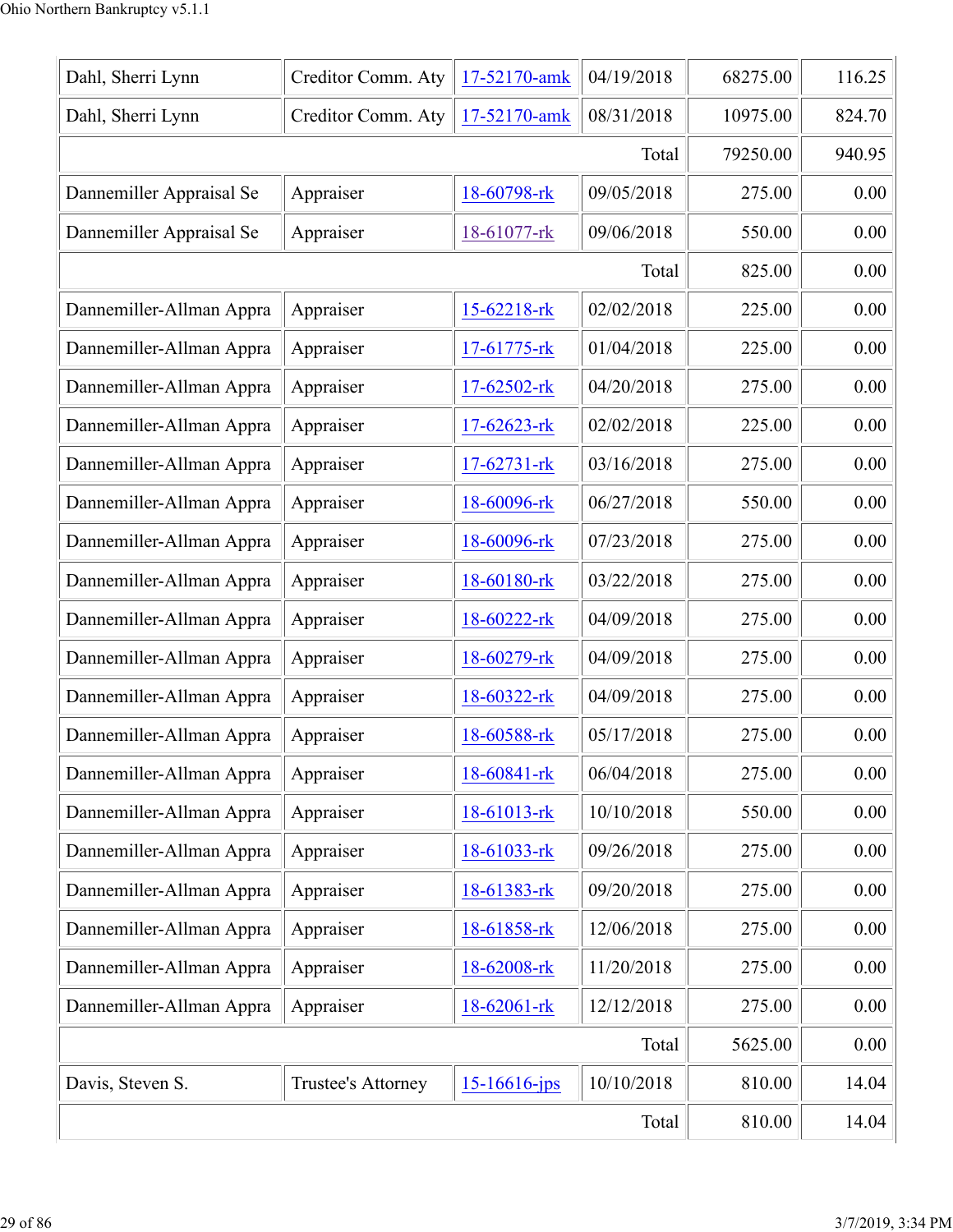| DeGirolamo, Anthony J.   | Trustee Chapter 7 | 17-62459-rk       | 11/06/2018 | 1908.66   | 0.00   |
|--------------------------|-------------------|-------------------|------------|-----------|--------|
|                          |                   |                   | Total      | 1908.66   | 0.00   |
| DeGirolamo, Anthony J.   | Trustee Chapter 7 | 08-60608-rk       | 03/02/2018 | 284.83    | 108.72 |
|                          |                   |                   | Total      | 284.83    | 108.72 |
| DeGirolamo, Trustee - Ca | Trustee Chapter 7 | 10-60844-rk       | 06/01/2018 | 5257.46   | 4.38   |
| DeGirolamo, Trustee - Ca | Trustee Chapter 7 | 11-61426-rk       | 03/08/2018 | 97645.35  | 0.00   |
| DeGirolamo, Trustee - Ca | Trustee Chapter 7 | $16 - 60930$ -rk  | 06/04/2018 | 974.67    | 0.00   |
| DeGirolamo, Trustee - Ca | Trustee Chapter 7 | $16-61415$ -rk    | 05/01/2018 | 1687.50   | 67.80  |
| DeGirolamo, Trustee - Ca | Trustee Chapter 7 | 16-61513-rk       | 12/07/2018 | 3242.76   | 0.00   |
| DeGirolamo, Trustee - Ca | Trustee Chapter 7 | $16 - 61633 - rk$ | 01/16/2018 | 1307.40   | 84.31  |
| DeGirolamo, Trustee - Ca | Trustee Chapter 7 | 16-61760-rk       | 04/12/2018 | 2123.00   | 1.26   |
| DeGirolamo, Trustee - Ca | Trustee Chapter 7 | $16 - 62245$ -rk  | 07/17/2018 | 2850.00   | 0.00   |
| DeGirolamo, Trustee - Ca | Trustee Chapter 7 | 16-62439-rk       | 08/08/2018 | 21500.00  | 79.89  |
| DeGirolamo, Trustee - Ca | Trustee Chapter 7 | $16 - 62536$ -rk  | 05/02/2018 | 584.56    | 0.00   |
| DeGirolamo, Trustee - Ca | Trustee Chapter 7 | 17-60056-rk       | 10/11/2018 | 4090.42   | 219.14 |
| DeGirolamo, Trustee - Ca | Trustee Chapter 7 | $17-61214$ -rk    | 02/26/2018 | 1350.00   | 0.00   |
| DeGirolamo, Trustee - Ca | Trustee Chapter 7 | $17 - 61603 -$ rk | 04/12/2018 | 1797.50   | 39.96  |
| DeGirolamo, Trustee - Ca | Trustee Chapter 7 | 17-61654-rk       | 07/27/2018 | 4500.00   | 72.97  |
| DeGirolamo, Trustee - Ca | Trustee Chapter 7 | 17-61754-rk       | 06/29/2018 | 1240.00   | 29.76  |
| DeGirolamo, Trustee - Ca | Trustee Chapter 7 | 17-62609-rk       | 07/17/2018 | 1304.20   | 0.00   |
| DeGirolamo, Trustee - Ca | Trustee Chapter 7 | 17-62680-rk       | 09/14/2018 | 124.12    | 2.94   |
| DeGirolamo, Trustee - Ca | Trustee Chapter 7 | 17-62726-rk       | 07/25/2018 | 621.09    | 0.00   |
| DeGirolamo, Trustee - Ca | Trustee Chapter 7 | 18-60486-rk       | 12/10/2018 | 500.00    | 30.06  |
|                          |                   |                   | Total      | 152700.03 | 632.47 |
| DeGirolamo, Trustee - Ma | Trustee Chapter 7 | 15-61900-rk       | 10/05/2018 | 1750.00   | 69.19  |
| DeGirolamo, Trustee - Ma | Trustee Chapter 7 | 17-61156-rk       | 01/16/2018 | 1173.43   | 0.00   |
| DeGirolamo, Trustee - Ma | Trustee Chapter 7 | 17-62137-rk       | 06/26/2018 | 1106.25   | 52.36  |
| DeGirolamo, Trustee - Ma | Trustee Chapter 7 | $17 - 62657 -$ rk | 08/30/2018 | 1850.00   | 120.93 |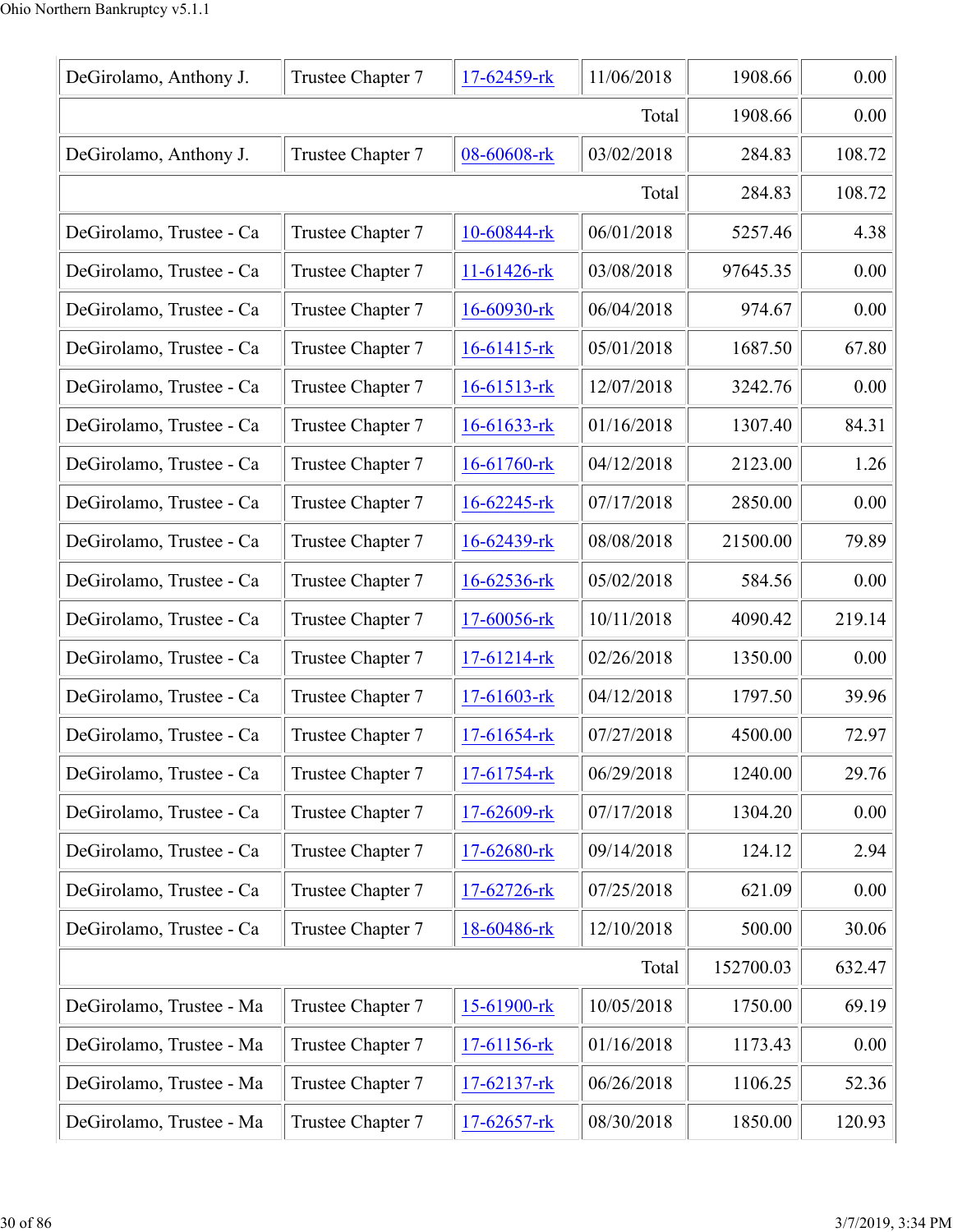|                         | 5879.68                        | 242.48             |            |          |        |
|-------------------------|--------------------------------|--------------------|------------|----------|--------|
| Dettelbach, Sicherman & | Trustee's Attorney             | 14-14642-aih       | 01/19/2018 | 18305.00 | 443.45 |
|                         |                                |                    | Total      | 18305.00 | 443.45 |
| Dettelbach, Sicherman & | Trustee's Attorney             | 15-12414-aih       | 09/06/2018 | 5021.50  | 34.75  |
|                         |                                |                    | Total      | 5021.50  | 34.75  |
| Dettelbach, Sicherman & | Trustee's Attorney             | 17-11963-aih       | 05/02/2018 | 205.00   | 18.17  |
|                         |                                |                    | Total      | 205.00   | 18.17  |
| Dettelbach, Sicherman & | Trustee's Attorney             | 15-12792-aih       | 01/11/2018 | 489.75   | 12.75  |
| Dettelbach, Sicherman & | Trustee's Attorney             | $17 - 10510 - ips$ | 01/18/2018 | 1558.00  | 16.00  |
|                         |                                |                    | Total      | 2047.75  | 28.75  |
| Deutchman, William D.   | <b>Other Professional</b>      | $10 - 18846$ -jps  | 03/06/2018 | 9823.76  | 0.00   |
|                         |                                |                    | Total      | 9823.76  | 0.00   |
| Dilks, Brian J.         | <b>Other Professional</b>      | $10 - 18846$ -jps  | 03/06/2018 | 5310.86  | 0.00   |
|                         |                                |                    | Total      | 5310.86  | 0.00   |
| Diller, Steven L.       | Attorney                       | 14-34156-<br>maw   | 07/12/2018 | 14310.00 | 392.12 |
|                         |                                |                    | Total      | 14310.00 | 392.12 |
| Direct Fee Review LLC   | Examiner                       | 18-50757-amk       | 12/11/2018 | 24862.50 | 0.00   |
|                         |                                |                    | Total      | 24862.50 | 0.00   |
| Dymarkowski, Douglas A. | Trustee Chapter 7              | $08 - 35222 - jpg$ | 06/26/2018 | 27235.48 | 0.00   |
| Dymarkowski, Douglas A. | Trustee Chapter 7              | $13 - 30753 - ssj$ | 08/23/2018 | 6129.29  | 97.11  |
| Dymarkowski, Douglas A. | Trustee Chapter 7              | 13-34079-<br>maw   | 05/18/2018 | 1004.95  | 50.78  |
| Dymarkowski, Douglas A. | <b>Trustee Chapter</b><br>9/11 | 14-30821-<br>maw   | 01/10/2018 | 18206.09 | 441.91 |
| Dymarkowski, Douglas A. | Trustee Chapter 7              | 14-31177-<br>maw   | 04/17/2018 | 3183.44  | 11.01  |
| Dymarkowski, Douglas A. | Trustee Chapter 7              | 14-32923-<br>maw   | 01/08/2018 | 1460.91  | 91.65  |
| Dymarkowski, Douglas A. | Trustee Chapter 7              | 15-30009-<br>maw   | 01/02/2018 | 100.00   | 48.33  |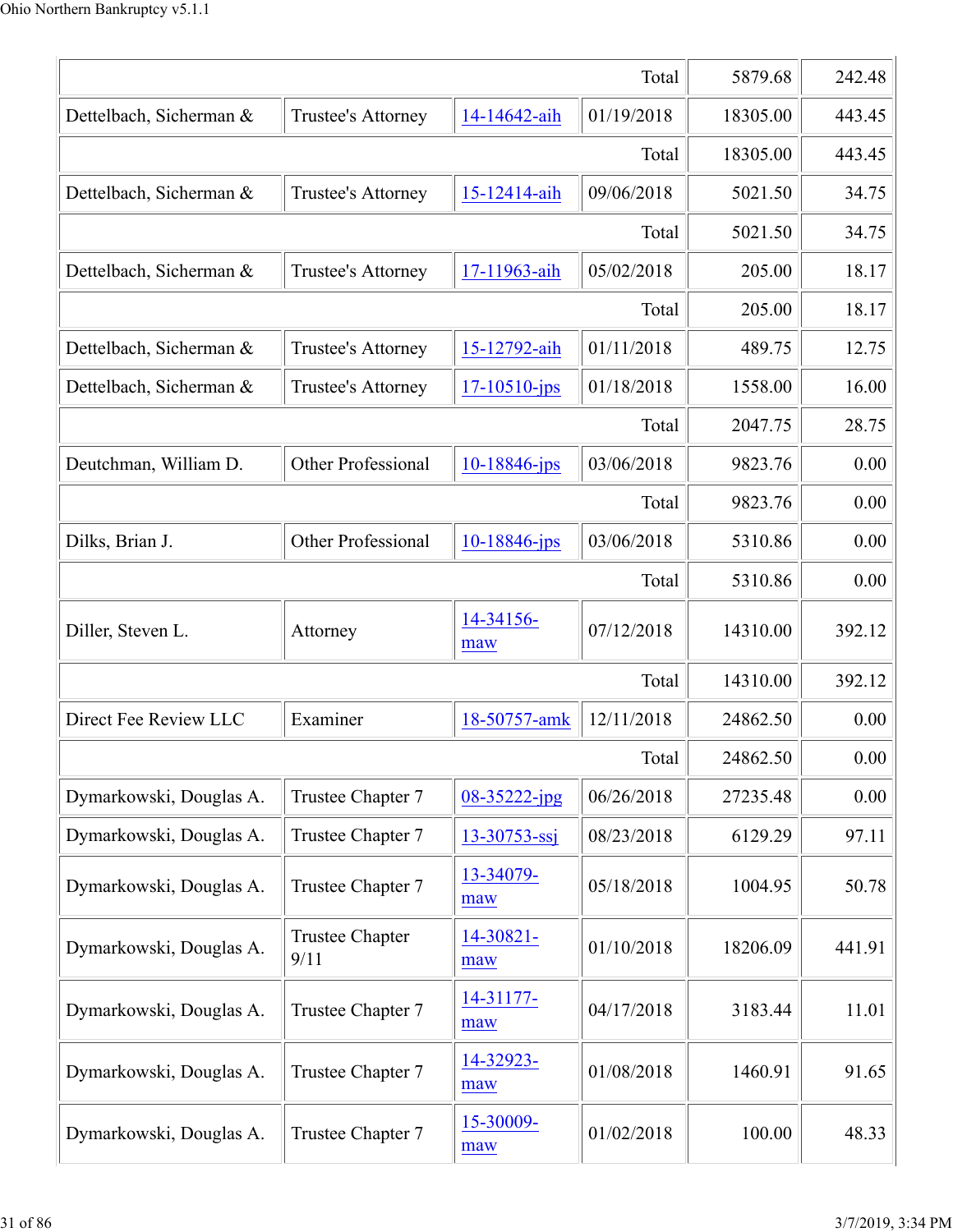| Dymarkowski, Douglas A. | Trustee Chapter 7  | $15 - 30264$ -jpg  | 11/27/2018 | 1806.00  | 109.88 |
|-------------------------|--------------------|--------------------|------------|----------|--------|
| Dymarkowski, Douglas A. | Trustee Chapter 7  | $15 - 30859$ -jpg  | 05/21/2018 | 10800.00 | 52.74  |
| Dymarkowski, Douglas A. | Trustee Chapter 7  | 15-31199-jpg       | 04/16/2018 | 1550.00  | 692.80 |
| Dymarkowski, Douglas A. | Trustee's Attorney | $15 - 32124 - jpg$ | 05/23/2018 | 450.00   | 0.00   |
| Dymarkowski, Douglas A. | Trustee Chapter 7  | $15 - 32124 - jpg$ | 05/25/2018 | 1264.25  | 39.85  |
| Dymarkowski, Douglas A. | Trustee Chapter 7  | 15-32189-jpg       | 11/26/2018 | 1589.40  | 58.05  |
| Dymarkowski, Douglas A. | Trustee Chapter 7  | $15 - 32523 - ipg$ | 07/23/2018 | 627.03   | 38.90  |
| Dymarkowski, Douglas A. | Trustee Chapter 7  | 15-32579-<br>maw   | 01/02/2018 | 559.10   | 41.77  |
| Dymarkowski, Douglas A. | Trustee Chapter 7  | 15-32721-<br>maw   | 11/26/2018 | 31.25    | 59.60  |
| Dymarkowski, Douglas A. | Trustee Chapter 7  | $15 - 33076$ -jpg  | 05/21/2018 | 872.50   | 37.43  |
| Dymarkowski, Douglas A. | Trustee Chapter 7  | 15-33108-<br>maw   | 12/03/2018 | 387.50   | 32.55  |
| Dymarkowski, Douglas A. | Trustee Chapter 7  | 15-33212-<br>maw   | 08/27/2018 | 22.93    | 18.19  |
| Dymarkowski, Douglas A. | Trustee Chapter 7  | $15 - 33305$ -jpg  | 07/25/2018 | 546.25   | 68.49  |
| Dymarkowski, Douglas A. | Trustee Chapter 7  | 15-33377-<br>maw   | 11/26/2018 | 300.00   | 40.95  |
| Dymarkowski, Douglas A. | Trustee's Attorney | $15 - 33581 - ipg$ | 05/25/2018 | 450.00   | 0.00   |
| Dymarkowski, Douglas A. | Trustee Chapter 7  | $15 - 33581 - jpg$ | 05/25/2018 | 1294.51  | 39.05  |
| Dymarkowski, Douglas A. | Trustee Chapter 7  | 15-33599-<br>maw   | 05/21/2018 | 675.00   | 46.40  |
| Dymarkowski, Douglas A. | Trustee Chapter 7  | 15-33719-jpg       | 11/26/2018 | 1.01     | 4.07   |
| Dymarkowski, Douglas A. | Trustee Chapter 7  | 15-33769-jpg       | 09/05/2018 | 262.50   | 33.95  |
| Dymarkowski, Douglas A. | Trustee's Attorney | 15-33828-<br>maw   | 08/21/2018 | 600.00   | 0.00   |
| Dymarkowski, Douglas A. | Trustee Chapter 7  | 15-33828-<br>maw   | 08/28/2018 | 278.00   | 36.88  |
| Dymarkowski, Douglas A. | Trustee Chapter 7  | 15-33942-<br>maw   | 08/20/2018 | 272.64   | 38.85  |
| Dymarkowski, Douglas A. | Trustee Chapter 7  | $15 - 34036$ -jpg  | 05/18/2018 | 900.00   | 30.15  |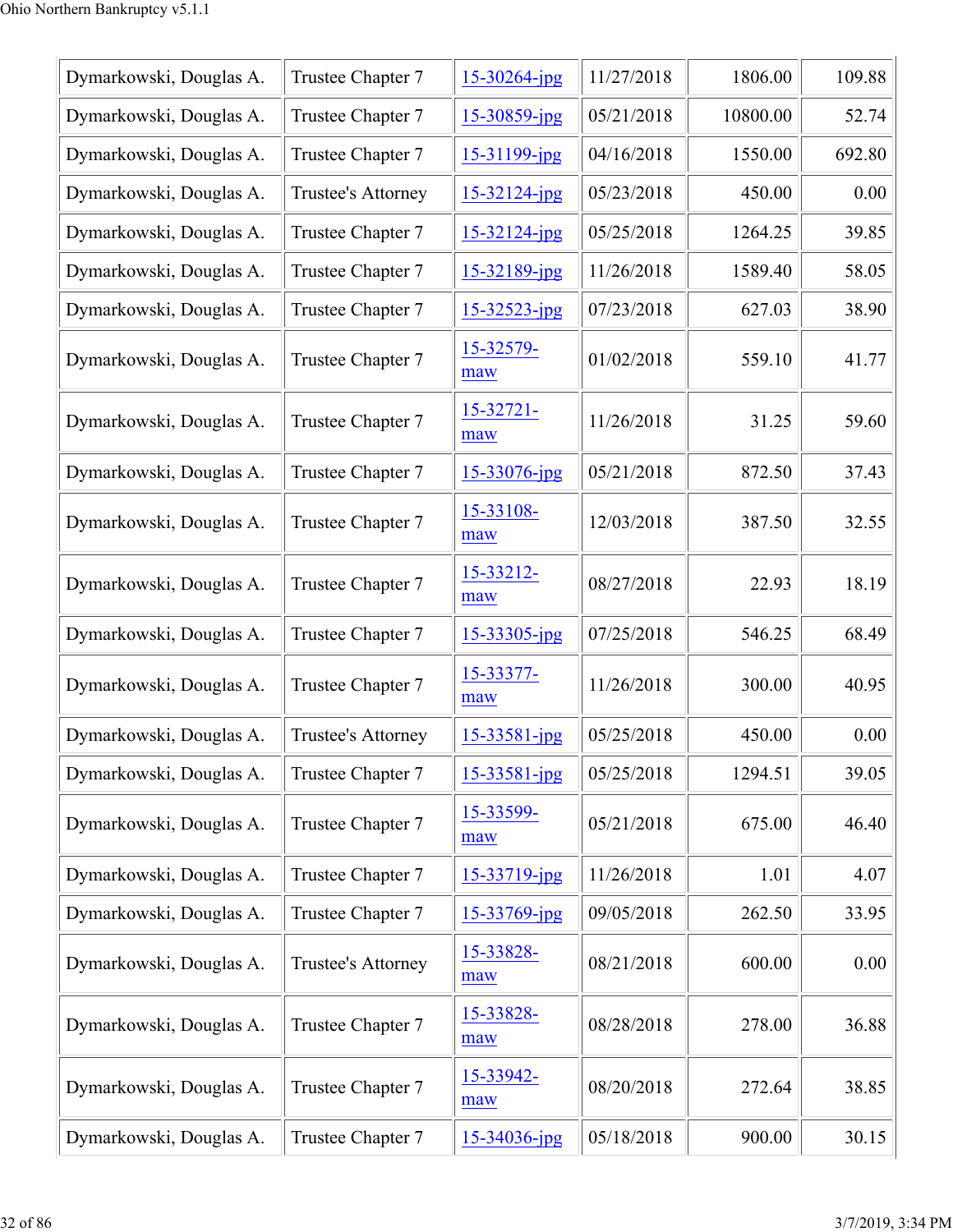| Dymarkowski, Douglas A. | Trustee Chapter 7  | $15 - 34102$ -jpg  | 05/01/2018 | 389.58  | 35.55  |
|-------------------------|--------------------|--------------------|------------|---------|--------|
| Dymarkowski, Douglas A. | Trustee's Attorney | $16 - 30061$ -jpg  | 04/24/2018 | 800.00  | 0.00   |
| Dymarkowski, Douglas A. | Trustee Chapter 7  | $16 - 30061 - jpg$ | 04/30/2018 | 530.82  | 46.05  |
| Dymarkowski, Douglas A. | Trustee Chapter 7  | $16 - 30248$ -jpg  | 06/18/2018 | 5130.92 | 345.72 |
| Dymarkowski, Douglas A. | Trustee Chapter 7  | 16-30260-<br>maw   | 11/26/2018 | 321.05  | 45.05  |
| Dymarkowski, Douglas A. | Trustee Chapter 7  | $16 - 30789$ -jpg  | 04/23/2018 | 341.56  | 35.45  |
| Dymarkowski, Douglas A. | Trustee Chapter 7  | $16 - 31383$ -jpg  | 11/27/2018 | 1460.20 | 40.15  |
| Dymarkowski, Douglas A. | Trustee's Attorney | 16-31388-jpg       | 03/13/2018 | 600.00  | 0.00   |
| Dymarkowski, Douglas A. | Trustee Chapter 7  | 16-31388-jpg       | 04/16/2018 | 538.04  | 35.36  |
| Dymarkowski, Douglas A. | Trustee Chapter 7  | $16 - 32185$ -jpg  | 04/10/2018 | 1355.00 | 55.08  |
| Dymarkowski, Douglas A. | Trustee's Attorney | 16-32396-jpg       | 04/25/2018 | 600.00  | 0.00   |
| Dymarkowski, Douglas A. | Trustee Chapter 7  | $16 - 32396$ -jpg  | 05/03/2018 | 1793.50 | 54.88  |
| Dymarkowski, Douglas A. | Trustee Chapter 7  | $16 - 32445$ -jpg  | 08/03/2018 | 376.25  | 36.50  |
| Dymarkowski, Douglas A. | Trustee Chapter 7  | $16 - 32635$ -jpg  | 11/27/2018 | 5.95    | 10.75  |
| Dymarkowski, Douglas A. | Trustee Chapter 7  | $16 - 32815$ -jpg  | 04/16/2018 | 1283.12 | 40.44  |
| Dymarkowski, Douglas A. | Trustee Chapter 7  | $16 - 32869$ -jpg  | 02/05/2018 | 15.56   | 46.67  |
| Dymarkowski, Douglas A. | Trustee Chapter 7  | 16-33117-<br>maw   | 01/02/2018 | 875.00  | 29.74  |
| Dymarkowski, Douglas A. | Trustee Chapter 7  | $16 - 33693$ -jpg  | 07/23/2018 | 1168.47 | 32.65  |
| Dymarkowski, Douglas A. | Trustee Chapter 7  | $16 - 33700$ -jpg  | 07/23/2018 | 285.00  | 34.25  |
| Dymarkowski, Douglas A. | Trustee Chapter 7  | 16-33715-<br>maw   | 07/25/2018 | 574.33  | 32.36  |
| Dymarkowski, Douglas A. | Trustee Chapter 7  | $17 - 30034$ -jpg  | 05/21/2018 | 365.00  | 41.05  |
| Dymarkowski, Douglas A. | Trustee Chapter 7  | 17-30145-<br>maw   | 07/25/2018 | 554.14  | 31.50  |
| Dymarkowski, Douglas A. | Trustee Chapter 7  | $17 - 30263$ -jpg  | 05/21/2018 | 1550.00 | 80.43  |
| Dymarkowski, Douglas A. | Trustee Chapter 7  | $17 - 30301 - jpg$ | 11/26/2018 | 1519.62 | 71.30  |
| Dymarkowski, Douglas A. | Trustee Chapter 7  | 17-30608-<br>maw   | 02/05/2018 | 419.40  | 32.69  |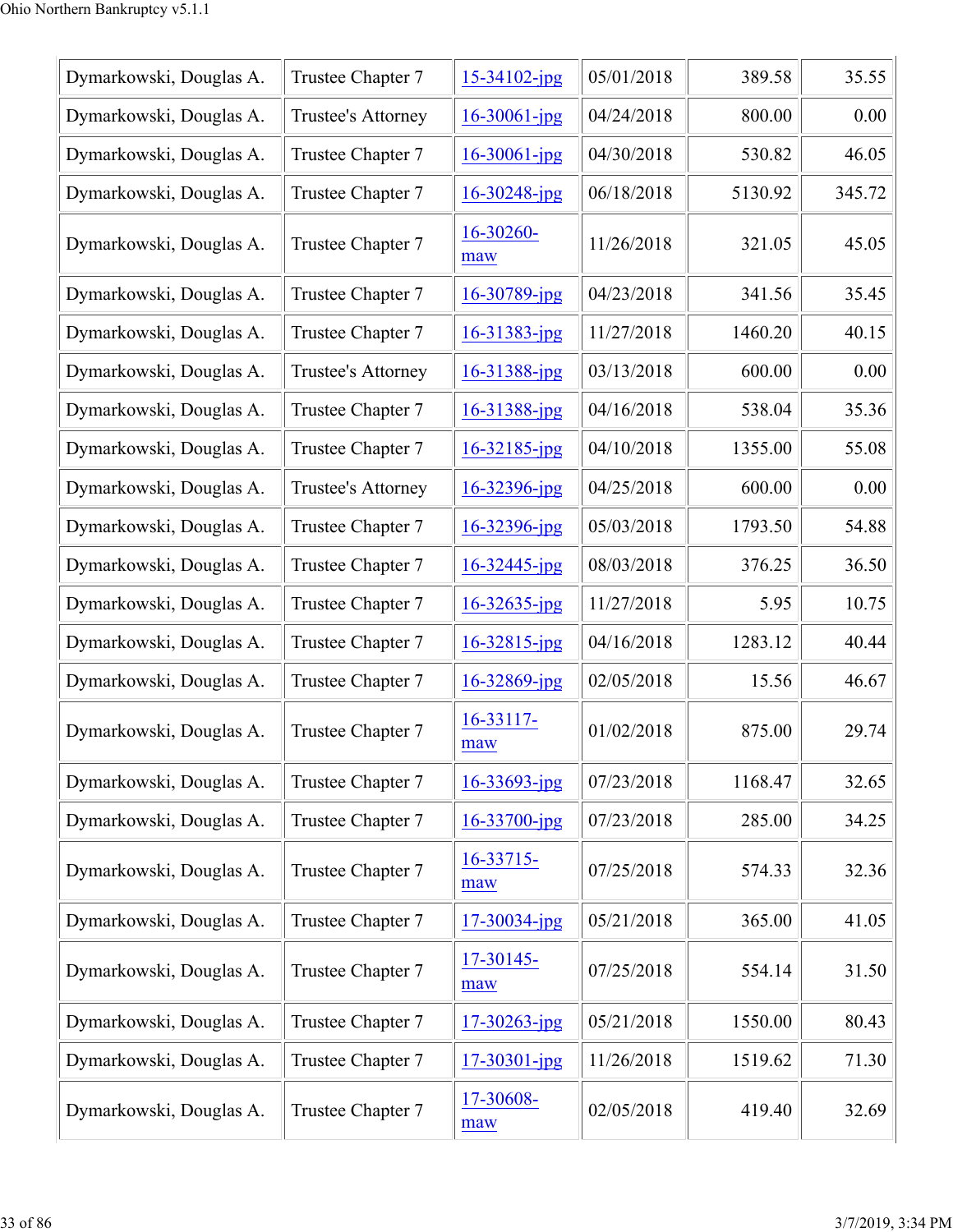| Dymarkowski, Douglas A. | Trustee Chapter 7 | 17-30668-jpg       | 07/23/2018 | 319.86  | 34.65 |
|-------------------------|-------------------|--------------------|------------|---------|-------|
| Dymarkowski, Douglas A. | Trustee Chapter 7 | 17-30940-<br>maw   | 07/25/2018 | 1000.00 | 36.55 |
| Dymarkowski, Douglas A. | Trustee Chapter 7 | 17-31347-jpg       | 04/12/2018 | 500.00  | 33.74 |
| Dymarkowski, Douglas A. | Trustee Chapter 7 | 17-31453-<br>maw   | 02/05/2018 | 376.79  | 37.54 |
| Dymarkowski, Douglas A. | Trustee Chapter 7 | $17 - 31554$ -jpg  | 02/05/2018 | 361.70  | 33.39 |
| Dymarkowski, Douglas A. | Trustee Chapter 7 | 17-31584-jpg       | 04/10/2018 | 360.75  | 34.69 |
| Dymarkowski, Douglas A. | Trustee Chapter 7 | $17 - 31601 - ipg$ | 04/17/2018 | 525.24  | 30.96 |
| Dymarkowski, Douglas A. | Trustee Chapter 7 | 17-31661-<br>maw   | 04/30/2018 | 713.63  | 44.00 |
| Dymarkowski, Douglas A. | Trustee Chapter 7 | 17-32316-<br>maw   | 11/26/2018 | 572.79  | 27.55 |
| Dymarkowski, Douglas A. | Trustee Chapter 7 | 17-32348-<br>maw   | 07/25/2018 | 1306.00 | 36.30 |
| Dymarkowski, Douglas A. | Trustee Chapter 7 | $17 - 32474$ -jpg  | 07/25/2018 | 971.06  | 28.55 |
| Dymarkowski, Douglas A. | Trustee Chapter 7 | 17-32579-jpg       | 07/23/2018 | 1125.00 | 54.29 |
| Dymarkowski, Douglas A. | Trustee Chapter 7 | 17-32585-jpg       | 05/21/2018 | 478.76  | 39.20 |
| Dymarkowski, Douglas A. | Trustee Chapter 7 | 17-32710-jpg       | 11/26/2018 | 458.28  | 36.35 |
| Dymarkowski, Douglas A. | Trustee Chapter 7 | 17-32935-<br>maw   | 07/25/2018 | 442.10  | 28.05 |
| Dymarkowski, Douglas A. | Trustee Chapter 7 | $17 - 32944$ -jpg  | 05/21/2018 | 3556.60 | 40.45 |
| Dymarkowski, Douglas A. | Trustee Chapter 7 | $17 - 33091 - jpg$ | 11/26/2018 | 500.00  | 32.15 |
| Dymarkowski, Douglas A. | Trustee Chapter 7 | 17-33105-<br>maw   | 11/26/2018 | 283.50  | 35.15 |
| Dymarkowski, Douglas A. | Trustee Chapter 7 | 17-33113-<br>maw   | 11/28/2018 | 287.32  | 35.05 |
| Dymarkowski, Douglas A. | Trustee Chapter 7 | 17-33124-<br>maw   | 11/26/2018 | 1801.68 | 37.55 |
| Dymarkowski, Douglas A. | Trustee Chapter 7 | 17-33135-jpg       | 08/21/2018 | 8352.39 | 52.55 |
| Dymarkowski, Douglas A. | Trustee Chapter 7 | $17 - 33160$ -jpg  | 11/26/2018 | 649.50  | 46.85 |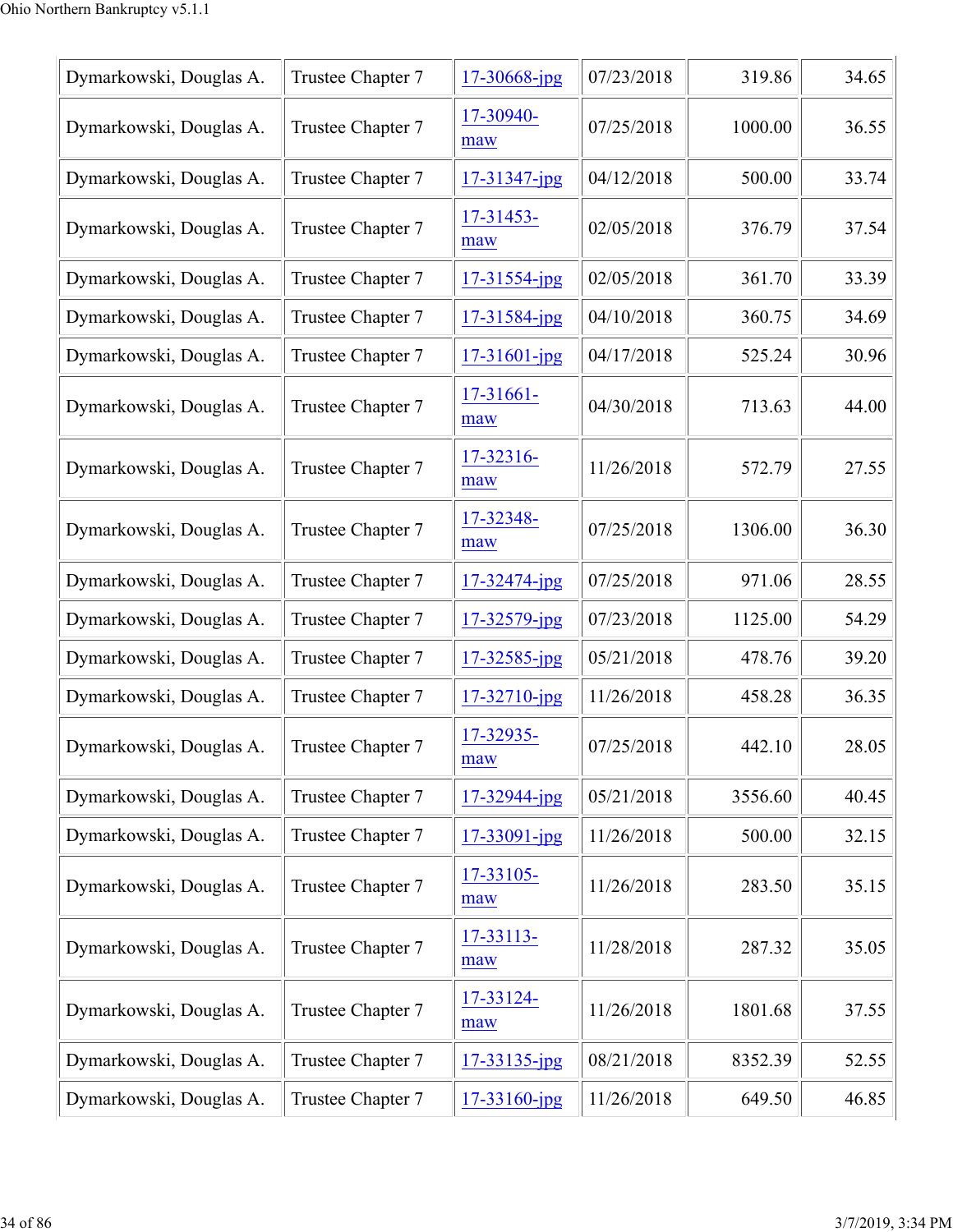| Dymarkowski, Douglas A. | Trustee Chapter 7 | 17-33188-<br>maw  | 11/27/2018 | 1176.20 | 54.05 |
|-------------------------|-------------------|-------------------|------------|---------|-------|
| Dymarkowski, Douglas A. | Trustee Chapter 7 | 17-33196-<br>maw  | 12/03/2018 | 806.22  | 39.15 |
| Dymarkowski, Douglas A. | Trustee Chapter 7 | 17-33304-<br>maw  | 11/28/2018 | 698.72  | 45.25 |
| Dymarkowski, Douglas A. | Trustee Chapter 7 | $17 - 33367$ -jpg | 11/26/2018 | 435.76  | 31.85 |
| Dymarkowski, Douglas A. | Trustee Chapter 7 | 17-33368-<br>maw  | 11/28/2018 | 634.24  | 31.85 |
| Dymarkowski, Douglas A. | Trustee Chapter 7 | 17-33442-jpg      | 11/27/2018 | 357.30  | 30.55 |
| Dymarkowski, Douglas A. | Trustee Chapter 7 | 17-33485-<br>maw  | 11/28/2018 | 499.72  | 39.85 |
| Dymarkowski, Douglas A. | Trustee Chapter 7 | 17-33519-<br>maw  | 12/03/2018 | 324.71  | 37.15 |
| Dymarkowski, Douglas A. | Trustee Chapter 7 | 17-33638-<br>maw  | 12/04/2018 | 402.56  | 31.05 |
| Dymarkowski, Douglas A. | Trustee Chapter 7 | 17-33677-<br>maw  | 11/26/2018 | 693.59  | 32.65 |
| Dymarkowski, Douglas A. | Trustee Chapter 7 | 17-33772-<br>maw  | 11/26/2018 | 561.00  | 39.65 |
| Dymarkowski, Douglas A. | Trustee Chapter 7 | 17-33804-<br>maw  | 12/04/2018 | 308.34  | 33.55 |
| Dymarkowski, Douglas A. | Trustee Chapter 7 | 17-33836-<br>maw  | 11/26/2018 | 550.00  | 33.25 |
| Dymarkowski, Douglas A. | Trustee Chapter 7 | 17-33907-<br>maw  | 12/04/2018 | 596.31  | 32.75 |
| Dymarkowski, Douglas A. | Trustee Chapter 7 | 17-33944-jpg      | 12/03/2018 | 700.90  | 45.15 |
| Dymarkowski, Douglas A. | Trustee Chapter 7 | 17-33976-<br>maw  | 11/26/2018 | 426.81  | 29.95 |
| Dymarkowski, Douglas A. | Trustee Chapter 7 | 18-30006-<br>maw  | 11/30/2018 | 687.25  | 30.85 |
| Dymarkowski, Douglas A. | Trustee Chapter 7 | 18-30135-<br>maw  | 11/28/2018 | 454.89  | 31.55 |
| Dymarkowski, Douglas A. | Trustee Chapter 7 | 18-30223-jpg      | 12/03/2018 | 646.69  | 44.25 |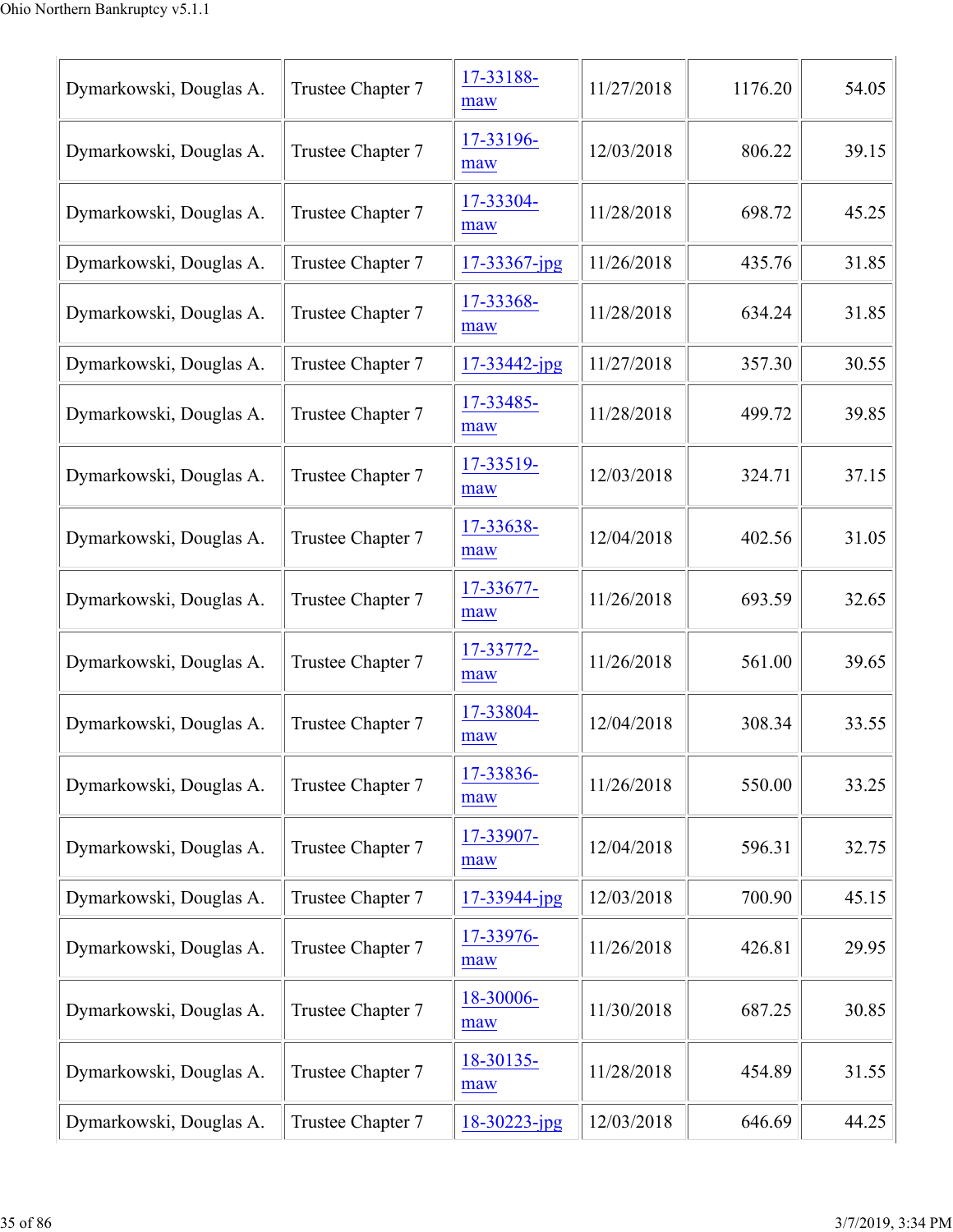| Dymarkowski, Douglas A.   | Trustee Chapter 7                    | $18 - 30234$ -jpg | 12/11/2018 | 291.22     | 27.15    |
|---------------------------|--------------------------------------|-------------------|------------|------------|----------|
| Dymarkowski, Douglas A.   | Trustee Chapter 7                    | 18-30393-jpg      | 12/04/2018 | 305.65     | 34.85    |
| Dymarkowski, Douglas A.   | Trustee Chapter 7                    | 18-30517-<br>maw  | 12/04/2018 | 1630.72    | 43.35    |
|                           |                                      |                   | Total      | 143844.29  | 5090.22  |
| <b>Earhart Appraisals</b> | Appraiser                            | 17-61972-rk       | 04/30/2018 | 275.00     | 0.00     |
| <b>Earhart Appraisals</b> | Appraiser                            | 17-62453-rk       | 04/20/2018 | 275.00     | 0.00     |
| <b>Earhart Appraisals</b> | Appraiser                            | 17-62540-rk       | 04/17/2018 | 275.00     | 0.00     |
| <b>Earhart Appraisals</b> | Appraiser                            | 17-62775-rk       | 03/15/2018 | 275.00     | 0.00     |
| <b>Earhart Appraisals</b> | Appraiser                            | 18-60067-rk       | 04/27/2018 | 825.00     | 0.00     |
| <b>Earhart Appraisals</b> | Appraiser                            | 18-61315-rk       | 10/02/2018 | 275.00     | 0.00     |
|                           |                                      |                   | Total      | 2200.00    | 0.00     |
| Ebner, Patrick J.         | Trustee's Attorney                   | 17-51256-amk      | 02/11/2018 | 2487.65    | 37.03    |
|                           |                                      |                   | Total      | 2487.65    | 37.03    |
| Eckert Seamans Cherin &   | Special Counsel                      | 16-40675-jpg      | 05/09/2018 | 35696.25   | 1500.87  |
|                           |                                      |                   | Total      | 35696.25   | 1500.87  |
| Emig, John W.             | Appraiser                            | 17-51701-amk      | 04/18/2018 | 2500.00    | 0.00     |
|                           |                                      |                   | Total      | 2500.00    | 0.00     |
| Eskin, Amy                | $\blacksquare$<br>Trustee's Attorney | 16-52805-amk      | 10/05/2018 | 7277.26    | 2271.96  |
|                           |                                      |                   | Total      | 7277.26    | 2271.96  |
| FTI Consulting, Inc.      | Other Professional                   | 18-50757-amk      | 12/11/2018 | 3611729.75 | 33727.41 |
|                           |                                      |                   | Total      | 3611729.75 | 33727.41 |
| Fitzpatrick, Lawrence     | Other Professional                   | 16-50058-amk      | 01/31/2018 | 7900.00    | 231.00   |
| Fitzpatrick, Lawrence     | Other Professional                   | 16-50058-amk      | 04/18/2018 | 3450.00    | 0.00     |
| Fitzpatrick, Lawrence     | Other Professional                   | 16-50058-amk      | 07/19/2018 | 3100.00    | 0.00     |
| Fitzpatrick, Lawrence     | Other Professional                   | 16-50058-amk      | 12/21/2018 | 2700.00    | 0.00     |
|                           |                                      |                   | Total      | 17150.00   | 231.00   |
| French, Bruce C.          | Trustee Chapter 7                    | 09-34054-<br>maw  | 10/03/2018 | 1400.00    | 1265.22  |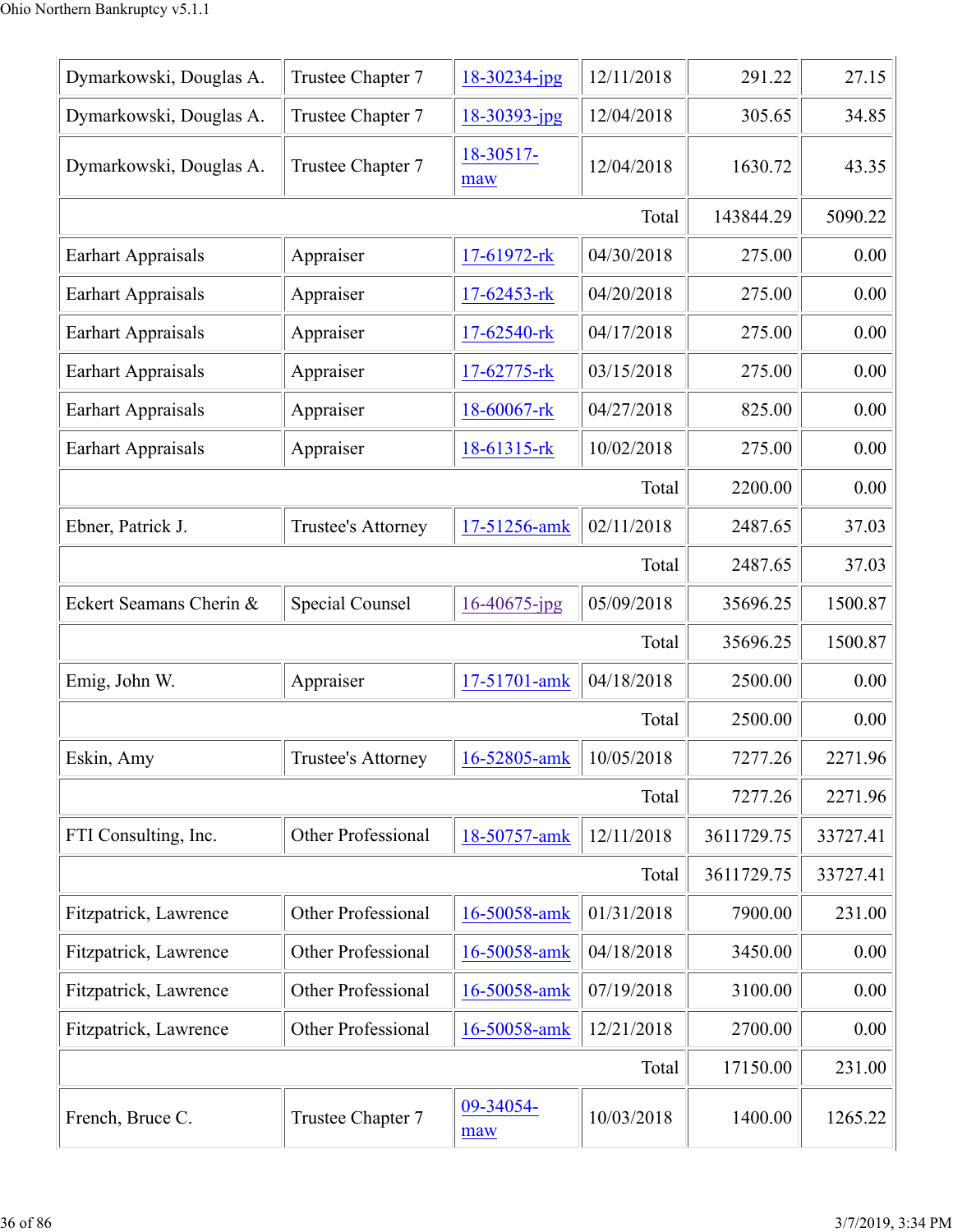| French, Bruce C. | Trustee Chapter 7 | 11-31224-<br>maw   | 02/20/2018 | 1319.81  | 229.77   |
|------------------|-------------------|--------------------|------------|----------|----------|
| French, Bruce C. | Trustee Chapter 7 | 14-32796-jpg       | 10/15/2018 | 1558.88  | 16.67    |
| French, Bruce C. | Trustee Chapter 7 | 16-33277-jpg       | 07/11/2018 | 500.00   | 82.54    |
| French, Bruce C. | Trustee Chapter 7 | $17 - 32227 - jpg$ | 02/28/2018 | 446.67   | 18.14    |
| French, Bruce C. | Trustee Chapter 7 | 17-32514-<br>maw   | 10/09/2018 | 1125.00  | 93.72    |
| French, Bruce C. | Trustee Chapter 7 | 17-32999-jpg       | 09/05/2018 | 1326.29  | 16.92    |
| French, Bruce C. | Trustee Chapter 7 | 17-33655-<br>maw   | 11/01/2018 | 574.03   | 26.62    |
| French, Bruce C. | Trustee Chapter 7 | 17-33684-jpg       | 11/01/2018 | 1217.93  | 36.22    |
| French, Bruce C. | Trustee Chapter 7 | 17-33687-jpg       | 09/26/2018 | 579.03   | 16.52    |
| French, Bruce C. | Trustee Chapter 7 | 17-33928-<br>maw   | 11/16/2018 | 406.28   | 30.43    |
| French, Bruce C. | Trustee Chapter 7 | 17-33937-jpg       | 10/01/2018 | 521.51   | 20.82    |
|                  |                   |                    | Total      | 10975.43 | 1853.59  |
| Geitgey, Denver  | Auctioneer        | 15-32189-jpg       | 10/26/2018 | 300.00   | 0.00     |
| Geitgey, Denver  | Appraiser         | 15-33148-<br>maw   | 09/11/2018 | 350.00   | 0.00     |
|                  |                   |                    | Total      | 650.00   | 0.00     |
| Gertz, Marc P.   | Trustee Chapter 7 | 11-51733-amk       | 01/08/2018 | 7291.83  | 0.00     |
| Gertz, Marc P.   | Trustee Chapter 7 | 12-53186-amk       | 11/27/2018 | 1756.00  | 40.04    |
| Gertz, Marc P.   | Trustee Chapter 7 | 13-50527-amk       | 02/02/2018 | 2350.00  | 54.48    |
| Gertz, Marc P.   | Trustee Chapter 7 | 13-51485-amk       | 08/19/2018 | 866.75   | 22.58    |
| Gertz, Marc P.   | Trustee Chapter 7 | 13-51646-amk       | 02/02/2018 | 2040.00  | 6.56     |
| Gertz, Marc P.   | Trustee Chapter 7 | 13-51913-amk       | 02/02/2018 | 2624.59  | 115.75   |
| Gertz, Marc P.   | Trustee Chapter 7 | 14-51991-amk       | 06/28/2018 | 269.02   | 36.39    |
| Gertz, Marc P.   | Trustee Chapter 7 | 14-53036-amk       | 05/20/2018 | 1350.00  | 29.12    |
| Gertz, Marc P.   | Trustee Chapter 7 | 15-50122-amk       | 09/25/2018 | 22199.29 | 76.86    |
| Gertz, Marc P.   | Trustee Chapter 7 | 15-51852-amk       | 07/24/2018 | 706.91   | $0.00\,$ |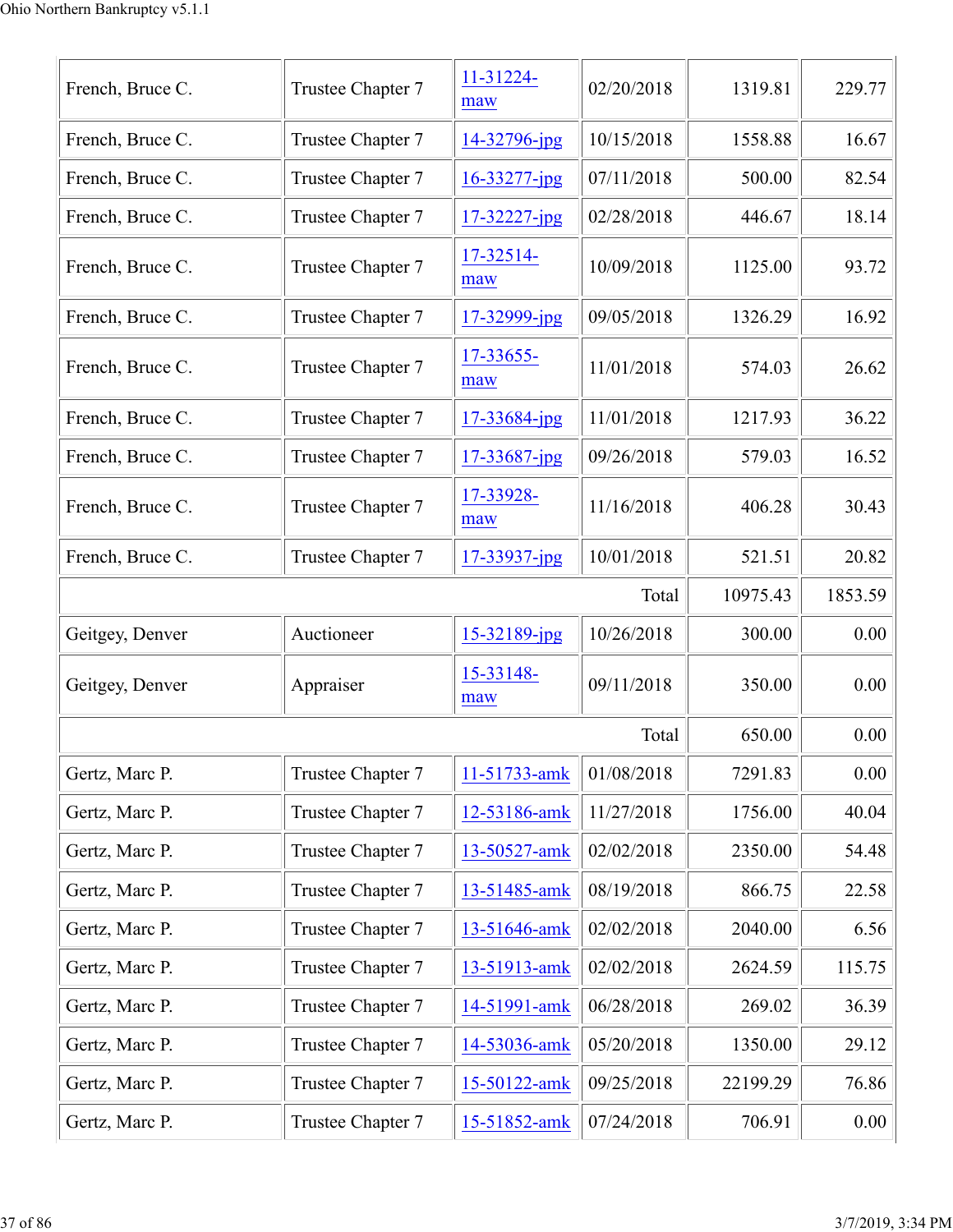| Gertz, Marc P. | Trustee Chapter 7 | 15-52680-amk | 09/27/2018 | 1110.00 | 36.00  |
|----------------|-------------------|--------------|------------|---------|--------|
| Gertz, Marc P. | Trustee Chapter 7 | 15-52778-amk | 03/05/2018 | 525.00  | 38.85  |
| Gertz, Marc P. | Trustee Chapter 7 | 15-52785-amk | 10/26/2018 | 350.00  | 0.00   |
| Gertz, Marc P. | Trustee Chapter 7 | 15-52942-amk | 03/19/2018 | 4279.42 | 0.00   |
| Gertz, Marc P. | Trustee Chapter 7 | 15-52989-amk | 03/19/2018 | 1490.50 | 40.04  |
| Gertz, Marc P. | Trustee Chapter 7 | 16-50255-amk | 07/28/2018 | 807.93  | 49.70  |
| Gertz, Marc P. | Trustee Chapter 7 | 16-50276-amk | 10/26/2018 | 325.00  | 28.49  |
| Gertz, Marc P. | Trustee Chapter 7 | 16-50827-amk | 02/14/2018 | 546.25  | 7.60   |
| Gertz, Marc P. | Trustee Chapter 7 | 16-50892-amk | 10/26/2018 | 375.00  | 104.16 |
| Gertz, Marc P. | Trustee Chapter 7 | 16-51016-amk | 07/24/2018 | 498.09  | 0.00   |
| Gertz, Marc P. | Trustee Chapter 7 | 16-51069-amk | 09/27/2018 | 1750.00 | 40.04  |
| Gertz, Marc P. | Trustee Chapter 7 | 16-51195-amk | 06/28/2018 | 250.00  | 15.65  |
| Gertz, Marc P. | Trustee Chapter 7 | 16-51219-amk | 07/25/2018 | 1847.50 | 15.47  |
| Gertz, Marc P. | Trustee Chapter 7 | 16-51410-amk | 10/26/2018 | 500.00  | 23.00  |
| Gertz, Marc P. | Trustee Chapter 7 | 16-51632-amk | 07/28/2018 | 1306.22 | 121.74 |
| Gertz, Marc P. | Trustee Chapter 7 | 16-51844-amk | 05/20/2018 | 2434.80 | 0.00   |
| Gertz, Marc P. | Trustee Chapter 7 | 16-51938-amk | 07/28/2018 | 399.99  | 11.99  |
| Gertz, Marc P. | Trustee Chapter 7 | 16-52187-amk | 11/21/2018 | 387.50  | 5.90   |
| Gertz, Marc P. | Trustee Chapter 7 | 16-52206-amk | 09/10/2018 | 1288.63 | 49.11  |
| Gertz, Marc P. | Trustee Chapter 7 | 16-52216-amk | 09/07/2018 | 1181.40 | 0.00   |
| Gertz, Marc P. | Trustee Chapter 7 | 16-52217-amk | 07/24/2018 | 400.00  | 0.00   |
| Gertz, Marc P. | Trustee Chapter 7 | 16-52351-amk | 05/20/2018 | 1280.05 | 0.00   |
| Gertz, Marc P. | Trustee Chapter 7 | 16-52400-amk | 09/07/2018 | 1000.00 | 8.19   |
| Gertz, Marc P. | Trustee Chapter 7 | 16-52410-amk | 08/19/2018 | 615.78  | 0.00   |
| Gertz, Marc P. | Trustee Chapter 7 | 16-52442-amk | 08/19/2018 | 564.16  | 0.00   |
| Gertz, Marc P. | Trustee Chapter 7 | 16-52531-amk | 12/26/2018 | 453.00  | 0.00   |
| Gertz, Marc P. | Trustee Chapter 7 | 16-52684-amk | 10/26/2018 | 492.62  | 36.40  |
| Gertz, Marc P. | Trustee Chapter 7 | 16-52739-amk | 08/19/2018 | 860.42  | 0.00   |
|                |                   |              |            |         |        |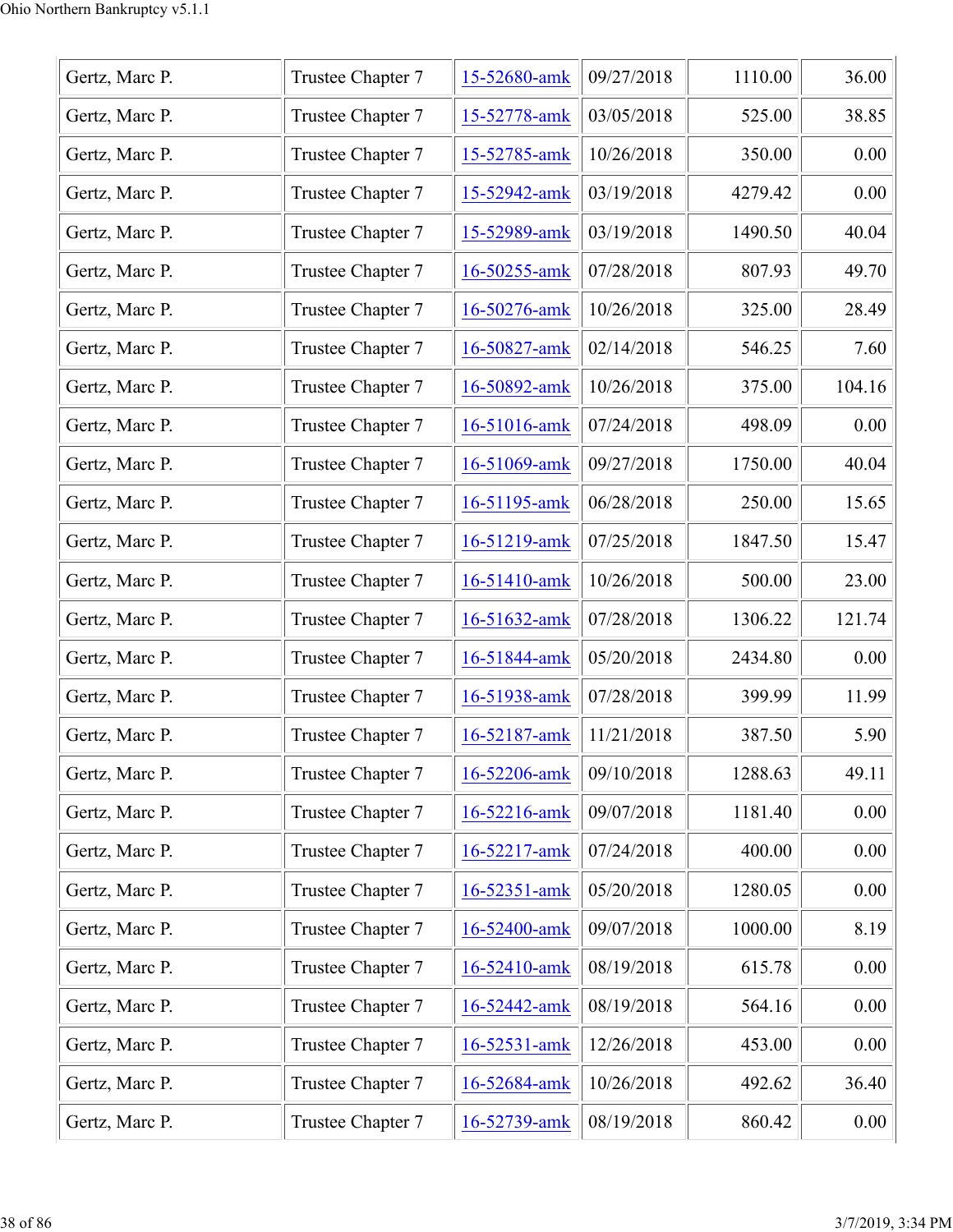| Gertz, Marc P. | Trustee Chapter 7 | 16-52751-amk | 10/26/2018 | 616.75  | 0.00  |
|----------------|-------------------|--------------|------------|---------|-------|
| Gertz, Marc P. | Trustee Chapter 7 | 16-52768-amk | 11/21/2018 | 435.89  | 18.96 |
| Gertz, Marc P. | Trustee Chapter 7 | 16-52802-amk | 08/19/2018 | 672.74  | 0.00  |
| Gertz, Marc P. | Trustee Chapter 7 | 16-52817-amk | 06/28/2018 | 497.25  | 0.00  |
| Gertz, Marc P. | Trustee Chapter 7 | 16-52837-amk | 10/26/2018 | 923.10  | 40.28 |
| Gertz, Marc P. | Trustee Chapter 7 | 16-52861-amk | 09/07/2018 | 1343.11 | 0.00  |
| Gertz, Marc P. | Trustee Chapter 7 | 16-52928-amk | 07/06/2018 | 324.75  | 0.00  |
| Gertz, Marc P. | Trustee Chapter 7 | 16-52940-amk | 07/16/2018 | 375.00  | 0.00  |
| Gertz, Marc P. | Trustee Chapter 7 | 16-52956-amk | 09/07/2018 | 1750.00 | 52.08 |
| Gertz, Marc P. | Trustee Chapter 7 | 17-50019-amk | 10/26/2018 | 541.90  | 0.00  |
| Gertz, Marc P. | Trustee Chapter 7 | 17-50123-amk | 11/21/2018 | 903.59  | 0.00  |
| Gertz, Marc P. | Trustee Chapter 7 | 17-50313-amk | 11/27/2018 | 1250.00 | 13.37 |
| Gertz, Marc P. | Trustee Chapter 7 | 17-50334-amk | 09/07/2018 | 1444.40 | 0.00  |
| Gertz, Marc P. | Trustee Chapter 7 | 17-50741-amk | 02/01/2018 | 250.00  | 91.00 |
| Gertz, Marc P. | Trustee Chapter 7 | 17-50782-amk | 08/19/2018 | 590.91  | 0.00  |
| Gertz, Marc P. | Trustee Chapter 7 | 17-50854-amk | 09/24/2018 | 354.96  | 0.00  |
| Gertz, Marc P. | Trustee Chapter 7 | 17-50976-amk | 09/24/2018 | 208.24  | 17.34 |
| Gertz, Marc P. | Trustee Chapter 7 | 17-51098-amk | 09/24/2018 | 250.00  | 0.00  |
| Gertz, Marc P. | Trustee Chapter 7 | 17-51229-amk | 09/24/2018 | 167.94  | 0.00  |
| Gertz, Marc P. | Trustee Chapter 7 | 17-51381-amk | 10/26/2018 | 356.61  | 0.00  |
| Gertz, Marc P. | Trustee Chapter 7 | 17-51445-amk | 08/19/2018 | 500.00  | 0.00  |
| Gertz, Marc P. | Trustee Chapter 7 | 17-51563-amk | 11/21/2018 | 544.00  | 0.00  |
| Gertz, Marc P. | Trustee Chapter 7 | 17-51592-amk | 11/27/2018 | 1000.00 | 60.88 |
| Gertz, Marc P. | Trustee Chapter 7 | 17-51648-amk | 10/26/2018 | 875.00  | 19.32 |
| Gertz, Marc P. | Trustee Chapter 7 | 17-51769-amk | 08/19/2018 | 388.74  | 0.00  |
| Gertz, Marc P. | Trustee Chapter 7 | 17-51824-amk | 11/21/2018 | 685.76  | 0.00  |
| Gertz, Marc P. | Trustee Chapter 7 | 17-51971-amk | 11/21/2018 | 625.00  | 20.02 |
| Gertz, Marc P. | Trustee Chapter 7 | 17-52078-amk | 11/21/2018 | 649.55  | 32.20 |
|                |                   |              |            |         |       |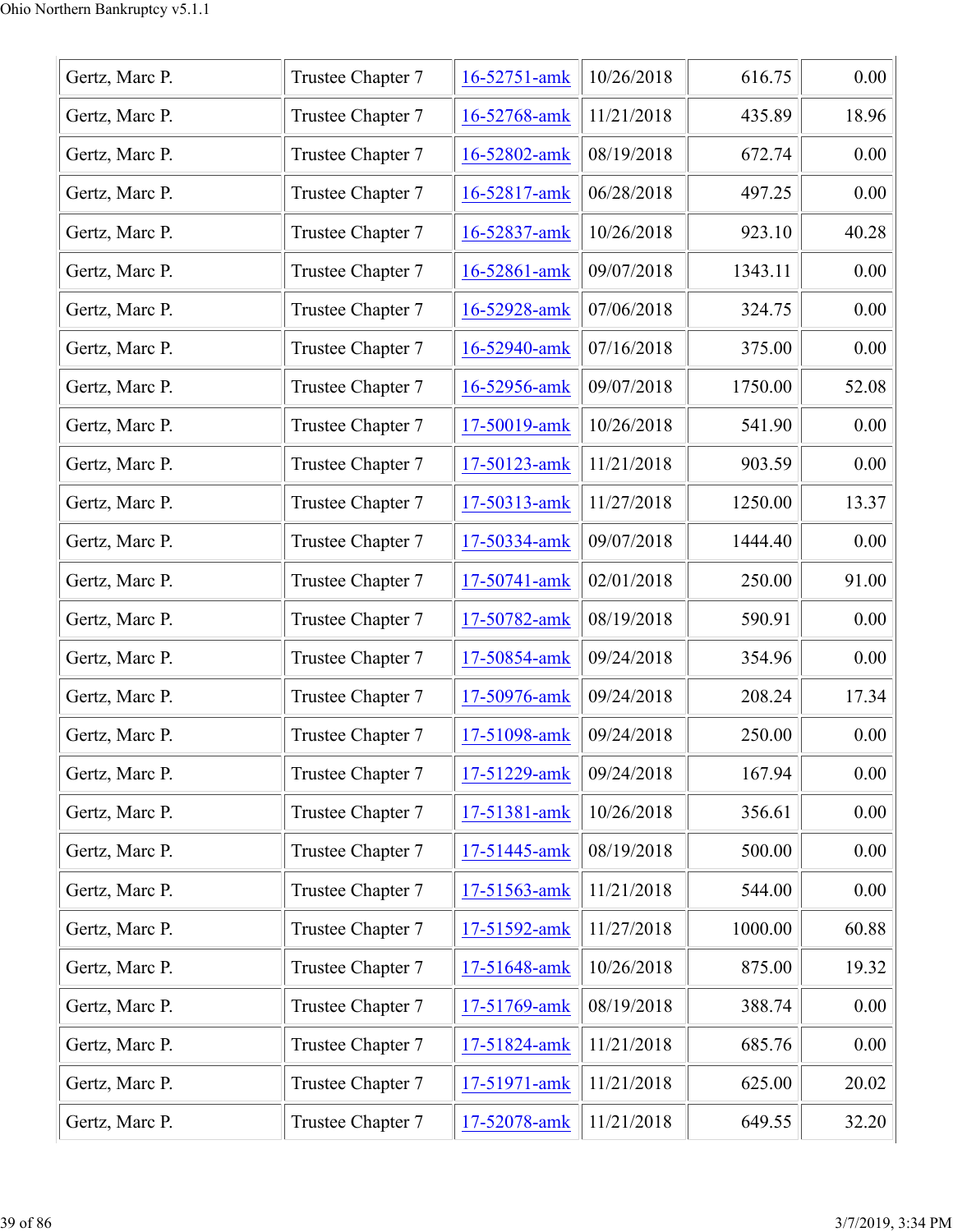| Gertz, Marc P.   | Trustee Chapter 7      | 17-52097-amk    | 08/19/2018 | 518.30   | 0.00    |
|------------------|------------------------|-----------------|------------|----------|---------|
| Gertz, Marc P.   | Trustee Chapter 7      | 17-52265-amk    | 11/21/2018 | 731.70   | 0.00    |
| Gertz, Marc P.   | Trustee Chapter 7      | 17-52276-amk    | 12/03/2018 | 1126.26  | 0.00    |
| Gertz, Marc P.   | Trustee Chapter 7      | 17-52525-amk    | 12/26/2018 | 453.79   | 0.00    |
| Gertz, Marc P.   | Trustee Chapter 7      | 17-52547-amk    | 09/27/2018 | 383.76   | 0.00    |
| Gertz, Marc P.   | Trustee Chapter 7      | 17-52574-amk    | 10/26/2018 | 375.00   | 15.21   |
| Gertz, Marc P.   | Trustee Chapter 7      | 17-52610-amk    | 10/26/2018 | 324.75   | 0.00    |
| Gertz, Marc P.   | Trustee Chapter 7      | 17-52626-amk    | 11/21/2018 | 401.32   | 0.00    |
| Gertz, Marc P.   | Trustee Chapter 7      | 17-52744-amk    | 09/27/2018 | 379.61   | 14.63   |
| Gertz, Marc P.   | Trustee Chapter 7      | 17-52790-amk    | 11/21/2018 | 305.93   | 0.00    |
| Gertz, Marc P.   | Trustee Chapter 7      | 17-52803-amk    | 07/16/2018 | 373.68   | 0.00    |
| Gertz, Marc P.   | Trustee Chapter 7      | 17-52804-amk    | 11/21/2018 | 510.00   | 0.00    |
| Gertz, Marc P.   | Trustee Chapter 7      | 17-52842-amk    | 11/21/2018 | 471.50   | 0.00    |
| Gertz, Marc P.   | Trustee Chapter 7      | 17-52874-amk    | 11/21/2018 | 364.54   | 0.00    |
| Gertz, Marc P.   | Trustee Chapter 7      | 17-52914-amk    | 11/21/2018 | 497.96   | 0.00    |
| Gertz, Marc P.   | Trustee Chapter 7      | 17-53017-amk    | 12/26/2018 | 750.00   | 36.96   |
| Gertz, Marc P.   | Trustee Chapter 7      | 17-53040-amk    | 12/26/2018 | 553.27   | 0.00    |
| Gertz, Marc P.   | Trustee Chapter 7      | 17-53041-amk    | 10/26/2018 | 364.52   | 0.00    |
| Gertz, Marc P.   | Trustee Chapter 7      | 18-50014-amk    | 10/26/2018 | 375.00   | 50.05   |
| Gertz, Marc P.   | Trustee Chapter 7      | 18-50130-amk    | 12/03/2018 | 1400.00  | 172.21  |
| Gertz, Marc P.   | Trustee Chapter 7      | 18-50322-amk    | 12/03/2018 | 1125.00  | 0.00    |
| Gertz, Marc P.   | Trustee Chapter 7      | 18-50343-amk    | 11/21/2018 | 750.00   | 0.00    |
|                  |                        |                 | Total      | 99834.73 | 1668.62 |
| Geyer, Thomas E. | Consultant             | $10-50494$ -jps | 02/16/2018 | 33423.00 | 475.04  |
|                  |                        |                 | Total      | 33423.00 | 475.04  |
| Gibson & Lowry   | Trustee's Attorney     | 15-62466-rk     | 04/05/2018 | 3250.00  | 56.50   |
|                  |                        |                 | Total      | 3250.00  | 56.50   |
| Goetz, Michael   | <b>Special Counsel</b> | 12-32923-jpg    | 11/27/2018 | 36294.63 | 2320.76 |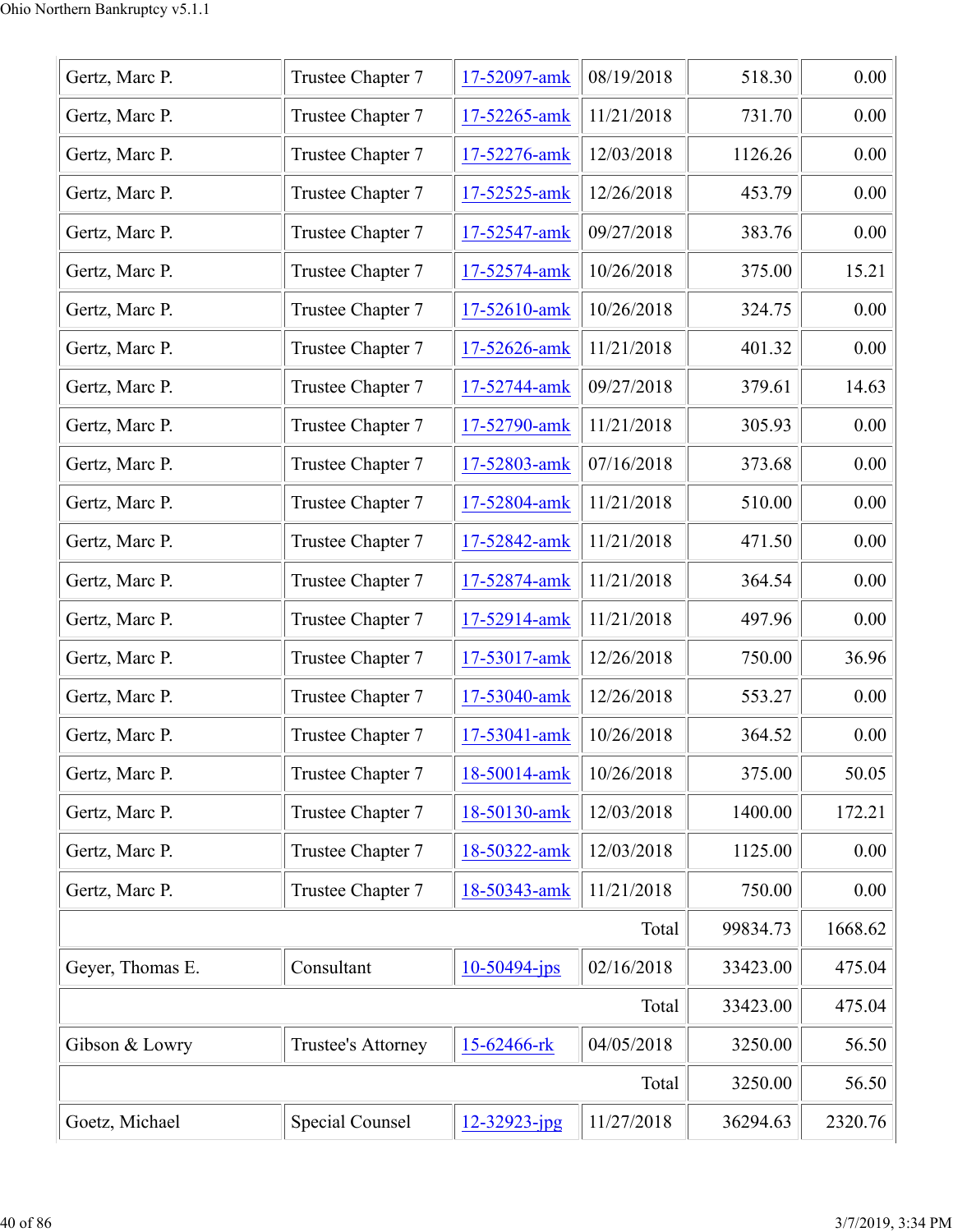|                       | 36294.63   | 2320.76            |            |          |          |
|-----------------------|------------|--------------------|------------|----------|----------|
| Gray, Susan M.        | Accountant | 18-10436-jps       | 11/27/2018 | 11980.50 | 70.44    |
|                       |            |                    | Total      | 11980.50 | 70.44    |
| Greenberg, Leonard I. | Accountant | 17-51701-amk       | 04/18/2018 | 20190.00 | 175.00   |
| Greenberg, Leonard I. | Accountant | 17-51701-amk       | 09/21/2018 | 9810.00  | 0.00     |
|                       |            |                    | Total      | 30000.00 | 175.00   |
| Greene, Brian         | Accountant | 07-50764-amk       | 06/13/2018 | 840.00   | 0.00     |
| Greene, Brian         | Accountant | 15-11415-aih       | 09/25/2018 | 23318.75 | 0.00     |
| Greene, Brian         | Accountant | 15-13025-aih       | 07/02/2018 | 752.00   | 0.00     |
| Greene, Brian         | Accountant | $16 - 12303 - ips$ | 01/09/2018 | 2082.50  | 0.00     |
| Greene, Brian         | Accountant | 16-16831-aih       | 07/02/2018 | 1688.75  | 0.00     |
|                       |            |                    | Total      | 28682.00 | 0.00     |
| Greene, Brian         | Accountant | 15-10293-aih       | 04/11/2018 | 822.50   | 0.00     |
| Greene, Brian         | Accountant | $15 - 16482 - jps$ | 02/02/2018 | 1505.00  | 0.00     |
| Greene, Brian         | Accountant | 15-16920-aih       | 07/02/2018 | 840.00   | 0.00     |
| Greene, Brian         | Accountant | 15-17134-aih       | 10/30/2018 | 840.00   | 0.00     |
| Greene, Brian         | Accountant | 16-13529-aih       | 10/12/2018 | 805.00   | 0.00     |
| Greene, Brian         | Accountant | $17 - 13154 - ips$ | 12/04/2018 | 927.50   | 0.00     |
| Greene, Brian         | Accountant | $17 - 13549$ -jps  | 08/27/2018 | 805.00   | 0.00     |
|                       |            |                    | Total      | 6545.00  | 0.00     |
| Greene, Brian         | Accountant | $14 - 14732 - ips$ | 11/02/2018 | 1373.75  | 0.00     |
| Greene, Brian         | Accountant | 15-13164-aih       | 11/14/2018 | 27396.25 | 0.00     |
| Greene, Brian         | Accountant | 16-10833-aih       | 03/14/2018 | 1505.00  | 0.00     |
|                       |            |                    | Total      | 30275.00 | 0.00     |
| Greene, Brian R.      | Accountant | 17-12211-aih       | 01/08/2018 | 857.50   | 0.00     |
|                       |            |                    | Total      | 857.50   | 0.00     |
| Greene, Brian R.      | Accountant | $16 - 13866$ -jps  | 07/20/2018 | 927.50   | 0.00     |
| Greene, Brian R.      | Accountant | 16-13866-jps       | 10/10/2018 | 927.50   | $0.00\,$ |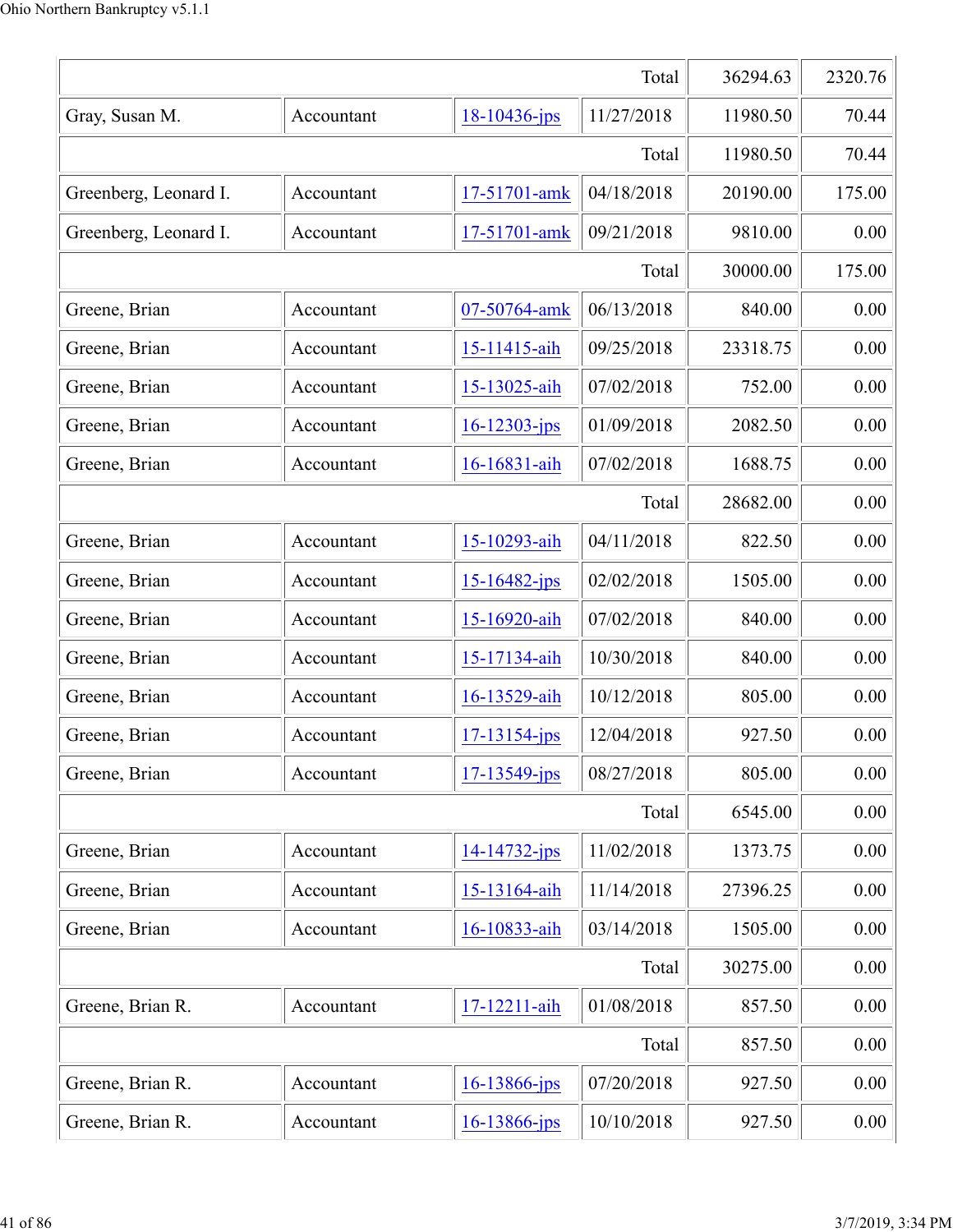| 0.00<br>02/16/2018<br>831.25<br>Greene, Brian R.<br>17-50834-amk<br>Accountant<br>2686.25<br>0.00<br>Total<br>05/31/2018<br>15-15783-aih<br>840.00<br>0.00<br>Greene, Brian R.<br>Accountant<br>Greene, Brian R.<br>02/16/2018<br>840.00<br>0.00<br>16-52777-amk<br>Accountant<br>0.00<br>Total<br>1680.00<br>04/13/2018<br>0.00<br>Greene, Brian R.<br>15-50107-amk<br>1260.00<br>Accountant<br>0.00<br>06/13/2018<br>Greene, Brian R.<br>16-52228-amk<br>831.25<br>Accountant<br>0.00<br>2091.25<br>Total<br>06/27/2018<br>49.46<br>Mediator<br>17-61735-rk<br>6159.50<br>Greenfield, Harry W.<br>6159.50<br>49.46<br>Total<br>01/30/2018<br>6308.41<br>2989.51<br>Grossman Inc.<br>17-14495-aih<br>Auctioneer<br>Total<br>2989.51<br>6308.41<br>09/24/2018<br>0.00<br>80.00<br>Auctioneer<br>14-17280-jps<br>Grossman, Inc.<br>80.00<br>0.00<br>Total<br>15-13164-aih<br>07/25/2018<br>2615.20<br>Auctioneer<br>1747.52<br>Grossman, Inc.<br>2615.20<br>Total<br>1747.52<br>08/03/2018<br>$18 - 10452 - ips$<br>1472.50<br>886.50<br>Grossman, Inc.<br>Auctioneer<br>1472.50<br>Total<br>886.50<br>12/11/2018<br>10643.05<br>326323.50<br>Hahn Loeser & Parks LLP<br>Creditor Comm. Aty<br>18-50757-amk<br>10643.05<br>326323.50<br>Total<br>Other Professional<br>08/07/2018<br>0.00<br>Hanna Commercial Real Es<br>16-50883-amk<br>5000.00<br>5000.00<br>0.00<br>Total<br>14-34156-<br>07/05/2018<br>180000.00<br>0.00<br>Hart, Randy J.<br>Attorney<br>maw<br>0.00<br>180000.00<br>Total<br>Consultant<br>02/16/2018<br>Heflin, Charles S.<br>$10-50494$ -jps<br>6094.75<br>80225.00<br>80225.00<br>6094.75<br>Total<br>Defendant's<br>07/26/2018<br>4000.00<br>0.00<br>Heimberger, Steven<br>18-50574-amk<br>Attorney |  |  |  |
|------------------------------------------------------------------------------------------------------------------------------------------------------------------------------------------------------------------------------------------------------------------------------------------------------------------------------------------------------------------------------------------------------------------------------------------------------------------------------------------------------------------------------------------------------------------------------------------------------------------------------------------------------------------------------------------------------------------------------------------------------------------------------------------------------------------------------------------------------------------------------------------------------------------------------------------------------------------------------------------------------------------------------------------------------------------------------------------------------------------------------------------------------------------------------------------------------------------------------------------------------------------------------------------------------------------------------------------------------------------------------------------------------------------------------------------------------------------------------------------------------------------------------------------------------------------------------------------------------------------------------------------------------------------------------------------------------------------------------|--|--|--|
|                                                                                                                                                                                                                                                                                                                                                                                                                                                                                                                                                                                                                                                                                                                                                                                                                                                                                                                                                                                                                                                                                                                                                                                                                                                                                                                                                                                                                                                                                                                                                                                                                                                                                                                              |  |  |  |
|                                                                                                                                                                                                                                                                                                                                                                                                                                                                                                                                                                                                                                                                                                                                                                                                                                                                                                                                                                                                                                                                                                                                                                                                                                                                                                                                                                                                                                                                                                                                                                                                                                                                                                                              |  |  |  |
|                                                                                                                                                                                                                                                                                                                                                                                                                                                                                                                                                                                                                                                                                                                                                                                                                                                                                                                                                                                                                                                                                                                                                                                                                                                                                                                                                                                                                                                                                                                                                                                                                                                                                                                              |  |  |  |
|                                                                                                                                                                                                                                                                                                                                                                                                                                                                                                                                                                                                                                                                                                                                                                                                                                                                                                                                                                                                                                                                                                                                                                                                                                                                                                                                                                                                                                                                                                                                                                                                                                                                                                                              |  |  |  |
|                                                                                                                                                                                                                                                                                                                                                                                                                                                                                                                                                                                                                                                                                                                                                                                                                                                                                                                                                                                                                                                                                                                                                                                                                                                                                                                                                                                                                                                                                                                                                                                                                                                                                                                              |  |  |  |
|                                                                                                                                                                                                                                                                                                                                                                                                                                                                                                                                                                                                                                                                                                                                                                                                                                                                                                                                                                                                                                                                                                                                                                                                                                                                                                                                                                                                                                                                                                                                                                                                                                                                                                                              |  |  |  |
|                                                                                                                                                                                                                                                                                                                                                                                                                                                                                                                                                                                                                                                                                                                                                                                                                                                                                                                                                                                                                                                                                                                                                                                                                                                                                                                                                                                                                                                                                                                                                                                                                                                                                                                              |  |  |  |
|                                                                                                                                                                                                                                                                                                                                                                                                                                                                                                                                                                                                                                                                                                                                                                                                                                                                                                                                                                                                                                                                                                                                                                                                                                                                                                                                                                                                                                                                                                                                                                                                                                                                                                                              |  |  |  |
|                                                                                                                                                                                                                                                                                                                                                                                                                                                                                                                                                                                                                                                                                                                                                                                                                                                                                                                                                                                                                                                                                                                                                                                                                                                                                                                                                                                                                                                                                                                                                                                                                                                                                                                              |  |  |  |
|                                                                                                                                                                                                                                                                                                                                                                                                                                                                                                                                                                                                                                                                                                                                                                                                                                                                                                                                                                                                                                                                                                                                                                                                                                                                                                                                                                                                                                                                                                                                                                                                                                                                                                                              |  |  |  |
|                                                                                                                                                                                                                                                                                                                                                                                                                                                                                                                                                                                                                                                                                                                                                                                                                                                                                                                                                                                                                                                                                                                                                                                                                                                                                                                                                                                                                                                                                                                                                                                                                                                                                                                              |  |  |  |
|                                                                                                                                                                                                                                                                                                                                                                                                                                                                                                                                                                                                                                                                                                                                                                                                                                                                                                                                                                                                                                                                                                                                                                                                                                                                                                                                                                                                                                                                                                                                                                                                                                                                                                                              |  |  |  |
|                                                                                                                                                                                                                                                                                                                                                                                                                                                                                                                                                                                                                                                                                                                                                                                                                                                                                                                                                                                                                                                                                                                                                                                                                                                                                                                                                                                                                                                                                                                                                                                                                                                                                                                              |  |  |  |
|                                                                                                                                                                                                                                                                                                                                                                                                                                                                                                                                                                                                                                                                                                                                                                                                                                                                                                                                                                                                                                                                                                                                                                                                                                                                                                                                                                                                                                                                                                                                                                                                                                                                                                                              |  |  |  |
|                                                                                                                                                                                                                                                                                                                                                                                                                                                                                                                                                                                                                                                                                                                                                                                                                                                                                                                                                                                                                                                                                                                                                                                                                                                                                                                                                                                                                                                                                                                                                                                                                                                                                                                              |  |  |  |
|                                                                                                                                                                                                                                                                                                                                                                                                                                                                                                                                                                                                                                                                                                                                                                                                                                                                                                                                                                                                                                                                                                                                                                                                                                                                                                                                                                                                                                                                                                                                                                                                                                                                                                                              |  |  |  |
|                                                                                                                                                                                                                                                                                                                                                                                                                                                                                                                                                                                                                                                                                                                                                                                                                                                                                                                                                                                                                                                                                                                                                                                                                                                                                                                                                                                                                                                                                                                                                                                                                                                                                                                              |  |  |  |
|                                                                                                                                                                                                                                                                                                                                                                                                                                                                                                                                                                                                                                                                                                                                                                                                                                                                                                                                                                                                                                                                                                                                                                                                                                                                                                                                                                                                                                                                                                                                                                                                                                                                                                                              |  |  |  |
|                                                                                                                                                                                                                                                                                                                                                                                                                                                                                                                                                                                                                                                                                                                                                                                                                                                                                                                                                                                                                                                                                                                                                                                                                                                                                                                                                                                                                                                                                                                                                                                                                                                                                                                              |  |  |  |
|                                                                                                                                                                                                                                                                                                                                                                                                                                                                                                                                                                                                                                                                                                                                                                                                                                                                                                                                                                                                                                                                                                                                                                                                                                                                                                                                                                                                                                                                                                                                                                                                                                                                                                                              |  |  |  |
|                                                                                                                                                                                                                                                                                                                                                                                                                                                                                                                                                                                                                                                                                                                                                                                                                                                                                                                                                                                                                                                                                                                                                                                                                                                                                                                                                                                                                                                                                                                                                                                                                                                                                                                              |  |  |  |
|                                                                                                                                                                                                                                                                                                                                                                                                                                                                                                                                                                                                                                                                                                                                                                                                                                                                                                                                                                                                                                                                                                                                                                                                                                                                                                                                                                                                                                                                                                                                                                                                                                                                                                                              |  |  |  |
|                                                                                                                                                                                                                                                                                                                                                                                                                                                                                                                                                                                                                                                                                                                                                                                                                                                                                                                                                                                                                                                                                                                                                                                                                                                                                                                                                                                                                                                                                                                                                                                                                                                                                                                              |  |  |  |
|                                                                                                                                                                                                                                                                                                                                                                                                                                                                                                                                                                                                                                                                                                                                                                                                                                                                                                                                                                                                                                                                                                                                                                                                                                                                                                                                                                                                                                                                                                                                                                                                                                                                                                                              |  |  |  |
|                                                                                                                                                                                                                                                                                                                                                                                                                                                                                                                                                                                                                                                                                                                                                                                                                                                                                                                                                                                                                                                                                                                                                                                                                                                                                                                                                                                                                                                                                                                                                                                                                                                                                                                              |  |  |  |
|                                                                                                                                                                                                                                                                                                                                                                                                                                                                                                                                                                                                                                                                                                                                                                                                                                                                                                                                                                                                                                                                                                                                                                                                                                                                                                                                                                                                                                                                                                                                                                                                                                                                                                                              |  |  |  |
|                                                                                                                                                                                                                                                                                                                                                                                                                                                                                                                                                                                                                                                                                                                                                                                                                                                                                                                                                                                                                                                                                                                                                                                                                                                                                                                                                                                                                                                                                                                                                                                                                                                                                                                              |  |  |  |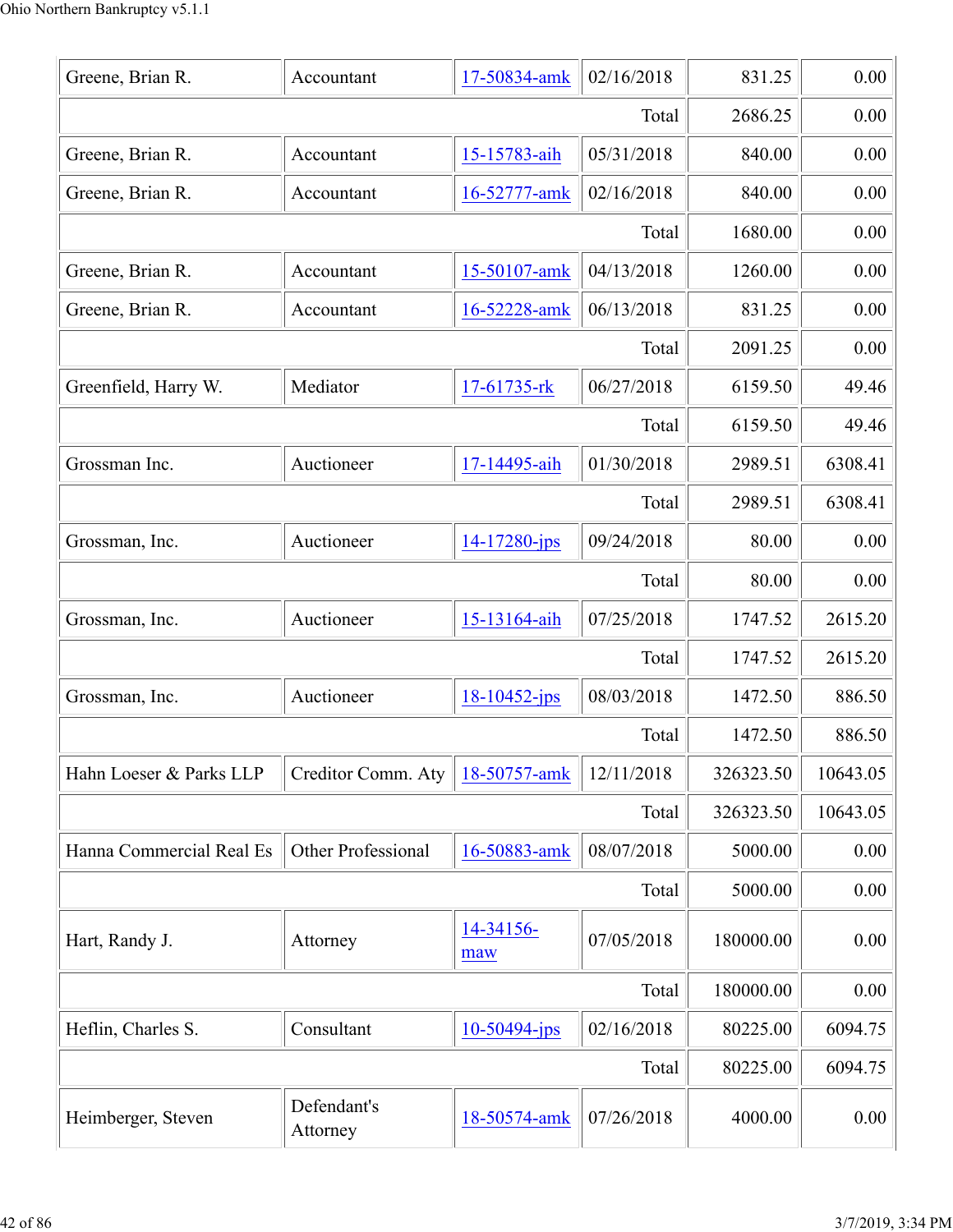|                                 | 4000.00                 | 0.00               |            |           |         |
|---------------------------------|-------------------------|--------------------|------------|-----------|---------|
| Heindel, Edward M.              | Trustee's Attorney      | $15 - 16255 - ips$ | 05/09/2018 | 3620.00   | 40.02   |
|                                 |                         |                    | Total      | 3620.00   | 40.02   |
| Helbling, Lauren A.             | Trustee's Attorney      | $16 - 11039$ -jps  | 11/02/2018 | 330.00    | 0.00    |
| Helbling, Lauren A.             | Trustee's Attorney      | 17-10877-aih       | 05/21/2018 | 150.00    | 0.00    |
| Helbling, Lauren A.             | Trustee 13              | 18-12306-aih       | 07/25/2018 | 3000.00   | 0.00    |
|                                 |                         |                    | Total      | 3480.00   | 0.00    |
| Helbling, Lauren A.             | Trustee's Attorney      | $10-17252$ -jps    | 04/25/2018 | 77.37     | 8760.00 |
| Helbling, Lauren A.             | Trustee's Attorney      | 16-15871-aih       | 02/28/2018 | 165.00    | 0.00    |
| Helbling, Lauren A.             | Trustee's Attorney      | $16 - 16922 - ips$ | 12/17/2018 | 435.00    | 0.00    |
|                                 |                         |                    | Total      | 677.37    | 8760.00 |
| <b>Hilco Valuation Services</b> | Appraiser               | 17-51701-amk       | 04/18/2018 | 9000.00   | 705.67  |
|                                 |                         |                    | Total      | 9000.00   | 705.67  |
| Hill, Andrew J.                 | Attorney                | 03-38616-jpg       | 04/18/2018 | 34200.00  | 7801.11 |
|                                 |                         |                    | Total      | 34200.00  | 7801.11 |
| Hogan Lovells US LLP            | Special Counsel         | 18-50757-amk       | 12/11/2018 | 370674.00 | 108.34  |
|                                 |                         |                    | Total      | 370674.00 | 108.34  |
| Holtz, Y. Eric                  | Defendant's<br>Attorney | 17-15953-aih       | 06/05/2018 | 3000.00   | 0.00    |
|                                 |                         |                    | Total      | 3000.00   | 0.00    |
| ICF Resources, LLC              | Other Professional      | 18-50757-amk       | 12/11/2018 | 421190.00 | 3277.00 |
|                                 |                         |                    | Total      | 421190.00 | 3277.00 |
| Inglewood Associates LLC        | Other Professional      | 17-52170-amk       | 08/31/2018 | 5383.75   | 0.00    |
|                                 |                         |                    | Total      | 5383.75   | 0.00    |
| Jesser, Yvonne                  | Appraiser               | 17-50540-amk       | 04/13/2018 | 125.00    | 0.00    |
|                                 |                         |                    | Total      | 125.00    | 0.00    |
| Junell, Harris                  | Trustee's Attorney      | 07-50764-amk       | 01/02/2018 | 10441.10  | 0.00    |
|                                 |                         |                    | Total      | 10441.10  | 0.00    |
| Junell, Harris                  | Trustee's Attorney      | 14-51485-amk       | 05/19/2018 | 3040.00   | 0.00    |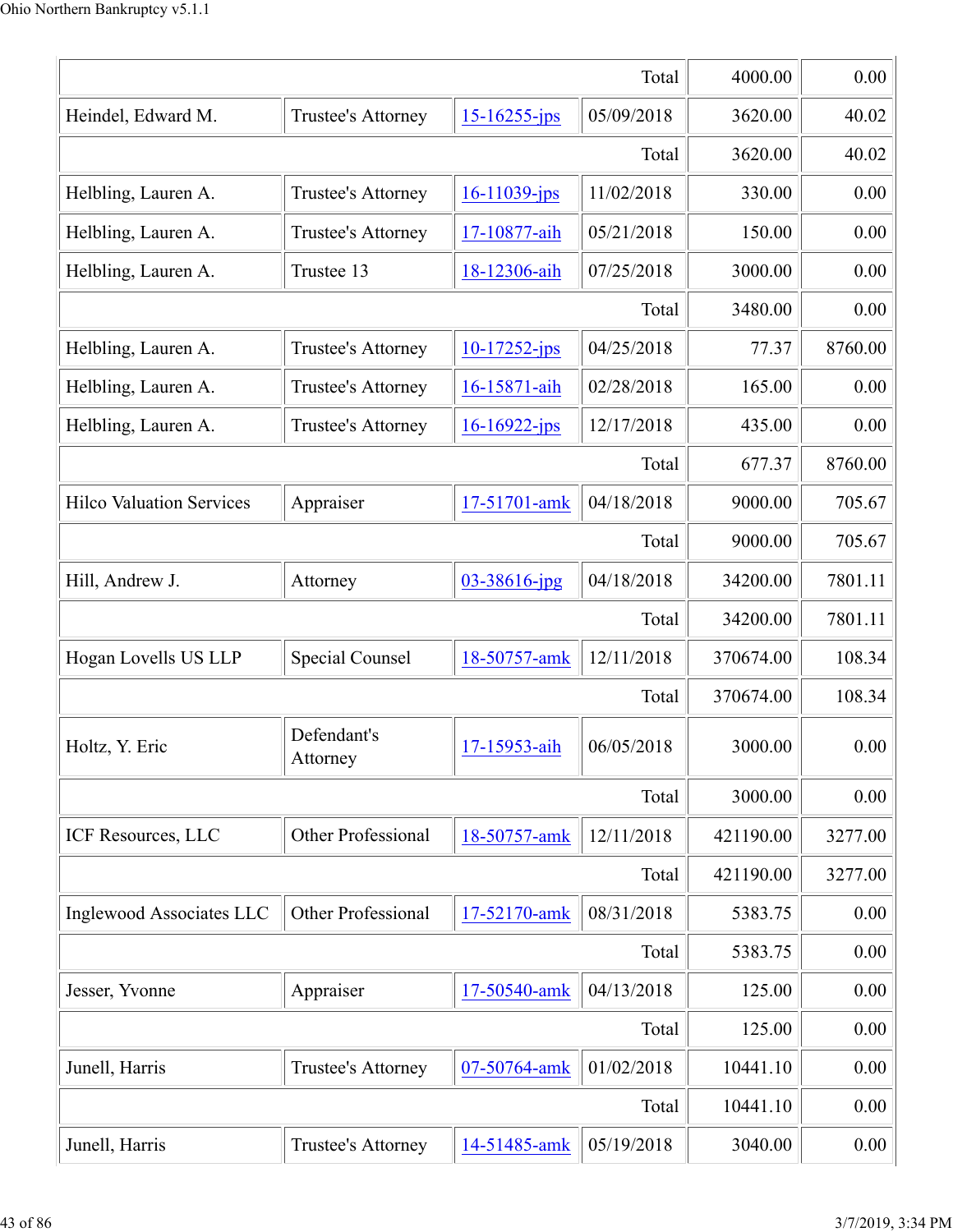|                          | 3040.00                   | 0.00              |            |            |          |
|--------------------------|---------------------------|-------------------|------------|------------|----------|
| <b>KPMG LLP</b>          | Other Professional        | 18-50757-amk      | 12/11/2018 | 374708.80  | 0.00     |
|                          |                           |                   | Total      | 374708.80  | 0.00     |
| Koehler Fitzgerald LLC   | Trustee's Attorney        | 16-16831-aih      | 07/02/2018 | 10952.50   | 110.73   |
| Koehler Fitzgerald LLC   | Trustee's Attorney        | 17-16413-aih      | 09/06/2018 | 1500.00    | 215.78   |
|                          |                           |                   | Total      | 12452.50   | 326.51   |
| Laribee & Hertrick, LLP  | <b>Special Counsel</b>    | 16-50883-amk      | 08/07/2018 | 13293.87   | 25.00    |
|                          |                           |                   | Total      | 13293.87   | 25.00    |
| Lazard Freres & Co. LLC  | <b>Other Professional</b> | 18-50757-amk      | 12/11/2018 | 1000000.00 | 38607.26 |
|                          |                           |                   | Total      | 1000000.00 | 38607.26 |
| Leech Tishman Fuscaldo & | Special Counsel           | 16-40573-aih      | 06/25/2018 | 3498.50    | 407.24   |
|                          |                           |                   | Total      | 3498.50    | 407.24   |
| Lenson, Kevin L.         | <b>Special Counsel</b>    | 16-31874-<br>maw  | 04/05/2018 | 8333.33    | 0.00     |
|                          |                           |                   | Total      | 8333.33    | 0.00     |
| Levin, Gary              | Accountant                | 16-52204-amk      | 09/05/2018 | 160.00     | 0.00     |
| Levin, Gary              | Accountant                | 17-50035-amk      | 01/08/2018 | 260.00     | 0.00     |
| Levin, Gary              | Accountant                | 17-50856-amk      | 12/26/2018 | 6400.00    | 0.00     |
|                          |                           |                   | Total      | 6820.00    | 0.00     |
| Levin, Gary              | Accountant                | 16-52112-amk      | 12/17/2018 | 2300.00    | 0.00     |
|                          |                           |                   | Total      | 2300.00    | 0.00     |
| Linnen, Jerome T.        | Trustee's Attorney        | 17-50481-amk      | 04/22/2018 | 10638.88   | 10580.18 |
|                          |                           |                   | Total      | 10638.88   | 10580.18 |
| Long, Ken                | Auctioneer                | 17-52056-amk      | 05/15/2018 | 230.00     | 333.00   |
|                          |                           |                   | Total      | 230.00     | 333.00   |
| Luftman, Heck & Associat | Trustee's Attorney        | 16-15386-aih      | 07/02/2018 | 3300.00    | 0.00     |
| Luftman, Heck & Associat | Trustee's Attorney        | 17-13393-aih      | 12/04/2018 | 4800.00    | 258.95   |
|                          |                           |                   | Total      | 8100.00    | 258.95   |
| Luftman, Heck & Associat | Trustee's Attorney        | $16 - 14169$ -jps | 07/03/2018 | 3200.00    | 0.00     |
|                          |                           |                   |            |            |          |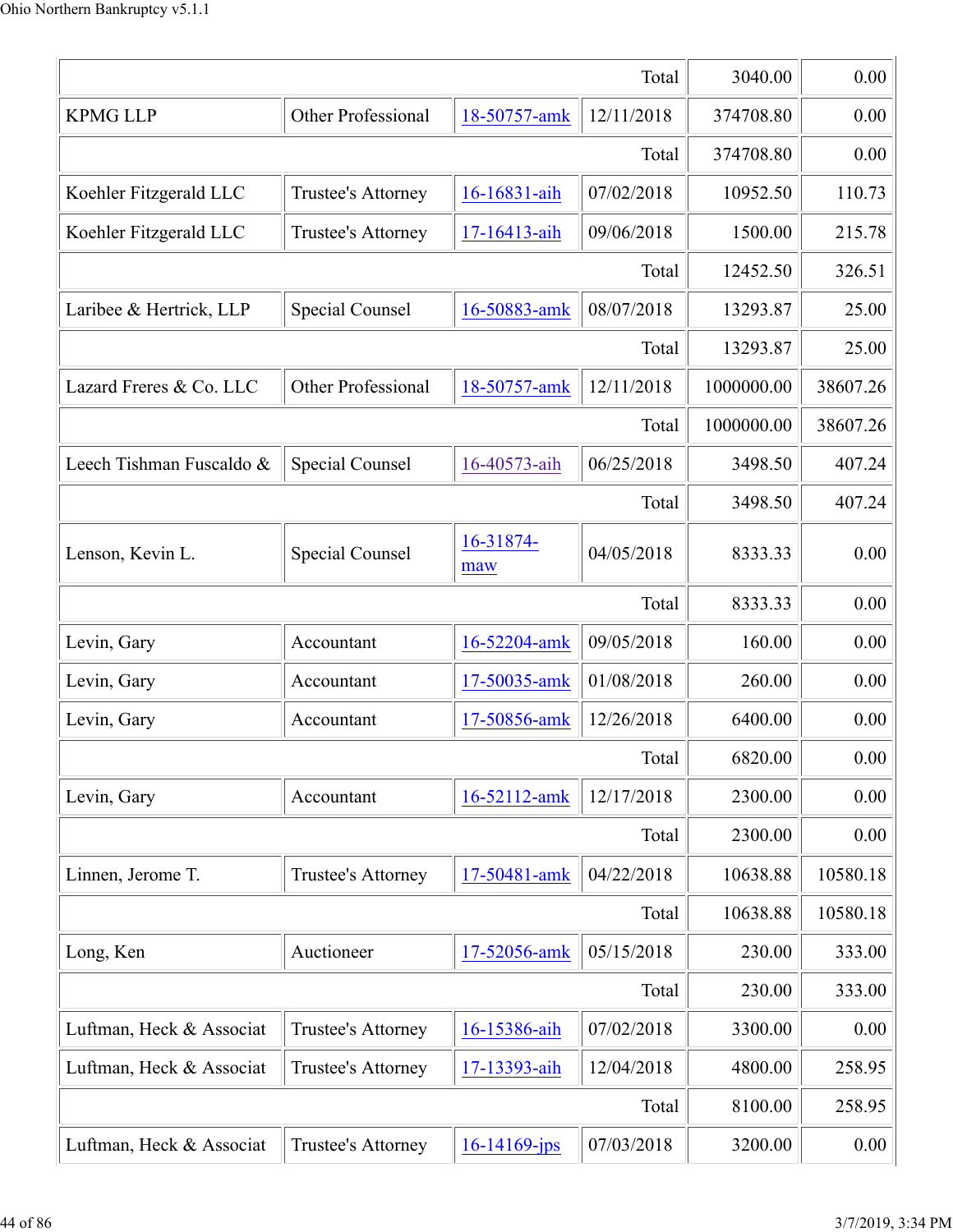|                   | 3200.00            | 0.00              |            |          |         |
|-------------------|--------------------|-------------------|------------|----------|---------|
| Mansour Gavin LPA | Special Counsel    | 17-52170-amk      | 08/31/2018 | 24767.50 | 14.30   |
|                   |                    |                   | Total      | 24767.50 | 14.30   |
| Mansour Gavin LPA | Special Counsel    | 17-52170-amk      | 03/07/2018 | 24767.50 | 14.30   |
|                   |                    |                   | Total      | 24767.50 | 14.30   |
| Marsillo, Jack    | Other Professional | 17-50452-amk      | 03/16/2018 | 6965.00  | 0.00    |
|                   |                    |                   | Total      | 6965.00  | 0.00    |
| Mason, Josiah L.  | Trustee Chapter 7  | 11-60945-rk       | 02/02/2018 | 2512.88  | 1263.11 |
| Mason, Josiah L.  | Trustee Chapter 7  | 12-61818-rk       | 07/03/2018 | 818.91   | 6.05    |
| Mason, Josiah L.  | Trustee Chapter 7  | 13-62688-rk       | 04/10/2018 | 12200.77 | 26.68   |
| Mason, Josiah L.  | Trustee Chapter 7  | 16-61348-rk       | 01/16/2018 | 524.50   | 13.80   |
| Mason, Josiah L.  | Trustee Chapter 7  | 16-62093-rk       | 03/30/2018 | 2111.23  | 16.10   |
| Mason, Josiah L.  | Trustee's Attorney | 16-62183-rk       | 02/05/2018 | 130.00   | 0.00    |
| Mason, Josiah L.  | Trustee Chapter 7  | 16-62254-rk       | 02/02/2018 | 378.57   | 0.00    |
| Mason, Josiah L.  | Trustee Chapter 7  | 16-62487-rk       | 01/16/2018 | 2273.15  | 0.00    |
| Mason, Josiah L.  | Trustee Chapter 7  | 16-62529-rk       | 10/12/2018 | 718.75   | 13.63   |
| Mason, Josiah L.  | Trustee Chapter 7  | $16 - 62655 -$ rk | 02/08/2018 | 824.79   | 0.00    |
| Mason, Josiah L.  | Trustee Chapter 7  | $17-60154$ -rk    | 03/12/2018 | 1480.00  | 0.00    |
| Mason, Josiah L.  | Trustee Chapter 7  | $17-60231$ -rk    | 02/02/2018 | 604.83   | 0.00    |
| Mason, Josiah L.  | Trustee Chapter 7  | 17-60333-rk       | 01/16/2018 | 719.95   | 0.00    |
| Mason, Josiah L.  | Trustee Chapter 7  | 17-60342-rk       | 01/16/2018 | 666.27   | 0.00    |
| Mason, Josiah L.  | Trustee Chapter 7  | 17-60424-rk       | 02/02/2018 | 391.78   | 0.00    |
| Mason, Josiah L.  | Trustee Chapter 7  | 17-60580-rk       | 03/12/2018 | 750.00   | 0.00    |
| Mason, Josiah L.  | Trustee Chapter 7  | 17-60659-rk       | 04/13/2018 | 469.25   | 0.00    |
| Mason, Josiah L.  | Trustee Chapter 7  | 17-61341-rk       | 10/05/2018 | 365.50   | 0.00    |
| Mason, Josiah L.  | Trustee Chapter 7  | 17-62308-rk       | 12/13/2018 | 875.00   | 30.08   |
| Mason, Josiah L.  | Trustee Chapter 7  | 17-62468-rk       | 08/16/2018 | 475.00   | 0.00    |
| Mason, Josiah L.  | Trustee Chapter 7  | 17-62611-rk       | 11/27/2018 | 386.29   | 14.10   |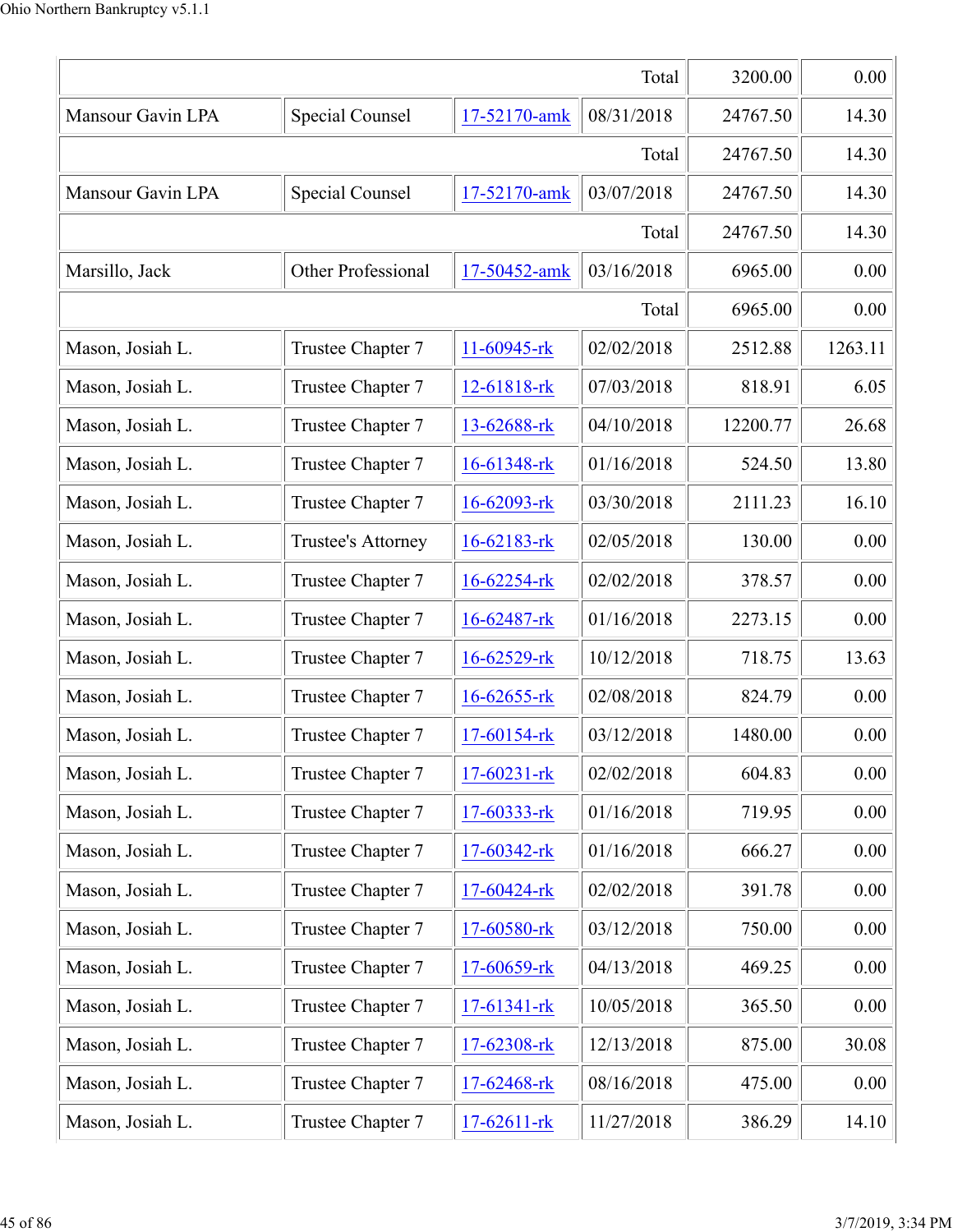| Mason, Josiah L.      | Trustee Chapter 7  | 17-62753-rk      | 11/05/2018 | 493.26   | 0.00    |
|-----------------------|--------------------|------------------|------------|----------|---------|
| Mason, Josiah L.      | Trustee Chapter 7  | $17-62787$ -rk   | 10/18/2018 | 412.26   | 0.00    |
| Mason, Josiah L.      | Trustee Chapter 7  | 18-60050-rk      | 11/19/2018 | 500.00   | 8.93    |
| Mason, Josiah L.      | Trustee Chapter 7  | 18-60057-rk      | 10/01/2018 | 251.27   | 0.00    |
| Mason, Josiah L.      | Trustee Chapter 7  | 18-60107-rk      | 10/18/2018 | 408.79   | 0.00    |
| Mason, Josiah L.      | Trustee Chapter 7  | $18-60115$ -rk   | 12/20/2018 | 953.93   | 0.00    |
| Mason, Josiah L.      | Trustee Chapter 7  | $18-60131$ -rk   | 11/05/2018 | 481.65   | 0.00    |
| Mason, Josiah L.      | Trustee Chapter 7  | 18-60359-rk      | 11/15/2018 | 317.22   | 0.00    |
| Mason, Josiah L.      | Trustee Chapter 7  | 18-60910-rk      | 12/18/2018 | 429.17   | 0.00    |
| Mason, Josiah L.      | Trustee Chapter 7  | 18-60932-rk      | 12/21/2018 | 275.00   | 0.00    |
|                       |                    |                  | Total      | 34199.97 | 1392.48 |
| Mason, Josiah L.      | Trustee Chapter 7  | 16-62183-rk      | 02/05/2018 | 1752.85  | 0.00    |
|                       |                    |                  | Total      | 1752.85  | 0.00    |
| Mason, Mason & Kearns | Trustee's Attorney | 11-60945-rk      | 02/02/2018 | 3863.75  | 0.00    |
| Mason, Mason & Kearns | Trustee's Attorney | 13-62688-rk      | 04/10/2018 | 340.00   | 0.00    |
| Mason, Mason & Kearns | Trustee's Attorney | 16-61348-rk      | 01/16/2018 | 390.00   | 0.00    |
| Mason, Mason & Kearns | Trustee's Attorney | $16 - 62529$ -rk | 10/12/2018 | 340.00   | 0.00    |
| Mason, Mason & Kearns | Trustee's Attorney | 17-62308-rk      | 12/13/2018 | 270.00   | 0.00    |
| Mason, Mason & Kearns | Trustee's Attorney | $17-62611$ -rk   | 11/27/2018 | 410.00   | 0.00    |
| Mason, Mason & Kearns | Trustee's Attorney | 18-60050-rk      | 11/19/2018 | 270.00   | 0.00    |
|                       |                    |                  | Total      | 5883.75  | 0.00    |
| Mason, Mason & Kearns | Trustee's Attorney | 16-62093-rk      | 03/30/2018 | 470.00   | 0.00    |
|                       |                    |                  | Total      | 470.00   | 0.00    |
| McCormick, Meghan     | Special Counsel    | 12-32923-jpg     | 11/27/2018 | 4023.74  | 237.34  |
|                       |                    |                  | Total      | 4023.74  | 237.34  |
| McDonald Hopkins LLC  | Creditor Comm. Aty | 17-61735-rk      | 02/02/2018 | 71204.75 | 2373.55 |
| McDonald Hopkins LLC  | Creditor Comm. Aty | 17-61735-rk      | 05/23/2018 | 79936.75 | 890.37  |
| McDonald Hopkins LLC  | Creditor Comm. Aty | 17-61735-rk      | 09/25/2018 | 61336.50 | 519.18  |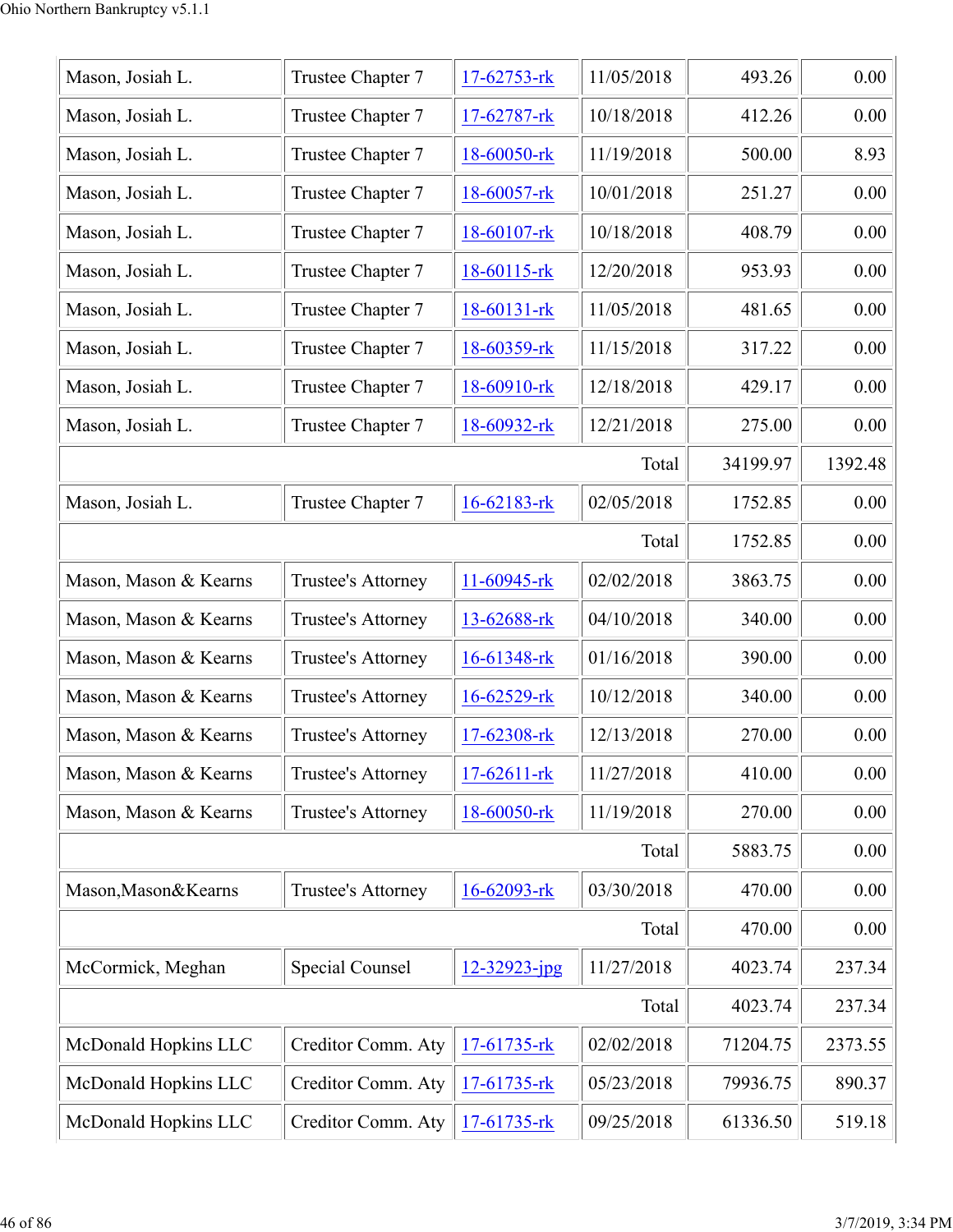| McDonald Hopkins LLC      | Trustee's Attorney | $18 - 12734 - ips$ | 12/17/2018 | 129386.50   | 1155.71   |
|---------------------------|--------------------|--------------------|------------|-------------|-----------|
|                           |                    |                    | Total      | 341864.50   | 4938.81   |
| McSteen & Associates, Inc | Surveyor           | 16-51691-amk       | 01/02/2018 | 2500.00     | 0.00      |
|                           |                    |                    | Total      | 2500.00     | 0.00      |
| Meaden & Moore, Ltd.      | Consultant         | 17-52170-amk       | 08/31/2018 | 42000.00    | 0.00      |
|                           |                    |                    | Total      | 42000.00    | 0.00      |
| Milbank, Tweed, Hadley &  | Creditor Comm. Aty | 18-50757-amk       | 12/11/2018 | 12499943.05 | 314597.58 |
|                           |                    |                    | Total      | 12499943.05 | 314597.58 |
| Monsour, Douglas          | Special Counsel    | 15-62318-rk        | 02/07/2018 | 12665.40    | 1949.53   |
|                           |                    |                    | Total      | 12665.40    | 1949.53   |
| Moran, Michael J.         | Trustee's Attorney | 10-53696-amk       | 12/10/2018 | 4735.00     | 744.76    |
| Moran, Michael J.         | Trustee's Attorney | 13-60609-rk        | 05/03/2018 | 1700.00     | 87.25     |
| Moran, Michael J.         | Trustee's Attorney | 13-61240-rk        | 02/09/2018 | 3920.00     | 838.06    |
| Moran, Michael J.         | Trustee's Attorney | 13-62234-rk        | 07/27/2018 | 3787.50     | 596.43    |
| Moran, Michael J.         | Trustee's Attorney | 14-50685-amk       | 05/19/2018 | 14000.00    | 1760.28   |
| Moran, Michael J.         | Trustee's Attorney | 14-61542-rk        | 07/25/2018 | 1600.00     | 283.46    |
| Moran, Michael J.         | Trustee's Attorney | 15-62129-rk        | 04/12/2018 | 1800.00     | 16.65     |
| Moran, Michael J.         | Trustee's Attorney | 16-50365-amk       | 04/25/2018 | 100.00      | 174.50    |
| Moran, Michael J.         | Trustee's Attorney | 16-50704-amk       | 07/06/2018 | 650.00      | 44.16     |
| Moran, Michael J.         | Trustee's Attorney | 16-52112-amk       | 11/15/2018 | 500.00      | 14.10     |
| Moran, Michael J.         | Trustee's Attorney | 16-52527-amk       | 07/15/2018 | 20541.25    | 1855.89   |
| Moran, Michael J.         | Trustee's Attorney | 16-53001-amk       | 08/12/2018 | 8230.00     | 785.82    |
| Moran, Michael J.         | Trustee's Attorney | 16-61670-rk        | 09/26/2018 | 2762.50     | 207.06    |
| Moran, Michael J.         | Trustee's Attorney | 17-50035-amk       | 02/27/2018 | 5725.00     | 290.32    |
| Moran, Michael J.         | Trustee's Attorney | 17-50360-amk       | 07/25/2018 | 850.00      | 23.24     |
| Moran, Michael J.         | Trustee's Attorney | 17-50401-amk       | 12/31/2018 | 750.00      | 62.92     |
| Moran, Michael J.         | Trustee's Attorney | 17-50815-amk       | 05/19/2018 | 1700.00     | 103.00    |
| Moran, Michael J.         | Trustee's Attorney | 17-50856-amk       | 07/15/2018 | 4837.50     | 308.73    |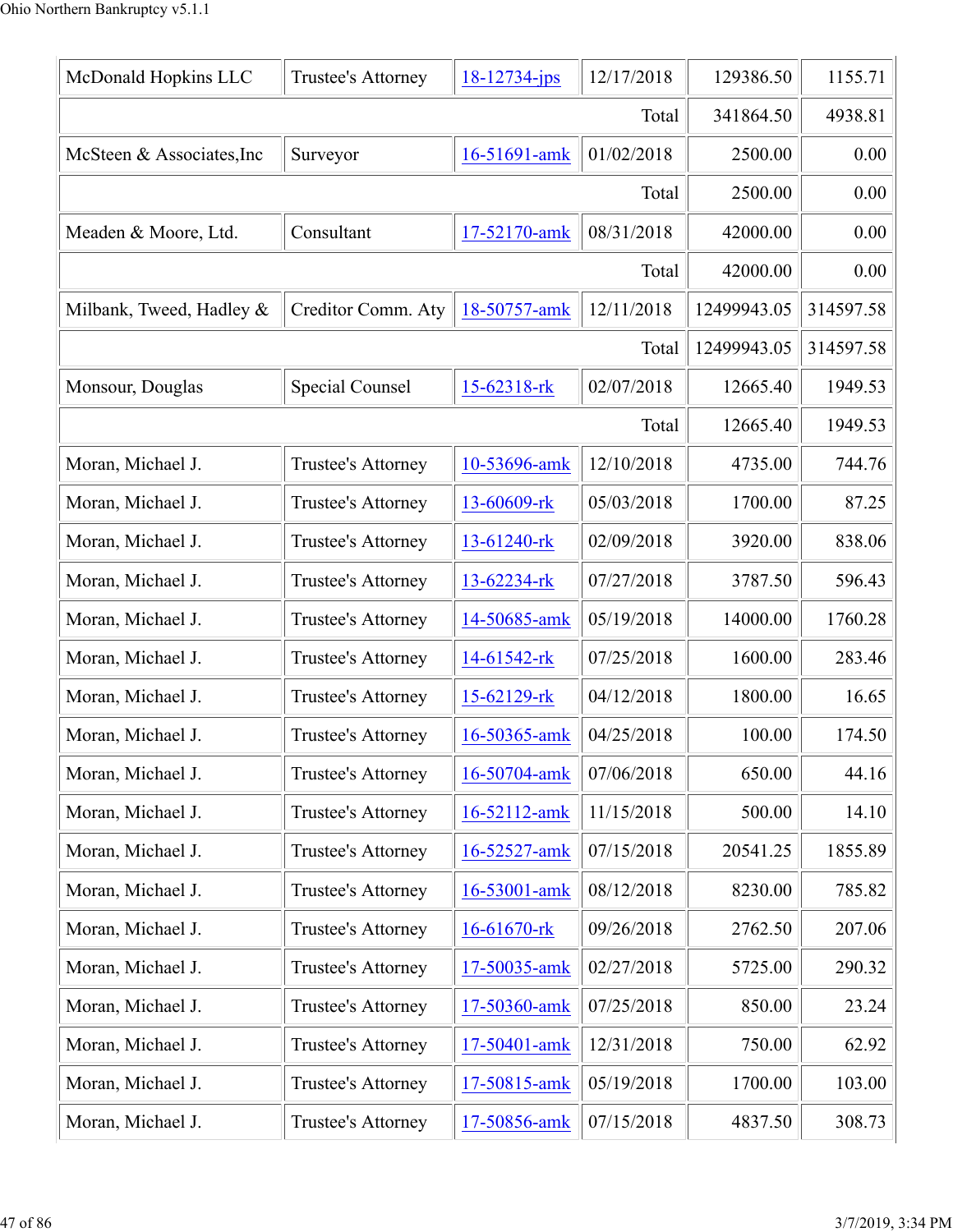| Moran, Michael J.        | Trustee's Attorney        | 17-51094-amk       | 07/25/2018 | 250.00    | 15.98    |
|--------------------------|---------------------------|--------------------|------------|-----------|----------|
| Moran, Michael J.        | Trustee's Attorney        | 17-51095-amk       | 02/27/2018 | 1587.50   | 13.34    |
| Moran, Michael J.        | Trustee's Attorney        | 17-51336-amk       | 12/26/2018 | 1500.00   | 213.68   |
| Moran, Michael J.        | Trustee's Attorney        | 17-51782-amk       | 09/21/2018 | 3050.00   | 11.28    |
| Moran, Michael J.        | Trustee's Attorney        | 17-51970-amk       | 09/05/2018 | 587.50    | 37.20    |
| Moran, Michael J.        | Trustee's Attorney        | 17-52243-amk       | 07/06/2018 | 300.00    | 12.69    |
| Moran, Michael J.        | Trustee's Attorney        | 17-52905-amk       | 11/18/2018 | 2622.50   | 61.52    |
| Moran, Michael J.        | Trustee's Attorney        | 17-60980-rk        | 09/26/2018 | 1637.50   | 4.31     |
|                          |                           |                    | Total      | 89723.75  | 8566.63  |
| Murray, Margaret Mary    | Trustee's Attorney        | $17 - 32703 - ipg$ | 01/24/2018 | 20000.00  | 11868.11 |
|                          |                           |                    | Total      | 20000.00  | 11868.11 |
| Nemeth & Associates, LLC | Defendant's<br>Attorney   | $13 - 13842 - ips$ | 06/05/2018 | 1034.00   | 0.00     |
|                          |                           |                    | Total      | 1034.00   | 0.00     |
| Nolen, Rand P.           | Attorney                  | 16-30528-<br>maw   | 02/08/2018 | 39900.00  | 1474.84  |
|                          |                           |                    | Total      | 39900.00  | 1474.84  |
| Oddo, Devin J.           | Special Counsel           | 17-61764-rk        | 01/02/2018 | 10025.16  | 124.51   |
|                          |                           |                    | Total      | 10025.16  | 124.51   |
| Ognibene, Michael A.     | <b>Trustee's Attorney</b> | 17-50734-amk       | 04/22/2018 | 33115.44  | 653.69   |
|                          |                           |                    | Total      | 33115.44  | 653.69   |
| Overholtz, Neil          | Special Counsel           | $13 - 30753 - ssj$ | 06/14/2018 | 8387.52   | 3488.25  |
|                          |                           |                    | Total      | 8387.52   | 3488.25  |
| <b>PJT</b> Partners LP   | Other Professional        | 18-50757-amk       | 12/11/2018 | 612500.00 | 38362.53 |
|                          |                           |                    | Total      | 612500.00 | 38362.53 |
| PMCM, LLC                | Accountant                | 16-50058-amk       | 01/31/2018 | 1944.00   | 0.00     |
| PMCM, LLC                | Accountant                | 16-50058-amk       | 01/31/2018 | 2511.00   | 0.00     |
| PMCM, LLC                | Accountant                | 16-50058-amk       | 04/18/2018 | 2592.00   | 0.00     |
| PMCM, LLC                | Accountant                | 16-50058-amk       | 07/19/2018 | 5386.50   | 0.00     |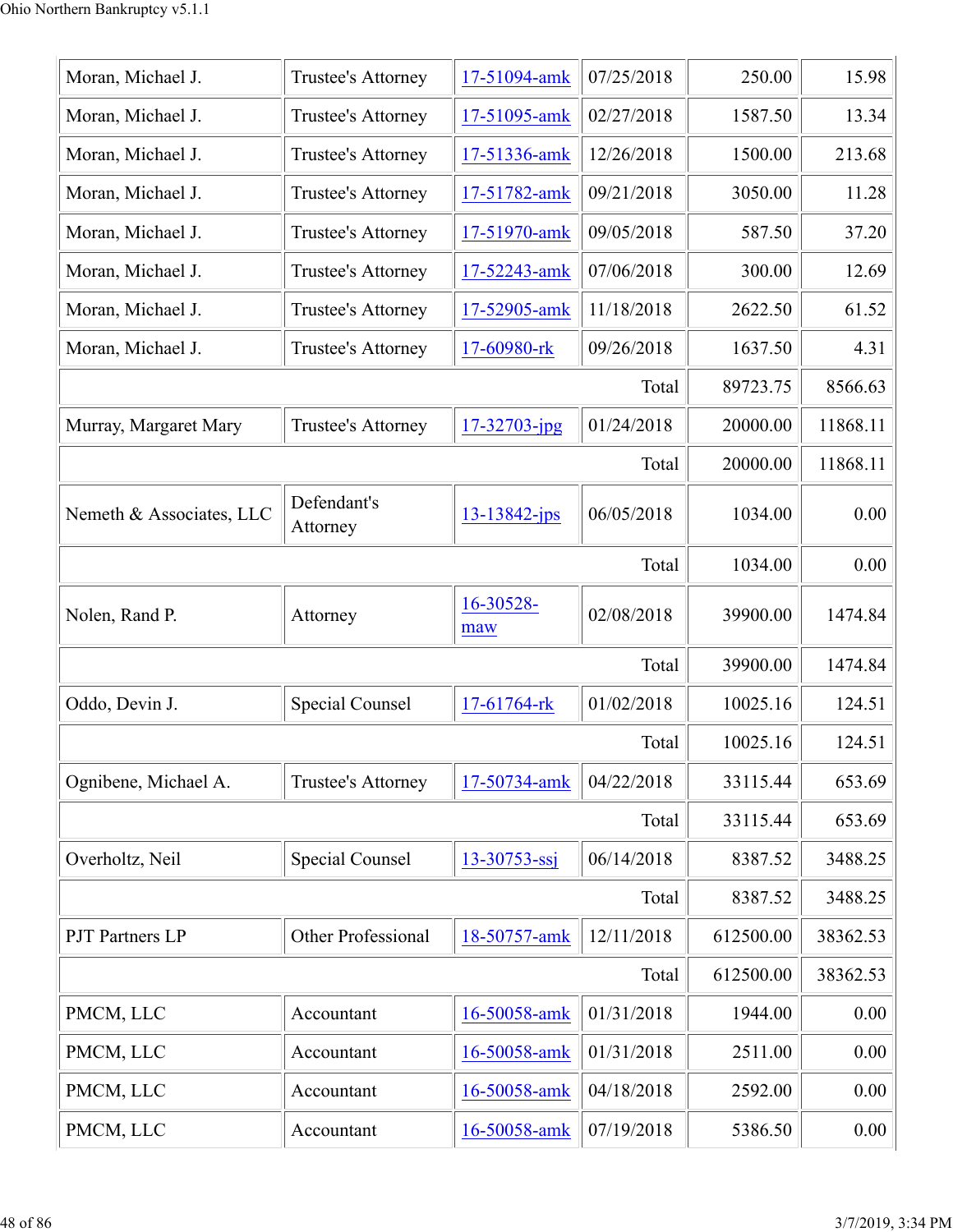| PMCM, LLC                | Other Professional | 16-50058-amk      | 12/21/2018 | 2835.00  | 0.00    |
|--------------------------|--------------------|-------------------|------------|----------|---------|
|                          |                    |                   | Total      | 15268.50 | 0.00    |
| PackerThomas             | Accountant         | 17-40243-aih      | 12/12/2018 | 8801.25  | 0.00    |
|                          |                    |                   | Total      | 8801.25  | 0.00    |
| Palmieri, Richard P.     | Consultant         | 10-50494-jps      | 02/16/2018 | 94400.00 | 7351.22 |
|                          |                    |                   | Total      | 94400.00 | 7351.22 |
| Parfitt, Michelle A.     | Trustee's Attorney | 14-51485-amk      | 05/19/2018 | 27360.00 | 914.80  |
|                          |                    |                   | Total      | 27360.00 | 914.80  |
| Parker, Ericka S.        | Trustee's Attorney | 16-33522-<br>maw  | 01/02/2018 | 300.00   | 0.00    |
|                          |                    |                   | Total      | 300.00   | 0.00    |
| Parker Trustee, Ericka S | Trustee Chapter 7  | $05 - 39235$ -jpg | 06/12/2018 | 4750.00  | 249.70  |
| Parker Trustee, Ericka S | Trustee Chapter 7  | $15 - 32029$ -jpg | 10/23/2018 | 465.60   | 0.00    |
| Parker Trustee, Ericka S | Trustee Chapter 7  | 15-32268-<br>maw  | 10/16/2018 | 1754.50  | 15.90   |
| Parker Trustee, Ericka S | Trustee Chapter 7  | 15-34081-jpg      | 02/26/2018 | 815.16   | 15.52   |
| Parker Trustee, Ericka S | Trustee Chapter 7  | 16-30669-<br>maw  | 03/12/2018 | 1554.50  | 15.40   |
| Parker Trustee, Ericka S | Trustee Chapter 7  | 16-33115-<br>maw  | 01/08/2018 | 525.00   | 14.64   |
| Parker Trustee, Ericka S | Trustee Chapter 7  | $16 - 33158$ -jpg | 01/09/2018 | 599.05   | 13.90   |
| Parker Trustee, Ericka S | Trustee Chapter 7  | $16 - 33704$ -jpg | 05/07/2018 | 2075.19  | 19.56   |
| Parker Trustee, Ericka S | Trustee Chapter 7  | $16 - 33783$ -jpg | 06/12/2018 | 1000.00  | 19.12   |
| Parker Trustee, Ericka S | Trustee Chapter 7  | 17-30196-<br>maw  | 05/14/2018 | 493.50   | 15.68   |
| Parker Trustee, Ericka S | Trustee Chapter 7  | 17-30247-<br>maw  | 06/26/2018 | 903.25   | 16.50   |
| Parker Trustee, Ericka S | Trustee Chapter 7  | 17-30296-<br>maw  | 06/08/2018 | 504.50   | 18.52   |
| Parker Trustee, Ericka S | Trustee Chapter 7  | 17-30302-jpg      | 01/02/2018 | 825.00   | 47.67   |
| Parker Trustee, Ericka S | Trustee Chapter 7  | $17 - 30462$ -jpg | 06/12/2018 | 1260.00  | 14.28   |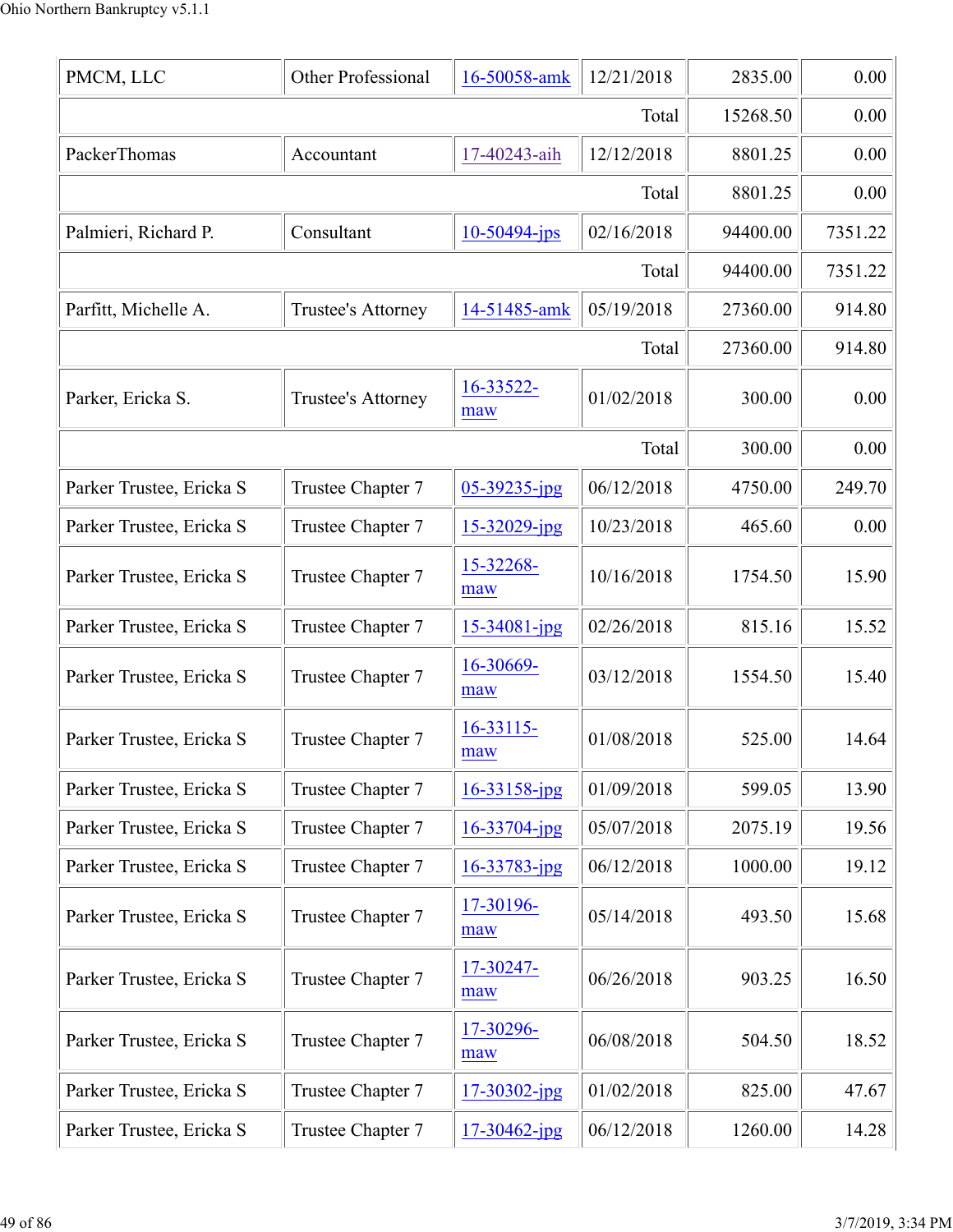| 17-30480-<br>Trustee Chapter 7<br>09/05/2018<br>Parker Trustee, Ericka S<br>3209.04<br>maw<br>01/08/2018<br>Parker Trustee, Ericka S<br>Trustee Chapter 7<br>17-30736-jpg<br>760.00<br>17-30898-<br>Trustee Chapter 7<br>08/28/2018<br>625.00<br>Parker Trustee, Ericka S<br>maw<br>17-31093-<br>Trustee Chapter 7<br>05/22/2018<br>898.44<br>Parker Trustee, Ericka S<br>maw<br>17-31231-<br>Trustee Chapter 7<br>09/05/2018<br>Parker Trustee, Ericka S<br>529.36<br>maw<br>08/21/2018<br>550.00<br>Parker Trustee, Ericka S<br>Trustee Chapter 7<br>$17 - 31272$ -jpg<br>06/15/2018<br>Parker Trustee, Ericka S<br>Trustee Chapter 7<br>636.73<br>$17 - 31403$ -jpg<br>17-31603-<br>Trustee Chapter 7<br>05/22/2018<br>917.75<br>Parker Trustee, Ericka S<br>maw<br>17-31756-<br>01/10/2018<br>Parker Trustee, Ericka S<br>Trustee Chapter 7<br>756.40<br>maw<br>02/05/2018<br>Parker Trustee, Ericka S<br>Trustee Chapter 7<br>17-31757-jpg<br>401.50<br>17-31894-<br>Parker Trustee, Ericka S<br>Trustee Chapter 7<br>01/16/2018<br>310.14<br>maw<br>Parker Trustee, Ericka S<br>07/16/2018<br>Trustee Chapter 7<br>503.75<br>$17 - 31912$ -jpg<br>17-32090-<br>10/10/2018<br>700.00<br>Parker Trustee, Ericka S<br>Trustee's Attorney<br>maw<br>17-32375-<br>06/05/2018<br>Parker Trustee, Ericka S<br>Trustee Chapter 7<br>548.78<br>maw<br>17-32478-<br>05/22/2018<br>Parker Trustee, Ericka S<br>Trustee Chapter 7<br>1262.29<br>maw<br>17-32485-<br>Trustee Chapter 7<br>04/23/2018<br>1100.00<br>Parker Trustee, Ericka S<br>maw<br>17-32551-<br>Trustee Chapter 7<br>03/27/2018<br>775.00<br>Parker Trustee, Ericka S<br>maw<br>05/17/2018<br>Parker Trustee, Ericka S<br>Trustee Chapter 7<br>396.40<br>17-32564-jpg<br>Parker Trustee, Ericka S<br>06/12/2018<br>Trustee Chapter 7<br>17-32615-jpg<br>385.71<br>17-32648-<br>Parker Trustee, Ericka S<br>Trustee Chapter 7<br>05/16/2018<br>837.25<br>maw |  |  |        |
|-------------------------------------------------------------------------------------------------------------------------------------------------------------------------------------------------------------------------------------------------------------------------------------------------------------------------------------------------------------------------------------------------------------------------------------------------------------------------------------------------------------------------------------------------------------------------------------------------------------------------------------------------------------------------------------------------------------------------------------------------------------------------------------------------------------------------------------------------------------------------------------------------------------------------------------------------------------------------------------------------------------------------------------------------------------------------------------------------------------------------------------------------------------------------------------------------------------------------------------------------------------------------------------------------------------------------------------------------------------------------------------------------------------------------------------------------------------------------------------------------------------------------------------------------------------------------------------------------------------------------------------------------------------------------------------------------------------------------------------------------------------------------------------------------------------------------------------------------------------------------------------------------------------------------|--|--|--------|
|                                                                                                                                                                                                                                                                                                                                                                                                                                                                                                                                                                                                                                                                                                                                                                                                                                                                                                                                                                                                                                                                                                                                                                                                                                                                                                                                                                                                                                                                                                                                                                                                                                                                                                                                                                                                                                                                                                                         |  |  | 259.91 |
|                                                                                                                                                                                                                                                                                                                                                                                                                                                                                                                                                                                                                                                                                                                                                                                                                                                                                                                                                                                                                                                                                                                                                                                                                                                                                                                                                                                                                                                                                                                                                                                                                                                                                                                                                                                                                                                                                                                         |  |  | 38.18  |
|                                                                                                                                                                                                                                                                                                                                                                                                                                                                                                                                                                                                                                                                                                                                                                                                                                                                                                                                                                                                                                                                                                                                                                                                                                                                                                                                                                                                                                                                                                                                                                                                                                                                                                                                                                                                                                                                                                                         |  |  | 12.50  |
|                                                                                                                                                                                                                                                                                                                                                                                                                                                                                                                                                                                                                                                                                                                                                                                                                                                                                                                                                                                                                                                                                                                                                                                                                                                                                                                                                                                                                                                                                                                                                                                                                                                                                                                                                                                                                                                                                                                         |  |  | 17.28  |
|                                                                                                                                                                                                                                                                                                                                                                                                                                                                                                                                                                                                                                                                                                                                                                                                                                                                                                                                                                                                                                                                                                                                                                                                                                                                                                                                                                                                                                                                                                                                                                                                                                                                                                                                                                                                                                                                                                                         |  |  | 16.00  |
|                                                                                                                                                                                                                                                                                                                                                                                                                                                                                                                                                                                                                                                                                                                                                                                                                                                                                                                                                                                                                                                                                                                                                                                                                                                                                                                                                                                                                                                                                                                                                                                                                                                                                                                                                                                                                                                                                                                         |  |  | 19.00  |
|                                                                                                                                                                                                                                                                                                                                                                                                                                                                                                                                                                                                                                                                                                                                                                                                                                                                                                                                                                                                                                                                                                                                                                                                                                                                                                                                                                                                                                                                                                                                                                                                                                                                                                                                                                                                                                                                                                                         |  |  | 13.30  |
|                                                                                                                                                                                                                                                                                                                                                                                                                                                                                                                                                                                                                                                                                                                                                                                                                                                                                                                                                                                                                                                                                                                                                                                                                                                                                                                                                                                                                                                                                                                                                                                                                                                                                                                                                                                                                                                                                                                         |  |  | 18.20  |
|                                                                                                                                                                                                                                                                                                                                                                                                                                                                                                                                                                                                                                                                                                                                                                                                                                                                                                                                                                                                                                                                                                                                                                                                                                                                                                                                                                                                                                                                                                                                                                                                                                                                                                                                                                                                                                                                                                                         |  |  | 14.56  |
|                                                                                                                                                                                                                                                                                                                                                                                                                                                                                                                                                                                                                                                                                                                                                                                                                                                                                                                                                                                                                                                                                                                                                                                                                                                                                                                                                                                                                                                                                                                                                                                                                                                                                                                                                                                                                                                                                                                         |  |  | 16.56  |
|                                                                                                                                                                                                                                                                                                                                                                                                                                                                                                                                                                                                                                                                                                                                                                                                                                                                                                                                                                                                                                                                                                                                                                                                                                                                                                                                                                                                                                                                                                                                                                                                                                                                                                                                                                                                                                                                                                                         |  |  | 15.86  |
|                                                                                                                                                                                                                                                                                                                                                                                                                                                                                                                                                                                                                                                                                                                                                                                                                                                                                                                                                                                                                                                                                                                                                                                                                                                                                                                                                                                                                                                                                                                                                                                                                                                                                                                                                                                                                                                                                                                         |  |  | 18.90  |
|                                                                                                                                                                                                                                                                                                                                                                                                                                                                                                                                                                                                                                                                                                                                                                                                                                                                                                                                                                                                                                                                                                                                                                                                                                                                                                                                                                                                                                                                                                                                                                                                                                                                                                                                                                                                                                                                                                                         |  |  | 0.00   |
|                                                                                                                                                                                                                                                                                                                                                                                                                                                                                                                                                                                                                                                                                                                                                                                                                                                                                                                                                                                                                                                                                                                                                                                                                                                                                                                                                                                                                                                                                                                                                                                                                                                                                                                                                                                                                                                                                                                         |  |  | 18.32  |
|                                                                                                                                                                                                                                                                                                                                                                                                                                                                                                                                                                                                                                                                                                                                                                                                                                                                                                                                                                                                                                                                                                                                                                                                                                                                                                                                                                                                                                                                                                                                                                                                                                                                                                                                                                                                                                                                                                                         |  |  | 14.82  |
|                                                                                                                                                                                                                                                                                                                                                                                                                                                                                                                                                                                                                                                                                                                                                                                                                                                                                                                                                                                                                                                                                                                                                                                                                                                                                                                                                                                                                                                                                                                                                                                                                                                                                                                                                                                                                                                                                                                         |  |  | 37.80  |
|                                                                                                                                                                                                                                                                                                                                                                                                                                                                                                                                                                                                                                                                                                                                                                                                                                                                                                                                                                                                                                                                                                                                                                                                                                                                                                                                                                                                                                                                                                                                                                                                                                                                                                                                                                                                                                                                                                                         |  |  | 15.00  |
|                                                                                                                                                                                                                                                                                                                                                                                                                                                                                                                                                                                                                                                                                                                                                                                                                                                                                                                                                                                                                                                                                                                                                                                                                                                                                                                                                                                                                                                                                                                                                                                                                                                                                                                                                                                                                                                                                                                         |  |  | 15.68  |
|                                                                                                                                                                                                                                                                                                                                                                                                                                                                                                                                                                                                                                                                                                                                                                                                                                                                                                                                                                                                                                                                                                                                                                                                                                                                                                                                                                                                                                                                                                                                                                                                                                                                                                                                                                                                                                                                                                                         |  |  | 17.40  |
|                                                                                                                                                                                                                                                                                                                                                                                                                                                                                                                                                                                                                                                                                                                                                                                                                                                                                                                                                                                                                                                                                                                                                                                                                                                                                                                                                                                                                                                                                                                                                                                                                                                                                                                                                                                                                                                                                                                         |  |  | 19.66  |
| 04/18/2018<br>Parker Trustee, Ericka S<br>Trustee Chapter 7<br>3990.69<br>17-32703-jpg                                                                                                                                                                                                                                                                                                                                                                                                                                                                                                                                                                                                                                                                                                                                                                                                                                                                                                                                                                                                                                                                                                                                                                                                                                                                                                                                                                                                                                                                                                                                                                                                                                                                                                                                                                                                                                  |  |  | 49.35  |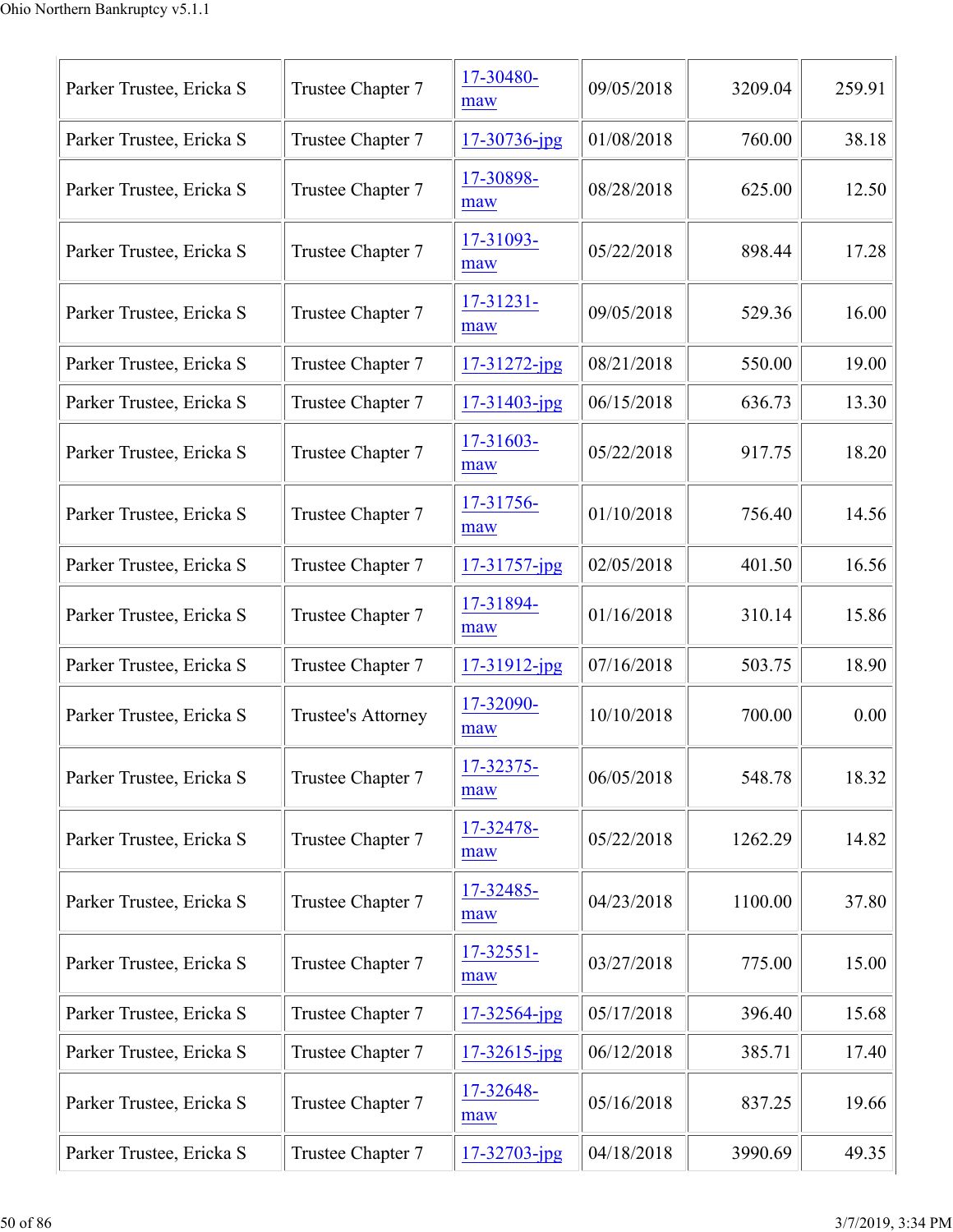| Parker Trustee, Ericka S | Trustee Chapter 7 | $17 - 32731 - ipg$ | 10/01/2018 | 317.86  | 15.10  |
|--------------------------|-------------------|--------------------|------------|---------|--------|
| Parker Trustee, Ericka S | Trustee Chapter 7 | 17-32739-<br>maw   | 05/08/2018 | 301.14  | 16.82  |
| Parker Trustee, Ericka S | Trustee Chapter 7 | 17-32859-jpg       | 06/06/2018 | 519.71  | 13.96  |
| Parker Trustee, Ericka S | Trustee Chapter 7 | 17-32871-<br>maw   | 05/03/2018 | 250.78  | 13.90  |
| Parker Trustee, Ericka S | Trustee Chapter 7 | 17-33037-<br>maw   | 06/04/2018 | 641.63  | 17.74  |
| Parker Trustee, Ericka S | Trustee Chapter 7 | 17-33056-<br>maw   | 05/21/2018 | 730.48  | 17.28  |
| Parker Trustee, Ericka S | Trustee Chapter 7 | $17 - 33125$ -jpg  | 07/16/2018 | 2067.10 | 162.50 |
| Parker Trustee, Ericka S | Trustee Chapter 7 | 17-33190-<br>maw   | 05/15/2018 | 415.76  | 16.20  |
| Parker Trustee, Ericka S | Trustee Chapter 7 | 17-33327-<br>maw   | 06/08/2018 | 1482.45 | 19.88  |
| Parker Trustee, Ericka S | Trustee Chapter 7 | $17 - 33381 - ipg$ | 06/25/2018 | 673.23  | 18.70  |
| Parker Trustee, Ericka S | Trustee Chapter 7 | $17 - 33418$ -jpg  | 08/15/2018 | 675.46  | 15.00  |
| Parker Trustee, Ericka S | Trustee Chapter 7 | 17-33578-<br>maw   | 06/18/2018 | 1122.62 | 16.60  |
| Parker Trustee, Ericka S | Trustee Chapter 7 | 17-33597-<br>maw   | 06/25/2018 | 911.04  | 17.10  |
| Parker Trustee, Ericka S | Trustee Chapter 7 | 17-33632-<br>maw   | 07/23/2018 | 1442.87 | 15.50  |
| Parker Trustee, Ericka S | Trustee Chapter 7 | 17-33706-<br>maw   | 07/17/2018 | 1503.03 | 14.50  |
| Parker Trustee, Ericka S | Trustee Chapter 7 | $17 - 33710$ -jpg  | 07/16/2018 | 650.95  | 13.50  |
| Parker Trustee, Ericka S | Trustee Chapter 7 | 17-33880-<br>maw   | 07/23/2018 | 305.00  | 18.00  |
| Parker Trustee, Ericka S | Trustee Chapter 7 | $17 - 33897$ -jpg  | 07/30/2018 | 336.74  | 18.90  |
| Parker Trustee, Ericka S | Trustee Chapter 7 | 17-33993-<br>maw   | 11/30/2018 | 1004.56 | 16.50  |
| Parker Trustee, Ericka S | Trustee Chapter 7 | 17-34003-<br>maw   | 08/13/2018 | 445.74  | 15.00  |
| Parker Trustee, Ericka S | Trustee Chapter 7 | $18 - 30035$ -jpg  | 08/15/2018 | 599.18  | 18.00  |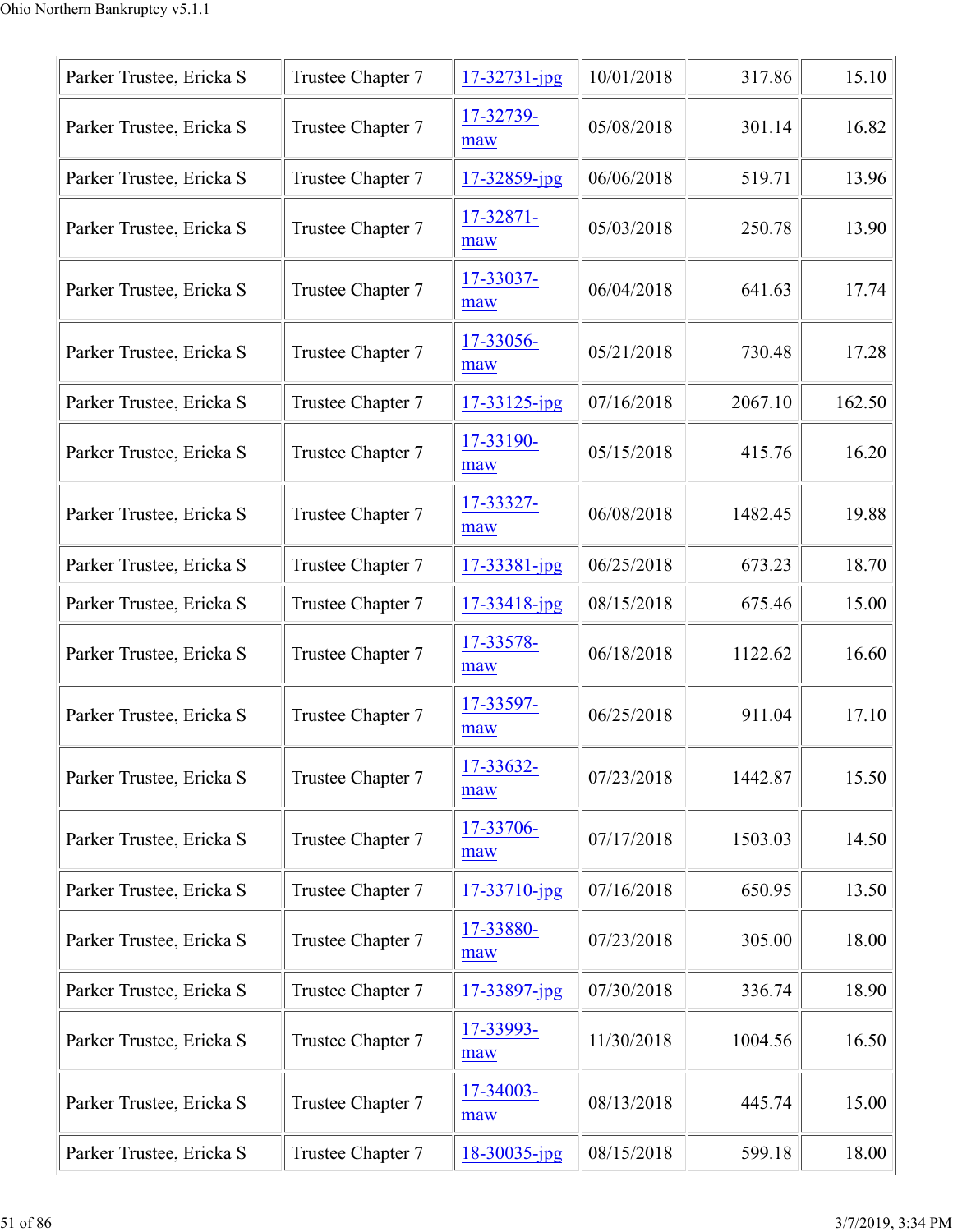| Parker Trustee, Ericka S | Trustee Chapter 7 | 18-30047-<br>maw  | 09/05/2018 | 518.65    | 14.50   |
|--------------------------|-------------------|-------------------|------------|-----------|---------|
| Parker Trustee, Ericka S | Trustee Chapter 7 | 18-30096-jpg      | 08/21/2018 | 292.56    | 15.50   |
| Parker Trustee, Ericka S | Trustee Chapter 7 | $18-30114$ -jpg   | 08/21/2018 | 903.30    | 19.00   |
| Parker Trustee, Ericka S | Trustee Chapter 7 | $18 - 30162$ -jpg | 08/28/2018 | 1977.73   | 18.00   |
| Parker Trustee, Ericka S | Trustee Chapter 7 | 18-30228-<br>maw  | 09/05/2018 | 554.84    | 17.00   |
| Parker Trustee, Ericka S | Trustee Chapter 7 | 18-30316-jpg      | 09/21/2018 | 612.81    | 19.00   |
| Parker Trustee, Ericka S | Trustee Chapter 7 | 18-30361-<br>maw  | 10/29/2018 | 1170.74   | 19.50   |
| Parker Trustee, Ericka S | Trustee Chapter 7 | $18 - 30428$ -jpg | 10/10/2018 | 462.36    | 19.00   |
|                          |                   |                   | Total      | 60509.80  | 1756.85 |
| Phillips Organization    | Accountant        | 16-62439-rk       | 06/11/2018 | 508.50    | 0.00    |
| Phillips Organization    | Accountant        | $17-61735$ -rk    | 01/30/2018 | 84898.08  | 431.28  |
| Phillips Organization    | Accountant        | $17-61735$ -rk    | 06/04/2018 | 72856.65  | 295.55  |
| Phillips Organization    | Accountant        | $17-61735$ -rk    | 10/29/2018 | 38557.00  | 229.00  |
|                          |                   |                   | Total      | 196820.23 | 955.83  |
| Phoenix Management       | Consultant        | 17-52170-amk      | 03/07/2018 | 99245.50  | 1489.02 |
| Phoenix Management       | Consultant        | 17-52170-amk      | 08/31/2018 | 129078.50 | 4830.17 |
|                          |                   |                   | Total      | 228324.00 | 6319.19 |
| Polinko, John A.         | Special Counsel   | 17-51701-amk      | 04/18/2018 | 53763.00  | 770.62  |
|                          |                   |                   | Total      | 53763.00  | 770.62  |
| Pulaski Law Firm         | Special Counsel   | 11-31224-<br>maw  | 01/05/2018 | 22800.00  | 0.00    |
|                          |                   |                   | Total      | 22800.00  | 0.00    |
| Quinn, Kami E.           | Special Counsel   | 16-50058-amk      | 01/31/2018 | 25350.00  | 52.61   |
| Quinn, Kami E.           | Special Counsel   | 16-50058-amk      | 01/31/2018 | 40500.00  | 371.25  |
| Quinn, Kami E.           | Special Counsel   | 16-50058-amk      | 04/18/2018 | 17542.50  | 20.40   |
| Quinn, Kami E.           | Special Counsel   | 16-50058-amk      | 07/19/2018 | 10614.50  | 63.20   |
| Quinn, Kami E.           | Special Counsel   | 16-50058-amk      | 12/21/2018 | 9542.50   | 0.00    |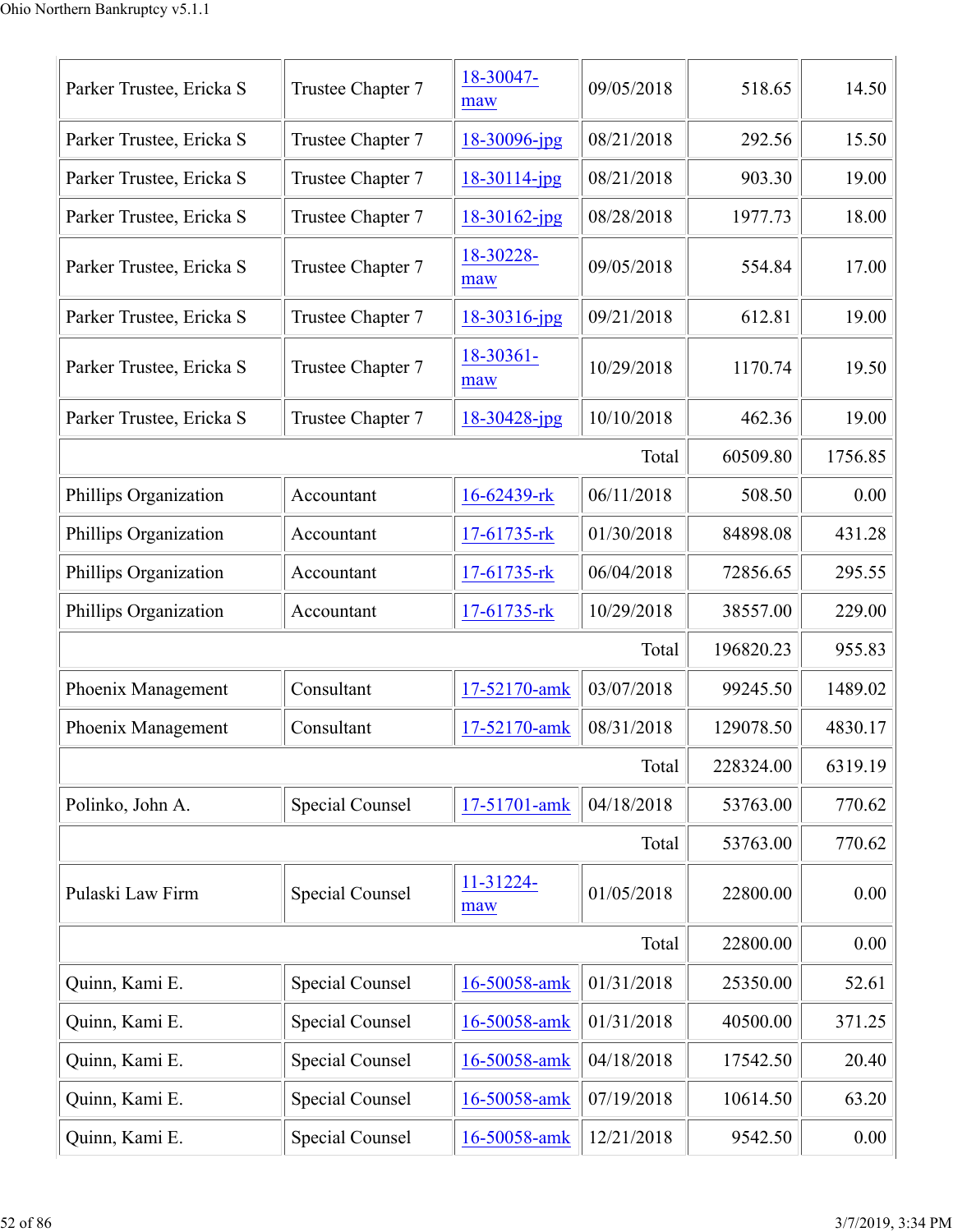|                          | 103549.50                 | 507.46       |            |          |         |
|--------------------------|---------------------------|--------------|------------|----------|---------|
| Quinn Emanuel Urquhart & | Special Counsel           | 18-50757-amk | 12/11/2018 | 39861.52 | 308.80  |
|                          |                           |              | Total      | 39861.52 | 308.80  |
| REA & Associates, Inc.   | Accountant                | 16-50883-amk | 08/07/2018 | 10380.00 | 0.00    |
|                          |                           |              | Total      | 10380.00 | 0.00    |
| Raub, L. Slater          | Accountant                | 15-61242-rk  | 06/27/2018 | 1000.00  | 0.00    |
|                          |                           |              | Total      | 1000.00  | 0.00    |
| Reed, Orville L.         | Trustee's Attorney        | 17-50282-amk | 02/11/2018 | 2992.02  | 1023.92 |
|                          |                           |              | Total      | 2992.02  | 1023.92 |
| Roetzel & Andress        | <b>Trustee's Attorney</b> | 11-61229-rk  | 06/26/2018 | 4180.00  | 130.06  |
| Roetzel & Andress        | Trustee's Attorney        | 16-60028-rk  | 03/06/2018 | 1567.50  | 0.00    |
| Roetzel & Andress        | Trustee's Attorney        | 17-60449-rk  | 05/18/2018 | 1155.00  | 0.00    |
|                          |                           |              | Total      | 6902.50  | 130.06  |
| Rohr-Metzger, Nicole L.  | Defendant's<br>Attorney   | 18-61843-rk  | 11/29/2018 | 3600.00  | 0.00    |
|                          |                           |              | Total      | 3600.00  | 0.00    |
| Roman, George            | Auctioneer                | 15-61242-rk  | 06/27/2018 | 858.44   | 1894.70 |
|                          |                           |              | Total      | 858.44   | 1894.70 |
| Roman, Ron               | Appraiser                 | 17-50583-amk | 06/28/2018 | 100.00   | 0.00    |
| Roman, Ron               | Appraiser                 | 17-51266-amk | 06/18/2018 | 75.00    | 0.00    |
| Roman, Ron               | Appraiser                 | 17-52905-amk | 12/26/2018 | 75.00    | 0.00    |
| Roman, Ron               | Auctioneer                | 18-50051-amk | 10/05/2018 | 1350.00  | 225.00  |
| Roman, Ron               | Auctioneer                | 18-50168-amk | 12/26/2018 | 220.00   | 200.00  |
| Roman, Ron               | Auctioneer                | 18-50172-amk | 12/10/2018 | 1475.00  | 250.00  |
|                          |                           |              | Total      | 3295.00  | 675.00  |
| Roman, Ronald            | Appraiser                 | 17-50681-amk | 06/28/2018 | 75.00    | 0.00    |
| Roman, Ronald            | 100.00                    | 0.00         |            |          |         |
| Roman, Ronald            | Auctioneer                | 17-51223-amk | 04/29/2018 | 1010.00  | 300.00  |
|                          | 1185.00                   | 300.00       |            |          |         |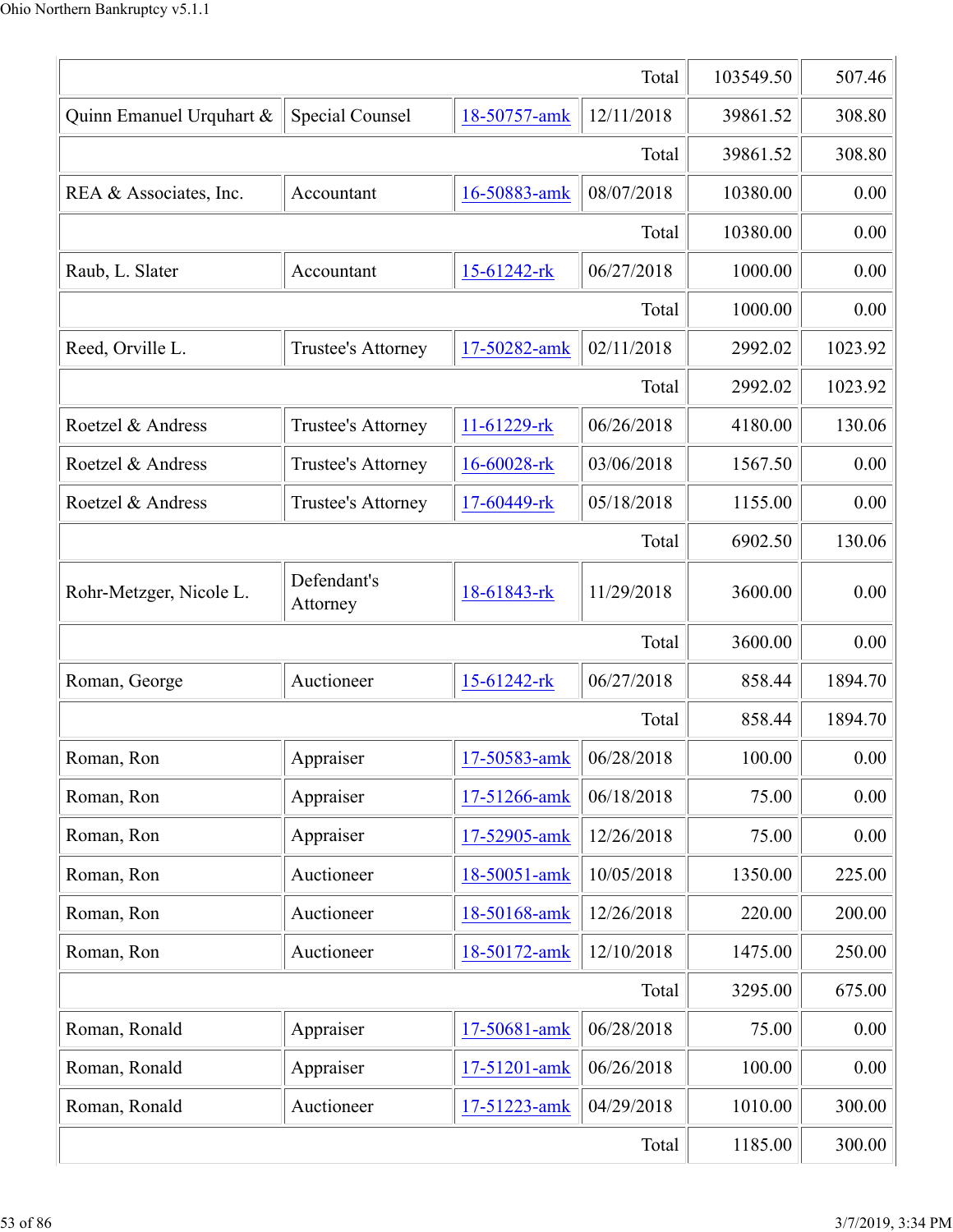| Roman, Ronald            | Appraiser              | 17-51183-amk | 06/28/2018 | 100.00   | 0.00    |
|--------------------------|------------------------|--------------|------------|----------|---------|
| Roman, Ronald            | Auctioneer             | 17-51345-amk | 02/15/2018 | 1432.50  | 425.00  |
| Roman, Ronald            | Auctioneer             | 18-50307-amk | 12/26/2018 | 380.00   | 275.00  |
|                          |                        |              | Total      | 1912.50  | 700.00  |
| Roman, Ronald            | Appraiser              | 16-52112-amk | 12/17/2018 | 200.00   | 0.00    |
| Roman, Ronald            | Appraiser              | 17-51823-amk | 12/19/2018 | 150.00   | 0.00    |
|                          |                        |              | Total      | 350.00   | 0.00    |
| Roszczyk, John J.        | <b>Special Counsel</b> | 17-33218-jpg | 07/23/2018 | 12320.00 | 739.72  |
|                          |                        |              | Total      | 12320.00 | 739.72  |
| Sanders, Douglas H.      | Trustee's Attorney     | 07-50764-amk | 01/02/2018 | 59166.22 | 1731.69 |
|                          |                        |              | Total      | 59166.22 | 1731.69 |
| Sanislo, Kevin R.        | Trustee's Attorney     | 15-52584-amk | 05/19/2018 | 1166.67  | 26.00   |
| Sanislo, Kevin R.        | Trustee's Attorney     | 15-52584-amk | 12/14/2018 | 1166.67  | 906.48  |
|                          |                        |              | Total      | 2333.34  | 932.48  |
| Scharville, J. Daniel    | Trustee's Attorney     | 16-52323-amk | 06/22/2018 | 2000.00  | 331.95  |
|                          |                        |              | Total      | 2000.00  | 331.95  |
| Schinker-Kuharich, Dynel | Trustee Chapter 7      | 07-50764-amk | 09/21/2018 | 11688.22 | 88.59   |
| Schinker-Kuharich, Dynel | Trustee Chapter 7      | 14-51320-amk | 01/08/2018 | 2295.49  | 564.39  |
| Schinker-Kuharich, Dynel | Trustee Chapter 7      | 14-52629-amk | 02/02/2018 | 3808.30  | 413.40  |
| Schinker-Kuharich, Dynel | Trustee Chapter 7      | 15-50925-amk | 05/05/2018 | 1872.70  | 151.71  |
| Schinker-Kuharich, Dynel | Trustee Chapter 7      | 15-52185-amk | 03/19/2018 | 2299.55  | 73.14   |
| Schinker-Kuharich, Dynel | Trustee Chapter 7      | 15-52216-amk | 07/06/2018 | 1697.15  | 160.44  |
| Schinker-Kuharich, Dynel | Trustee Chapter 7      | 15-52815-amk | 03/19/2018 | 500.00   | 74.25   |
| Schinker-Kuharich, Dynel | Trustee Chapter 7      | 15-53029-amk | 07/06/2018 | 2050.00  | 126.88  |
| Schinker-Kuharich, Dynel | Trustee Chapter 7      | 16-50289-amk | 02/02/2018 | 1396.86  | 44.84   |
| Schinker-Kuharich, Dynel | Trustee Chapter 7      | 16-50428-amk | 05/05/2018 | 1260.40  | 103.81  |
| Schinker-Kuharich, Dynel | Trustee Chapter 7      | 16-50429-amk | 07/09/2018 | 1598.20  | 76.13   |
| Schinker-Kuharich, Dynel | Trustee Chapter 7      | 16-50675-amk | 02/02/2018 | 1434.00  | 47.44   |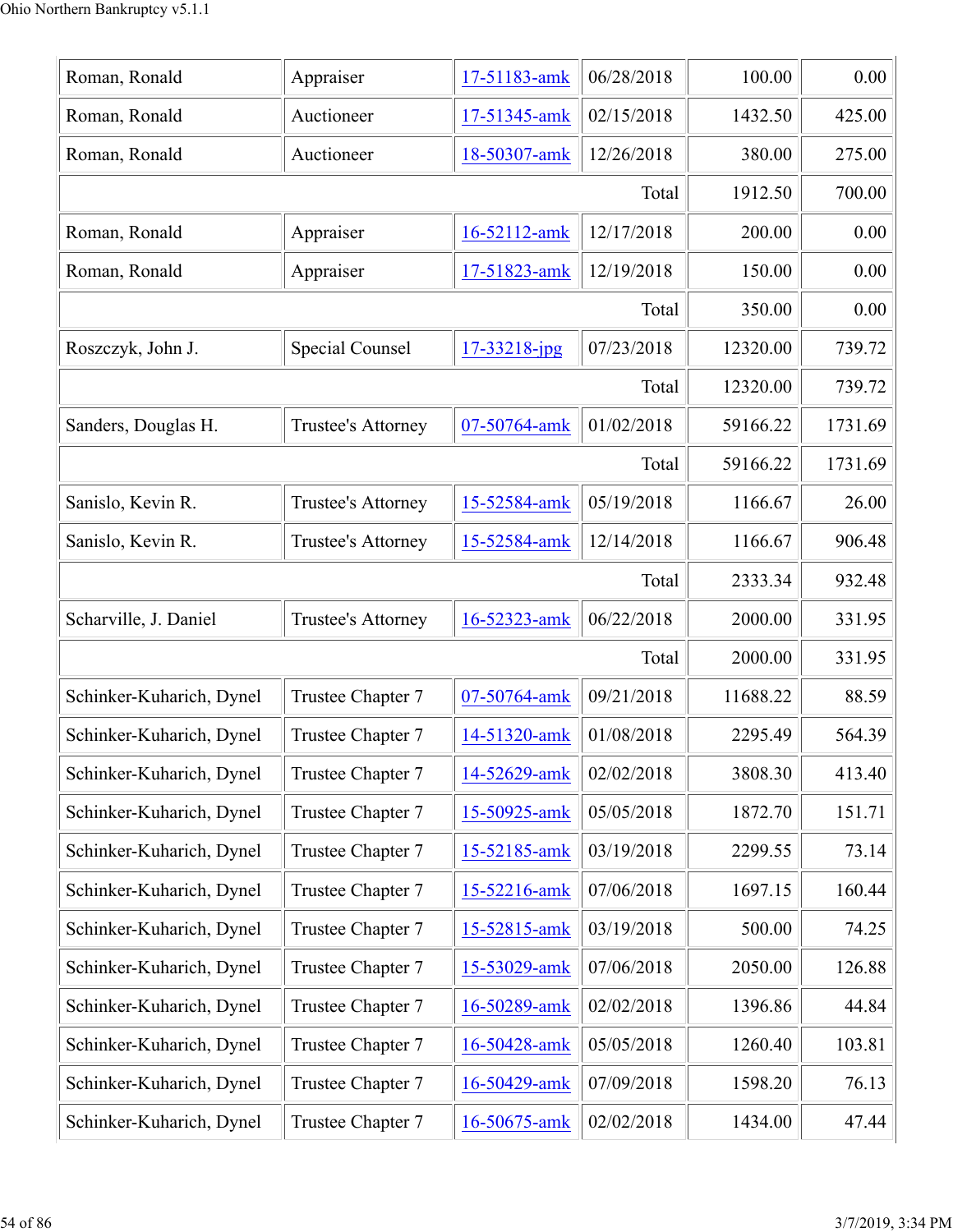| Schinker-Kuharich, Dynel | Trustee Chapter 7 | 16-52121-amk | 02/16/2018 | 1296.65 | 82.67  |
|--------------------------|-------------------|--------------|------------|---------|--------|
| Schinker-Kuharich, Dynel | Trustee Chapter 7 | 16-52132-amk | 01/08/2018 | 750.00  | 41.96  |
| Schinker-Kuharich, Dynel | Trustee Chapter 7 | 16-52228-amk | 09/06/2018 | 2574.12 | 194.79 |
| Schinker-Kuharich, Dynel | Trustee Chapter 7 | 16-52527-amk | 09/06/2018 | 7741.81 | 21.47  |
| Schinker-Kuharich, Dynel | Trustee Chapter 7 | 16-52692-amk | 02/02/2018 | 1647.58 | 56.76  |
| Schinker-Kuharich, Dynel | Trustee Chapter 7 | 16-52761-amk | 07/05/2018 | 1754.70 | 16.99  |
| Schinker-Kuharich, Dynel | Trustee Chapter 7 | 16-52777-amk | 07/06/2018 | 2917.98 | 621.88 |
| Schinker-Kuharich, Dynel | Trustee Chapter 7 | 16-52841-amk | 01/08/2018 | 875.00  | 42.45  |
| Schinker-Kuharich, Dynel | Trustee Chapter 7 | 16-52846-amk | 09/05/2018 | 950.00  | 54.19  |
| Schinker-Kuharich, Dynel | Trustee Chapter 7 | 17-50025-amk | 05/20/2018 | 886.59  | 61.95  |
| Schinker-Kuharich, Dynel | Trustee Chapter 7 | 17-50138-amk | 02/01/2018 | 714.69  | 7.62   |
| Schinker-Kuharich, Dynel | Trustee Chapter 7 | 17-50140-amk | 05/20/2018 | 893.75  | 57.87  |
| Schinker-Kuharich, Dynel | Trustee Chapter 7 | 17-50318-amk | 09/06/2018 | 1340.44 | 99.38  |
| Schinker-Kuharich, Dynel | Trustee Chapter 7 | 17-50366-amk | 03/19/2018 | 1250.00 | 16.25  |
| Schinker-Kuharich, Dynel | Trustee Chapter 7 | 17-50423-amk | 08/19/2018 | 1362.90 | 37.18  |
| Schinker-Kuharich, Dynel | Trustee Chapter 7 | 17-50479-amk | 07/24/2018 | 500.00  | 57.40  |
| Schinker-Kuharich, Dynel | Trustee Chapter 7 | 17-50481-amk | 07/25/2018 | 5088.14 | 138.00 |
| Schinker-Kuharich, Dynel | Trustee Chapter 7 | 17-50690-amk | 07/24/2018 | 638.52  | 45.23  |
| Schinker-Kuharich, Dynel | Trustee Chapter 7 | 17-50734-amk | 09/06/2018 | 6398.34 | 194.37 |
| Schinker-Kuharich, Dynel | Trustee Chapter 7 | 17-50747-amk | 03/19/2018 | 337.91  | 6.19   |
| Schinker-Kuharich, Dynel | Trustee Chapter 7 | 17-50834-amk | 09/06/2018 | 9250.00 | 201.59 |
| Schinker-Kuharich, Dynel | Trustee Chapter 7 | 17-50950-amk | 07/16/2018 | 703.41  | 41.52  |
| Schinker-Kuharich, Dynel | Trustee Chapter 7 | 17-51131-amk | 03/05/2018 | 446.92  | 5.64   |
| Schinker-Kuharich, Dynel | Trustee Chapter 7 | 17-51147-amk | 02/01/2018 | 250.00  | 63.15  |
| Schinker-Kuharich, Dynel | Trustee Chapter 7 | 17-51194-amk | 07/24/2018 | 506.82  | 60.60  |
| Schinker-Kuharich, Dynel | Trustee Chapter 7 | 17-51250-amk | 02/01/2018 | 289.57  | 16.06  |
| Schinker-Kuharich, Dynel | Trustee Chapter 7 | 17-51270-amk | 09/06/2018 | 1600.00 | 102.60 |
| Schinker-Kuharich, Dynel | Trustee Chapter 7 | 17-51320-amk | 06/28/2018 | 974.00  | 24.15  |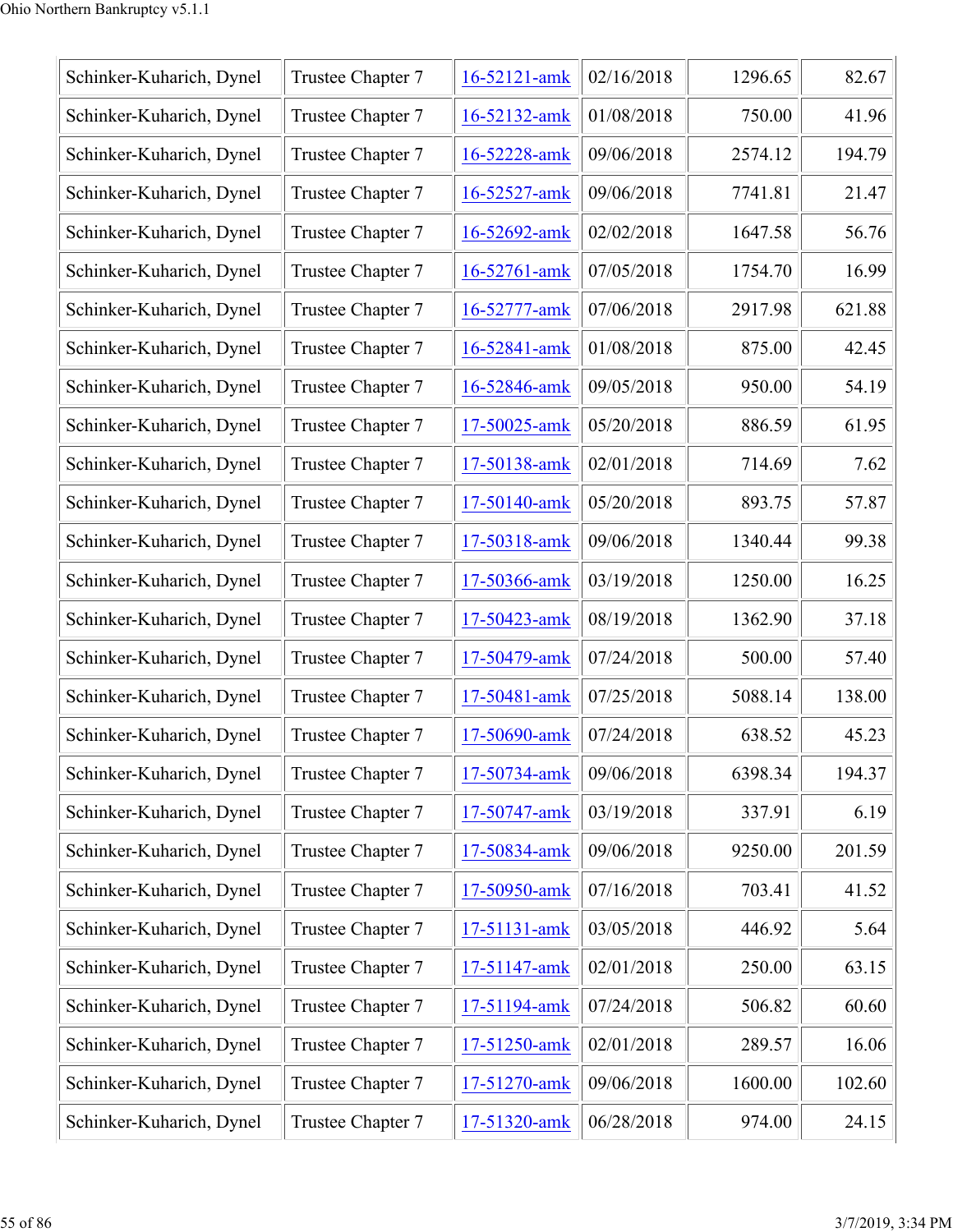| Schinker-Kuharich, Dynel | Trustee Chapter 7 | 17-51530-amk | 07/16/2018 | 687.50  | 29.11  |
|--------------------------|-------------------|--------------|------------|---------|--------|
| Schinker-Kuharich, Dynel | Trustee Chapter 7 | 17-51630-amk | 09/05/2018 | 730.52  | 53.31  |
| Schinker-Kuharich, Dynel | Trustee Chapter 7 | 17-51686-amk | 06/13/2018 | 557.09  | 0.64   |
| Schinker-Kuharich, Dynel | Trustee Chapter 7 | 17-51723-amk | 03/19/2018 | 491.72  | 0.64   |
| Schinker-Kuharich, Dynel | Trustee Chapter 7 | 17-51747-amk | 04/22/2018 | 452.12  | 8.58   |
| Schinker-Kuharich, Dynel | Trustee Chapter 7 | 17-51778-amk | 02/14/2018 | 291.38  | 6.93   |
| Schinker-Kuharich, Dynel | Trustee Chapter 7 | 17-51822-amk | 07/16/2018 | 500.00  | 46.82  |
| Schinker-Kuharich, Dynel | Trustee Chapter 7 | 17-51862-amk | 05/20/2018 | 273.49  | 17.50  |
| Schinker-Kuharich, Dynel | Trustee Chapter 7 | 17-51865-amk | 07/24/2018 | 492.07  | 15.72  |
| Schinker-Kuharich, Dynel | Trustee Chapter 7 | 17-51903-amk | 07/16/2018 | 499.13  | 16.50  |
| Schinker-Kuharich, Dynel | Trustee Chapter 7 | 17-51932-amk | 07/25/2018 | 1252.53 | 15.71  |
| Schinker-Kuharich, Dynel | Trustee Chapter 7 | 17-51975-amk | 07/25/2018 | 1223.77 | 14.98  |
| Schinker-Kuharich, Dynel | Trustee Chapter 7 | 17-52056-amk | 07/16/2018 | 562.50  | 223.22 |
| Schinker-Kuharich, Dynel | Trustee Chapter 7 | 17-52057-amk | 07/24/2018 | 574.67  | 14.97  |
| Schinker-Kuharich, Dynel | Trustee Chapter 7 | 17-52095-amk | 09/05/2018 | 727.85  | 58.25  |
| Schinker-Kuharich, Dynel | Trustee Chapter 7 | 17-52238-amk | 07/06/2018 | 254.76  | 15.40  |
| Schinker-Kuharich, Dynel | Trustee Chapter 7 | 17-52259-amk | 05/20/2018 | 267.42  | 24.32  |
| Schinker-Kuharich, Dynel | Trustee Chapter 7 | 17-52268-amk | 07/24/2018 | 286.08  | 13.28  |
| Schinker-Kuharich, Dynel | Trustee Chapter 7 | 17-52461-amk | 09/05/2018 | 949.42  | 15.69  |
| Schinker-Kuharich, Dynel | Trustee Chapter 7 | 17-52490-amk | 08/19/2018 | 212.56  | 12.40  |
| Schinker-Kuharich, Dynel | Trustee Chapter 7 | 17-52513-amk | 07/06/2018 | 1217.78 | 85.14  |
| Schinker-Kuharich, Dynel | Trustee Chapter 7 | 17-52529-amk | 06/28/2018 | 363.66  | 15.74  |
| Schinker-Kuharich, Dynel | Trustee Chapter 7 | 17-52531-amk | 06/28/2018 | 469.83  | 67.21  |
| Schinker-Kuharich, Dynel | Trustee Chapter 7 | 17-52570-amk | 08/19/2018 | 935.46  | 14.40  |
| Schinker-Kuharich, Dynel | Trustee Chapter 7 | 17-52596-amk | 07/24/2018 | 185.60  | 14.48  |
| Schinker-Kuharich, Dynel | Trustee Chapter 7 | 17-52628-amk | 07/24/2018 | 558.23  | 18.23  |
| Schinker-Kuharich, Dynel | Trustee Chapter 7 | 17-52674-amk | 07/24/2018 | 376.63  | 11.17  |
| Schinker-Kuharich, Dynel | Trustee Chapter 7 | 17-52739-amk | 07/16/2018 | 286.76  | 16.50  |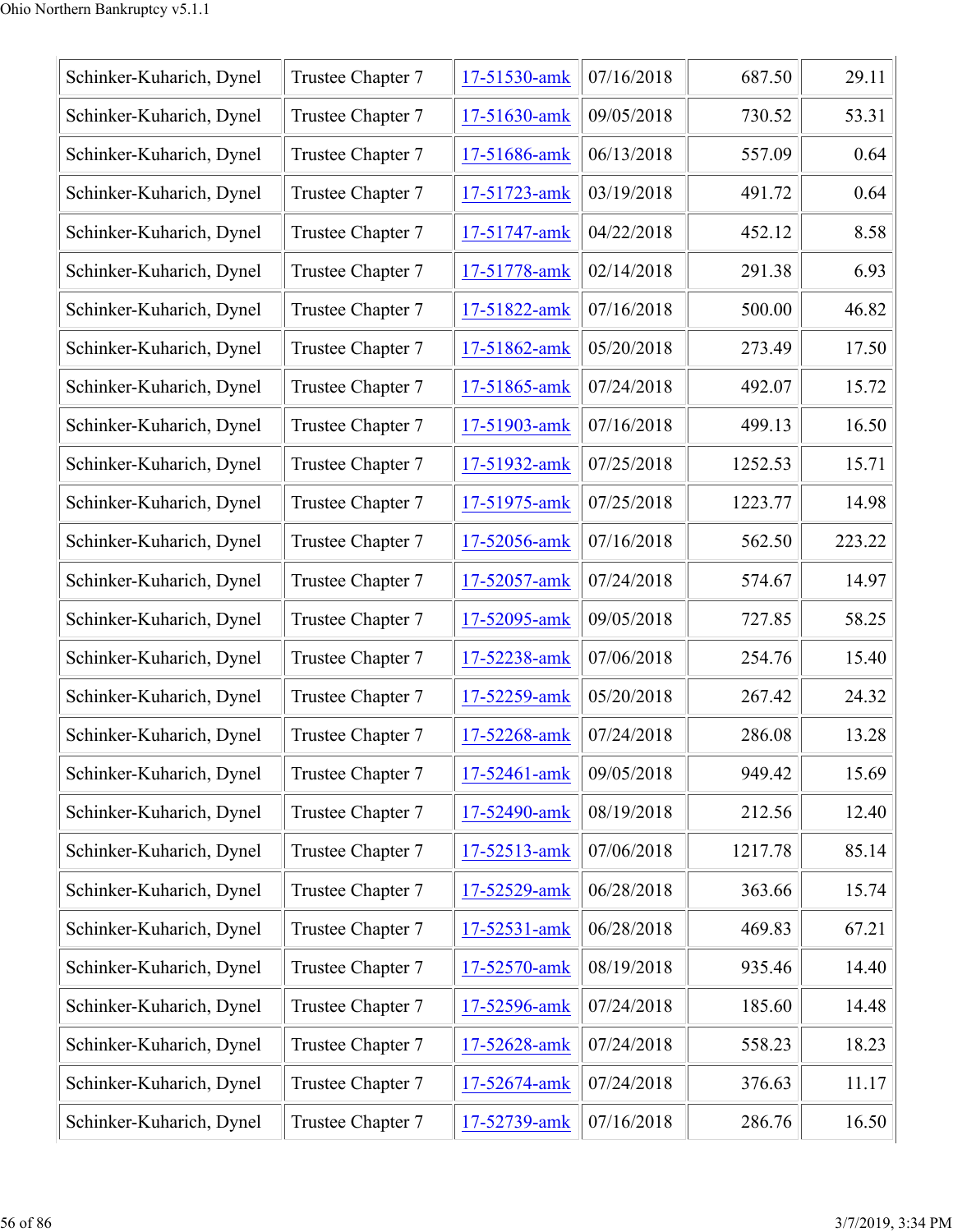| Schinker-Kuharich, Dynel | Trustee Chapter 7  | 17-52770-amk      | 07/24/2018 | 413.59    | 21.50   |
|--------------------------|--------------------|-------------------|------------|-----------|---------|
| Schinker-Kuharich, Dynel | Trustee Chapter 7  | 17-52772-amk      | 09/05/2018 | 520.96    | 13.28   |
| Schinker-Kuharich, Dynel | Trustee Chapter 7  | 17-52801-amk      | 07/06/2018 | 292.65    | 11.10   |
| Schinker-Kuharich, Dynel | Trustee Chapter 7  | 17-52812-amk      | 07/25/2018 | 1172.75   | 64.09   |
| Schinker-Kuharich, Dynel | Trustee Chapter 7  | 17-52848-amk      | 09/05/2018 | 988.50    | 30.70   |
| Schinker-Kuharich, Dynel | Trustee Chapter 7  | 17-52877-amk      | 09/05/2018 | 412.88    | 45.07   |
| Schinker-Kuharich, Dynel | Trustee Chapter 7  | 17-52903-amk      | 08/19/2018 | 432.99    | 10.55   |
| Schinker-Kuharich, Dynel | Trustee Chapter 7  | 17-52910-amk      | 07/30/2018 | 244.15    | 50.55   |
| Schinker-Kuharich, Dynel | Trustee Chapter 7  | 17-52941-amk      | 06/28/2018 | 368.97    | 14.48   |
| Schinker-Kuharich, Dynel | Trustee Chapter 7  | 17-53026-amk      | 07/28/2018 | 834.35    | 19.30   |
| Schinker-Kuharich, Dynel | Trustee Chapter 7  | 17-53048-amk      | 07/16/2018 | 357.75    | 11.60   |
| Schinker-Kuharich, Dynel | Trustee Chapter 7  | 18-50003-amk      | 07/24/2018 | 325.26    | 15.30   |
| Schinker-Kuharich, Dynel | Trustee Chapter 7  | 18-50053-amk      | 07/24/2018 | 280.25    | 14.90   |
| Schinker-Kuharich, Dynel | Trustee Chapter 7  | 18-50092-amk      | 08/19/2018 | 268.46    | 14.14   |
| Schinker-Kuharich, Dynel | Trustee Chapter 7  | 18-50131-amk      | 09/05/2018 | 423.33    | 38.80   |
|                          |                    |                   | Total      | 108858.08 | 5517.13 |
| Schor, Neil              | Trustee's Attorney | 14-40478-aih      | 10/10/2018 | 33894.00  | 2042.55 |
|                          |                    |                   | Total      | 33894.00  | 2042.55 |
| Schrader, Bruce R.       | Trustee's Attorney | 05-69170-rk       | 12/11/2018 | 3753.57   | 28.70   |
| Schrader, Bruce R.       | Trustee's Attorney | 08-63392-rk       | 08/21/2018 | 6954.00   | 0.00    |
| Schrader, Bruce R.       | Trustee's Attorney | 13-62471-rk       | 07/03/2018 | 64349.50  | 2287.67 |
| Schrader, Bruce R.       | Trustee's Attorney | 14-61360-rk       | 08/21/2018 | 6013.50   | 31.04   |
| Schrader, Bruce R.       | Trustee's Attorney | 14-62604-rk       | 09/07/2018 | 25443.00  | 620.44  |
| Schrader, Bruce R.       | Trustee's Attorney | 15-61961-rk       | 11/28/2018 | 1140.00   | 0.00    |
| Schrader, Bruce R.       | Trustee's Attorney | $16 - 62224 - rk$ | 06/06/2018 | 798.00    | 0.00    |
| Schrader, Bruce R.       | Trustee's Attorney | 17-60422-rk       | 12/11/2018 | 2850.00   | 0.00    |
| Schrader, Bruce R.       | Trustee's Attorney | 17-60495-rk       | 05/02/2018 | 1069.50   | 4.00    |
| Schrader, Bruce R.       | Trustee's Attorney | 17-61401-rk       | 05/03/2018 | 1311.00   | 12.60   |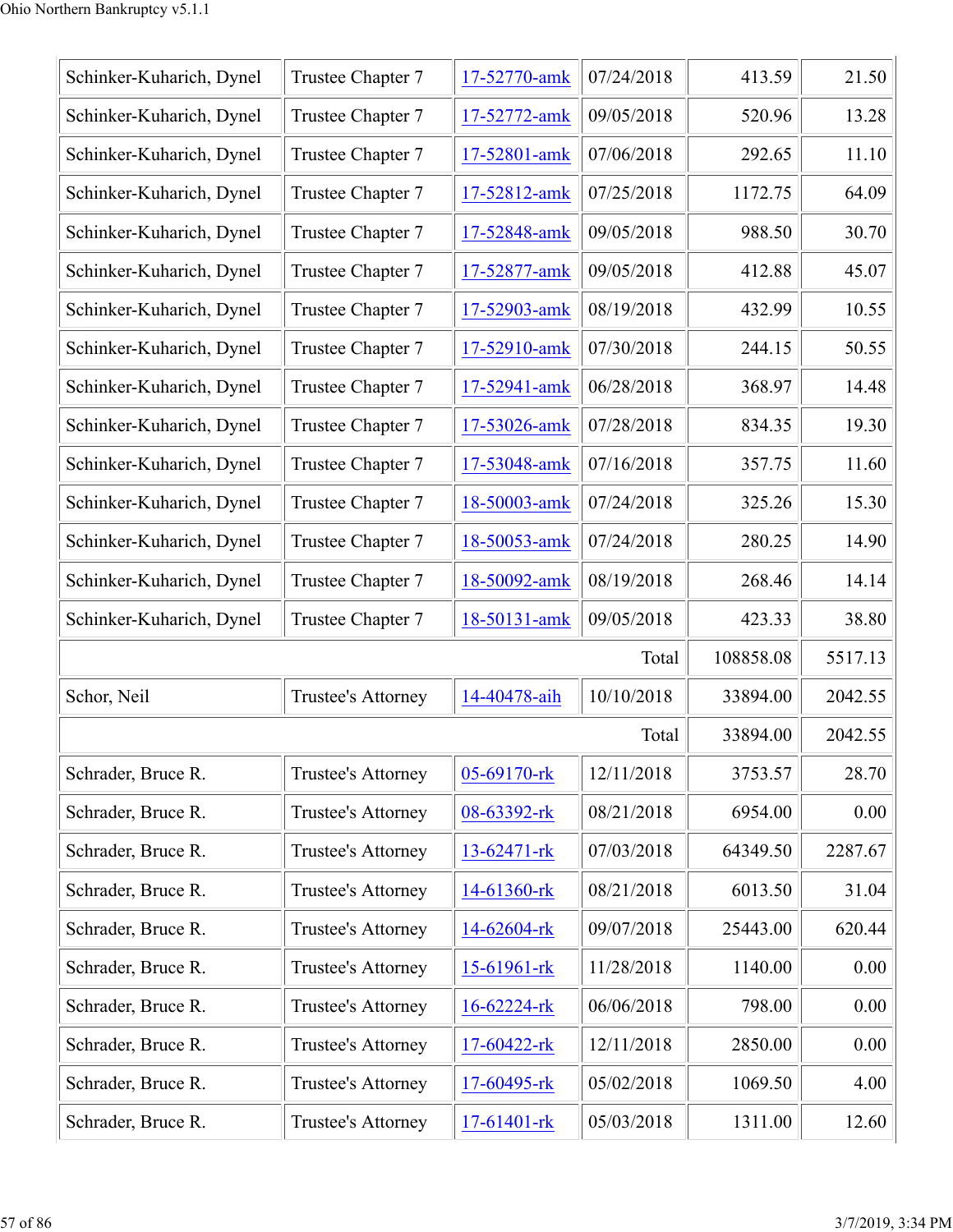|                             | 113682.07                 | 2984.45            |            |          |        |  |  |
|-----------------------------|---------------------------|--------------------|------------|----------|--------|--|--|
| Schroedel Scullin&Bestic    | Accountant                | 18-41009-aih       | 12/10/2018 | 961.30   | 0.00   |  |  |
|                             |                           |                    | Total      | 961.30   | 0.00   |  |  |
| Schroedel, Scullin and B    | Accountant                | 17-41723-aih       | 08/27/2018 | 2883.70  | 0.00   |  |  |
|                             |                           |                    | Total      | 2883.70  | 0.00   |  |  |
| Schwieg, Frederic P.        | <b>Trustee's Attorney</b> | 15-11415-aih       | 09/25/2018 | 41460.00 | 406.81 |  |  |
|                             |                           |                    | Total      | 41460.00 | 406.81 |  |  |
| Scott, Earl R.              | Accountant                | 16-40573-aih       | 06/22/2018 | 526.00   | 0.00   |  |  |
|                             |                           |                    | Total      | 526.00   | 0.00   |  |  |
| Sekerak Stevens, Diane M    | Special Counsel           | 17-41898-aih       | 08/20/2018 | 560.00   | 0.00   |  |  |
|                             |                           |                    | Total      | 560.00   | 0.00   |  |  |
| Selinger, John              | Special Counsel           | $13 - 30753 - ssj$ | 06/14/2018 | 5591.68  | 0.00   |  |  |
|                             |                           |                    | Total      | 5591.68  | 0.00   |  |  |
| Selman Breitman LLP         | Special Counsel           | 16-50058-amk       | 01/31/2018 | 6250.00  | 3.30   |  |  |
| Selman Breitman LLP         | <b>Special Counsel</b>    | 16-50058-amk       | 01/31/2018 | 6450.00  | 12.17  |  |  |
| Selman Breitman LLP         | Special Counsel           | 16-50058-amk       | 04/18/2018 | 4200.00  | 3.10   |  |  |
| Selman Breitman LLP         | Special Counsel           | 16-50058-amk       | 07/19/2018 | 5549.50  | 6.96   |  |  |
| Selman Breitman LLP         | Special Counsel           | 16-50058-amk       | 12/21/2018 | 7312.50  | 5.20   |  |  |
|                             |                           |                    | Total      | 29762.00 | 30.73  |  |  |
| Shared-Management<br>Resour | Other Professional        | 16-52757-amk       | 05/08/2018 | 80300.00 | 48.00  |  |  |
|                             |                           |                    | Total      | 80300.00 | 48.00  |  |  |
| Sicherman, Marvin A.        | Trustee Chapter 7         | 15-12414-aih       | 09/06/2018 | 2777.50  | 0.00   |  |  |
| Sicherman, Marvin A.        | Trustee Chapter 7         | $16 - 10329$ -jps  | 04/25/2018 | 948.87   | 0.00   |  |  |
| Sicherman, Marvin A.        | Trustee's Attorney        | 16-11675-aih       | 10/24/2018 | 4012.10  | 3.10   |  |  |
| Sicherman, Marvin A.        | Trustee Chapter 7         | $16 - 13255 - ips$ | 01/19/2018 | 696.57   | 2.94   |  |  |
|                             | Total                     | 8435.04            | 6.04       |          |        |  |  |
| Sicherman, Marvin A.        | Trustee's Attorney        | $14 - 10254 - ips$ | 06/14/2018 | 6000.00  | 0.00   |  |  |
|                             | 6000.00                   | 0.00               |            |          |        |  |  |
|                             |                           |                    |            |          |        |  |  |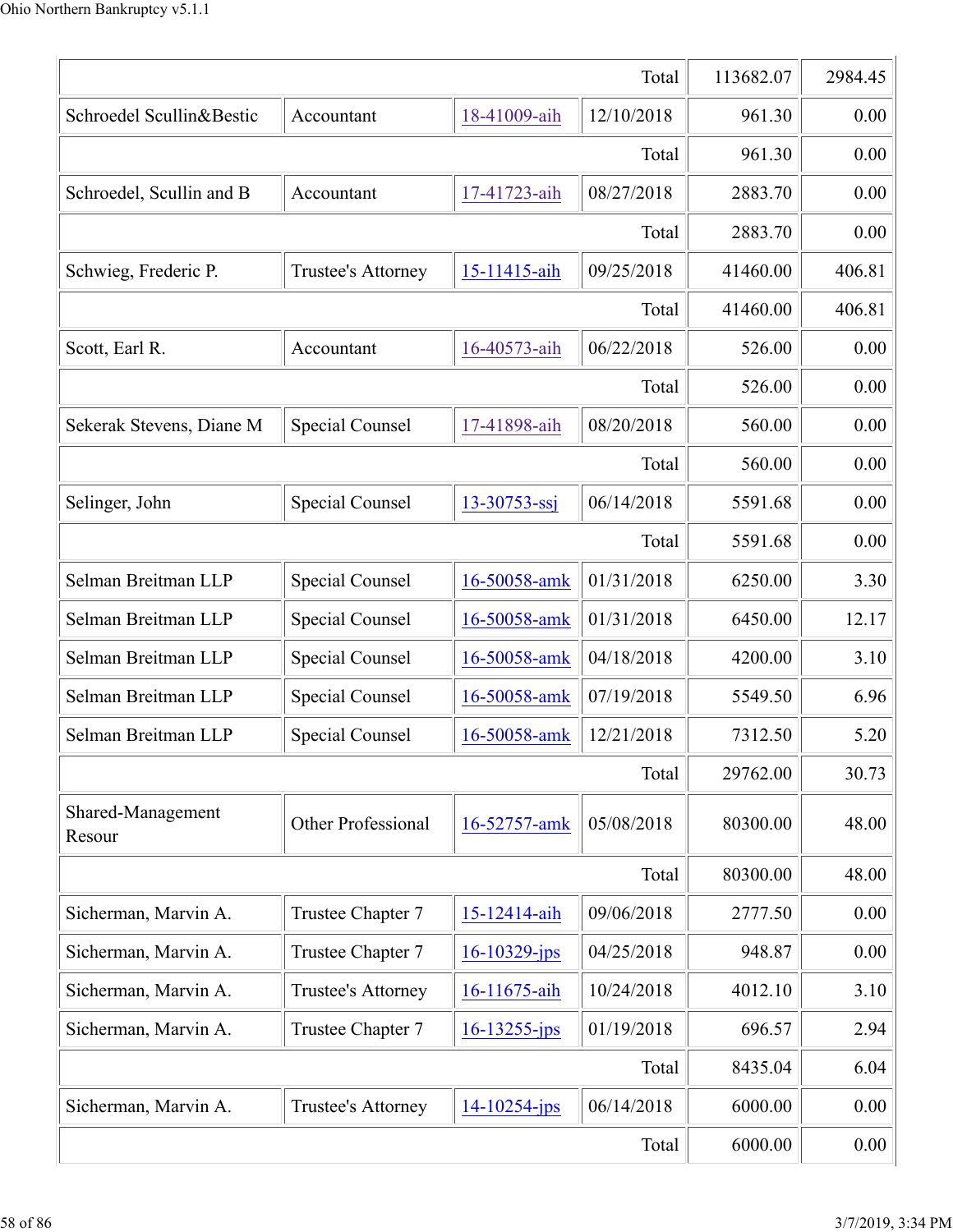| Silagy, Anne Piero | Trustee Chapter 7 | 05-69170-rk       | 12/11/2018 | 2734.00  | 124.00 |
|--------------------|-------------------|-------------------|------------|----------|--------|
| Silagy, Anne Piero | Trustee Chapter 7 | 08-63392-rk       | 08/21/2018 | 14019.55 | 49.23  |
| Silagy, Anne Piero | Trustee Chapter 7 | 11-61229-rk       | 06/26/2018 | 700.00   | 106.86 |
| Silagy, Anne Piero | Trustee Chapter 7 | $12 - 62641 -$ rk | 08/24/2018 | 5427.23  | 73.45  |
| Silagy, Anne Piero | Trustee Chapter 7 | $13-62471-rk$     | 07/03/2018 | 9131.50  | 874.80 |
| Silagy, Anne Piero | Trustee Chapter 7 | 14-61360-rk       | 08/21/2018 | 6301.25  | 64.89  |
| Silagy, Anne Piero | Trustee Chapter 7 | 14-62604-rk       | 09/07/2018 | 5107.00  | 106.01 |
| Silagy, Anne Piero | Trustee Chapter 7 | 15-60698-rk       | 10/30/2018 | 350.00   | 16.17  |
| Silagy, Anne Piero | Trustee Chapter 7 | 15-60828-rk       | 12/11/2018 | 2578.18  | 74.68  |
| Silagy, Anne Piero | Trustee Chapter 7 | $15-61961$ -rk    | 11/28/2018 | 2127.50  | 68.54  |
| Silagy, Anne Piero | Trustee Chapter 7 | 15-62318-rk       | 06/19/2018 | 5670.70  | 87.66  |
| Silagy, Anne Piero | Trustee Chapter 7 | 16-60028-rk       | 03/06/2018 | 1350.00  | 15.13  |
| Silagy, Anne Piero | Trustee Chapter 7 | 16-60339-rk       | 02/02/2018 | 652.50   | 36.14  |
| Silagy, Anne Piero | Trustee Chapter 7 | 16-60798-rk       | 03/06/2018 | 1076.37  | 74.94  |
| Silagy, Anne Piero | Trustee Chapter 7 | 16-62002-rk       | 11/29/2018 | 998.00   | 30.96  |
| Silagy, Anne Piero | Trustee Chapter 7 | 16-62053-rk       | 10/11/2018 | 6065.00  | 97.49  |
| Silagy, Anne Piero | Trustee Chapter 7 | 16-62224-rk       | 06/06/2018 | 957.85   | 28.95  |
| Silagy, Anne Piero | Trustee Chapter 7 | $16 - 62450$ -rk  | 09/26/2018 | 718.78   | 15.93  |
| Silagy, Anne Piero | Trustee Chapter 7 | 16-62624-rk       | 01/16/2018 | 612.50   | 59.38  |
| Silagy, Anne Piero | Trustee Chapter 7 | 16-62640-rk       | 02/09/2018 | 3000.00  | 56.44  |
| Silagy, Anne Piero | Trustee Chapter 7 | 17-60059-rk       | 02/08/2018 | 2235.12  | 67.53  |
| Silagy, Anne Piero | Trustee Chapter 7 | 17-60331-rk       | 01/16/2018 | 1038.75  | 424.22 |
| Silagy, Anne Piero | Trustee Chapter 7 | 17-60420-rk       | 01/16/2018 | 852.11   | 14.22  |
| Silagy, Anne Piero | Trustee Chapter 7 | 17-60422-rk       | 12/11/2018 | 1250.00  | 21.42  |
| Silagy, Anne Piero | Trustee Chapter 7 | 17-60449-rk       | 05/18/2018 | 1250.00  | 22.71  |
| Silagy, Anne Piero | Trustee Chapter 7 | 17-60495-rk       | 05/02/2018 | 1750.00  | 60.48  |
| Silagy, Anne Piero | Trustee Chapter 7 | 17-60866-rk       | 02/26/2018 | 847.32   | 85.30  |
| Silagy, Anne Piero | Trustee Chapter 7 | 17-61401-rk       | 05/03/2018 | 750.00   | 19.67  |
|                    |                   |                   |            |          |        |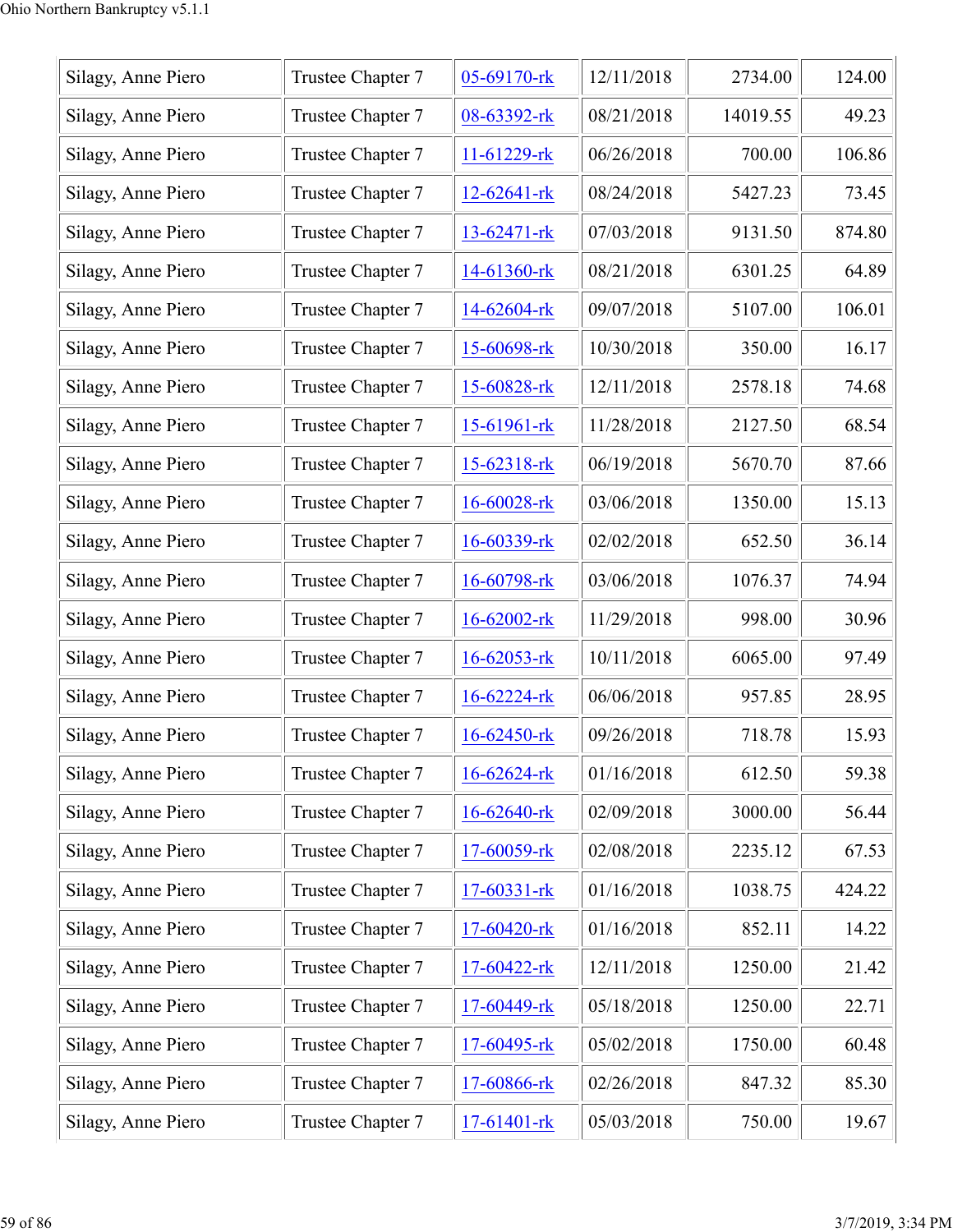| Silagy, Anne Piero       | Trustee Chapter 7         | 17-61764-rk        | 04/11/2018 | 2980.95  | 92.13    |
|--------------------------|---------------------------|--------------------|------------|----------|----------|
| Silagy, Anne Piero       | Trustee Chapter 7         | $17 - 62361 -$ rk  | 06/27/2018 | 1534.33  | 19.51    |
| Silagy, Anne Piero       | Trustee Chapter 7         | 17-62582-rk        | 10/24/2018 | 276.00   | 14.82    |
| Silagy, Anne Piero       | Trustee Chapter 7         | 17-62604-rk        | 09/26/2018 | 515.96   | 12.85    |
| Silagy, Anne Piero       | Trustee Chapter 7         | 17-62670-rk        | 09/26/2018 | 663.12   | 14.14    |
| Silagy, Anne Piero       | Trustee Chapter 7         | 18-60086-rk        | 12/10/2018 | 493.04   | 8.12     |
| Silagy, Anne Piero       | Trustee Chapter 7         | 18-60110-rk        | 12/11/2018 | 730.50   | 23.58    |
| Silagy, Anne Piero       | Trustee Chapter 7         | 18-60611-rk        | 11/02/2018 | 342.75   | 9.73     |
| Silagy, Anne Piero       | Trustee Chapter 7         | 18-60723-rk        | 12/03/2018 | 1005.00  | 21.20    |
|                          |                           |                    | Total      | 88092.86 | 2993.28  |
| Silk, Thomas             | Trustee's Attorney        | 16-50607-amk       | 07/15/2018 | 4725.00  | 0.00     |
|                          |                           |                    | Total      | 4725.00  | 0.00     |
| Simon, David O.          | Trustee's Attorney        | 15-13164-aih       | 11/14/2018 | 24510.00 | 0.00     |
| Simon, David O.          | Trustee's Attorney        | 16-10833-aih       | 03/14/2018 | 1830.00  | 0.00     |
| Simon, David O.          | Trustee Chapter 7         | 16-13206-jps       | 10/10/2018 | 7388.37  | 252.07   |
| Simon, David O.          | <b>Trustee's Attorney</b> | $17 - 10054 - ips$ | 02/08/2018 | 780.00   | 0.00     |
| Simon, David O.          | Trustee Chapter 7         | $17 - 12179$ -jps  | 05/09/2018 | 384.19   | 19.88    |
| Simon, David O.          | Trustee's Attorney        | 17-12211-aih       | 01/08/2018 | 660.00   | $0.00\,$ |
| Simon, David O.          | Trustee's Attorney        | 17-13723-aih       | 09/25/2018 | 1890.00  | 0.00     |
| Simon, David O.          | Trustee's Attorney        | 18-10743-aih       | 10/24/2018 | 480.00   | 0.00     |
|                          |                           |                    | Total      | 37922.56 | 271.95   |
| Simon, David O.          | Trustee Chapter 7         | 16-12528-aih       | 03/27/2018 | 2750.00  | 81.35    |
|                          |                           |                    | Total      | 2750.00  | 81.35    |
| Simon, Trustee, David O. | Trustee Chapter 7         | $13 - 18026 - ips$ | 11/02/2018 | 5498.45  | 5.00     |
| Simon, Trustee, David O. | Trustee Chapter 7         | 15-11415-aih       | 09/25/2018 | 8103.89  | 418.35   |
| Simon, Trustee, David O. | Trustee Chapter 7         | 15-11926-aih       | 04/03/2018 | 237.50   | 9.80     |
| Simon, Trustee, David O. | Trustee Chapter 7         | 15-13164-aih       | 11/14/2018 | 37194.73 | 967.56   |
| Simon, Trustee, David O. | Trustee Chapter 7         | $15 - 16482 - ips$ | 02/02/2018 | 11083.46 | 163.12   |
|                          |                           |                    |            |          |          |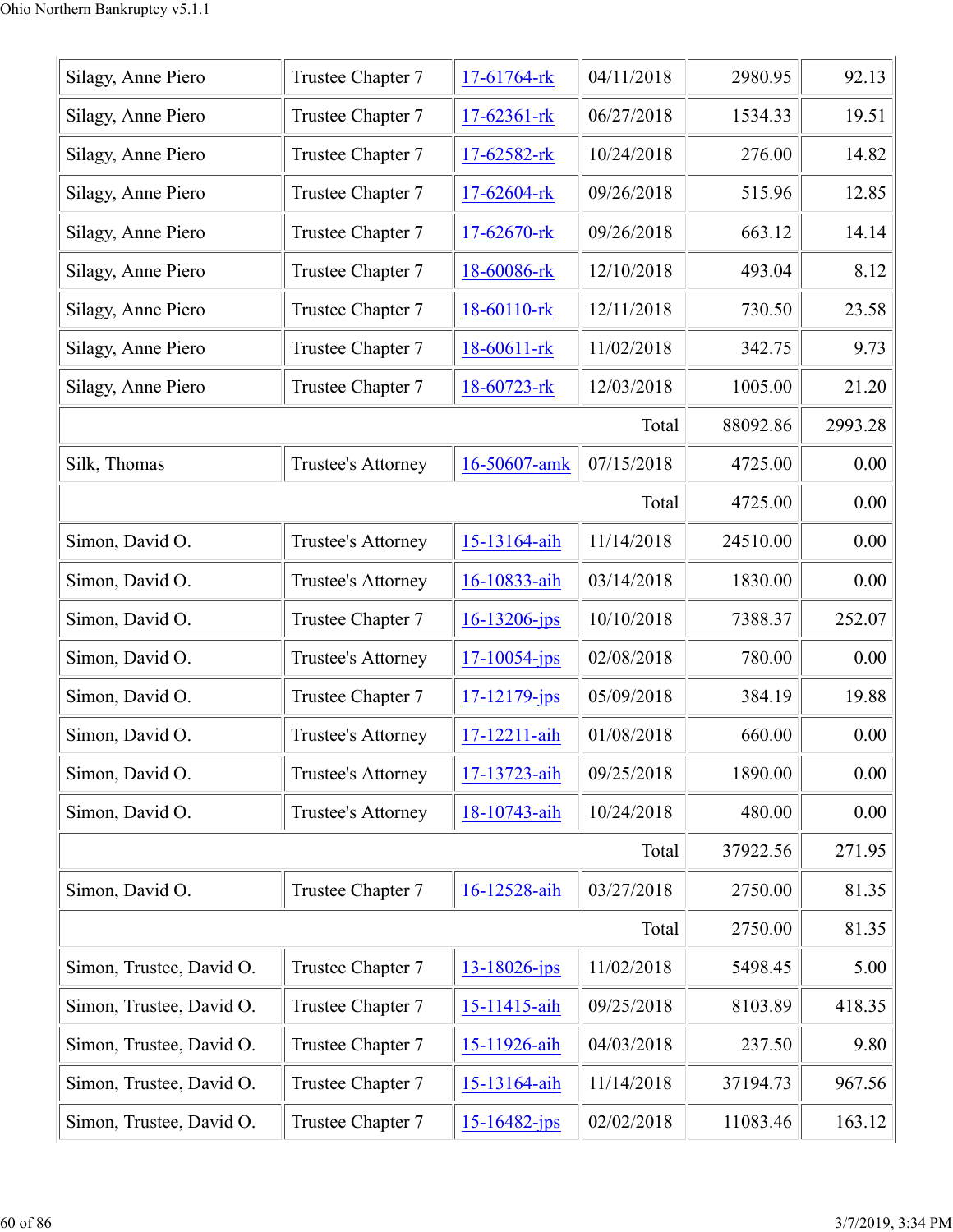| Simon, Trustee, David O. | Trustee Chapter 7  | 16-10833-aih       | 03/14/2018 | 7281.53 | 161.15 |
|--------------------------|--------------------|--------------------|------------|---------|--------|
| Simon, Trustee, David O. | Trustee Chapter 7  | 16-11675-aih       | 10/24/2018 | 5750.81 | 0.00   |
| Simon, Trustee, David O. | Trustee's Attorney | $16 - 13206 - ips$ | 10/10/2018 | 2160.00 | 0.00   |
| Simon, Trustee, David O. | Trustee Chapter 7  | $16 - 13554 - jps$ | 02/26/2018 | 1250.00 | 4.90   |
| Simon, Trustee, David O. | Trustee Chapter 7  | $16 - 14359$ -jps  | 02/08/2018 | 1046.88 | 7.90   |
| Simon, Trustee, David O. | Trustee Chapter 7  | $16 - 16443$ -jps  | 01/09/2018 | 1750.00 | 18.48  |
| Simon, Trustee, David O. | Trustee Chapter 7  | 16-16831-aih       | 07/02/2018 | 8455.67 | 15.81  |
| Simon, Trustee, David O. | Trustee Chapter 7  | $17 - 10054$ -jps  | 02/08/2018 | 2824.27 | 17.21  |
| Simon, Trustee, David O. | Trustee Chapter 7  | $17 - 10175$ -jps  | 01/18/2018 | 364.47  | 4.90   |
| Simon, Trustee, David O. | Trustee Chapter 7  | 17-10211-aih       | 01/11/2018 | 853.56  | 2.94   |
| Simon, Trustee, David O. | Trustee Chapter 7  | 17-10261-aih       | 07/02/2018 | 875.00  | 33.60  |
| Simon, Trustee, David O. | Trustee Chapter 7  | $17 - 10271 - ips$ | 01/18/2018 | 440.50  | 7.97   |
| Simon, Trustee, David O. | Trustee Chapter 7  | 17-10401-aih       | 03/23/2018 | 331.00  | 7.66   |
| Simon, Trustee, David O. | Trustee Chapter 7  | $17 - 10514$ -jps  | 03/26/2018 | 3743.60 | 129.90 |
| Simon, Trustee, David O. | Trustee Chapter 7  | $17 - 10587 - jps$ | 02/08/2018 | 742.69  | 4.05   |
| Simon, Trustee, David O. | Trustee Chapter 7  | $17 - 10735 - jps$ | 01/18/2018 | 389.45  | 7.35   |
| Simon, Trustee, David O. | Trustee Chapter 7  | 17-10876-jps       | 02/08/2018 | 750.00  | 8.82   |
| Simon, Trustee, David O. | Trustee Chapter 7  | 17-11077-aih       | 01/30/2018 | 287.64  | 4.90   |
| Simon, Trustee, David O. | Trustee Chapter 7  | 17-11144-aih       | 02/26/2018 | 750.00  | 4.90   |
| Simon, Trustee, David O. | Trustee Chapter 7  | $17 - 11162$ -jps  | 02/26/2018 | 1542.95 | 5.88   |
| Simon, Trustee, David O. | Trustee Chapter 7  | 17-11294-aih       | 04/04/2018 | 287.50  | 8.15   |
| Simon, Trustee, David O. | Trustee Chapter 7  | $17 - 11299$ -jps  | 02/26/2018 | 799.81  | 12.00  |
| Simon, Trustee, David O. | Trustee Chapter 7  | 17-11324-aih       | 01/30/2018 | 337.93  | 27.09  |
| Simon, Trustee, David O. | Trustee Chapter 7  | 17-11633-aih       | 03/06/2018 | 372.14  | 4.90   |
| Simon, Trustee, David O. | Trustee Chapter 7  | 17-11848-aih       | 04/11/2018 | 507.10  | 7.35   |
| Simon, Trustee, David O. | Trustee Chapter 7  | 17-11927-aih       | 05/02/2018 | 604.37  | 5.88   |
| Simon, Trustee, David O. | Trustee Chapter 7  | $17 - 11952 - ips$ | 04/12/2018 | 500.77  | 2.94   |
| Simon, Trustee, David O. | Trustee Chapter 7  | 17-12022-aih       | 04/23/2018 | 611.02  | 9.80   |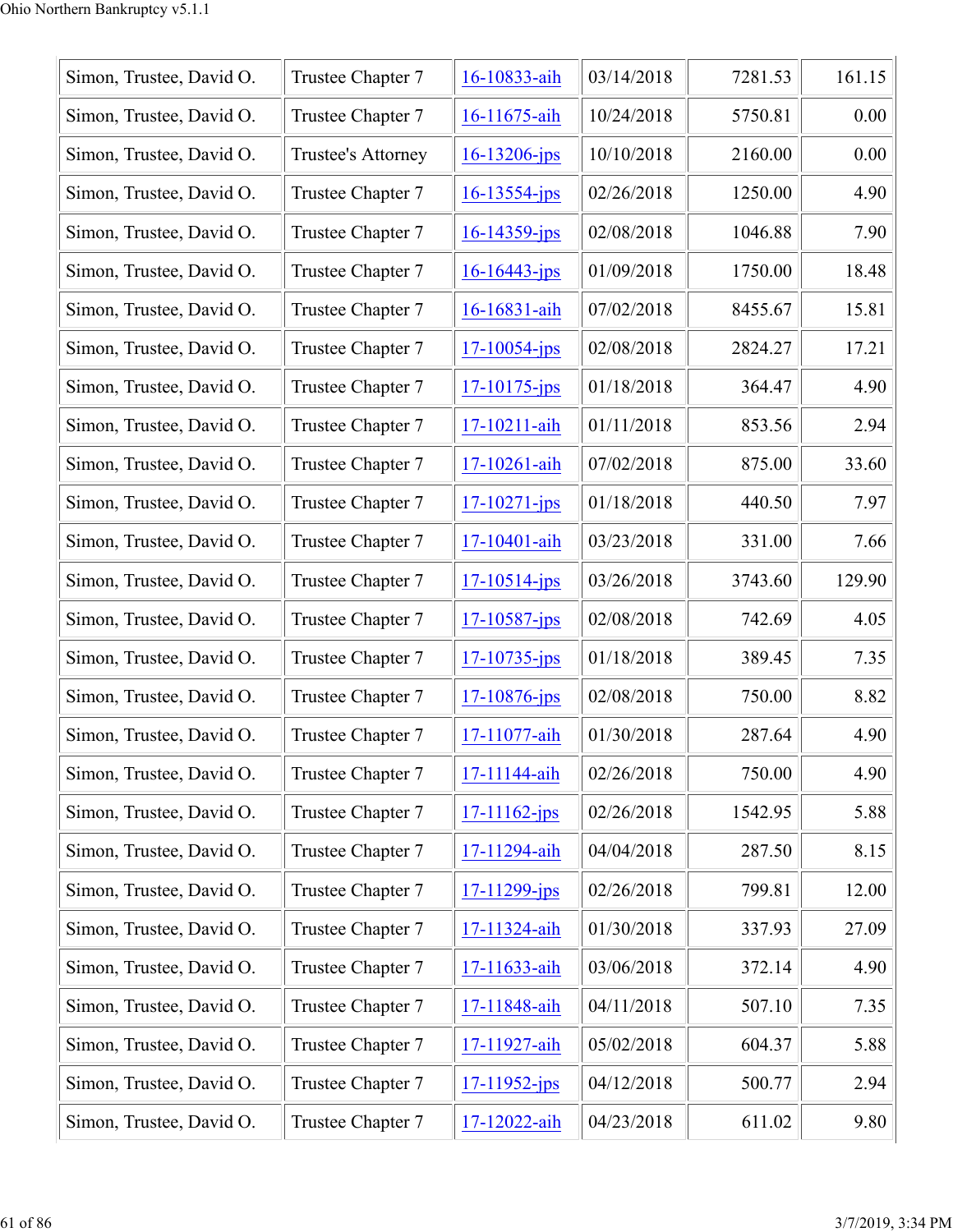| Simon, Trustee, David O. | Trustee Chapter 7  | $17 - 12174 - ips$ | 04/04/2018 | 1750.90 | 3.43   |
|--------------------------|--------------------|--------------------|------------|---------|--------|
| Simon, Trustee, David O. | Trustee's Attorney | $17 - 12179$ -jps  | 05/09/2018 | 480.00  | 0.00   |
| Simon, Trustee, David O. | Trustee Chapter 7  | 17-12198-aih       | 04/23/2018 | 500.00  | 13.44  |
| Simon, Trustee, David O. | Trustee Chapter 7  | $17 - 12208 - ips$ | 04/30/2018 | 647.75  | 5.21   |
| Simon, Trustee, David O. | Trustee Chapter 7  | 17-12211-aih       | 01/08/2018 | 2545.50 | 205.67 |
| Simon, Trustee, David O. | Trustee Chapter 7  | 17-12829-aih       | 09/20/2018 | 312.43  | 0.00   |
| Simon, Trustee, David O. | Trustee Chapter 7  | 17-12832-aih       | 03/23/2018 | 279.93  | 3.92   |
| Simon, Trustee, David O. | Trustee Chapter 7  | $17 - 12994 - jps$ | 04/25/2018 | 750.00  | 10.46  |
| Simon, Trustee, David O. | Trustee Chapter 7  | 17-13044-aih       | 03/23/2018 | 220.46  | 4.90   |
| Simon, Trustee, David O. | Trustee Chapter 7  | $17 - 13057 - ips$ | 04/25/2018 | 1347.50 | 13.62  |
| Simon, Trustee, David O. | Trustee Chapter 7  | $17 - 13144 - jps$ | 03/27/2018 | 381.82  | 4.90   |
| Simon, Trustee, David O. | Trustee Chapter 7  | $17 - 13251 - ips$ | 05/09/2018 | 1659.79 | 3.92   |
| Simon, Trustee, David O. | Trustee Chapter 7  | 17-13266-aih       | 05/02/2018 | 940.01  | 5.88   |
| Simon, Trustee, David O. | Trustee Chapter 7  | $17 - 13418$ -jps  | 04/25/2018 | 238.15  | 4.90   |
| Simon, Trustee, David O. | Trustee Chapter 7  | 17-13438-jps       | 06/14/2018 | 1607.28 | 2.45   |
| Simon, Trustee, David O. | Trustee Chapter 7  | 17-13723-aih       | 09/25/2018 | 2352.43 | 4.96   |
| Simon, Trustee, David O. | Trustee Chapter 7  | $17 - 13751 - ips$ | 04/25/2018 | 339.58  | 1.96   |
| Simon, Trustee, David O. | Trustee Chapter 7  | $17 - 13812 - ips$ | 05/09/2018 | 1260.38 | 2.45   |
| Simon, Trustee, David O. | Trustee Chapter 7  | $17 - 13884 - ips$ | 05/24/2018 | 1608.00 | 5.88   |
| Simon, Trustee, David O. | Trustee Chapter 7  | $17 - 13890 - ips$ | 08/03/2018 | 738.63  | 9.80   |
| Simon, Trustee, David O. | Trustee Chapter 7  | 17-14073-aih       | 05/02/2018 | 938.25  | 2.45   |
| Simon, Trustee, David O. | Trustee Chapter 7  | $17 - 14379 - ips$ | 05/24/2018 | 1031.05 | 24.84  |
| Simon, Trustee, David O. | Trustee Chapter 7  | 17-14495-aih       | 05/24/2018 | 3739.51 | 27.82  |
| Simon, Trustee, David O. | Trustee Chapter 7  | 17-14496-aih       | 08/02/2018 | 782.79  | 2.94   |
| Simon, Trustee, David O. | Trustee Chapter 7  | $17 - 14510 - ips$ | 06/14/2018 | 1346.55 | 2.94   |
| Simon, Trustee, David O. | Trustee Chapter 7  | 17-14912-jps       | 06/14/2018 | 448.33  | 2.45   |
| Simon, Trustee, David O. | Trustee Chapter 7  | 17-14939-aih       | 04/11/2018 | 858.17  | 8.79   |
| Simon, Trustee, David O. | Trustee Chapter 7  | 17-14945-aih       | 05/09/2018 | 321.47  | 3.43   |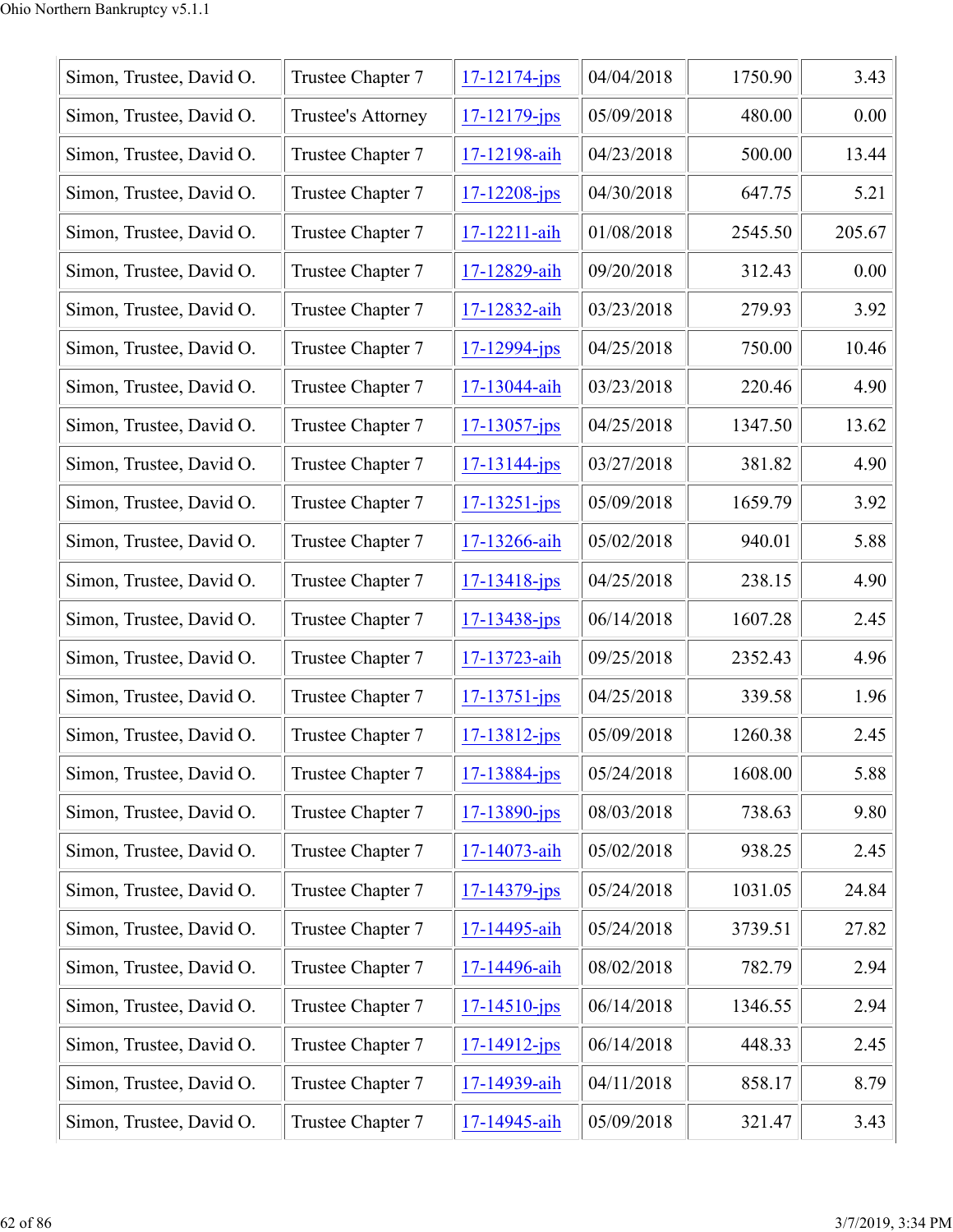| Simon, Trustee, David O. | Trustee Chapter 7 | $17 - 15062$ -jps  | 06/14/2018 | 669.68  | 7.35  |
|--------------------------|-------------------|--------------------|------------|---------|-------|
| Simon, Trustee, David O. | Trustee Chapter 7 | $17 - 15125$ -jps  | 11/02/2018 | 804.71  | 4.00  |
| Simon, Trustee, David O. | Trustee Chapter 7 | 17-15223-aih       | 08/02/2018 | 751.57  | 3.92  |
| Simon, Trustee, David O. | Trustee Chapter 7 | $17 - 15484 - jps$ | 05/30/2018 | 230.63  | 7.84  |
| Simon, Trustee, David O. | Trustee Chapter 7 | $17 - 15570 - jps$ | 05/30/2018 | 304.08  | 6.37  |
| Simon, Trustee, David O. | Trustee Chapter 7 | $17 - 15585 - ips$ | 05/09/2018 | 382.96  | 7.35  |
| Simon, Trustee, David O. | Trustee Chapter 7 | 17-15680-aih       | 07/02/2018 | 363.75  | 2.94  |
| Simon, Trustee, David O. | Trustee Chapter 7 | 17-15776-aih       | 07/02/2018 | 243.75  | 4.90  |
| Simon, Trustee, David O. | Trustee Chapter 7 | 17-15858-aih       | 10/30/2018 | 509.58  | 6.00  |
| Simon, Trustee, David O. | Trustee Chapter 7 | 17-15874-aih       | 08/02/2018 | 712.33  | 5.88  |
| Simon, Trustee, David O. | Trustee Chapter 7 | 17-15982-aih       | 08/02/2018 | 1351.12 | 0.00  |
| Simon, Trustee, David O. | Trustee Chapter 7 | 17-16263-aih       | 08/08/2018 | 436.84  | 7.35  |
| Simon, Trustee, David O. | Trustee Chapter 7 | $17 - 16318$ -jps  | 07/18/2018 | 348.20  | 0.00  |
| Simon, Trustee, David O. | Trustee Chapter 7 | $17 - 16402 - ips$ | 08/27/2018 | 916.75  | 3.92  |
| Simon, Trustee, David O. | Trustee Chapter 7 | 17-16407-aih       | 08/08/2018 | 479.94  | 2.94  |
| Simon, Trustee, David O. | Trustee Chapter 7 | 17-16413-aih       | 09/06/2018 | 1291.06 | 60.04 |
| Simon, Trustee, David O. | Trustee Chapter 7 | $17 - 16424 - jps$ | 11/02/2018 | 393.29  | 5.88  |
| Simon, Trustee, David O. | Trustee Chapter 7 | 17-16439-aih       | 08/20/2018 | 925.67  | 4.90  |
| Simon, Trustee, David O. | Trustee Chapter 7 | $17 - 16464 - ips$ | 07/18/2018 | 364.23  | 7.35  |
| Simon, Trustee, David O. | Trustee Chapter 7 | 17-16579-aih       | 08/08/2018 | 386.18  | 2.94  |
| Simon, Trustee, David O. | Trustee Chapter 7 | 17-16639-aih       | 08/08/2018 | 437.50  | 7.35  |
| Simon, Trustee, David O. | Trustee Chapter 7 | $17 - 16642$ -jps  | 10/10/2018 | 650.67  | 4.90  |
| Simon, Trustee, David O. | Trustee Chapter 7 | $17 - 16645$ -jps  | 10/10/2018 | 858.07  | 3.92  |
| Simon, Trustee, David O. | Trustee Chapter 7 | $17 - 16724 - ips$ | 10/10/2018 | 830.50  | 4.90  |
| Simon, Trustee, David O. | Trustee Chapter 7 | $17 - 16725 - ips$ | 11/02/2018 | 333.93  | 4.00  |
| Simon, Trustee, David O. | Trustee Chapter 7 | 17-16740-aih       | 10/11/2018 | 380.56  | 2.94  |
| Simon, Trustee, David O. | Trustee Chapter 7 | 17-16752-aih       | 08/03/2018 | 251.00  | 4.90  |
| Simon, Trustee, David O. | Trustee Chapter 7 | $17 - 16768$ -jps  | 11/02/2018 | 1398.38 | 6.37  |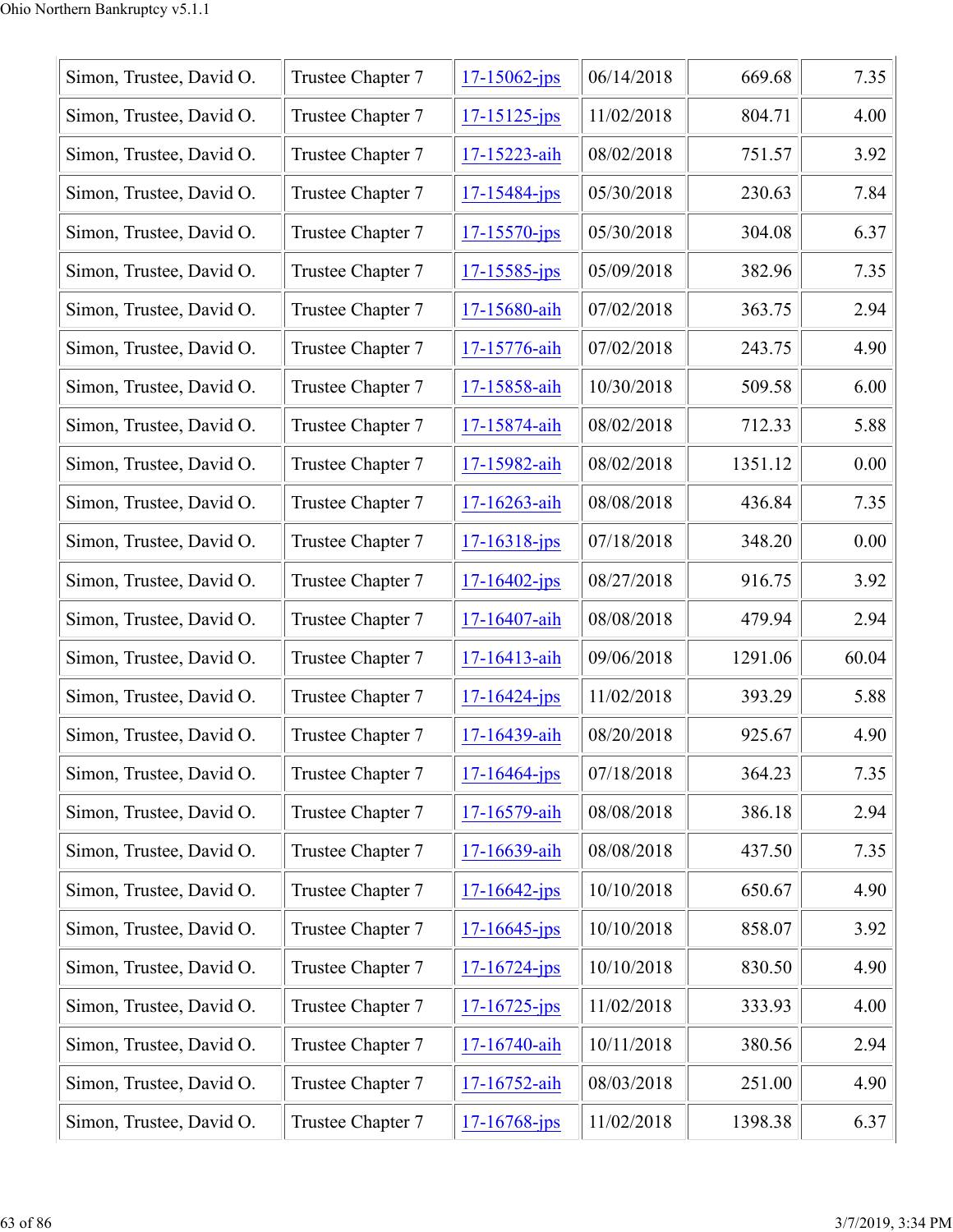| Simon, Trustee, David O. | Trustee Chapter 7  | 17-16816-aih       | 09/06/2018 | 1437.18   | 7.79     |
|--------------------------|--------------------|--------------------|------------|-----------|----------|
| Simon, Trustee, David O. | Trustee Chapter 7  | $17 - 16988 - ips$ | 10/10/2018 | 1755.50   | 2.45     |
| Simon, Trustee, David O. | Trustee Chapter 7  | 17-17010-aih       | 09/06/2018 | 745.50    | 3.92     |
| Simon, Trustee, David O. | Trustee Chapter 7  | $17 - 17242 - ips$ | 11/02/2018 | 509.59    | 4.90     |
| Simon, Trustee, David O. | Trustee Chapter 7  | 17-17275-aih       | 09/20/2018 | 1056.76   | 5.88     |
| Simon, Trustee, David O. | Trustee Chapter 7  | 17-17279-aih       | 09/20/2018 | 778.58    | 8.33     |
| Simon, Trustee, David O. | Trustee Chapter 7  | 17-17285-aih       | 09/20/2018 | 849.31    | 4.41     |
| Simon, Trustee, David O. | Trustee Chapter 7  | $17 - 17479$ -jps  | 11/02/2018 | 963.34    | 11.00    |
| Simon, Trustee, David O. | Trustee Chapter 7  | 17-17507-aih       | 12/03/2018 | 783.50    | 7.50     |
| Simon, Trustee, David O. | Trustee Chapter 7  | 17-17547-aih       | 12/03/2018 | 477.38    | 5.00     |
| Simon, Trustee, David O. | Trustee Chapter 7  | $18 - 10013 - ips$ | 11/29/2018 | 210.93    | 0.00     |
| Simon, Trustee, David O. | Trustee Chapter 7  | 18-10743-aih       | 10/24/2018 | 875.00    | 19.22    |
|                          |                    |                    |            |           |          |
|                          |                    |                    | Total      | 164604.85 | 2745.22  |
| Sitrick and Company, Inc | Other Professional | 18-50757-amk       | 12/11/2018 | 535086.75 | 52339.41 |
|                          |                    |                    | Total      | 535086.75 | 52339.41 |
| Skoda, Minotti & Co.     | Other Professional | $10 - 50494$ -jps  | 01/09/2018 | 344929.05 | 865.87   |
| Skoda, Minotti & Co.     | Consultant         | $10 - 50494$ -jps  | 11/08/2018 | 63339.40  | 129.08   |
|                          |                    |                    | Total      | 408268.45 | 994.95   |
| Snyder, Charles G.       | Appraiser          | 18-62142-rk        | 12/06/2018 | 275.00    | 0.00     |
|                          |                    |                    | Total      | 275.00    | 0.00     |
| Snyder Company, The Char | Appraiser          | 16-62332-rk        | 03/16/2018 | 275.00    | 0.00     |
| Snyder Company, The Char | Appraiser          | $17-61571$ -rk     | 01/19/2018 | 1600.00   | 0.00     |
| Snyder Company, The Char | Appraiser          | 17-62181-rk        | 08/28/2018 | 2150.00   | 0.00     |
| Snyder Company, The Char | Appraiser          | 17-62510-rk        | 01/02/2018 | 225.00    | 0.00     |
| Snyder Company, The Char | Appraiser          | 17-62541-rk        | 01/10/2018 | 225.00    | 0.00     |
| Snyder Company, The Char | Appraiser          | 18-60080-rk        | 03/16/2018 | 275.00    | 0.00     |
| Snyder Company, The Char | Appraiser          | 18-60184-rk        | 03/20/2018 | 275.00    | 0.00     |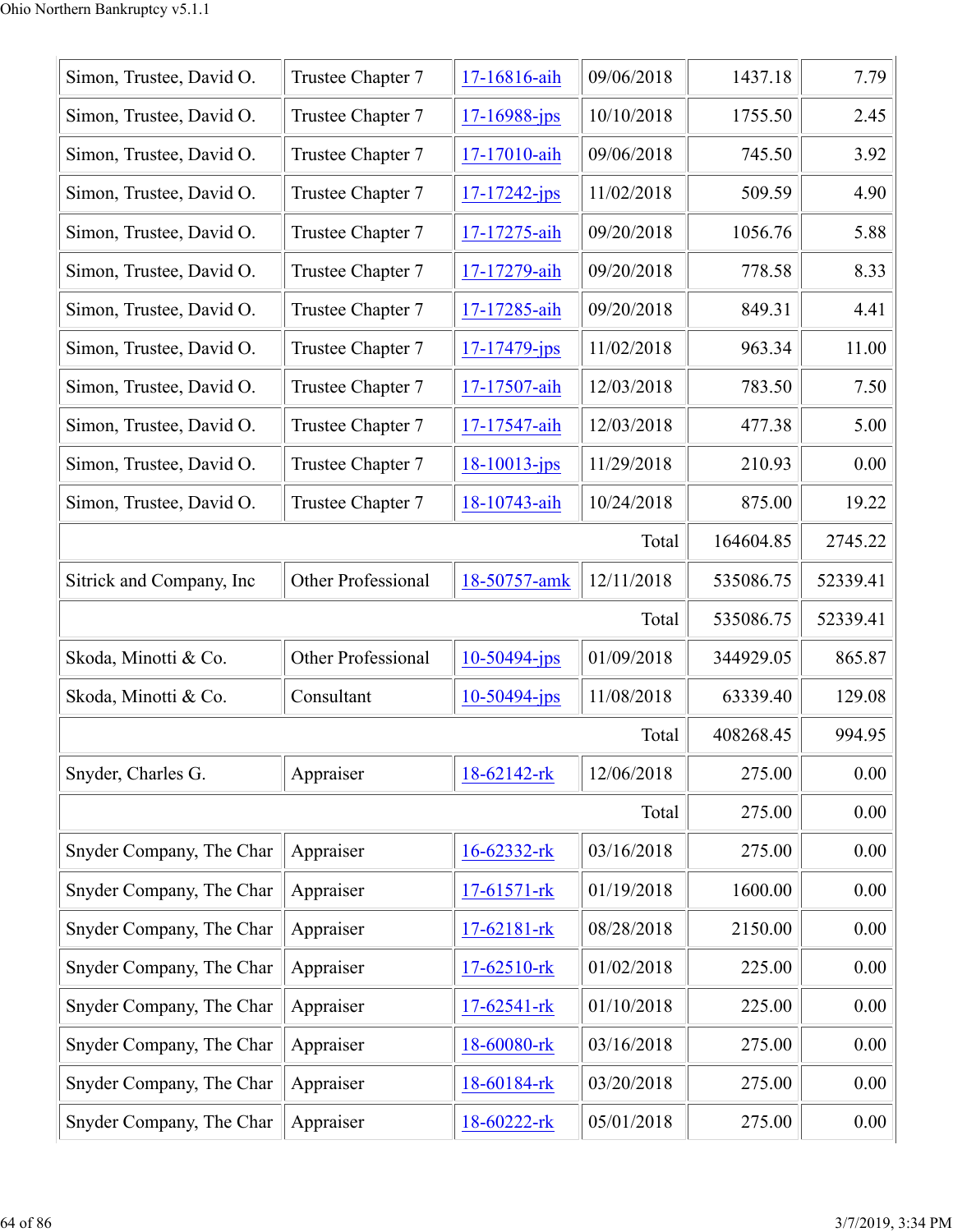| Snyder Company, The Char | Appraiser          | 18-60480-rk        | 09/07/2018 | 275.00  | 0.00   |
|--------------------------|--------------------|--------------------|------------|---------|--------|
| Snyder Company, The Char | Appraiser          | 18-61307-rk        | 10/09/2018 | 275.00  | 0.00   |
| Snyder Company, The Char | Appraiser          | 18-61843-rk        | 10/09/2018 | 275.00  | 0.00   |
| Snyder Company, The Char | Appraiser          | 18-61916-rk        | 11/20/2018 | 550.00  | 0.00   |
|                          |                    |                    | Total      | 6675.00 | 0.00   |
| Steel, Michael A.        | Trustee's Attorney | 16-52640-amk       | 12/16/2018 | 2180.00 | 232.20 |
| Steel, Michael A.        | Trustee's Attorney | 16-52777-amk       | 01/18/2018 | 1435.00 | 109.83 |
|                          |                    |                    | Total      | 3615.00 | 342.03 |
| Stein, Sheldon           | Trustee's Attorney | 16-14364-aih       | 12/03/2018 | 2000.00 | 0.00   |
| Stein, Sheldon           | Trustee's Attorney | 17-12404-aih       | 05/04/2018 | 780.00  | 0.00   |
|                          |                    |                    | Total      | 2780.00 | 0.00   |
| Stein, Sheldon           | Trustee Chapter 7  | 13-15970-aih       | 09/25/2018 | 875.00  | 57.35  |
| Stein, Sheldon           | Trustee Chapter 7  | $14 - 10254 - jps$ | 06/14/2018 | 2150.00 | 88.88  |
| Stein, Sheldon           | Trustee Chapter 7  | 15-16255-jps       | 05/09/2018 | 3775.84 | 147.00 |
| Stein, Sheldon           | Trustee Chapter 7  | 15-17308-aih       | 01/30/2018 | 124.21  | 26.79  |
| Stein, Sheldon           | Trustee Chapter 7  | $16 - 11039$ -jps  | 11/02/2018 | 2761.29 | 58.87  |
| Stein, Sheldon           | Trustee Chapter 7  | 16-11838-jps       | 03/26/2018 | 68.35   | 7.54   |
| Stein, Sheldon           | Trustee Chapter 7  | $16 - 12674 - ips$ | 10/10/2018 | 1984.50 | 23.61  |
| Stein, Sheldon           | Trustee Chapter 7  | $16 - 14325$ -jps  | 02/26/2018 | 1260.00 | 46.98  |
| Stein, Sheldon           | Trustee Chapter 7  | 16-14364-aih       | 12/03/2018 | 1843.00 | 177.84 |
| Stein, Sheldon           | Trustee Chapter 7  | $16 - 14848 - ips$ | 01/18/2018 | 1350.00 | 31.23  |
| Stein, Sheldon           | Trustee Chapter 7  | 16-15871-aih       | 02/28/2018 | 1000.00 | 38.45  |
| Stein, Sheldon           | Trustee Chapter 7  | 16-15928-aih       | 06/04/2018 | 250.00  | 63.88  |
| Stein, Sheldon           | Trustee Chapter 7  | 16-16235-aih       | 08/08/2018 | 722.16  | 19.00  |
| Stein, Sheldon           | Trustee Chapter 7  | 16-16778-aih       | 01/08/2018 | 894.52  | 20.12  |
| Stein, Sheldon           | Trustee Chapter 7  | $17 - 10122 - jps$ | 04/25/2018 | 1203.58 | 94.02  |
| Stein, Sheldon           | Trustee Chapter 7  | $17 - 10288 - ips$ | 01/18/2018 | 1264.41 | 31.57  |
| Stein, Sheldon           | Trustee Chapter 7  | 17-10445-aih       | 01/19/2018 | 581.19  | 32.74  |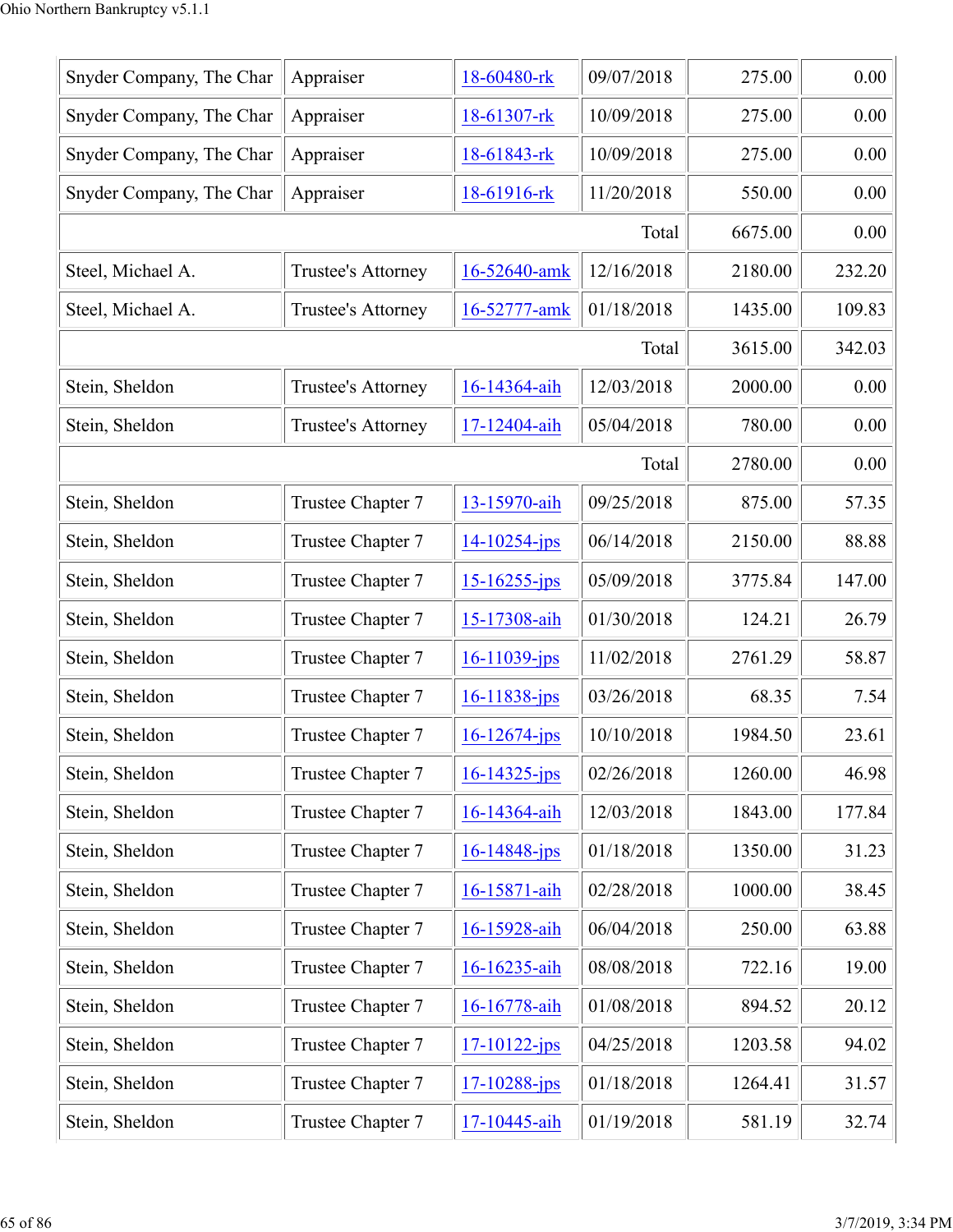| Stein, Sheldon | Trustee Chapter 7 | 17-10549-aih       | 12/04/2018 | 827.98  | 39.69 |
|----------------|-------------------|--------------------|------------|---------|-------|
| Stein, Sheldon | Trustee Chapter 7 | 17-10621-aih       | 02/28/2018 | 1050.00 | 45.37 |
| Stein, Sheldon | Trustee Chapter 7 | 17-10722-aih       | 04/11/2018 | 1100.00 | 37.06 |
| Stein, Sheldon | Trustee Chapter 7 | $17 - 10754 - jps$ | 10/10/2018 | 515.25  | 35.15 |
| Stein, Sheldon | Trustee Chapter 7 | 17-10763-aih       | 03/06/2018 | 717.91  | 15.39 |
| Stein, Sheldon | Trustee Chapter 7 | 17-11175-jps       | 01/18/2018 | 437.50  | 13.50 |
| Stein, Sheldon | Trustee Chapter 7 | $17 - 11510 - ips$ | 06/14/2018 | 984.00  | 13.12 |
| Stein, Sheldon | Trustee Chapter 7 | 17-11616-aih       | 09/06/2018 | 1850.00 | 40.62 |
| Stein, Sheldon | Trustee Chapter 7 | 17-12045-aih       | 04/11/2018 | 671.77  | 10.14 |
| Stein, Sheldon | Trustee Chapter 7 | 17-12404-aih       | 05/04/2018 | 843.11  | 27.70 |
| Stein, Sheldon | Trustee Chapter 7 | 17-12444-aih       | 03/01/2018 | 250.00  | 24.54 |
| Stein, Sheldon | Trustee Chapter 7 | 17-12459-jps       | 01/09/2018 | 480.93  | 15.57 |
| Stein, Sheldon | Trustee Chapter 7 | $17 - 12743 - jps$ | 02/28/2018 | 250.00  | 21.63 |
| Stein, Sheldon | Trustee Chapter 7 | $17 - 12746$ -jps  | 01/18/2018 | 1400.00 | 33.37 |
| Stein, Sheldon | Trustee Chapter 7 | $17 - 12760 - ips$ | 01/18/2018 | 634.49  | 43.41 |
| Stein, Sheldon | Trustee Chapter 7 | $17 - 13079$ -jps  | 10/10/2018 | 118.97  | 14.07 |
| Stein, Sheldon | Trustee Chapter 7 | 17-13080-aih       | 01/11/2018 | 1722.54 | 39.30 |
| Stein, Sheldon | Trustee Chapter 7 | $17 - 13099 - ips$ | 03/28/2018 | 396.60  | 23.45 |
| Stein, Sheldon | Trustee Chapter 7 | $17 - 13101 - ips$ | 01/23/2018 | 605.53  | 34.21 |
| Stein, Sheldon | Trustee Chapter 7 | 17-13105-aih       | 01/30/2018 | 320.50  | 20.65 |
| Stein, Sheldon | Trustee Chapter 7 | $17 - 13305 - ips$ | 06/26/2018 | 1450.00 | 37.69 |
| Stein, Sheldon | Trustee Chapter 7 | $17 - 13333 - jps$ | 11/02/2018 | 627.02  | 29.52 |
| Stein, Sheldon | Trustee Chapter 7 | 17-13338-aih       | 04/03/2018 | 545.86  | 22.73 |
| Stein, Sheldon | Trustee Chapter 7 | 17-13354-aih       | 01/19/2018 | 375.00  | 62.18 |
| Stein, Sheldon | Trustee Chapter 7 | 17-13387-aih       | 03/14/2018 | 405.25  | 26.52 |
| Stein, Sheldon | Trustee Chapter 7 | 17-13528-aih       | 01/30/2018 | 250.00  | 25.35 |
| Stein, Sheldon | Trustee Chapter 7 | $17 - 13785 - ips$ | 01/23/2018 | 354.70  | 14.85 |
| Stein, Sheldon | Trustee Chapter 7 | 17-13969-aih       | 02/28/2018 | 750.00  | 18.81 |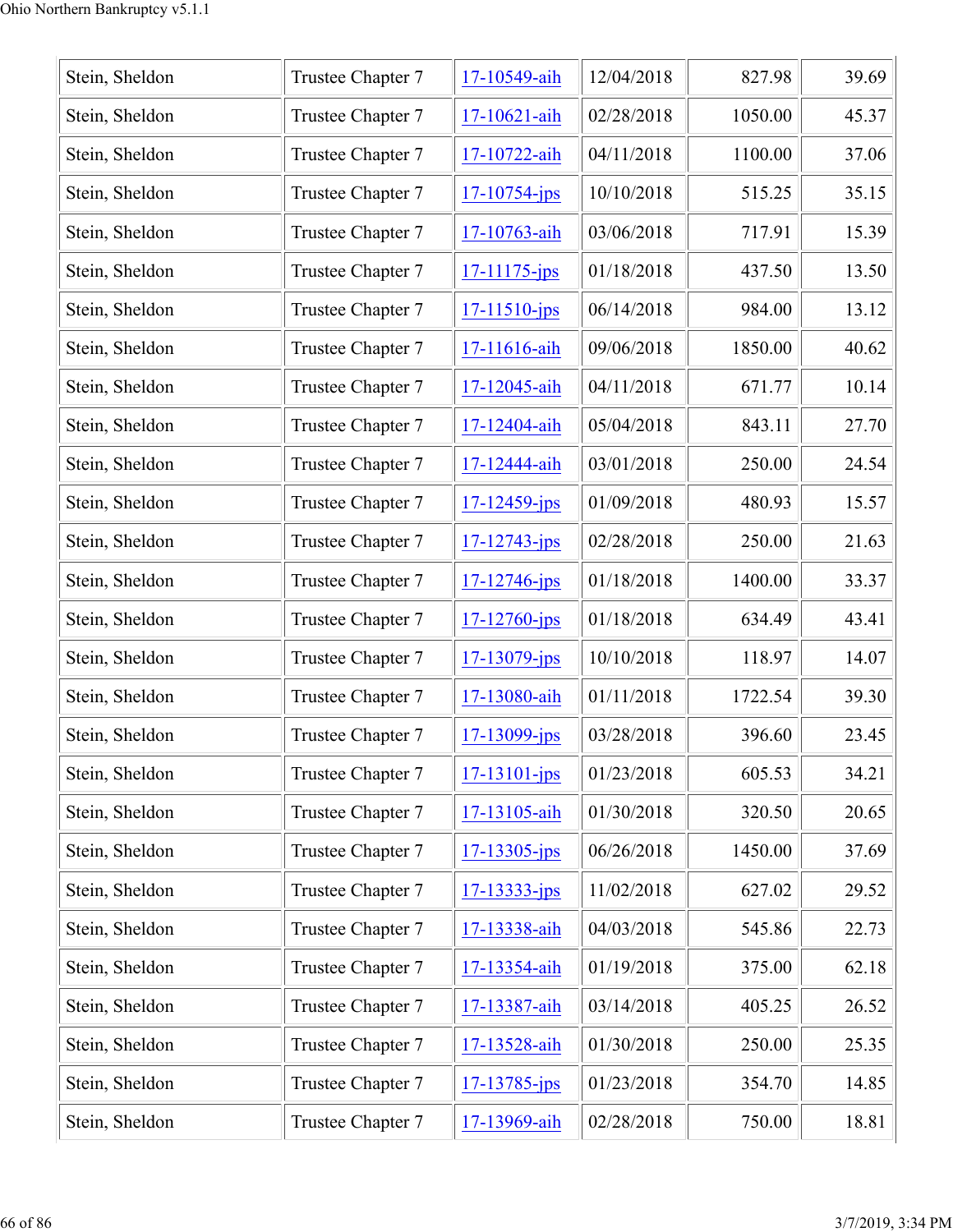| Stein, Sheldon | Trustee Chapter 7 | $17 - 14005 - ips$ | 11/02/2018 | 500.00  | 44.15 |
|----------------|-------------------|--------------------|------------|---------|-------|
| Stein, Sheldon | Trustee Chapter 7 | $17 - 14129$ -jps  | 03/26/2018 | 1305.98 | 14.67 |
| Stein, Sheldon | Trustee Chapter 7 | 17-14162-aih       | 06/28/2018 | 1597.61 | 34.34 |
| Stein, Sheldon | Trustee Chapter 7 | $17 - 14294 - ips$ | 02/16/2018 | 287.50  | 19.76 |
| Stein, Sheldon | Trustee Chapter 7 | $17 - 14431 - jps$ | 08/03/2018 | 383.24  | 25.90 |
| Stein, Sheldon | Trustee Chapter 7 | $17 - 14555 - ips$ | 03/26/2018 | 570.48  | 40.04 |
| Stein, Sheldon | Trustee Chapter 7 | $17 - 14582 - ips$ | 04/25/2018 | 1154.83 | 24.30 |
| Stein, Sheldon | Trustee Chapter 7 | 17-14773-aih       | 09/25/2018 | 500.00  | 26.92 |
| Stein, Sheldon | Trustee Chapter 7 | $17 - 14867 - ips$ | 04/12/2018 | 527.74  | 21.21 |
| Stein, Sheldon | Trustee Chapter 7 | 17-14871-aih       | 04/11/2018 | 415.94  | 17.90 |
| Stein, Sheldon | Trustee Chapter 7 | 17-14893-jps       | 09/14/2018 | 367.64  | 10.36 |
| Stein, Sheldon | Trustee Chapter 7 | 17-15057-aih       | 09/06/2018 | 541.70  | 24.74 |
| Stein, Sheldon | Trustee Chapter 7 | 17-15201-jps       | 03/26/2018 | 272.48  | 16.72 |
| Stein, Sheldon | Trustee Chapter 7 | 17-15278-jps       | 08/03/2018 | 2860.00 | 45.12 |
| Stein, Sheldon | Trustee Chapter 7 | $17 - 15326 - ips$ | 05/09/2018 | 696.75  | 14.14 |
| Stein, Sheldon | Trustee Chapter 7 | 17-15390-aih       | 05/31/2018 | 481.81  | 20.77 |
| Stein, Sheldon | Trustee Chapter 7 | 17-15509-aih       | 10/24/2018 | 554.50  | 75.38 |
| Stein, Sheldon | Trustee Chapter 7 | $17 - 15725 - ips$ | 05/09/2018 | 533.40  | 26.84 |
| Stein, Sheldon | Trustee Chapter 7 | $17 - 16087 - ips$ | 06/14/2018 | 709.67  | 30.12 |
| Stein, Sheldon | Trustee Chapter 7 | $17 - 16139$ -jps  | 11/02/2018 | 603.35  | 31.88 |
| Stein, Sheldon | Trustee Chapter 7 | 17-16161-aih       | 05/31/2018 | 529.32  | 16.79 |
| Stein, Sheldon | Trustee Chapter 7 | $17 - 16326 - ips$ | 05/30/2018 | 321.35  | 21.83 |
| Stein, Sheldon | Trustee Chapter 7 | 17-16396-aih       | 12/17/2018 | 3450.00 | 32.23 |
| Stein, Sheldon | Trustee Chapter 7 | 17-16471-aih       | 07/19/2018 | 1259.20 | 35.33 |
| Stein, Sheldon | Trustee Chapter 7 | 17-16763-aih       | 07/02/2018 | 1250.00 | 60.56 |
| Stein, Sheldon | Trustee Chapter 7 | 17-16812-jps       | 11/02/2018 | 634.10  | 27.05 |
| Stein, Sheldon | Trustee Chapter 7 | 17-16968-aih       | 06/19/2018 | 331.20  | 38.55 |
| Stein, Sheldon | Trustee Chapter 7 | 17-17182-aih       | 10/12/2018 | 772.17  | 34.83 |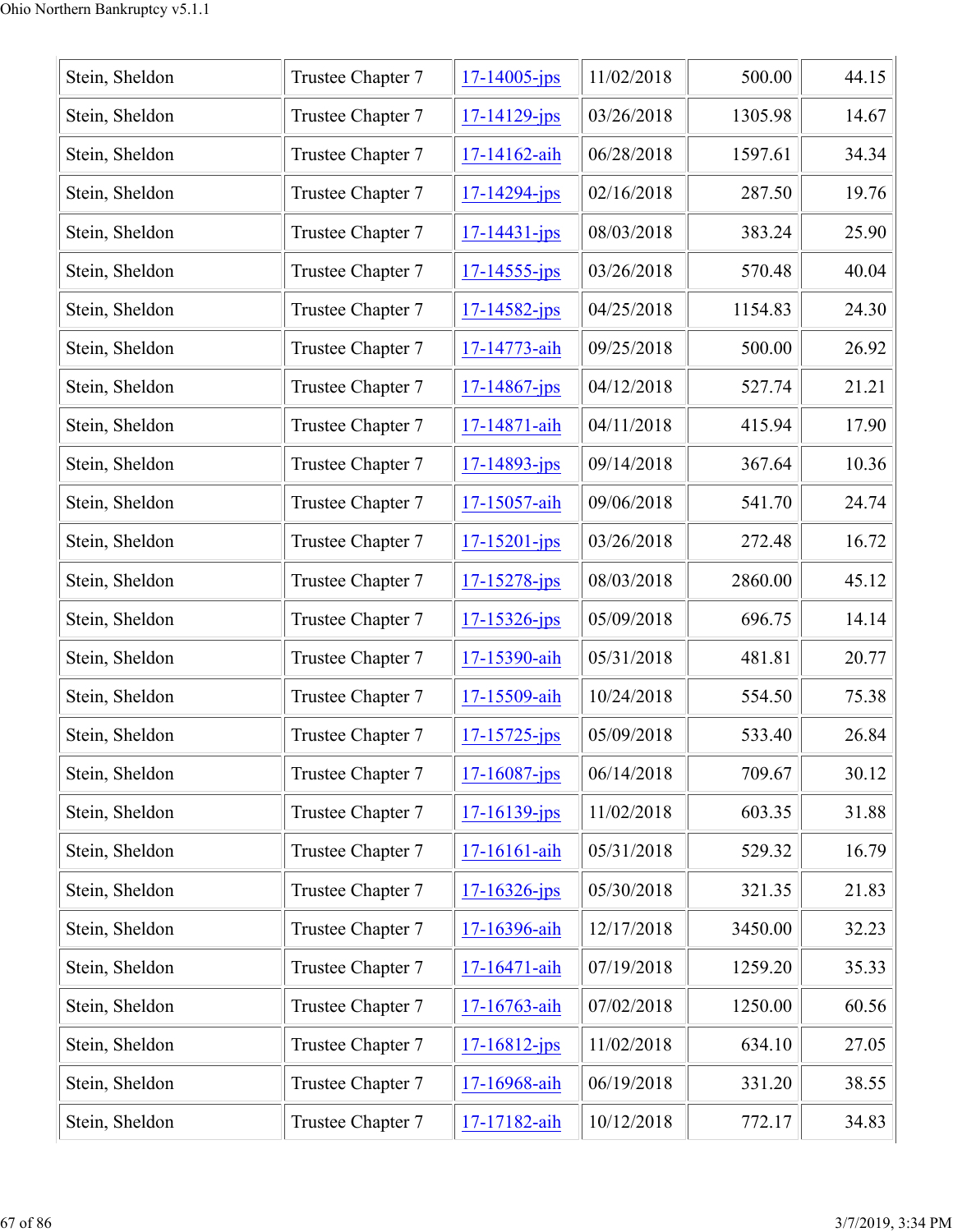| Stein, Sheldon | Trustee Chapter 7 | 17-17189-aih       | 09/06/2018 | 741.36  | 35.09 |
|----------------|-------------------|--------------------|------------|---------|-------|
| Stein, Sheldon | Trustee Chapter 7 | $17 - 17199$ -jps  | 08/27/2018 | 453.87  | 15.52 |
| Stein, Sheldon | Trustee Chapter 7 | $17 - 17212 - ips$ | 11/02/2018 | 429.46  | 25.97 |
| Stein, Sheldon | Trustee Chapter 7 | $17 - 17217 - ips$ | 11/02/2018 | 433.75  | 29.81 |
| Stein, Sheldon | Trustee Chapter 7 | $17 - 17416$ -jps  | 08/27/2018 | 871.54  | 30.88 |
| Stein, Sheldon | Trustee Chapter 7 | $17 - 17435 - ips$ | 10/10/2018 | 563.08  | 39.12 |
| Stein, Sheldon | Trustee Chapter 7 | $17 - 17458 - ips$ | 08/27/2018 | 470.23  | 14.78 |
| Stein, Sheldon | Trustee Chapter 7 | 17-17461-aih       | 10/24/2018 | 564.95  | 38.18 |
| Stein, Sheldon | Trustee Chapter 7 | 18-10048-aih       | 10/24/2018 | 1268.16 | 18.96 |
| Stein, Sheldon | Trustee Chapter 7 | 18-10052-jps       | 10/10/2018 | 658.54  | 32.77 |
| Stein, Sheldon | Trustee Chapter 7 | 18-10147-aih       | 09/25/2018 | 1000.00 | 16.87 |
| Stein, Sheldon | Trustee Chapter 7 | $18 - 10184 - ips$ | 10/18/2018 | 349.34  | 26.86 |
| Stein, Sheldon | Trustee Chapter 7 | $18 - 10287 - ips$ | 12/04/2018 | 1425.60 | 25.81 |
| Stein, Sheldon | Trustee Chapter 7 | 18-10303-jps       | 11/02/2018 | 1250.00 | 22.70 |
| Stein, Sheldon | Trustee Chapter 7 | $18 - 10536 - ips$ | 11/02/2018 | 1351.60 | 20.98 |
| Stein, Sheldon | Trustee Chapter 7 | 18-10553-aih       | 09/25/2018 | 500.00  | 15.78 |
| Stein, Sheldon | Trustee Chapter 7 | 18-10768-aih       | 12/17/2018 | 1837.34 | 35.43 |
| Stein, Sheldon | Trustee Chapter 7 | 18-10778-jps       | 11/02/2018 | 965.38  | 22.56 |
| Stein, Sheldon | Trustee Chapter 7 | 18-10801-aih       | 10/11/2018 | 735.93  | 32.17 |
| Stein, Sheldon | Trustee Chapter 7 | $18-10970$ -jps    | 11/02/2018 | 1285.66 | 16.77 |
| Stein, Sheldon | Trustee Chapter 7 | 18-11308-aih       | 10/24/2018 | 978.89  | 19.90 |
| Stein, Sheldon | Trustee Chapter 7 | 18-11326-jps       | 11/02/2018 | 664.35  | 18.83 |
| Stein, Sheldon | Trustee Chapter 7 | $18 - 11392 - jps$ | 12/28/2018 | 425.00  | 43.65 |
| Stein, Sheldon | Trustee Chapter 7 | $18 - 11440 - ips$ | 10/18/2018 | 349.34  | 26.86 |
| Stein, Sheldon | Trustee Chapter 7 | 18-11577-aih       | 10/01/2018 | 350.00  | 24.63 |
| Stein, Sheldon | Trustee Chapter 7 | 18-11772-aih       | 12/03/2018 | 905.91  | 14.32 |
| Stein, Sheldon | Trustee Chapter 7 | $18 - 11773 - ips$ | 11/08/2018 | 300.00  | 22.41 |
| Stein, Sheldon | Trustee Chapter 7 | 18-12016-aih       | 10/30/2018 | 242.50  | 19.56 |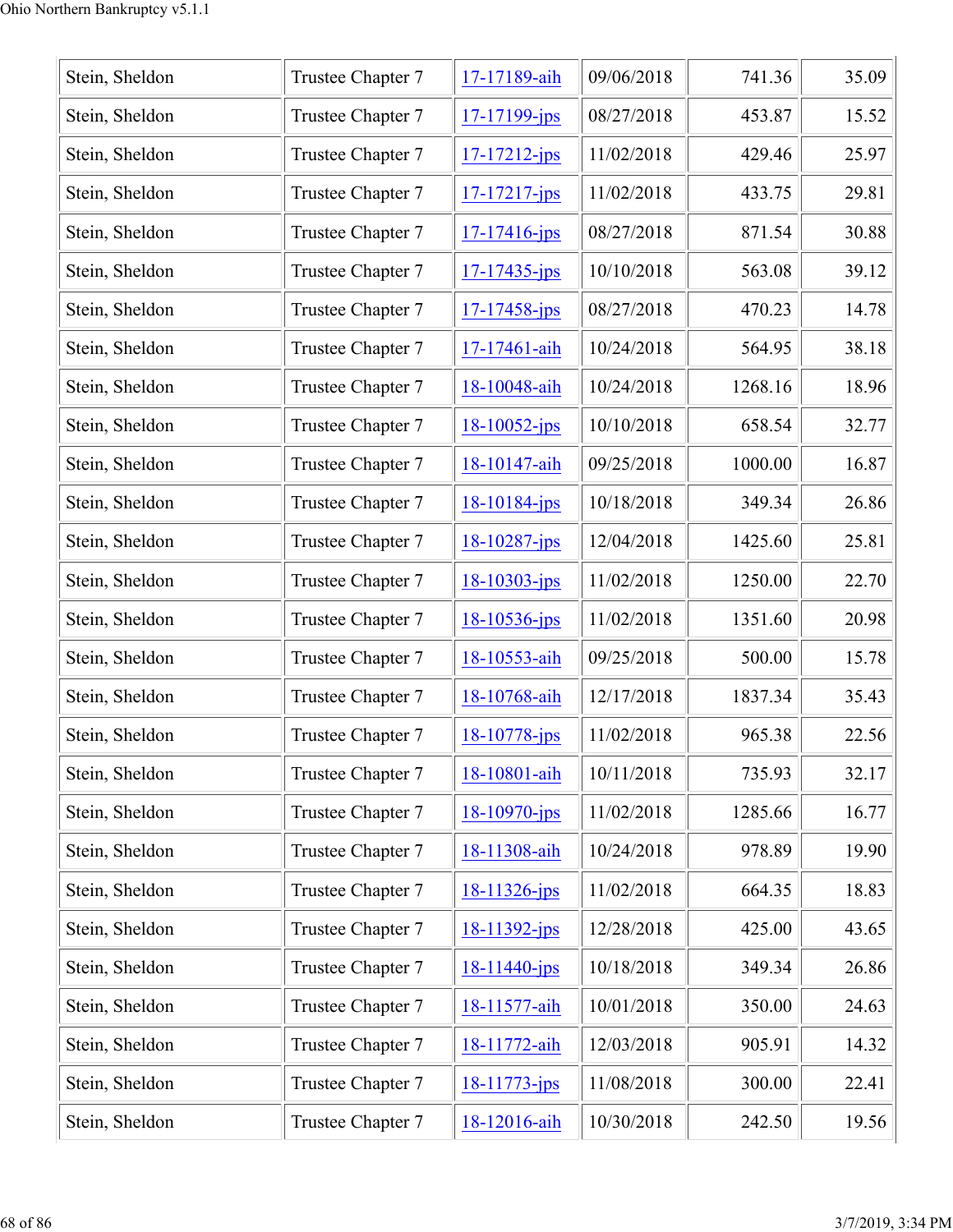| Stein, Sheldon           | Trustee Chapter 7 | $18 - 12089$ -jps | 11/29/2018 | 238.34   | 7.87    |
|--------------------------|-------------------|-------------------|------------|----------|---------|
| Stein, Sheldon           | Trustee Chapter 7 | $18 - 12157$ -jps | 11/29/2018 | 294.50   | 23.23   |
| Stein, Sheldon           | Trustee Chapter 7 | 18-12198-aih      | 12/03/2018 | 589.50   | 27.81   |
| Stein, Sheldon           | Trustee Chapter 7 | 18-12208-aih      | 12/17/2018 | 1847.09  | 12.36   |
|                          |                   |                   | Total      | 89796.13 | 3362.33 |
| Strickland, Nuske, Frien | Accountant        | 18-51582-amk      | 09/26/2018 | 5906.25  | 0.00    |
|                          |                   |                   | Total      | 5906.25  | 0.00    |
| Suhar, Andrew W.         | Trustee Chapter 7 | 07-42972-aih      | 01/10/2018 | 482.86   | 13.13   |
| Suhar, Andrew W.         | Trustee Chapter 7 | 08-42127-kw       | 03/07/2018 | 930.56   | 9.66    |
| Suhar, Andrew W.         | Trustee Chapter 7 | 11-40787-aih      | 03/07/2018 | 9409.83  | 14.08   |
| Suhar, Andrew W.         | Trustee Chapter 7 | 11-43090-aih      | 07/18/2018 | 12647.57 | 39.63   |
| Suhar, Andrew W.         | Trustee Chapter 7 | 13-41877-aih      | 05/09/2018 | 6179.07  | 462.87  |
| Suhar, Andrew W.         | Trustee Chapter 7 | 15-40562-aih      | 12/04/2018 | 150.00   | 79.05   |
| Suhar, Andrew W.         | Trustee Chapter 7 | 15-40842-aih      | 05/09/2018 | 13533.81 | 677.89  |
| Suhar, Andrew W.         | Trustee Chapter 7 | 15-41444-aih      | 08/20/2018 | 662.76   | 10.12   |
| Suhar, Andrew W.         | Trustee Chapter 7 | 15-41538-aih      | 12/04/2018 | 150.00   | 42.32   |
| Suhar, Andrew W.         | Trustee Chapter 7 | 15-41642-aih      | 05/09/2018 | 418.77   | 19.60   |
| Suhar, Andrew W.         | Trustee Chapter 7 | 15-41978-kw       | 03/07/2018 | 670.00   | 12.48   |
| Suhar, Andrew W.         | Trustee Chapter 7 | 15-42176-aih      | 05/09/2018 | 599.50   | 12.70   |
| Suhar, Andrew W.         | Trustee Chapter 7 | 16-40609-aih      | 05/09/2018 | 625.00   | 21.15   |
| Suhar, Andrew W.         | Trustee Chapter 7 | 16-40776-kw       | 02/07/2018 | 430.46   | 87.56   |
| Suhar, Andrew W.         | Trustee Chapter 7 | 16-40883-aih      | 12/31/2018 | 831.61   | 6.58    |
| Suhar, Andrew W.         | Trustee Chapter 7 | 16-40889-aih      | 07/18/2018 | 1892.50  | 15.04   |
| Suhar, Andrew W.         | Trustee Chapter 7 | 16-41479-kw       | 03/07/2018 | 1470.49  | 22.09   |
| Suhar, Andrew W.         | Trustee Chapter 7 | 16-41497-kw       | 04/04/2018 | 1690.00  | 13.16   |
| Suhar, Andrew W.         | Trustee Chapter 7 | 16-41561-aih      | 05/09/2018 | 1000.00  | 156.17  |
| Suhar, Andrew W.         | Trustee Chapter 7 | 16-41684-aih      | 07/18/2018 | 750.00   | 257.85  |
| Suhar, Andrew W.         | Trustee Chapter 7 | 16-41851-kw       | 01/10/2018 | 434.53   | 2.82    |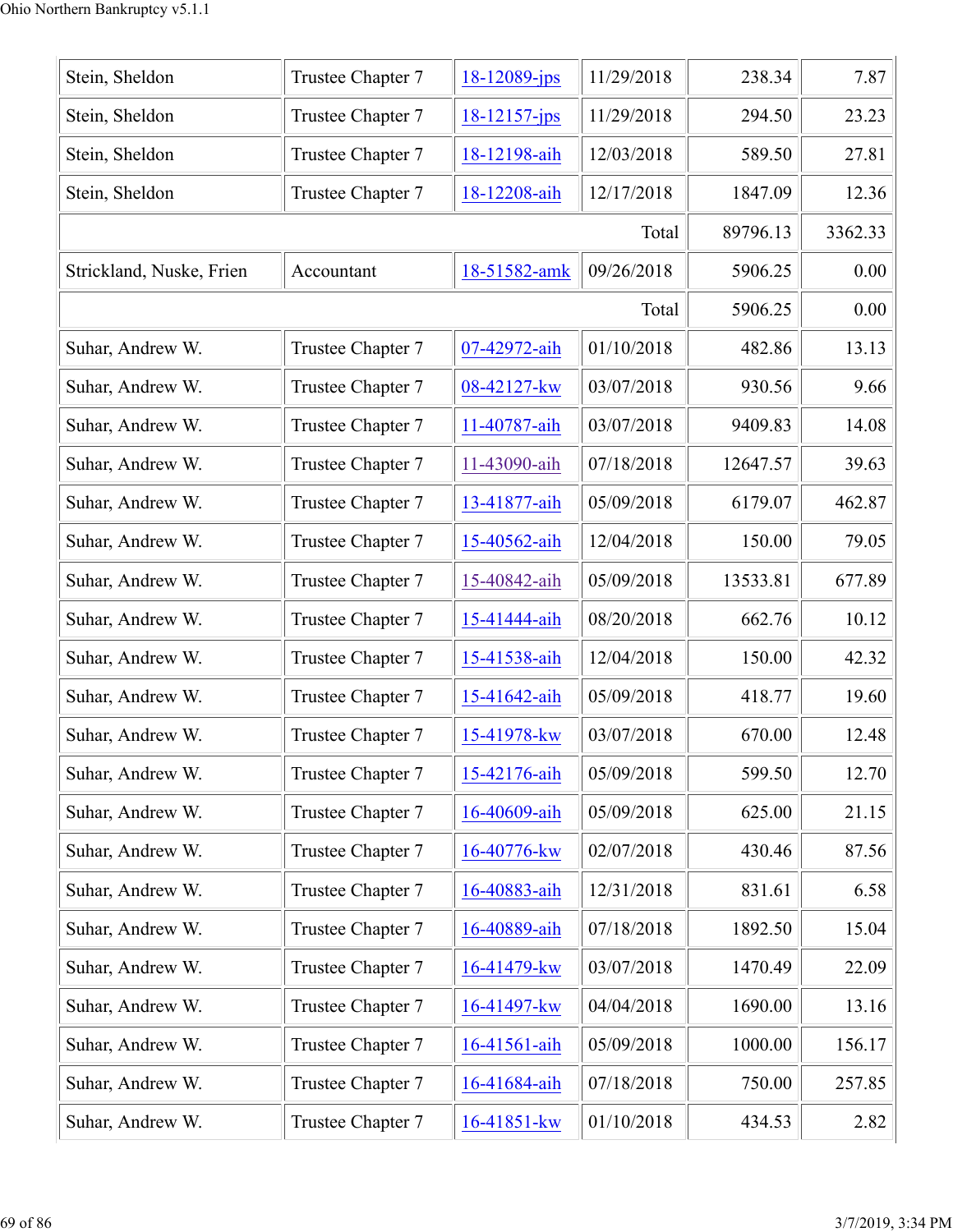| Suhar, Andrew W. | Trustee Chapter 7  | 16-41879-aih     | 02/07/2018 | 625.00  | 18.80  |
|------------------|--------------------|------------------|------------|---------|--------|
| Suhar, Andrew W. | Trustee Chapter 7  | 16-41973-kw      | 03/07/2018 | 1391.65 | 7.52   |
| Suhar, Andrew W. | Trustee Chapter 7  | 16-42007-aih     | 05/09/2018 | 517.55  | 8.46   |
| Suhar, Andrew W. | Trustee's Attorney | 16-42091-aih     | 11/08/2018 | 787.50  | 0.00   |
| Suhar, Andrew W. | Trustee Chapter 7  | $16 - 42182$ -kw | 03/07/2018 | 1082.00 | 2.35   |
| Suhar, Andrew W. | Trustee Chapter 7  | 16-42188-kw      | 01/10/2018 | 278.66  | 3.29   |
| Suhar, Andrew W. | Trustee Chapter 7  | 16-42210-kw      | 02/07/2018 | 385.04  | 6.58   |
| Suhar, Andrew W. | Trustee Chapter 7  | 16-42293-kw      | 01/10/2018 | 536.03  | 2.82   |
| Suhar, Andrew W. | Trustee Chapter 7  | 16-42303-kw      | 03/07/2018 | 175.00  | 14.57  |
| Suhar, Andrew W. | Trustee Chapter 7  | 16-42331-kw      | 01/10/2018 | 375.00  | 22.09  |
| Suhar, Andrew W. | Trustee Chapter 7  | 16-42361-kw      | 03/07/2018 | 425.00  | 49.73  |
| Suhar, Andrew W. | Trustee Chapter 7  | 17-40012-aih     | 10/29/2018 | 1500.00 | 8.66   |
| Suhar, Andrew W. | Trustee Chapter 7  | 17-40022-aih     | 05/09/2018 | 356.42  | 23.42  |
| Suhar, Andrew W. | Trustee Chapter 7  | 17-40251-kw      | 02/07/2018 | 750.00  | 104.05 |
| Suhar, Andrew W. | Trustee Chapter 7  | 17-40431-aih     | 12/06/2018 | 1046.88 | 20.34  |
| Suhar, Andrew W. | Trustee Chapter 7  | 17-40472-kw      | 01/10/2018 | 875.00  | 12.69  |
| Suhar, Andrew W. | Trustee Chapter 7  | 17-40600-kw      | 01/10/2018 | 566.75  | 0.94   |
| Suhar, Andrew W. | Trustee Chapter 7  | 17-40629-aih     | 12/31/2018 | 350.00  | 33.35  |
| Suhar, Andrew W. | Trustee Chapter 7  | 17-40639-kw      | 03/07/2018 | 819.00  | 3.29   |
| Suhar, Andrew W. | Trustee Chapter 7  | 17-40687-aih     | 12/13/2018 | 750.00  | 20.88  |
| Suhar, Andrew W. | Trustee Chapter 7  | 17-40692-kw      | 02/07/2018 | 500.00  | 20.21  |
| Suhar, Andrew W. | Trustee Chapter 7  | 17-40725-aih     | 08/17/2018 | 250.00  | 12.69  |
| Suhar, Andrew W. | Trustee Chapter 7  | 17-40736-kw      | 02/07/2018 | 562.50  | 17.39  |
| Suhar, Andrew W. | Trustee Chapter 7  | 17-40791-aih     | 10/26/2018 | 367.70  | 22.34  |
| Suhar, Andrew W. | Trustee Chapter 7  | 17-41176-aih     | 07/18/2018 | 875.00  | 13.14  |
| Suhar, Andrew W. | Trustee Chapter 7  | 17-41285-aih     | 07/18/2018 | 1174.13 | 4.23   |
| Suhar, Andrew W. | Trustee Chapter 7  | 17-41546-aih     | 08/17/2018 | 448.19  | 3.29   |
| Suhar, Andrew W. | Trustee's Attorney | 17-41555-aih     | 12/06/2018 | 500.00  | 0.00   |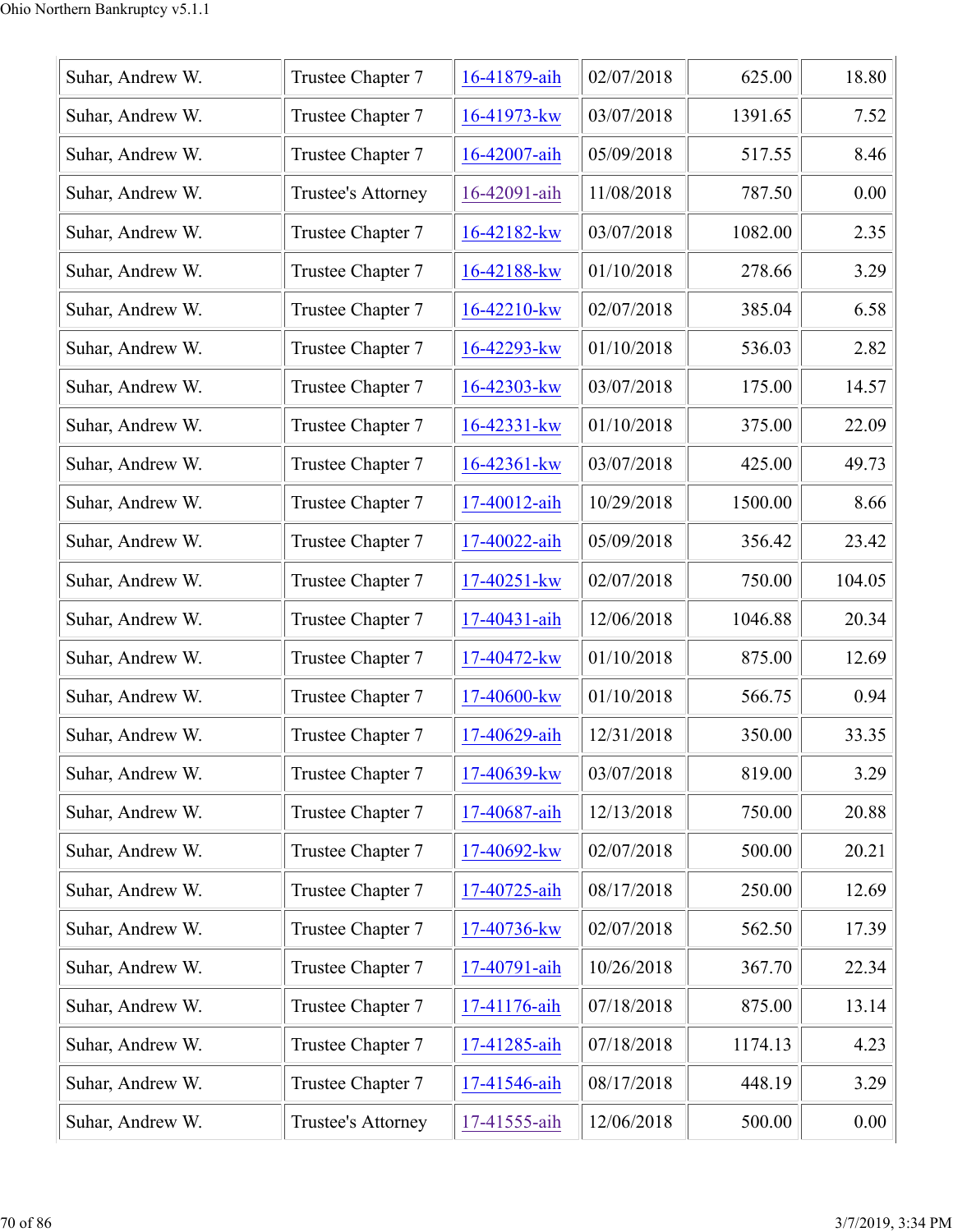| Suhar, Andrew W.     | Trustee's Attorney | 17-41608-aih | 05/10/2018 | 2500.00  | 0.00    |
|----------------------|--------------------|--------------|------------|----------|---------|
| Suhar, Andrew W.     | Trustee Chapter 7  | 17-41608-aih | 10/29/2018 | 1350.00  | 146.58  |
| Suhar, Andrew W.     | Trustee Chapter 7  | 17-41630-aih | 08/17/2018 | 668.72   | 4.23    |
| Suhar, Andrew W.     | Trustee Chapter 7  | 17-41709-aih | 07/19/2018 | 413.75   | 12.67   |
| Suhar, Andrew W.     | Trustee Chapter 7  | 17-41785-aih | 08/17/2018 | 1157.57  | 2.82    |
| Suhar, Andrew W.     | Trustee Chapter 7  | 17-41832-aih | 10/12/2018 | 329.36   | 3.76    |
| Suhar, Andrew W.     | Trustee Chapter 7  | 17-41863-aih | 07/19/2018 | 870.17   | 30.90   |
| Suhar, Andrew W.     | Trustee Chapter 7  | 17-41876-aih | 12/06/2018 | 570.25   | 95.58   |
| Suhar, Andrew W.     | Trustee Chapter 7  | 17-42036-aih | 10/29/2018 | 684.98   | 5.64    |
| Suhar, Andrew W.     | Trustee Chapter 7  | 17-42069-aih | 10/12/2018 | 668.93   | 2.82    |
| Suhar, Andrew W.     | Trustee Chapter 7  | 17-42120-aih | 12/26/2018 | 636.92   | 1.41    |
| Suhar, Andrew W.     | Trustee Chapter 7  | 17-42140-aih | 11/26/2018 | 875.00   | 26.41   |
| Suhar, Andrew W.     | Trustee Chapter 7  | 17-42160-aih | 11/16/2018 | 1250.00  | 8.46    |
| Suhar, Andrew W.     | Trustee Chapter 7  | 17-42177-aih | 10/10/2018 | 364.44   | 8.46    |
| Suhar, Andrew W.     | Trustee's Attorney | 17-42178-aih | 10/12/2018 | 967.50   | 0.00    |
| Suhar, Andrew W.     | Trustee Chapter 7  | 17-42398-aih | 12/10/2018 | 1088.00  | 3.76    |
| Suhar, Andrew W.     | Trustee Chapter 7  | 17-42410-aih | 10/10/2018 | 423.24   | 6.11    |
| Suhar, Andrew W.     | Trustee Chapter 7  | 17-42459-aih | 12/06/2018 | 864.61   | 7.99    |
| Suhar, Andrew W.     | Trustee Chapter 7  | 17-42474-aih | 12/18/2018 | 516.81   | 5.64    |
| Suhar, Andrew W.     | Trustee Chapter 7  | 18-40048-aih | 12/04/2018 | 514.61   | 3.76    |
| Suhar, Andrew W.     | Trustee Chapter 7  | 18-40127-aih | 10/29/2018 | 854.00   | 3.29    |
| Suhar, Andrew W.     | Trustee's Attorney | 18-40190-aih | 11/26/2018 | 922.50   | 0.00    |
| Suhar, Andrew W.     | Trustee Chapter 7  | 18-40332-aih | 12/04/2018 | 457.45   | 2.82    |
| Suhar, Andrew W.     | Trustee's Attorney | 18-40350-aih | 09/20/2018 | 1215.00  | 0.00    |
|                      |                    |              | Total      | 93393.13 | 2816.18 |
| Suhar, Andrew W.     | Trustee's Attorney | 16-51691-amk | 04/25/2018 | 427.50   | 50.00   |
|                      |                    |              | Total      | 427.50   | 50.00   |
| Suhar & Macejko, LLC | Trustee's Attorney | 13-40435-aih | 12/31/2018 | 4500.00  | 0.00    |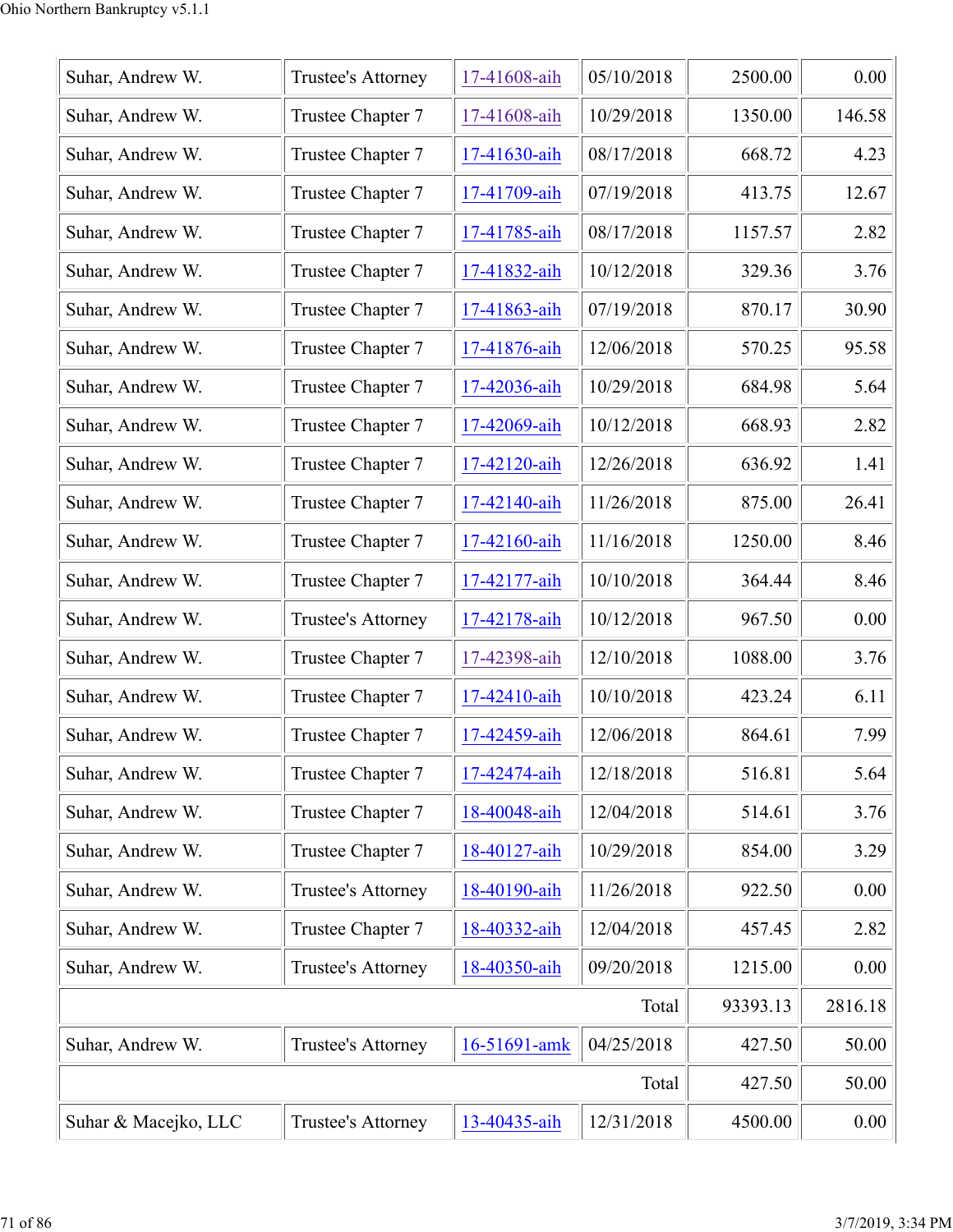|                      |                    |                       | Total      | 4500.00  | 0.00   |
|----------------------|--------------------|-----------------------|------------|----------|--------|
| Suhar & Macejko, LLC | Trustee's Attorney | 14-42296-aih          | 06/28/2018 | 12037.50 | 0.00   |
| Suhar & Macejko, LLC | Trustee's Attorney | 16-40482-aih          | 10/04/2018 | 1980.00  | 0.00   |
|                      |                    |                       | Total      | 14017.50 | 0.00   |
| Swope, William L.    | Trustee Chapter 7  | $18 - 33201 - jpg$    | 12/03/2018 | 2225.00  | 100.00 |
|                      |                    |                       | Total      | 2225.00  | 100.00 |
| Swope, William L.    | Trustee Chapter 7  | $03 - 38616$ -jpg     | 08/22/2018 | 7178.57  | 88.84  |
| Swope, William L.    | Trustee Chapter 7  | 15-30099-jpg          | 02/20/2018 | 464.68   | 66.99  |
| Swope, William L.    | Trustee Chapter 7  | 15-32978-<br>maw      | 05/21/2018 | 444.81   | 32.19  |
| Swope, William L.    | Trustee Chapter 7  | 16-30096-<br>maw      | 02/02/2018 | 859.25   | 32.08  |
| Swope, William L.    | Trustee Chapter 7  | 16-30225-<br>maw      | 07/31/2018 | 215.00   | 44.15  |
| Swope, William L.    | Trustee Chapter 7  | 16-30422-<br>maw      | 03/05/2018 | 356.50   | 33.88  |
| Swope, William L.    | Trustee Chapter 7  | $16 - 30440$ -jpg     | 07/30/2018 | 462.50   | 38.72  |
| Swope, William L.    | Trustee Chapter 7  | $16 - 31166$ -jpg     | 02/28/2018 | 201.37   | 36.12  |
| Swope, William L.    | Trustee Chapter 7  | $16 - 31527$ -jpg     | 05/21/2018 | 875.00   | 60.84  |
| Swope, William L.    | Trustee Chapter 7  | 16-32162-<br>maw      | 01/16/2018 | 634.64   | 32.04  |
| Swope, William L.    | Trustee Chapter 7  | $16 - 32342$ -jpg     | 01/08/2018 | 685.69   | 22.70  |
| Swope, William L.    | Trustee Chapter 7  | $16 - 32661 -$<br>maw | 03/02/2018 | 441.62   | 44.10  |
| Swope, William L.    | Trustee Chapter 7  | 16-32732-<br>maw      | 05/14/2018 | 450.00   | 49.06  |
| Swope, William L.    | Trustee Chapter 7  | 16-32884-<br>maw      | 01/08/2018 | 371.20   | 29.32  |
| Swope, William L.    | Trustee Chapter 7  | $16 - 33209$ -jpg     | 02/05/2018 | 433.99   | 44.48  |
| Swope, William L.    | Trustee Chapter 7  | 16-33281-<br>maw      | 05/21/2018 | 1276.64  | 44.64  |
| Swope, William L.    | Trustee Chapter 7  | $16 - 33314$ -jpg     | 12/18/2018 | 707.98   | 80.33  |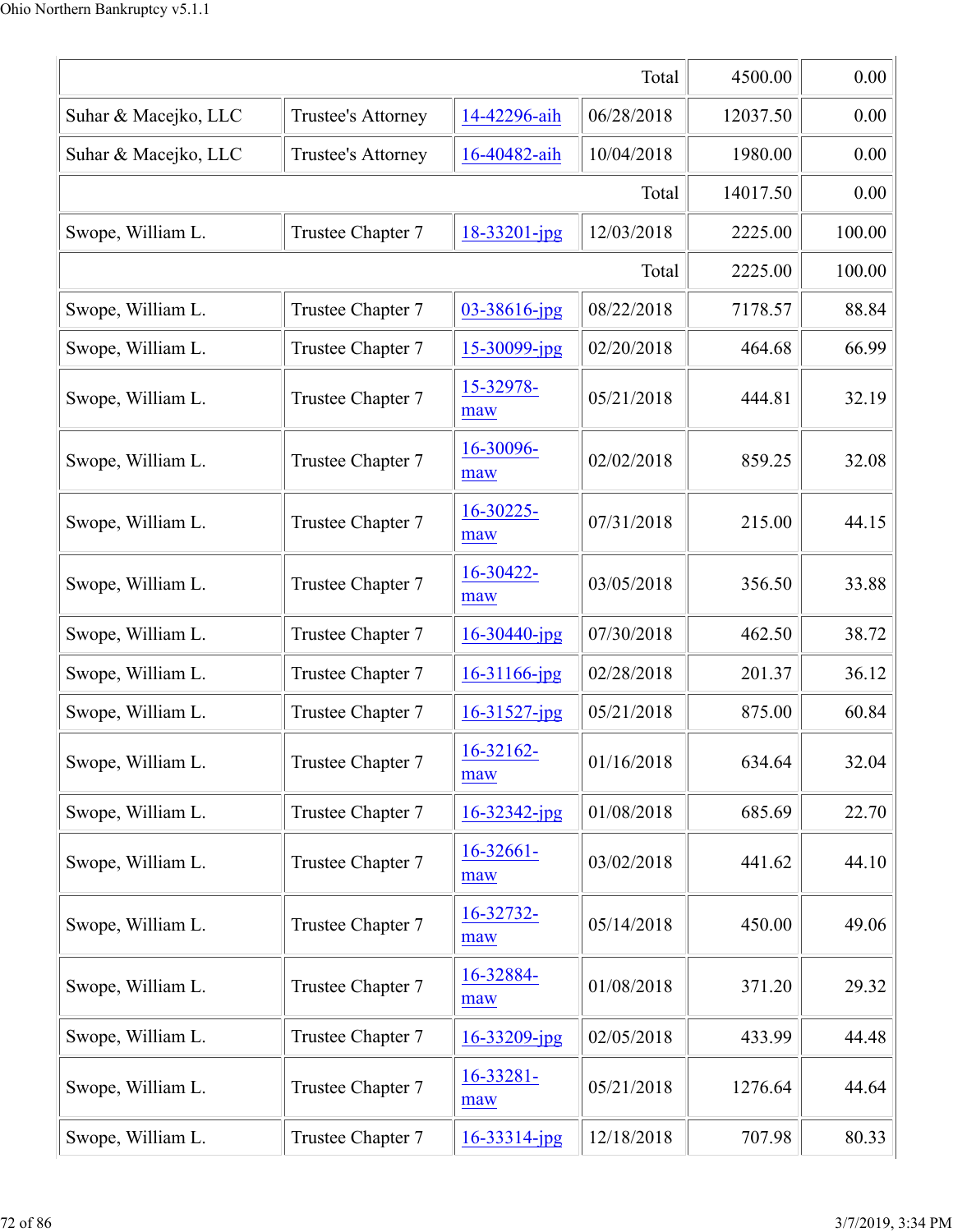| Swope, William L. | Trustee Chapter 7  | 16-33427-<br>maw   | 02/02/2018 | 257.73  | 37.56  |
|-------------------|--------------------|--------------------|------------|---------|--------|
| Swope, William L. | Trustee Chapter 7  | 16-33557-<br>maw   | 06/25/2018 | 1602.13 | 46.80  |
| Swope, William L. | Trustee Chapter 7  | 16-33662-<br>maw   | 02/05/2018 | 910.68  | 31.46  |
| Swope, William L. | Trustee Chapter 13 | 16-33692-<br>maw   | 02/26/2018 | 281.46  | 32.24  |
| Swope, William L. | Trustee Chapter 7  | $16 - 33732 - ipg$ | 05/01/2018 | 1805.71 | 43.92  |
| Swope, William L. | Trustee Chapter 7  | 16-33734-jpg       | 01/08/2018 | 413.88  | 39.90  |
| Swope, William L. | Trustee Chapter 7  | 16-33827-<br>maw   | 11/29/2018 | 500.00  | 126.29 |
| Swope, William L. | Trustee Chapter 7  | 16-33849-jpg       | 03/07/2018 | 458.58  | 32.48  |
| Swope, William L. | Trustee Chapter 7  | 17-30178-<br>maw   | 02/21/2018 | 395.50  | 33.08  |
| Swope, William L. | Trustee Chapter 7  | 17-30325-<br>maw   | 02/28/2018 | 390.26  | 35.82  |
| Swope, William L. | Trustee Chapter 7  | 17-30344-jpg       | 01/22/2018 | 625.00  | 38.98  |
| Swope, William L. | Trustee Chapter 7  | $17 - 30610$ -jpg  | 01/02/2018 | 410.93  | 49.62  |
| Swope, William L. | Trustee Chapter 7  | 17-30651-<br>maw   | 07/30/2018 | 500.00  | 64.21  |
| Swope, William L. | Trustee Chapter 7  | $17 - 30661$ -jpg  | 04/20/2018 | 63.00   | 41.74  |
| Swope, William L. | Trustee Chapter 7  | $17 - 31527$ -jpg  | 04/02/2018 | 276.32  | 27.54  |
| Swope, William L. | Trustee Chapter 7  | 17-31809-jpg       | 06/26/2018 | 794.95  | 36.62  |
| Swope, William L. | Trustee Chapter 7  | 17-32008-<br>maw   | 02/20/2018 | 376.59  | 47.35  |
| Swope, William L. | Trustee Chapter 7  | 17-32180-jpg       | 05/03/2018 | 1216.07 | 58.56  |
| Swope, William L. | Trustee Chapter 7  | 17-32500-<br>maw   | 06/08/2018 | 340.11  | 50.02  |
| Swope, William L. | Trustee Chapter 7  | 17-32900-<br>maw   | 06/26/2018 | 358.28  | 38.98  |
| Swope, William L. | Trustee Chapter 7  | 17-32957-<br>maw   | 12/03/2018 | 237.50  | 30.70  |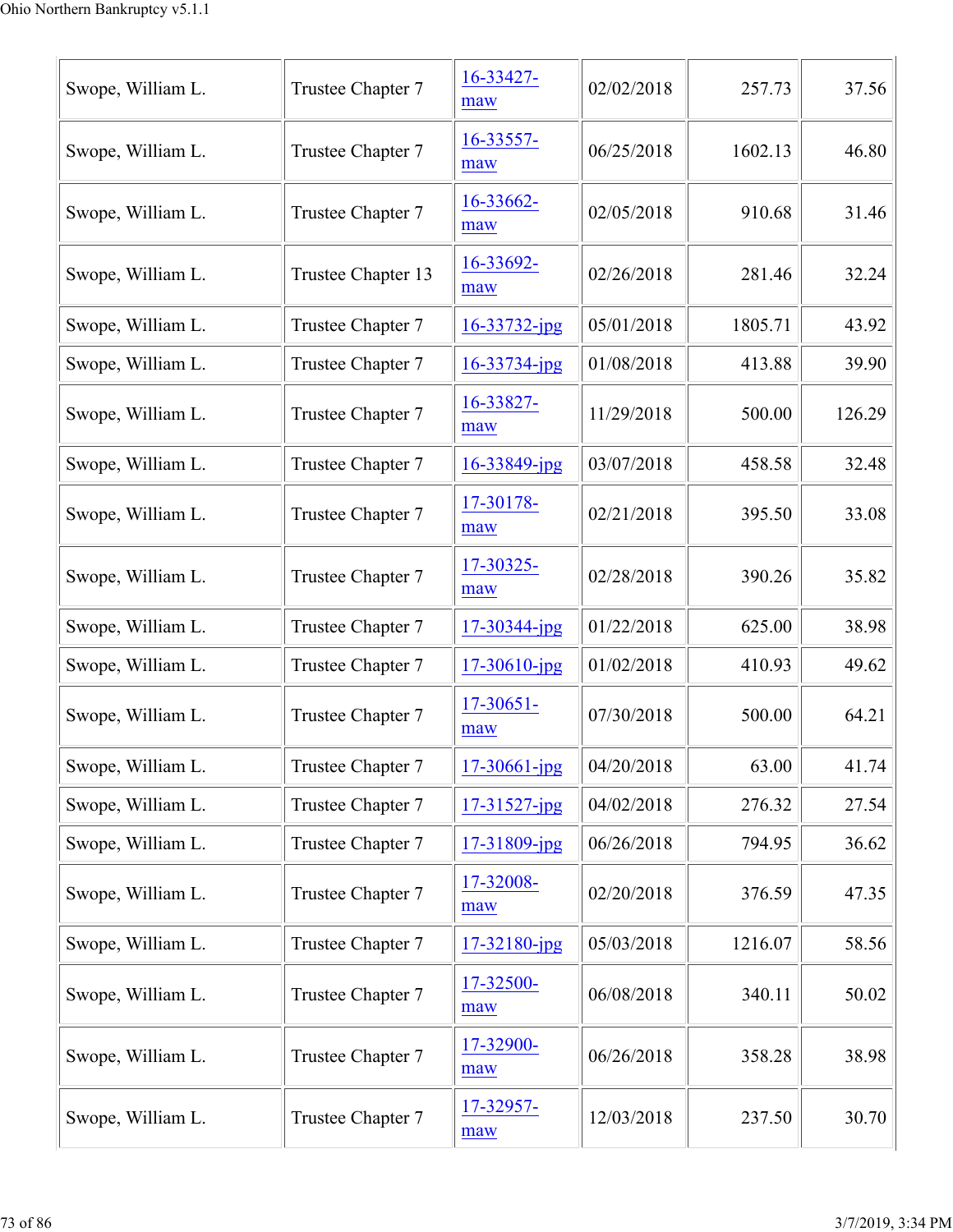| Swope, William L.        | Trustee Chapter 7 | 17-33079-jpg     | 08/03/2018 | 602.74   | 37.60   |
|--------------------------|-------------------|------------------|------------|----------|---------|
| Swope, William L.        | Trustee Chapter 7 | 17-33139-<br>maw | 10/16/2018 | 1250.00  | 121.78  |
| Swope, William L.        | Trustee Chapter 7 | 17-33179-<br>maw | 10/26/2018 | 1294.33  | 49.15   |
| Swope, William L.        | Trustee Chapter 7 | 17-33283-jpg     | 10/24/2018 | 811.76   | 39.38   |
| Swope, William L.        | Trustee Chapter 7 | 17-33323-jpg     | 10/29/2018 | 632.65   | 53.40   |
| Swope, William L.        | Trustee Chapter 7 | 17-33358-jpg     | 08/08/2018 | 680.70   | 33.86   |
| Swope, William L.        | Trustee Chapter 7 | 17-33374-jpg     | 08/21/2018 | 487.50   | 37.80   |
| Swope, William L.        | Trustee Chapter 7 | 17-33425-<br>maw | 12/03/2018 | 566.10   | 35.26   |
| Swope, William L.        | Trustee Chapter 7 | 17-33477-<br>maw | 08/03/2018 | 386.69   | 29.32   |
| Swope, William L.        | Trustee Chapter 7 | 17-33899-<br>maw | 10/16/2018 | 860.62   | 37.60   |
| Swope, William L.        | Trustee Chapter 7 | 17-33931-jpg     | 10/29/2018 | 312.54   | 70.72   |
| Swope, William L.        | Trustee Chapter 7 | 17-34009-jpg     | 12/03/2018 | 536.80   | 40.36   |
| Swope, William L.        | Trustee Chapter 7 | 18-30030-<br>maw | 12/03/2018 | 716.10   | 59.70   |
| Swope, William L.        | Trustee Chapter 7 | 18-30153-<br>maw | 12/03/2018 | 847.00   | 51.40   |
| Swope, William L.        | Trustee Chapter 7 | 18-30172-<br>maw | 10/29/2018 | 488.63   | 59.68   |
|                          |                   |                  | Total      | 38748.28 | 2481.36 |
| The Charles G. Snyder Co | Appraiser         | 15-60665-rk      | 01/22/2018 | 225.00   | 0.00    |
| The Charles G. Snyder Co | Appraiser         | 18-60315-rk      | 07/30/2018 | 1875.00  | 0.00    |
| The Charles G. Snyder Co | Appraiser         | 18-60908-rk      | 07/12/2018 | 275.00   | 0.00    |
| The Charles G. Snyder Co | Appraiser         | 18-61869-rk      | 11/30/2018 | 275.00   | 0.00    |
| The Charles G. Snyder Co | Appraiser         | 18-62272-rk      | 12/19/2018 | 275.00   | 0.00    |
|                          |                   |                  | Total      | 2925.00  | 0.00    |
| The Phillips Organizatio | Accountant        | 13-40813-aih     | 12/10/2018 | 22068.60 | 0.00    |
|                          |                   |                  | Total      | 22068.60 | 0.00    |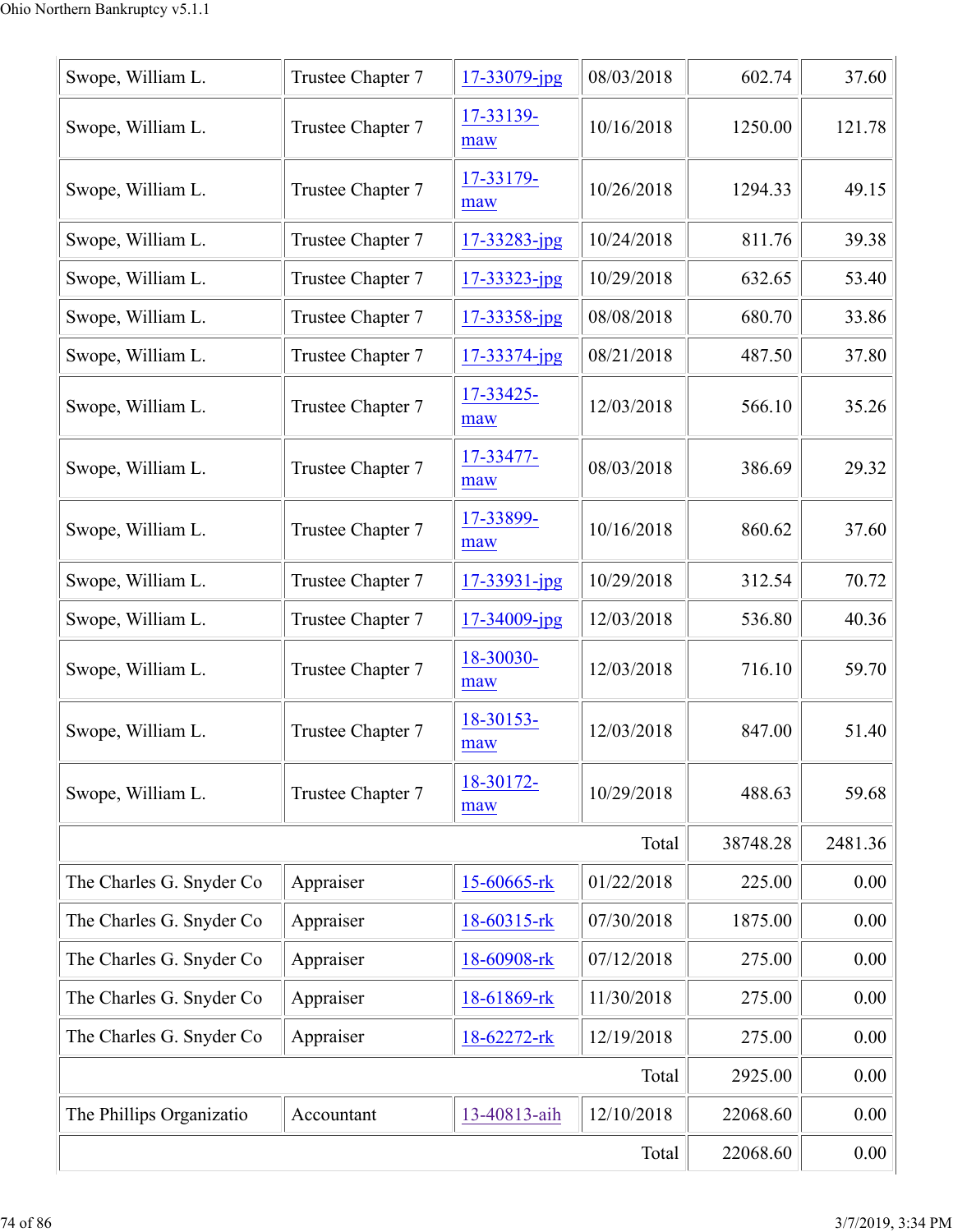| The Potts Law Firm      | Special Counsel    | 11-31224-<br>maw   | 01/05/2018 | 34200.00  | 640.20  |
|-------------------------|--------------------|--------------------|------------|-----------|---------|
|                         |                    |                    | Total      | 34200.00  | 640.20  |
| The Spitz Law Firm, LLC | Trustee's Attorney | 15-15783-aih       | 05/31/2018 | 6200.00   | 256.95  |
|                         |                    |                    | Total      | 6200.00   | 256.95  |
| Thompson Hine LLP       | Trustee's Attorney | 13-40813-aih       | 12/10/2018 | 176431.50 | 1539.04 |
|                         |                    |                    | Total      | 176431.50 | 1539.04 |
| Trattner, Robert B.     | Trustee's Attorney | 14-51485-amk       | 09/21/2018 | 3825.00   | 601.92  |
| Trattner, Robert B.     | Trustee's Attorney | 16-51100-amk       | 01/02/2018 | 1250.00   | 0.00    |
| Trattner, Robert B.     | Trustee's Attorney | 17-51630-amk       | 07/02/2018 | 750.00    | 0.00    |
|                         |                    |                    | Total      | 5825.00   | 601.92  |
| Trattner, Robert B.     | Trustee's Attorney | 15-61900-rk        | 08/17/2018 | 4000.00   | 232.40  |
|                         |                    |                    | Total      | 4000.00   | 232.40  |
| Trattner, Robert B.     | Trustee's Attorney | 16-62245-rk        | 04/05/2018 | 2840.00   | 129.84  |
|                         |                    |                    | Total      | 2840.00   | 129.84  |
| Treinish, Alan J.       | Trustee Chapter 7  | 07-17683-aih       | 05/24/2018 | 707.25    | 35.00   |
| Treinish, Alan J.       | Trustee Chapter 7  | 15-17134-aih       | 10/30/2018 | 2183.60   | 17.60   |
| Treinish, Alan J.       | Trustee Chapter 7  | $16 - 14032 - ips$ | 02/26/2018 | 534.07    | 40.13   |
| Treinish, Alan J.       | Trustee Chapter 7  | 16-14838-aih       | 02/26/2018 | 537.13    | 12.43   |
| Treinish, Alan J.       | Trustee Chapter 7  | $16 - 14877 - ips$ | 05/09/2018 | 1630.58   | 52.74   |
| Treinish, Alan J.       | Trustee Chapter 7  | 16-15266-aih       | 01/11/2018 | 1780.10   | 11.98   |
| Treinish, Alan J.       | Trustee Chapter 7  | $16 - 15937 - ips$ | 11/02/2018 | 559.65    | 13.50   |
| Treinish, Alan J.       | Trustee Chapter 7  | 16-15973-aih       | 01/24/2018 | 249.80    | 6.47    |
| Treinish, Alan J.       | Trustee Chapter 7  | $16 - 16211 - ips$ | 05/24/2018 | 485.35    | 19.80   |
| Treinish, Alan J.       | Trustee Chapter 7  | $16 - 16386 - ips$ | 01/19/2018 | 349.74    | 9.49    |
| Treinish, Alan J.       | Trustee Chapter 7  | 16-16446-jps       | 02/26/2018 | 500.00    | 40.28   |
| Treinish, Alan J.       | Trustee Chapter 7  | 16-16487-aih       | 01/08/2018 | 559.50    | 18.35   |
| Treinish, Alan J.       | Trustee Chapter 7  | 16-16624-aih       | 02/28/2018 | 1038.38   | 13.98   |
| Treinish, Alan J.       | Trustee Chapter 7  | 16-16959-aih       | 05/04/2018 | 3733.53   | 36.50   |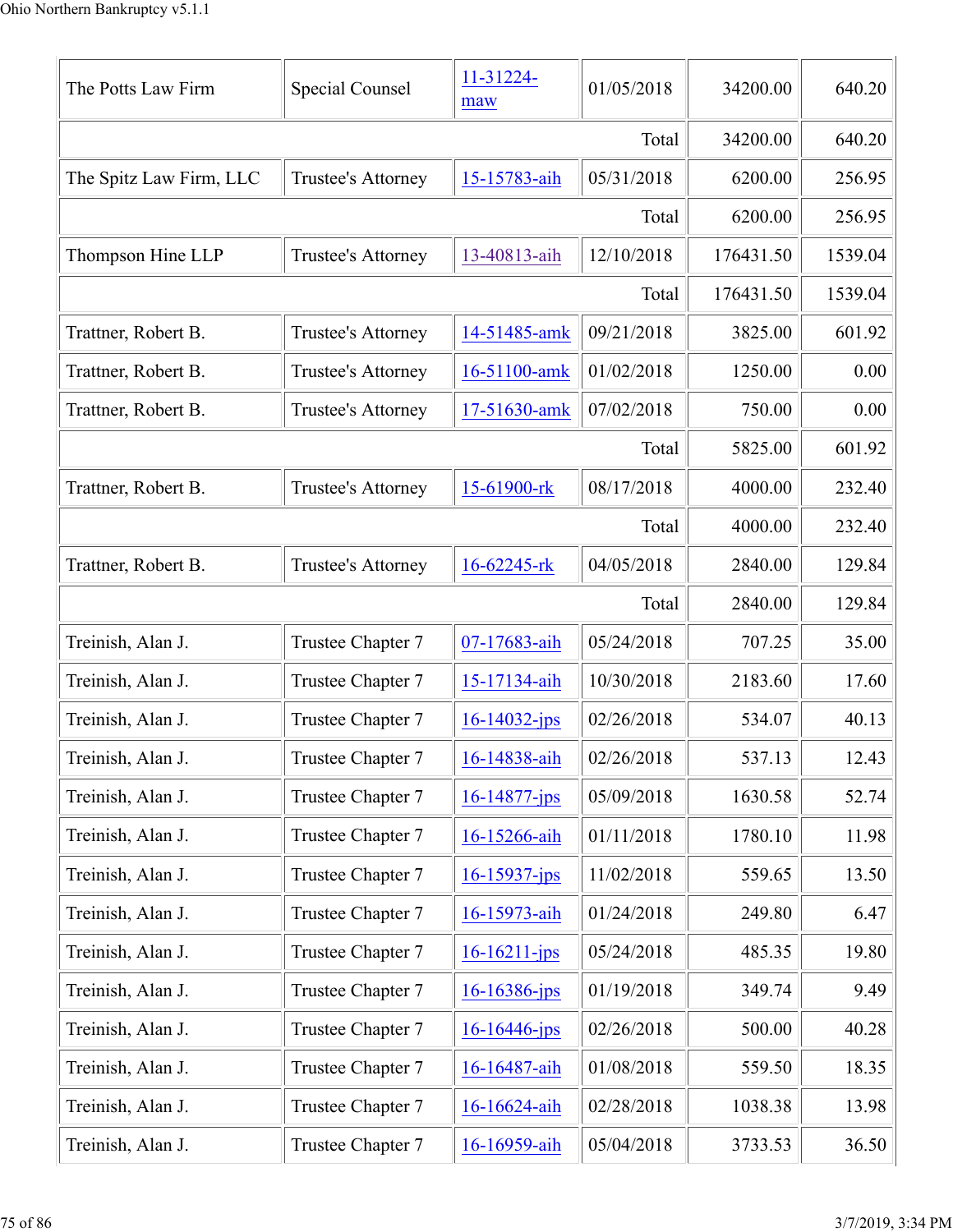| Treinish, Alan J. | Trustee Chapter 7 | $16 - 16981 - ips$ | 07/03/2018 | 1750.00 | 12.50 |
|-------------------|-------------------|--------------------|------------|---------|-------|
| Treinish, Alan J. | Trustee Chapter 7 | 17-10170-aih       | 02/28/2018 | 925.00  | 19.66 |
| Treinish, Alan J. | Trustee Chapter 7 | 17-10385-aih       | 05/24/2018 | 466.84  | 10.50 |
| Treinish, Alan J. | Trustee Chapter 7 | 17-10790-aih       | 05/04/2018 | 414.36  | 23.00 |
| Treinish, Alan J. | Trustee Chapter 7 | 17-10978-aih       | 05/04/2018 | 664.97  | 18.63 |
| Treinish, Alan J. | Trustee Chapter 7 | $17 - 11330 - ips$ | 02/26/2018 | 765.27  | 10.45 |
| Treinish, Alan J. | Trustee Chapter 7 | $17 - 11356$ -jps  | 02/02/2018 | 348.98  | 14.94 |
| Treinish, Alan J. | Trustee Chapter 7 | 17-11600-jps       | 05/30/2018 | 375.00  | 7.50  |
| Treinish, Alan J. | Trustee Chapter 7 | 17-11619-jps       | 10/10/2018 | 4625.00 | 19.00 |
| Treinish, Alan J. | Trustee Chapter 7 | 17-11715-aih       | 04/04/2018 | 325.00  | 15.24 |
| Treinish, Alan J. | Trustee Chapter 7 | 17-11716-jps       | 04/04/2018 | 1621.57 | 17.10 |
| Treinish, Alan J. | Trustee Chapter 7 | 17-11904-aih       | 08/08/2018 | 539.25  | 20.00 |
| Treinish, Alan J. | Trustee Chapter 7 | $17 - 12577 - jps$ | 05/24/2018 | 1472.26 | 9.00  |
| Treinish, Alan J. | Trustee Chapter 7 | 17-12618-aih       | 02/28/2018 | 1100.00 | 10.85 |
| Treinish, Alan J. | Trustee Chapter 7 | 17-13026-aih       | 03/08/2018 | 315.79  | 9.50  |
| Treinish, Alan J. | Trustee Chapter 7 | 17-13051-aih       | 02/28/2018 | 700.00  | 7.98  |
| Treinish, Alan J. | Trustee Chapter 7 | $17 - 13058 - ips$ | 05/09/2018 | 755.61  | 41.65 |
| Treinish, Alan J. | Trustee Chapter 7 | $17 - 13549 - ips$ | 08/27/2018 | 1541.56 | 16.20 |
| Treinish, Alan J. | Trustee Chapter 7 | $17 - 13835 - ips$ | 03/08/2018 | 500.00  | 12.92 |
| Treinish, Alan J. | Trustee Chapter 7 | $17 - 13899 - ips$ | 03/08/2018 | 1250.00 | 18.53 |
| Treinish, Alan J. | Trustee Chapter 7 | 17-14115-aih       | 08/08/2018 | 591.29  | 29.51 |
| Treinish, Alan J. | Trustee Chapter 7 | $17 - 14122 - ips$ | 08/27/2018 | 451.26  | 15.70 |
| Treinish, Alan J. | Trustee Chapter 7 | $17 - 14372 - jps$ | 06/26/2018 | 546.23  | 11.70 |
| Treinish, Alan J. | Trustee Chapter 7 | $17 - 14419 - ips$ | 04/30/2018 | 1978.54 | 16.00 |
| Treinish, Alan J. | Trustee Chapter 7 | 17-14992-jps       | 08/27/2018 | 510.23  | 19.20 |
| Treinish, Alan J. | Trustee Chapter 7 | 17-15015-aih       | 06/28/2018 | 812.50  | 15.00 |
| Treinish, Alan J. | Trustee Chapter 7 | $17 - 15023 - ips$ | 08/27/2018 | 634.13  | 19.50 |
| Treinish, Alan J. | Trustee Chapter 7 | $17 - 15025 - ips$ | 07/05/2018 | 231.41  | 15.80 |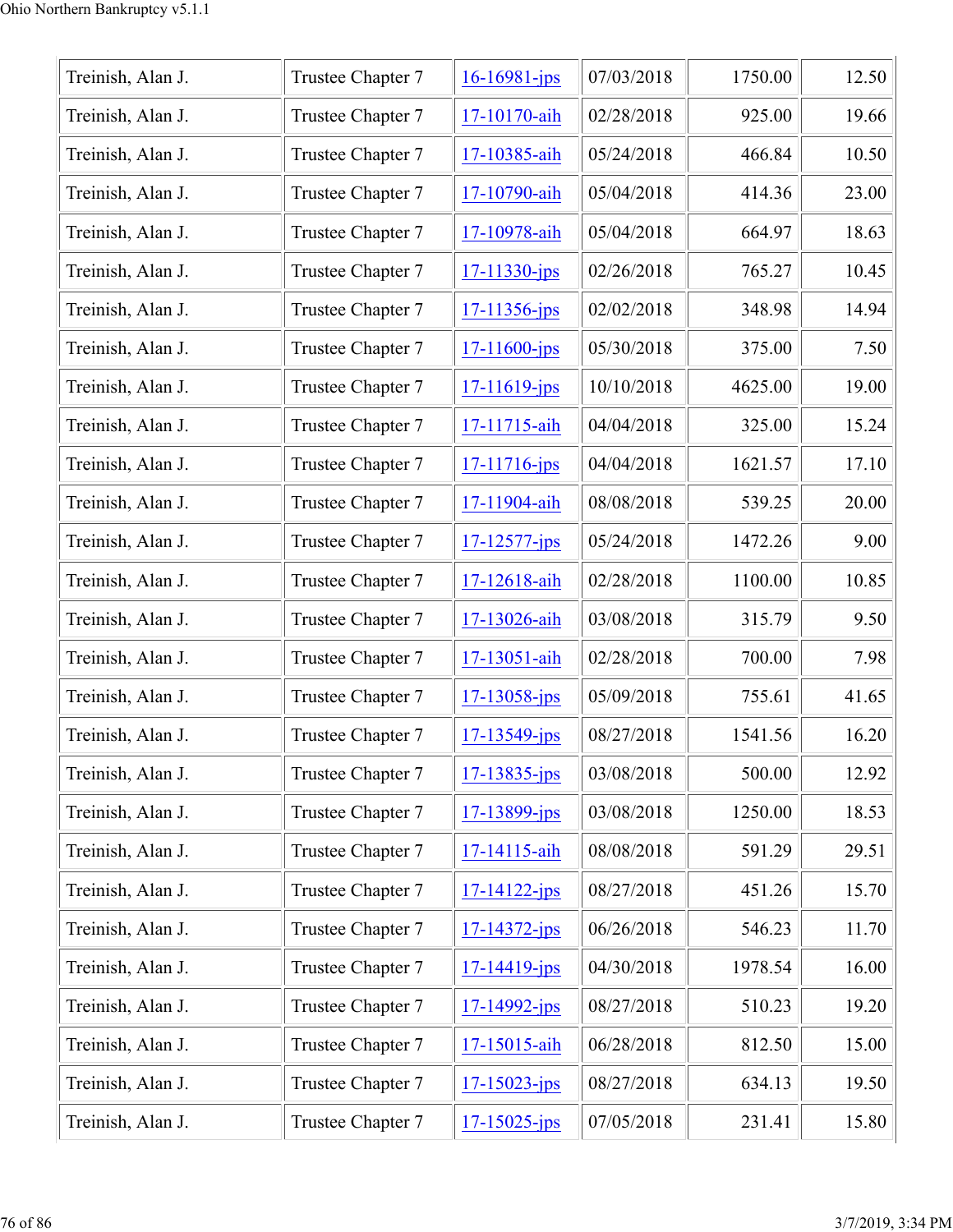| Treinish, Alan J. | Trustee Chapter 7 | 17-15596-jps       | 06/12/2018 | 227.15  | 11.26 |
|-------------------|-------------------|--------------------|------------|---------|-------|
| Treinish, Alan J. | Trustee Chapter 7 | $17 - 15602 - jps$ | 11/02/2018 | 475.00  | 12.50 |
| Treinish, Alan J. | Trustee Chapter 7 | $17 - 15630 - ips$ | 11/02/2018 | 2056.80 | 18.50 |
| Treinish, Alan J. | Trustee Chapter 7 | 17-15669-aih       | 08/08/2018 | 1450.00 | 41.90 |
| Treinish, Alan J. | Trustee Chapter 7 | $17 - 15907$ -jps  | 07/18/2018 | 370.00  | 33.30 |
| Treinish, Alan J. | Trustee Chapter 7 | $17 - 15918 - ips$ | 07/18/2018 | 254.00  | 13.30 |
| Treinish, Alan J. | Trustee Chapter 7 | 17-15928-aih       | 06/28/2018 | 379.86  | 13.00 |
| Treinish, Alan J. | Trustee Chapter 7 | 17-15951-aih       | 07/17/2018 | 368.75  | 27.90 |
| Treinish, Alan J. | Trustee Chapter 7 | 17-15967-aih       | 05/21/2018 | 344.67  | 14.00 |
| Treinish, Alan J. | Trustee Chapter 7 | 17-15993-aih       | 08/20/2018 | 443.60  | 11.00 |
| Treinish, Alan J. | Trustee Chapter 7 | 17-16282-jps       | 09/05/2018 | 367.92  | 23.00 |
| Treinish, Alan J. | Trustee Chapter 7 | $17 - 16291 - ips$ | 09/14/2018 | 317.67  | 19.00 |
| Treinish, Alan J. | Trustee Chapter 7 | 17-16303-aih       | 09/06/2018 | 519.70  | 12.50 |
| Treinish, Alan J. | Trustee Chapter 7 | $17 - 17056$ -jps  | 09/05/2018 | 326.50  | 15.50 |
| Treinish, Alan J. | Trustee Chapter 7 | 17-17059-aih       | 08/02/2018 | 518.43  | 10.94 |
| Treinish, Alan J. | Trustee Chapter 7 | $17 - 17065$ -jps  | 11/02/2018 | 657.67  | 9.50  |
| Treinish, Alan J. | Trustee Chapter 7 | 17-17068-aih       | 09/06/2018 | 385.12  | 12.00 |
| Treinish, Alan J. | Trustee Chapter 7 | 17-17099-aih       | 09/06/2018 | 668.75  | 9.50  |
| Treinish, Alan J. | Trustee Chapter 7 | 17-17144-aih       | 08/03/2018 | 310.92  | 8.10  |
| Treinish, Alan J. | Trustee Chapter 7 | $17 - 17583 - jps$ | 09/26/2018 | 303.63  | 8.90  |
| Treinish, Alan J. | Trustee Chapter 7 | 18-10008-aih       | 10/12/2018 | 402.75  | 10.00 |
| Treinish, Alan J. | Trustee Chapter 7 | 18-10074-aih       | 10/12/2018 | 1382.12 | 16.00 |
| Treinish, Alan J. | Trustee Chapter 7 | 18-10161-aih       | 10/24/2018 | 1021.85 | 10.00 |
| Treinish, Alan J. | Trustee Chapter 7 | $18 - 10167$ -jps  | 11/02/2018 | 1756.14 | 34.40 |
| Treinish, Alan J. | Trustee Chapter 7 | $18 - 10392 - ips$ | 11/02/2018 | 406.75  | 17.50 |
| Treinish, Alan J. | Trustee Chapter 7 | $18 - 10431 - jps$ | 11/02/2018 | 1086.34 | 10.00 |
| Treinish, Alan J. | Trustee Chapter 7 | $18 - 10452 - ips$ | 12/04/2018 | 1720.00 | 39.00 |
| Treinish, Alan J. | Trustee Chapter 7 | 18-10923-aih       | 12/03/2018 | 471.39  | 9.40  |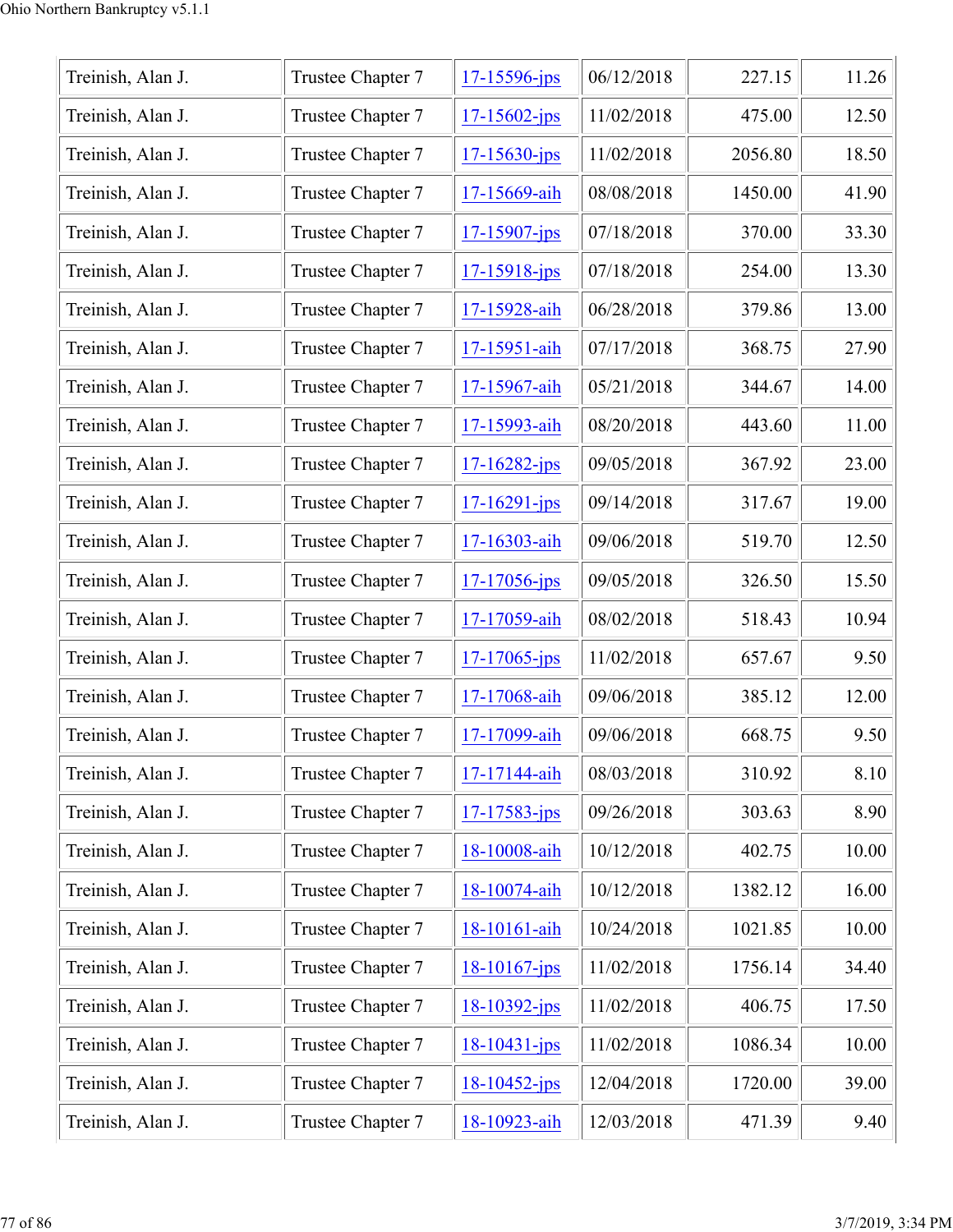| Treinish, Alan J.               | Trustee Chapter 7  | $18 - 10937 - jps$ | 12/04/2018 | 534.00    | 15.50   |
|---------------------------------|--------------------|--------------------|------------|-----------|---------|
| Treinish, Alan J.               | Trustee Chapter 7  | $18-11010$ -jps    | 11/02/2018 | 2482.60   | 14.40   |
| Treinish, Alan J.               | Trustee Chapter 7  | 18-11246-aih       | 11/05/2018 | 346.27    | 13.10   |
| Treinish, Alan J.               | Trustee Chapter 7  | 18-11262-aih       | 10/30/2018 | 1311.17   | 17.30   |
| Treinish, Alan J.               | Trustee Chapter 7  | 18-11272-jps       | 12/17/2018 | 750.00    | 43.25   |
| Treinish, Alan J.               | Trustee Chapter 7  | $18 - 11279$ -jps  | 11/29/2018 | 351.23    | 4.50    |
| Treinish, Alan J.               | Trustee Chapter 7  | 18-11280-aih       | 12/04/2018 | 667.72    | 13.50   |
| Treinish, Alan J.               | Trustee Chapter 7  | 18-11572-aih       | 12/17/2018 | 563.73    | 12.00   |
| Treinish, Alan J.               | Trustee Chapter 7  | 18-11712-aih       | 11/05/2018 | 372.05    | 9.10    |
| Treinish, Alan J.               | Trustee Chapter 7  | 18-11719-jps       | 12/17/2018 | 1743.27   | 9.80    |
|                                 |                    |                    | Total      | 69176.25  | 1410.16 |
| Tsarnas, Peter G.               | Trustee's Attorney | 15-50122-amk       | 06/22/2018 | 5676.00   | 0.00    |
| Tsarnas, Peter G.               | Trustee's Attorney | 16-51777-amk       | 06/22/2018 | 4642.00   | 0.00    |
| Tsarnas, Peter G.               | Trustee's Attorney | 17-51826-amk       | 06/22/2018 | 1909.00   | 0.00    |
| Tsarnas, Peter G.               | Trustee's Attorney | 17-52886-amk       | 11/18/2018 | 1909.00   | 0.00    |
|                                 |                    |                    | Total      | 14136.00  | 0.00    |
| Vorys, Sater, Seymour &         | Special Counsel    | 15-13164-aih       | 03/16/2018 | 35521.65  | 0.00    |
|                                 |                    |                    | Total      | 35521.65  | 0.00    |
| Wade, Claire                    | Trustee's Attorney | 16-50548-amk       | 09/21/2018 | 4158.06   | 604.85  |
|                                 |                    |                    | Total      | 4158.06   | 604.85  |
| <b>Western Reserve Partners</b> | Other Professional | 17-52170-amk       | 03/07/2018 | 117346.72 | 1317.46 |
|                                 |                    |                    | Total      | 117346.72 | 1317.46 |
| Whitmer, Mary K.                | Trustee's Attorney | 12-54008-amk       | 04/13/2018 | 2149.00   | 0.00    |
| Whitmer, Mary K.                | Trustee Chapter 7  | $15 - 16616 - ips$ | 10/10/2018 | 1000.00   | 500.00  |
| Whitmer, Mary K.                | Trustee's Attorney | 15-50107-amk       | 04/13/2018 | 2605.00   | 54.11   |
| Whitmer, Mary K.                | Trustee's Attorney | 16-13866-jps       | 10/10/2018 | 13985.00  | 630.00  |
|                                 |                    |                    | Total      | 19739.00  | 1184.11 |
| Whitmer, Mary K.                | Trustee Chapter 7  | 12-54008-amk       | 05/20/2018 | 1450.00   | 50.51   |
|                                 |                    |                    |            |           |         |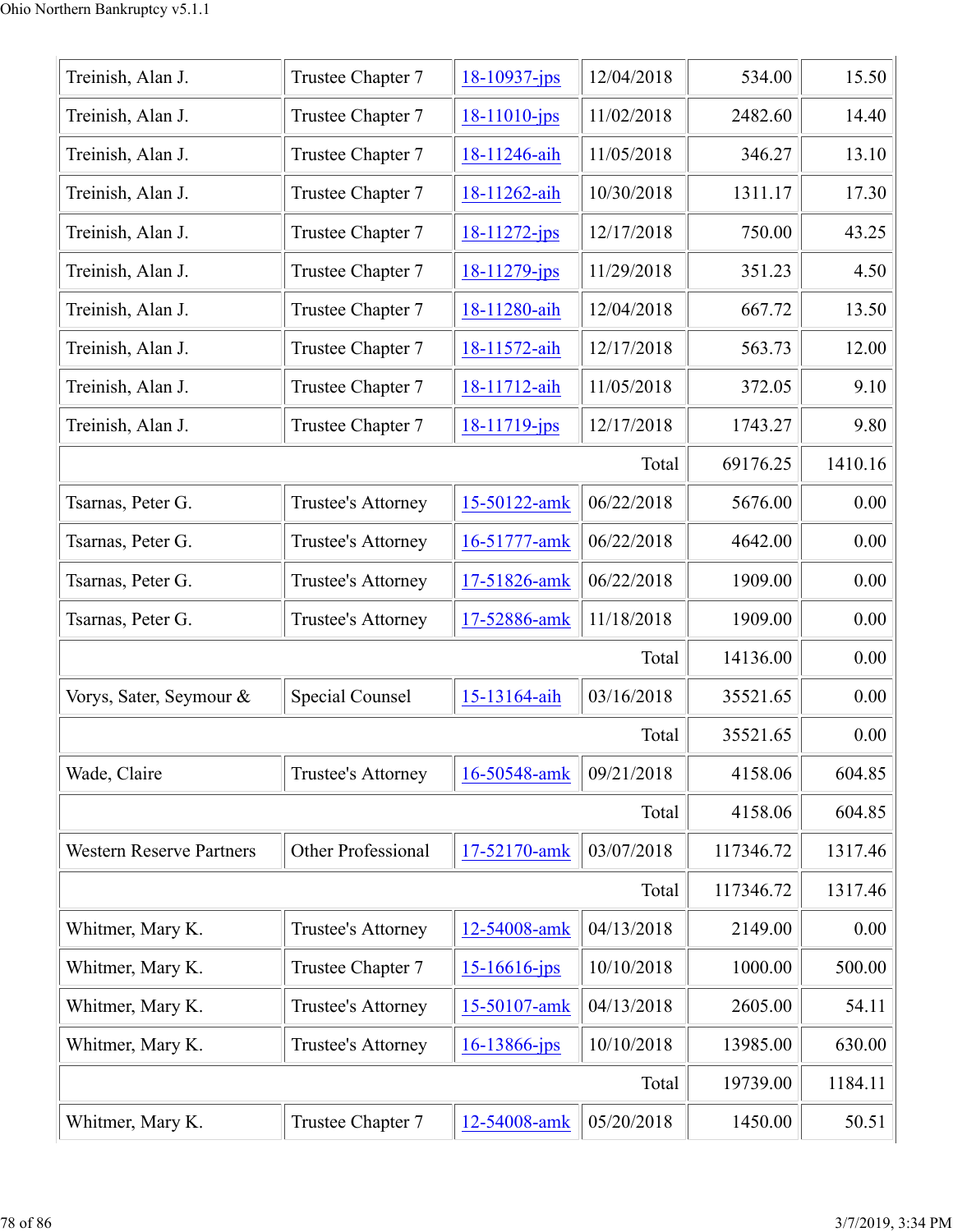| Whitmer, Mary K.         | Trustee Chapter 7      | 15-15783-aih       | 05/31/2018 | 2300.00    | 7.05      |
|--------------------------|------------------------|--------------------|------------|------------|-----------|
| Whitmer, Mary K.         | Trustee's Attorney     | 15-50107-amk       | 04/13/2018 | 5700.00    | 0.00      |
| Whitmer, Mary K.         | Trustee Chapter 7      | 15-50107-amk       | 07/05/2018 | 2850.00    | 3.90      |
| Whitmer, Mary K.         | Trustee Chapter 7      | $16 - 12303 - ips$ | 01/09/2018 | 3750.00    | 34.50     |
| Whitmer, Mary K.         | Trustee Chapter 7      | $16 - 13336 - jps$ | 02/02/2018 | 1050.00    | 13.73     |
| Whitmer, Mary K.         | Trustee Chapter 7      | $16 - 13866 - ips$ | 10/10/2018 | 5967.50    | 0.00      |
| Whitmer, Mary K.         | Trustee Chapter 7      | $16 - 14313 - ips$ | 01/09/2018 | 2050.00    | 5.58      |
| Whitmer, Mary K.         | Trustee Chapter 7      | $16 - 14984 - jps$ | 04/04/2018 | 966.90     | 2.79      |
| Whitmer, Mary K.         | Trustee Chapter 7      | $16 - 16178 - ips$ | 05/09/2018 | 823.35     | 0.00      |
| Whitmer, Mary K.         | Trustee Chapter 7      | 16-16625-aih       | 05/04/2018 | 948.75     | 0.00      |
| Whitmer, Mary K.         | Trustee Chapter 7      | 16-16685-aih       | 04/17/2018 | 750.00     | 2.79      |
| Whitmer, Mary K.         | Trustee Chapter 7      | 16-16728-aih       | 08/20/2018 | 778.29     | 6.50      |
| Whitmer, Mary K.         | Trustee Chapter 7      | $16 - 16980 - ips$ | 06/14/2018 | 1273.07    | 3.50      |
| Whitmer, Mary K.         | Trustee Chapter 7      | 16-17121-aih       | 04/03/2018 | 1100.55    | 9.12      |
| Whitmer, Mary K.         | Trustee Chapter 7      | 16-50027-amk       | 07/24/2018 | 289.50     | 0.00      |
|                          |                        |                    | Total      | 32047.91   | 139.97    |
| Whitmer & Ehrman LLC     | Trustee's Attorney     | $16 - 13866$ -jps  | 08/15/2018 | 13985.00   | 630.00    |
|                          |                        |                    | Total      | 13985.00   | 630.00    |
| Wickens Herzer Panza Coo | <b>Special Counsel</b> | 17-51701-amk       | 08/10/2018 | 44143.50   | 231.95    |
|                          |                        |                    | Total      | 44143.50   | 231.95    |
| Willkie Farr & Gallagher | <b>Special Counsel</b> | 18-50757-amk       | 12/11/2018 | 2644644.40 | 113153.61 |
|                          |                        |                    | Total      | 2644644.40 | 113153.61 |
| Wilson, Brent J.         | Auctioneer             | 15-33909-<br>maw   | 10/12/2018 | 5100.00    | 1371.00   |
| Wilson, Brent J.         | Auctioneer             | $16 - 30248$ -jpg  | 03/13/2018 | 4020.00    | 1883.64   |
| Wilson, Brent J.         | Appraiser              | 17-32868-jpg       | 02/13/2018 | 100.00     | 0.00      |
| Wilson, Brent J.         | Auctioneer             | $17 - 33031 - ipg$ | 07/03/2018 | 3600.00    | 2744.34   |
| Wilson, Brent J.         | Auctioneer             | 17-33059-jpg       | 05/25/2018 | 3150.00    | 1035.45   |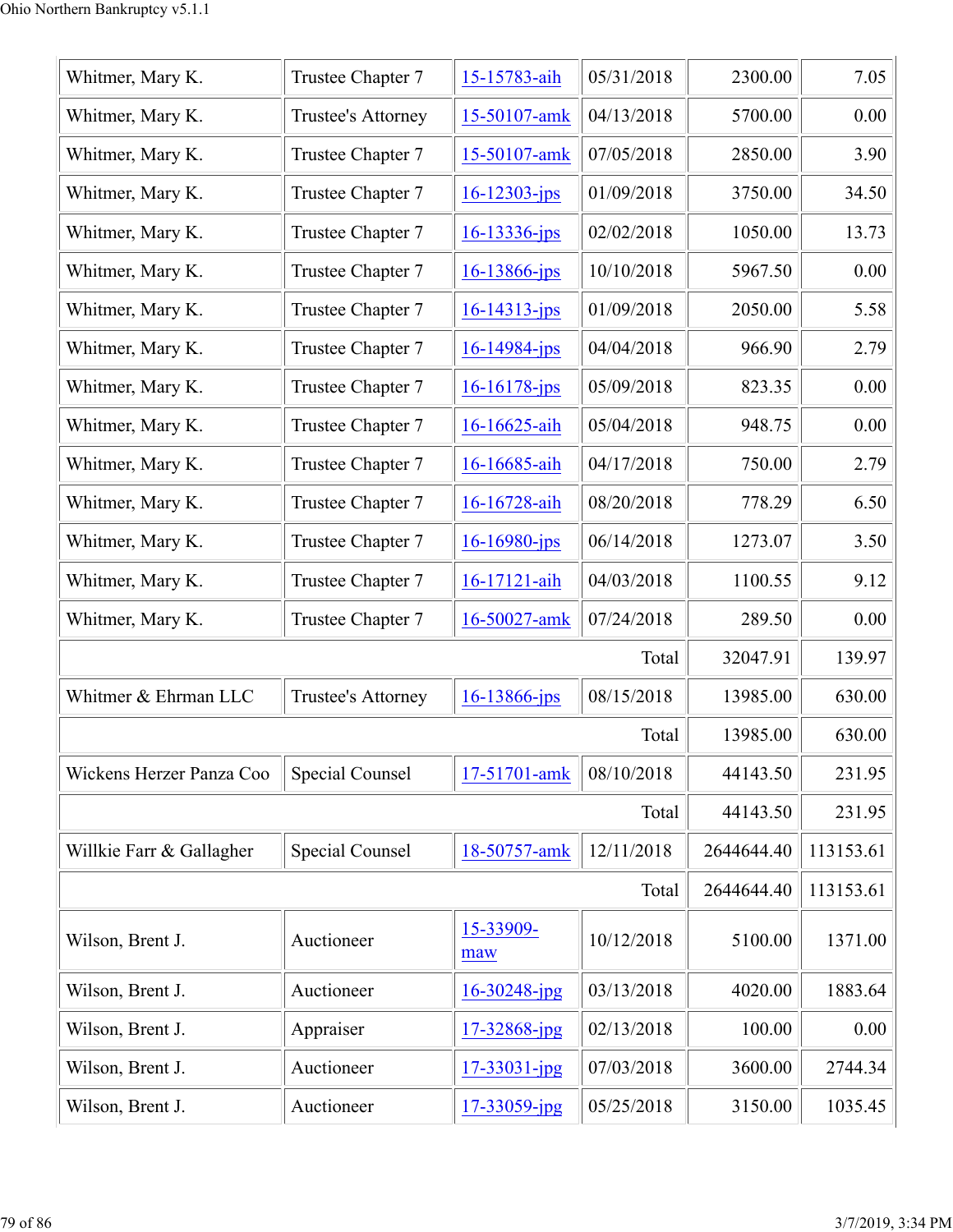| Wilson, Brent J.    | Appraiser          | 17-33355-<br>maw   | 07/03/2018 | 150.00    | 450.00  |
|---------------------|--------------------|--------------------|------------|-----------|---------|
| Wilson, Brent J.    | Appraiser          | 18-31433-<br>maw   | 11/02/2018 | 150.00    | 0.00    |
|                     |                    |                    | Total      | 16270.00  | 7484.43 |
| Witkin, Justin      | Special Counsel    | 11-43090-aih       | 03/28/2018 | 110976.00 | 2364.01 |
|                     |                    |                    | Total      | 110976.00 | 2364.01 |
| Wojcik, Waldemar    | Trustee's Attorney | 17-12607-aih       | 01/11/2018 | 416.00    | 0.00    |
|                     |                    |                    | Total      | 416.00    | 0.00    |
| Wojcik, Waldemar J. | Trustee Chapter 7  | $10-17252$ -jps    | 04/25/2018 | 4022.24   | 115.79  |
| Wojcik, Waldemar J. | Trustee Chapter 7  | 10-18846-jps       | 09/13/2018 | 7313.82   | 134.75  |
| Wojcik, Waldemar J. | Trustee Chapter 7  | $14 - 14824 - ips$ | 03/01/2018 | 477.57    | 15.94   |
| Wojcik, Waldemar J. | Trustee Chapter 7  | 14-15170-jps       | 02/26/2018 | 519.70    | 50.11   |
| Wojcik, Waldemar J. | Trustee Chapter 7  | 14-17786-jps       | 04/04/2018 | 1237.50   | 69.84   |
| Wojcik, Waldemar J. | Trustee Chapter 7  | 15-10348-aih       | 09/20/2018 | 1743.63   | 27.00   |
| Wojcik, Waldemar J. | Trustee Chapter 7  | 16-10829-aih       | 12/03/2018 | 900.00    | 25.75   |
| Wojcik, Waldemar J. | Trustee Chapter 7  | $16 - 12372 - ips$ | 04/25/2018 | 1300.00   | 23.04   |
| Wojcik, Waldemar J. | Trustee Chapter 7  | $16 - 13572 - ips$ | 01/18/2018 | 3490.00   | 45.49   |
| Wojcik, Waldemar J. | Trustee Chapter 7  | $16 - 14169$ -jps  | 07/03/2018 | 1550.00   | 23.44   |
| Wojcik, Waldemar J. | Trustee Chapter 7  | 16-14663-aih       | 01/08/2018 | 3006.61   | 52.87   |
| Wojcik, Waldemar J. | Trustee Chapter 7  | 16-14883-aih       | 06/04/2018 | 375.00    | 35.02   |
| Wojcik, Waldemar J. | Trustee Chapter 7  | 16-15566-jps       | 01/18/2018 | 1500.00   | 109.07  |
| Wojcik, Waldemar J. | Trustee Chapter 7  | $16 - 16189$ -jps  | 12/28/2018 | 1250.00   | 23.08   |
| Wojcik, Waldemar J. | Trustee Chapter 7  | 16-16296-jps       | 03/01/2018 | 1043.75   | 28.48   |
| Wojcik, Waldemar J. | Trustee Chapter 7  | 16-16535-aih       | 01/19/2018 | 750.00    | 29.09   |
| Wojcik, Waldemar J. | Trustee Chapter 7  | 16-16585-aih       | 05/24/2018 | 1384.04   | 46.15   |
| Wojcik, Waldemar J. | Trustee Chapter 7  | $17 - 10453 - ips$ | 04/30/2018 | 320.61    | 26.97   |
| Wojcik, Waldemar J. | Trustee Chapter 7  | $17 - 10633 - ips$ | 01/09/2018 | 537.37    | 27.46   |
| Wojcik, Waldemar J. | Trustee Chapter 7  | 17-10877-aih       | 05/21/2018 | 298.86    | 15.07   |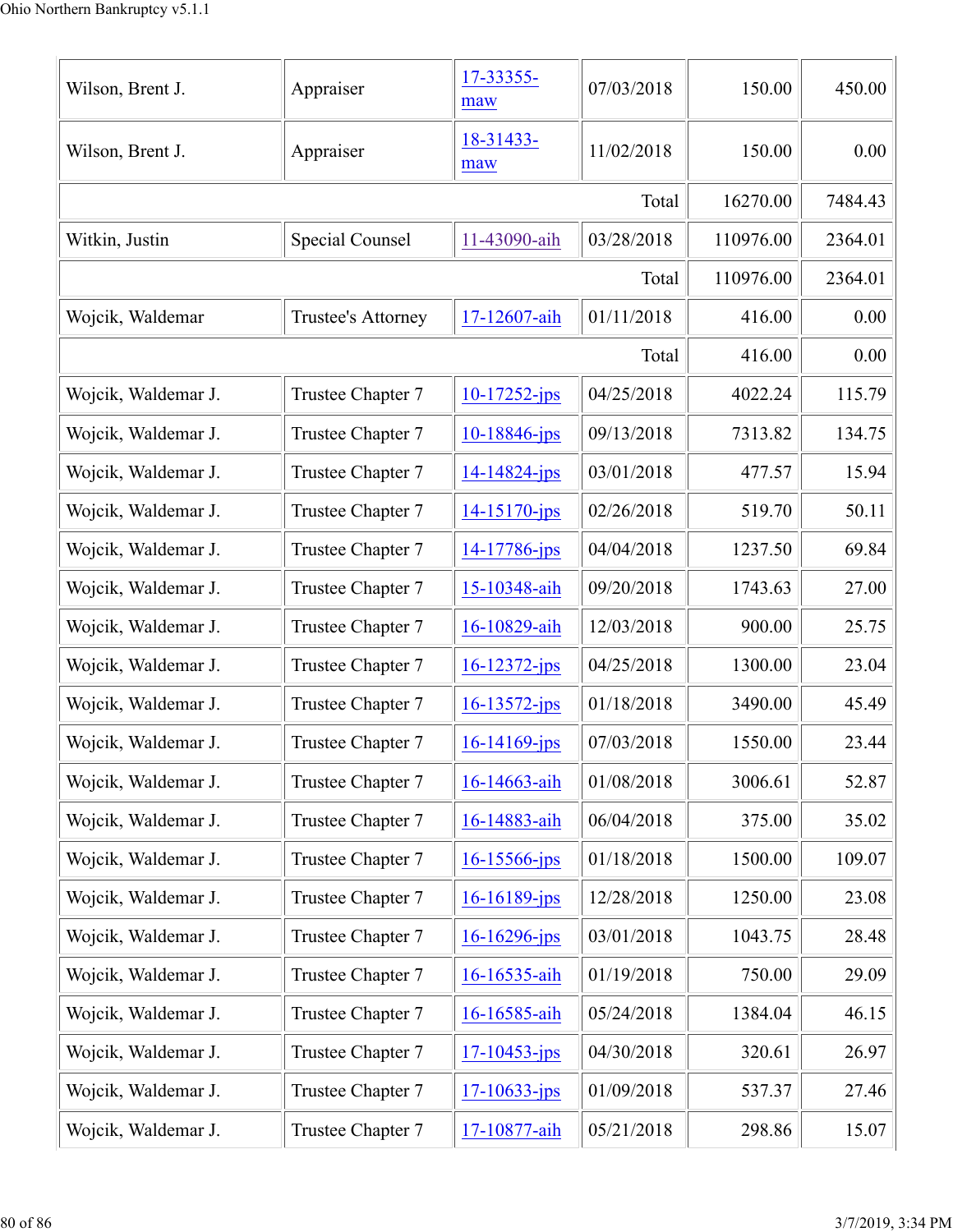| Wojcik, Waldemar J. | Trustee Chapter 7 | 17-12373-aih       | 06/18/2018 | 750.00  | 29.61 |
|---------------------|-------------------|--------------------|------------|---------|-------|
| Wojcik, Waldemar J. | Trustee Chapter 7 | $17 - 12586$ -jps  | 02/02/2018 | 288.85  | 15.54 |
| Wojcik, Waldemar J. | Trustee Chapter 7 | 17-12589-aih       | 10/11/2018 | 751.29  | 28.90 |
| Wojcik, Waldemar J. | Trustee Chapter 7 | 17-12607-aih       | 01/11/2018 | 594.27  | 17.05 |
| Wojcik, Waldemar J. | Trustee Chapter 7 | 17-12642-aih       | 09/25/2018 | 997.75  | 21.54 |
| Wojcik, Waldemar J. | Trustee Chapter 7 | $17 - 12652 - ips$ | 05/01/2018 | 1350.00 | 21.12 |
| Wojcik, Waldemar J. | Trustee Chapter 7 | $17 - 13178 - ips$ | 01/18/2018 | 728.01  | 12.14 |
| Wojcik, Waldemar J. | Trustee Chapter 7 | 17-13393-aih       | 12/04/2018 | 1950.00 | 21.58 |
| Wojcik, Waldemar J. | Trustee Chapter 7 | 17-13416-aih       | 05/02/2018 | 875.00  | 54.85 |
| Wojcik, Waldemar J. | Trustee Chapter 7 | $17 - 13421 - ips$ | 03/01/2018 | 572.01  | 14.36 |
| Wojcik, Waldemar J. | Trustee Chapter 7 | 17-13587-aih       | 06/18/2018 | 1250.00 | 16.39 |
| Wojcik, Waldemar J. | Trustee Chapter 7 | 17-13732-aih       | 01/31/2018 | 351.86  | 15.14 |
| Wojcik, Waldemar J. | Trustee Chapter 7 | 17-13740-aih       | 02/26/2018 | 250.60  | 15.14 |
| Wojcik, Waldemar J. | Trustee Chapter 7 | $17 - 13795 - jps$ | 05/09/2018 | 388.74  | 17.28 |
| Wojcik, Waldemar J. | Trustee Chapter 7 | 17-13811-aih       | 03/27/2018 | 1750.00 | 30.41 |
| Wojcik, Waldemar J. | Trustee Chapter 7 | $17 - 13851 - jps$ | 04/12/2018 | 750.00  | 25.23 |
| Wojcik, Waldemar J. | Trustee Chapter 7 | 17-14022-aih       | 04/23/2018 | 375.00  | 14.39 |
| Wojcik, Waldemar J. | Trustee Chapter 7 | $17 - 14032 - ips$ | 03/01/2018 | 1380.00 | 15.80 |
| Wojcik, Waldemar J. | Trustee Chapter 7 | 17-14044-aih       | 06/28/2018 | 657.19  | 16.90 |
| Wojcik, Waldemar J. | Trustee Chapter 7 | $17 - 14249$ -jps  | 12/17/2018 | 1758.33 | 40.03 |
| Wojcik, Waldemar J. | Trustee Chapter 7 | 17-14338-aih       | 02/02/2018 | 370.84  | 12.87 |
| Wojcik, Waldemar J. | Trustee Chapter 7 | $17 - 14375 - ips$ | 03/26/2018 | 384.49  | 13.65 |
| Wojcik, Waldemar J. | Trustee Chapter 7 | 17-14453-aih       | 05/24/2018 | 1030.68 | 16.87 |
| Wojcik, Waldemar J. | Trustee Chapter 7 | 17-14642-aih       | 08/02/2018 | 785.96  | 16.30 |
| Wojcik, Waldemar J. | Trustee Chapter 7 | 17-14699-aih       | 04/03/2018 | 432.99  | 10.87 |
| Wojcik, Waldemar J. | Trustee Chapter 7 | $17 - 14760$ -jps  | 06/14/2018 | 498.25  | 18.08 |
| Wojcik, Waldemar J. | Trustee Chapter 7 | $17 - 14791 - ips$ | 04/04/2018 | 500.00  | 12.99 |
| Wojcik, Waldemar J. | Trustee Chapter 7 | $17 - 14910 - ips$ | 05/24/2018 | 325.25  | 14.08 |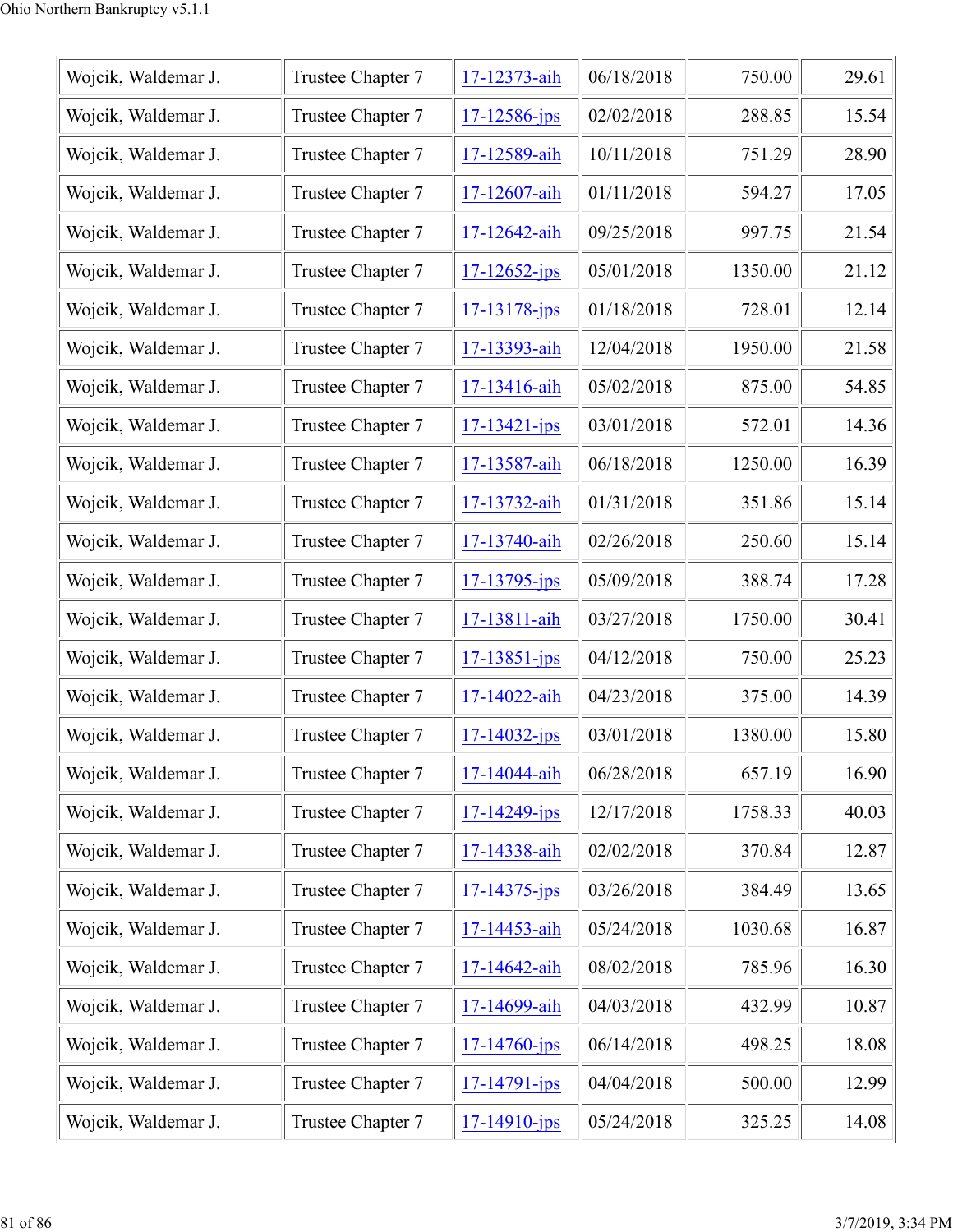| Wojcik, Waldemar J. | Trustee Chapter 7 | $17 - 15059$ -jps  | 03/27/2018 | 374.61  | 13.34 |
|---------------------|-------------------|--------------------|------------|---------|-------|
| Wojcik, Waldemar J. | Trustee Chapter 7 | $17 - 15067$ -jps  | 07/05/2018 | 375.00  | 18.10 |
| Wojcik, Waldemar J. | Trustee Chapter 7 | $17 - 15255 - ips$ | 07/03/2018 | 621.21  | 19.79 |
| Wojcik, Waldemar J. | Trustee Chapter 7 | $17 - 15337 - jps$ | 05/09/2018 | 1000.00 | 51.48 |
| Wojcik, Waldemar J. | Trustee Chapter 7 | 17-15495-aih       | 06/28/2018 | 388.74  | 9.10  |
| Wojcik, Waldemar J. | Trustee Chapter 7 | 17-15499-aih       | 08/02/2018 | 1044.57 | 25.20 |
| Wojcik, Waldemar J. | Trustee Chapter 7 | $17 - 15779 - jps$ | 06/14/2018 | 598.27  | 11.89 |
| Wojcik, Waldemar J. | Trustee Chapter 7 | 17-15853-aih       | 09/25/2018 | 437.50  | 18.80 |
| Wojcik, Waldemar J. | Trustee Chapter 7 | 17-16014-aih       | 05/24/2018 | 425.17  | 14.08 |
| Wojcik, Waldemar J. | Trustee Chapter 7 | 17-16014-aih       | 05/30/2018 | 452.75  | 14.08 |
| Wojcik, Waldemar J. | Trustee Chapter 7 | 17-16286-aih       | 09/25/2018 | 1425.58 | 18.90 |
| Wojcik, Waldemar J. | Trustee Chapter 7 | $17 - 16421 - ips$ | 12/17/2018 | 716.13  | 20.80 |
| Wojcik, Waldemar J. | Trustee Chapter 7 | $17 - 16686$ -jps  | 06/26/2018 | 2240.28 | 17.40 |
| Wojcik, Waldemar J. | Trustee Chapter 7 | 17-16700-aih       | 06/28/2018 | 548.71  | 14.80 |
| Wojcik, Waldemar J. | Trustee Chapter 7 | 17-16751-aih       | 12/03/2018 | 821.50  | 35.60 |
| Wojcik, Waldemar J. | Trustee Chapter 7 | $17 - 16944 - jps$ | 06/26/2018 | 350.96  | 13.10 |
| Wojcik, Waldemar J. | Trustee Chapter 7 | 17-16970-aih       | 07/19/2018 | 422.50  | 10.10 |
| Wojcik, Waldemar J. | Trustee Chapter 7 | 17-16996-aih       | 07/19/2018 | 865.00  | 15.00 |
| Wojcik, Waldemar J. | Trustee Chapter 7 | 17-17007-aih       | 10/31/2018 | 1250.00 | 21.50 |
| Wojcik, Waldemar J. | Trustee Chapter 7 | $17 - 17244 - ips$ | 11/02/2018 | 613.75  | 14.10 |
| Wojcik, Waldemar J. | Trustee Chapter 7 | 17-17261-aih       | 09/20/2018 | 710.92  | 16.40 |
| Wojcik, Waldemar J. | Trustee Chapter 7 | 17-17262-aih       | 09/20/2018 | 1539.17 | 49.83 |
| Wojcik, Waldemar J. | Trustee Chapter 7 | 17-17589-jps       | 11/02/2018 | 1465.78 | 13.70 |
| Wojcik, Waldemar J. | Trustee Chapter 7 | 18-10055-aih       | 10/11/2018 | 1584.69 | 26.84 |
| Wojcik, Waldemar J. | Trustee Chapter 7 | $18 - 10088 - ips$ | 11/02/2018 | 1297.30 | 16.50 |
| Wojcik, Waldemar J. | Trustee Chapter 7 | 18-10352-aih       | 10/11/2018 | 506.50  | 14.90 |
| Wojcik, Waldemar J. | Trustee Chapter 7 | $18 - 10462 - ips$ | 11/02/2018 | 439.00  | 9.50  |
| Wojcik, Waldemar J. | Trustee Chapter 7 | 18-10595-aih       | 10/11/2018 | 512.25  | 12.80 |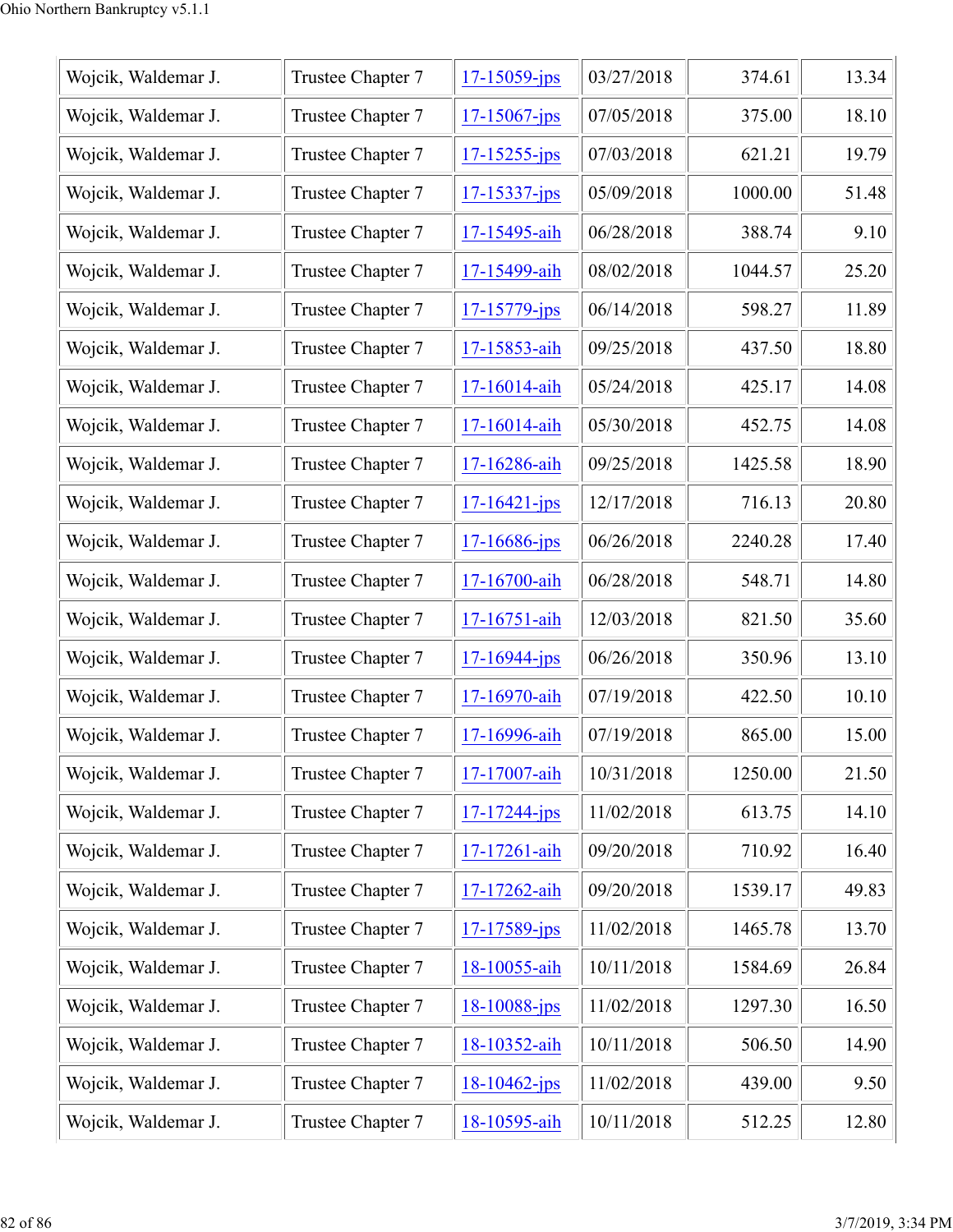| Wojcik, Waldemar J.     | Trustee Chapter 7  | $18 - 10626$ -jps  | 11/02/2018 | 1265.30  | 21.51   |
|-------------------------|--------------------|--------------------|------------|----------|---------|
| Wojcik, Waldemar J.     | Trustee Chapter 7  | 18-10825-aih       | 10/24/2018 | 721.66   | 12.10   |
| Wojcik, Waldemar J.     | Trustee Chapter 7  | 18-10829-aih       | 12/03/2018 | 1425.57  | 22.51   |
| Wojcik, Waldemar J.     | Trustee Chapter 7  | 18-10834-aih       | 10/30/2018 | 866.70   | 17.00   |
| Wojcik, Waldemar J.     | Trustee Chapter 7  | 18-10839-jps       | 11/02/2018 | 546.10   | 19.32   |
| Wojcik, Waldemar J.     | Trustee Chapter 7  | 18-11538-jps       | 11/02/2018 | 436.26   | 18.18   |
| Wojcik, Waldemar J.     | Trustee Chapter 7  | 18-11540-aih       | 10/30/2018 | 744.59   | 18.82   |
| Wojcik, Waldemar J.     | Trustee Chapter 7  | 18-11541-aih       | 12/06/2018 | 308.12   | 15.40   |
| Wojcik, Waldemar J.     | Trustee Chapter 7  | 18-11908-jps       | 12/04/2018 | 583.59   | 10.60   |
| Wojcik, Waldemar J.     | Trustee Chapter 7  | 18-12270-aih       | 12/17/2018 | 701.50   | 18.70   |
| Wojcik, Waldemar J.     | Trustee Chapter 7  | 18-12283-aih       | 12/04/2018 | 485.94   | 15.70   |
|                         |                    |                    | Total      | 86231.23 | 2210.99 |
| Wojcik, Waldemar J.     | Trustee's Attorney | 16-10829-aih       | 12/03/2018 | 544.00   | 0.00    |
|                         |                    |                    | Total      | 544.00   | 0.00    |
| Wojcik, Waldemar J.     | Trustee's Attorney | 17-13416-aih       | 05/02/2018 | 480.00   | 0.00    |
| Wojcik, Waldemar J.     | Trustee's Attorney | $18 - 10626$ -jps  | 11/02/2018 | 384.00   | 0.00    |
|                         |                    |                    | Total      | 864.00   | 0.00    |
| Wojcik Esq, Waldemar J. | Trustee's Attorney | 14-15170-jps       | 02/26/2018 | 288.00   | 0.00    |
| Wojcik Esq, Waldemar J. | Trustee's Attorney | 14-17786-jps       | 04/04/2018 | 914.50   | 0.00    |
| Wojcik Esq, Waldemar J. | Trustee's Attorney | $16 - 13572 - ips$ | 01/18/2018 | 736.00   | 0.00    |
| Wojcik Esq, Waldemar J. | Trustee's Attorney | 16-14663-aih       | 01/08/2018 | 1536.00  | 0.00    |
| Wojcik Esq, Waldemar J. | Trustee's Attorney | 16-14883-aih       | 06/04/2018 | 629.98   | 0.00    |
| Wojcik Esq, Waldemar J. | Trustee's Attorney | $16 - 15566$ -jps  | 01/18/2018 | 2000.00  | 0.00    |
| Wojcik Esq, Waldemar J. | Trustee's Attorney | 16-16296-jps       | 03/01/2018 | 320.00   | 0.00    |
| Wojcik Esq, Waldemar J. | Trustee's Attorney | 16-16535-aih       | 01/19/2018 | 352.00   | 0.00    |
| Wojcik Esq, Waldemar J. | Trustee's Attorney | 16-16585-aih       | 05/24/2018 | 1520.00  | 0.00    |
| Wojcik Esq, Waldemar J. | Trustee's Attorney | $17 - 10633 - ips$ | 01/09/2018 | 288.00   | 0.00    |
| Wojcik Esq, Waldemar J. | Trustee's Attorney | 17-12373-aih       | 06/18/2018 | 384.00   | 0.00    |
|                         |                    |                    |            |          |         |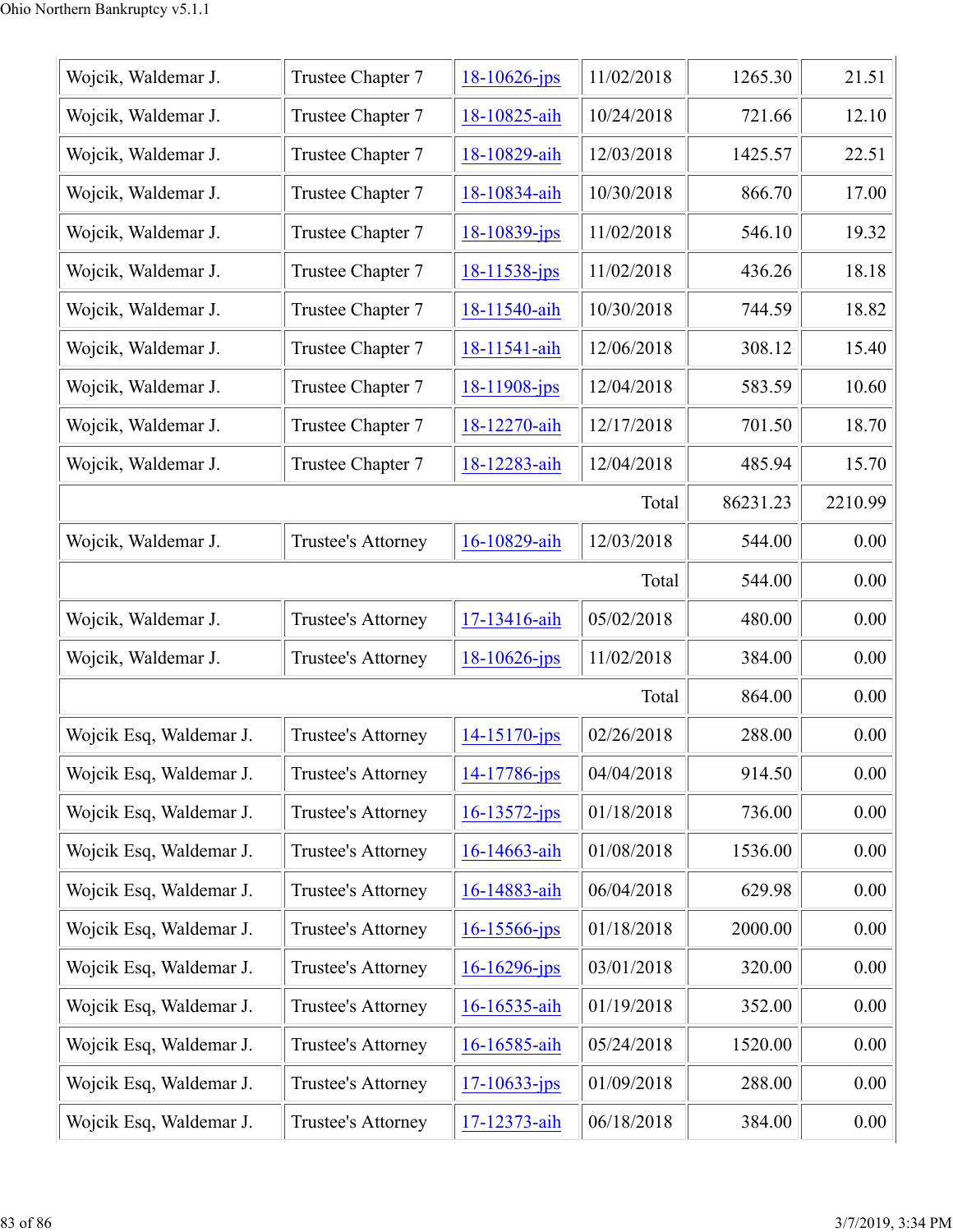| Wojcik Esq, Waldemar J.  | Trustee's Attorney        | 17-12642-aih       | 09/25/2018 | 320.00   | 0.00    |
|--------------------------|---------------------------|--------------------|------------|----------|---------|
| Wojcik Esq, Waldemar J.  | Trustee's Attorney        | $17 - 12652 - ips$ | 05/01/2018 | 320.00   | 0.00    |
| Wojcik Esq, Waldemar J.  | Trustee's Attorney        | 17-13587-aih       | 06/18/2018 | 336.00   | 0.00    |
| Wojcik Esq, Waldemar J.  | Trustee's Attorney        | $17 - 13851 - ips$ | 04/12/2018 | 544.00   | 0.00    |
| Wojcik Esq, Waldemar J.  | <b>Trustee's Attorney</b> | $17 - 14249$ -jps  | 12/17/2018 | 928.00   | 0.00    |
| Wojcik Esq, Waldemar J.  | Trustee's Attorney        | 17-17262-aih       | 09/20/2018 | 1456.00  | 0.00    |
| Wojcik Esq, Waldemar J.  | Trustee's Attorney        | 18-10055-aih       | 10/11/2018 | 1312.00  | 0.00    |
|                          |                           |                    | Total      | 14184.48 | 0.00    |
| Yoppolo, Louis J.        | Trustee Chapter 7         | 14-31177-<br>maw   | 04/16/2018 | 393.46   | 28.00   |
|                          |                           |                    | Total      | 393.46   | 28.00   |
| Young Conaway Stargatt & | Attorney                  | 16-50058-amk       | 01/31/2018 | 29204.00 | 406.93  |
| Young Conaway Stargatt & | Attorney                  | 16-50058-amk       | 04/18/2018 | 11825.50 | 44.60   |
| Young Conaway Stargatt & | Attorney                  | 16-50058-amk       | 07/19/2018 | 18030.00 | 319.51  |
| Young Conaway Stargatt & | Attorney                  | 16-50058-amk       | 12/21/2018 | 12851.00 | 97.45   |
|                          |                           |                    | Total      | 71910.50 | 868.49  |
| Zarlenga, Joshua J.      | Accountant                | 13-40435-aih       | 12/31/2018 | 1200.00  | 0.00    |
| Zarlenga, Joshua J.      | Accountant                | 14-42296-aih       | 08/30/2018 | 1200.00  | 0.00    |
|                          |                           |                    | Total      | 2400.00  | 0.00    |
| Zellers, Richard G.      | Trustee's Attorney        | 12-41183-aih       | 05/11/2018 | 8000.00  | 0.00    |
| Zellers, Richard G.      | Trustee Chapter 7         | 12-41183-aih       | 08/15/2018 | 1867.63  | 0.00    |
| Zellers, Richard G.      | Trustee Chapter 7         | 15-41320-kw        | 01/10/2018 | 1500.00  | 0.00    |
| Zellers, Richard G.      | Trustee Chapter 7         | 15-41853-aih       | 07/18/2018 | 8854.90  | 0.00    |
| Zellers, Richard G.      | Trustee Chapter 7         | 16-42260-kw        | 05/09/2018 | 4575.51  | 1845.97 |
| Zellers, Richard G.      | Trustee Chapter 7         | 16-42289-kw        | 04/04/2018 | 1792.40  | 0.00    |
| Zellers, Richard G.      | Trustee Chapter 7         | 17-40109-kw        | 01/10/2018 | 1308.00  | 0.00    |
| Zellers, Richard G.      | Trustee Chapter 7         | 17-40592-kw        | 02/07/2018 | 1422.60  | 0.00    |
| Zellers, Richard G.      | Trustee's Attorney        | 17-41723-aih       | 06/28/2018 | 65000.00 | 0.00    |
| Zellers, Richard G.      | Trustee Chapter 7         | 17-42018-aih       | 09/20/2018 | 937.50   | 0.00    |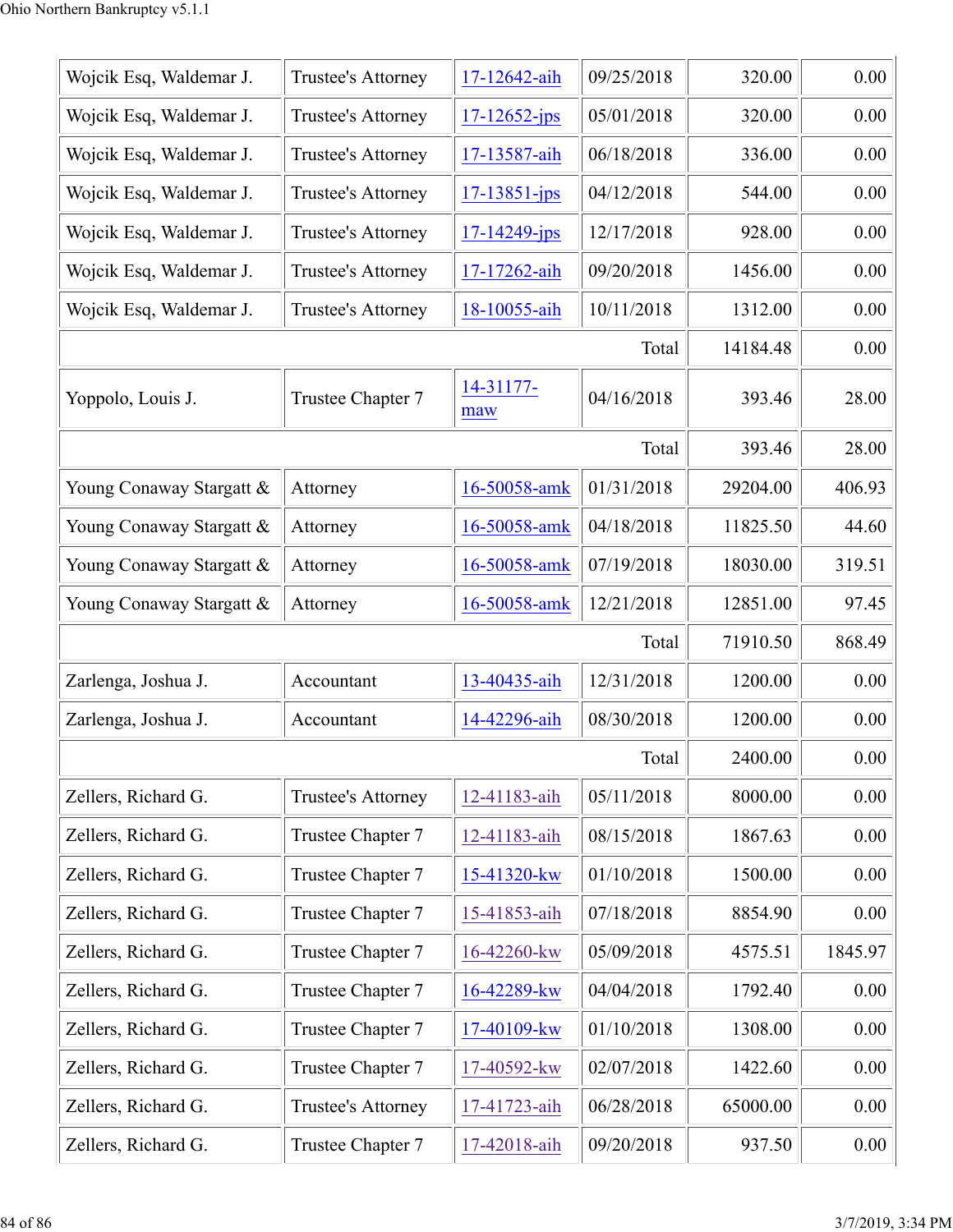| Zellers, Richard G. | Trustee Chapter 7  | 17-42194-aih | 12/06/2018 | 925.75   | 0.00    |
|---------------------|--------------------|--------------|------------|----------|---------|
| Zellers, Richard G. | Trustee Chapter 7  | 17-42285-aih | 07/18/2018 | 638.00   | 0.00    |
| Zellers, Richard G. | Trustee Chapter 7  | 17-42405-aih | 08/17/2018 | 562.88   | 0.00    |
| Zellers, Richard G. | Trustee Chapter 7  | 18-40060-aih | 08/28/2018 | 1274.01  | 0.00    |
| Zellers, Richard G. | Trustee Chapter 7  | 18-40271-aih | 12/13/2018 | 843.75   | 0.00    |
| Zellers, Richard G. | Trustee Chapter 7  | 18-40834-aih | 12/10/2018 | 461.25   | 0.00    |
|                     |                    |              | Total      | 99964.18 | 1845.97 |
| Zellers, Richard G. | Trustee's Attorney | 15-41853-aih | 03/22/2018 | 26910.80 | 145.80  |
| Zellers, Richard G. | Trustee's Attorney | 16-42260-kw  | 03/01/2018 | 10000.00 | 0.00    |
| Zellers, Richard G. | Trustee's Attorney | 16-42294-aih | 10/31/2018 | 20000.00 | 0.00    |
| Zellers, Richard G. | Trustee's Attorney | 17-40592-kw  | 01/04/2018 | 3250.00  | 0.00    |
| Zellers, Richard G. | Trustee's Attorney | 17-42018-aih | 08/01/2018 | 1802.00  | 0.00    |
| Zellers, Richard G. | Trustee's Attorney | 18-41009-aih | 12/10/2018 | 22394.06 | 0.00    |
|                     | 84356.86           | 145.80       |            |          |         |
| Zurn, Julie K.      | Trustee's Attorney | 16-50564-amk | 04/12/2018 | 4477.00  | 81.94   |
| Zurn, Julie K.      | Trustee's Attorney | 16-51353-amk | 01/08/2018 | 388.50   | 0.00    |
| Zurn, Julie K.      | Trustee's Attorney | 16-52589-amk | 02/16/2018 | 481.00   | 0.00    |
| Zurn, Julie K.      | Trustee's Attorney | 16-52980-amk | 08/12/2018 | 2405.00  | 21.10   |
| Zurn, Julie K.      | Trustee's Attorney | 17-50468-amk | 01/31/2018 | 1757.50  | 0.00    |
| Zurn, Julie K.      | Trustee's Attorney | 17-50726-amk | 07/06/2018 | 869.50   | 0.00    |
| Zurn, Julie K.      | Trustee's Attorney | 17-50745-amk | 06/28/2018 | 500.00   | 0.00    |
| Zurn, Julie K.      | Trustee's Attorney | 17-51186-amk | 09/30/2018 | 650.00   | 0.00    |
| Zurn, Julie K.      | Trustee's Attorney | 17-51201-amk | 07/01/2018 | 2146.00  | 0.00    |
| Zurn, Julie K.      | Trustee's Attorney | 17-51266-amk | 06/18/2018 | 1110.00  | 0.00    |
| Zurn, Julie K.      | Trustee's Attorney | 17-51536-amk | 10/05/2018 | 3478.00  | 0.00    |
| Zurn, Julie K.      | Trustee's Attorney | 17-52218-amk | 07/06/2018 | 906.50   | 7.04    |
| Zurn, Julie K.      | Trustee's Attorney | 17-52236-amk | 09/20/2018 | 1221.00  | 13.40   |
| Zurn, Julie K.      | Trustee's Attorney | 17-52295-amk | 09/05/2018 | 812.50   | 0.00    |